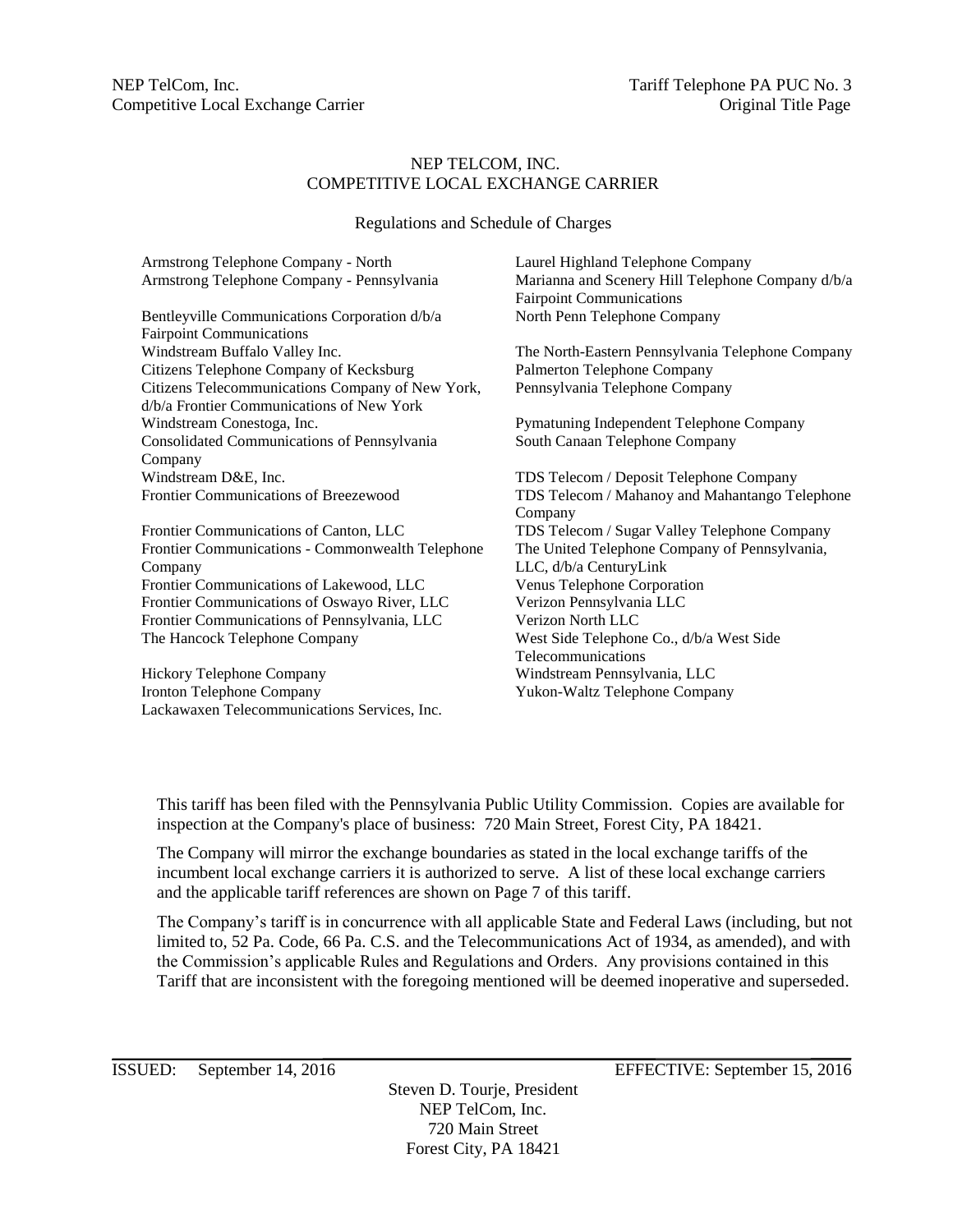# LIST OF MODIFICATIONS

\*\*\* Reserved for Future Use \*\*\*

Steven D. Tourje, President NEP TelCom, Inc. 720 Main Street Forest City, PA 18421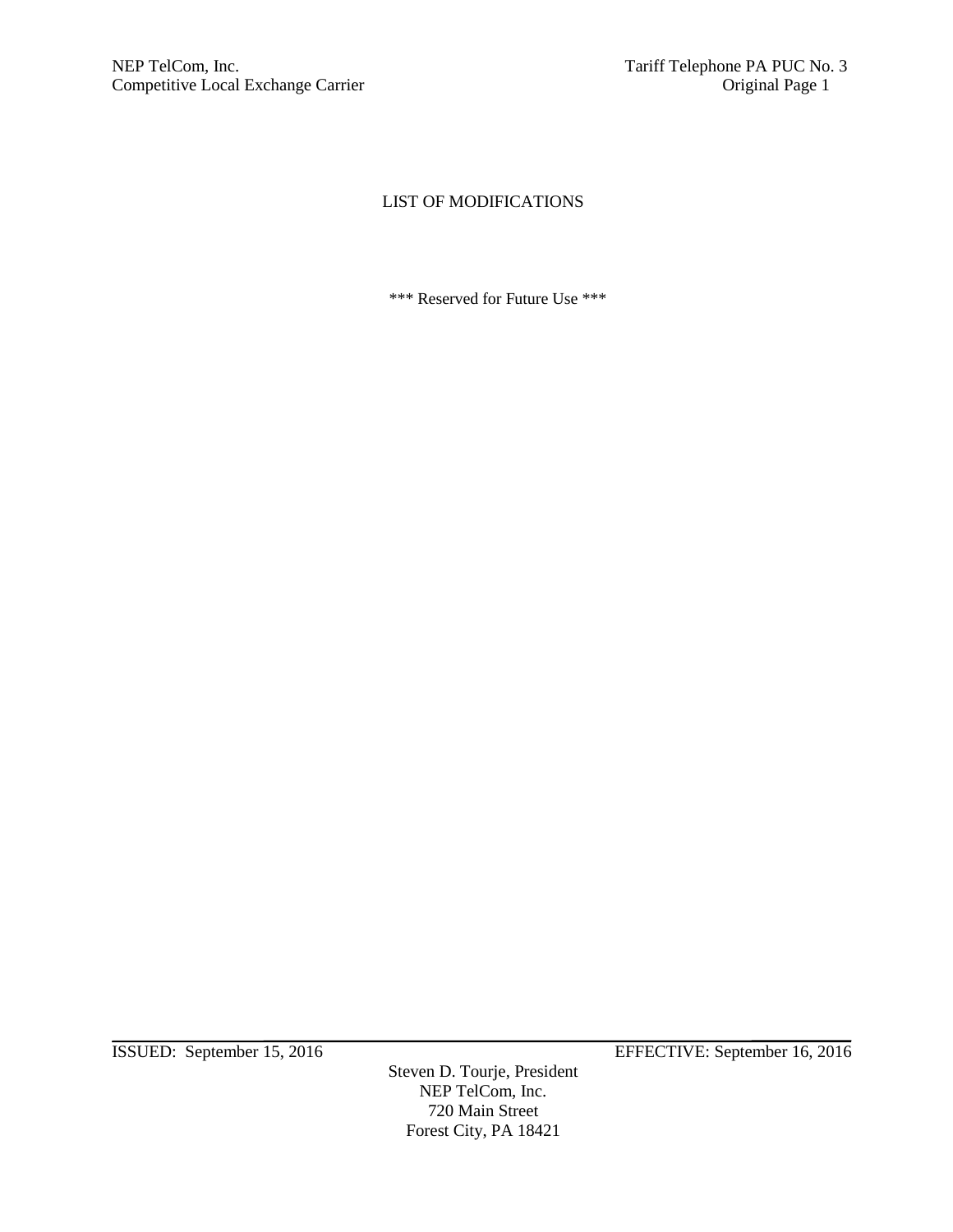# CHECK SHEET

Original and revised pages, as named below, comprise all changes from the original tariff in effect on the date indicated.

| Page                     | Revision       | Page | Revision | Page | Revision |
|--------------------------|----------------|------|----------|------|----------|
| Title                    | Original       | 34   | Original | 68   | Original |
| $\mathbf{1}$             | 35<br>Original |      | Original | 69   | Original |
| $\overline{c}$           | Original       | 36   | Original | 70   | Original |
| 3                        | Original       | 37   | Original | 71   | Original |
| $\overline{\mathcal{L}}$ | Original       | 38   | Original | 72   | Original |
| 5                        | Original       | 39   | Original | 73   | Original |
| 6                        | Original       | 40   | Original | 74   | Original |
| $\boldsymbol{7}$         | Original       | 41   | Original | 75   | Original |
| 8                        | Original       | 42   | Original | 76   | Original |
| 9                        | Original       | 43   | Original | 77   | Original |
| 10                       | Original       | 44   | Original | 78   | Original |
| 11                       | Original       | 45   | Original | 79   | Original |
| 12                       | Original       | 46   | Original | 80   | Original |
| 13                       | Original       | 47   | Original | 81   | Original |
| 14                       | Original       | 48   | Original | 82   | Original |
| 15                       | Original       | 49   | Original | 83   | Original |
| 16                       | Original       | 50   | Original | 84   | Original |
| 17                       | Original       | 51   | Original | 85   | Original |
| 18                       | Original       | 52   | Original | 86   | Original |
| 19                       | Original       | 53   | Original | 87   | Original |
| 20                       | Original       | 54   | Original | 88   | Original |
| 21                       | Original       | 55   | Original | 89   | Original |
| 22                       | Original       | 56   | Original | 90   | Original |
| 23                       | Original       | 57   | Original | 91   | Original |
| 24                       | Original       | 58   | Original | 92   | Original |
| 25                       | Original       | 59   | Original | 93   | Original |
| 26                       | Original       | 60   | Original | 94   | Original |
| 27                       | Original       | 61   | Original | 95   | Original |
| 28                       | Original       | 62   | Original | 96   | Original |
| 29                       | Original       | 63   | Original | 97   | Original |
| 30                       | Original       | 64   | Original | 98   | Original |
| 31                       | Original       | 65   | Original | 99   | Original |
| 32                       | Original       | 66   | Original | 100  | Original |
| 33                       | Original       | 67   | Original | 101  | Original |

\* Identifies a new or revised tariff page

Steven D. Tourje, President NEP TelCom, Inc. 720 Main Street Forest City, PA 18421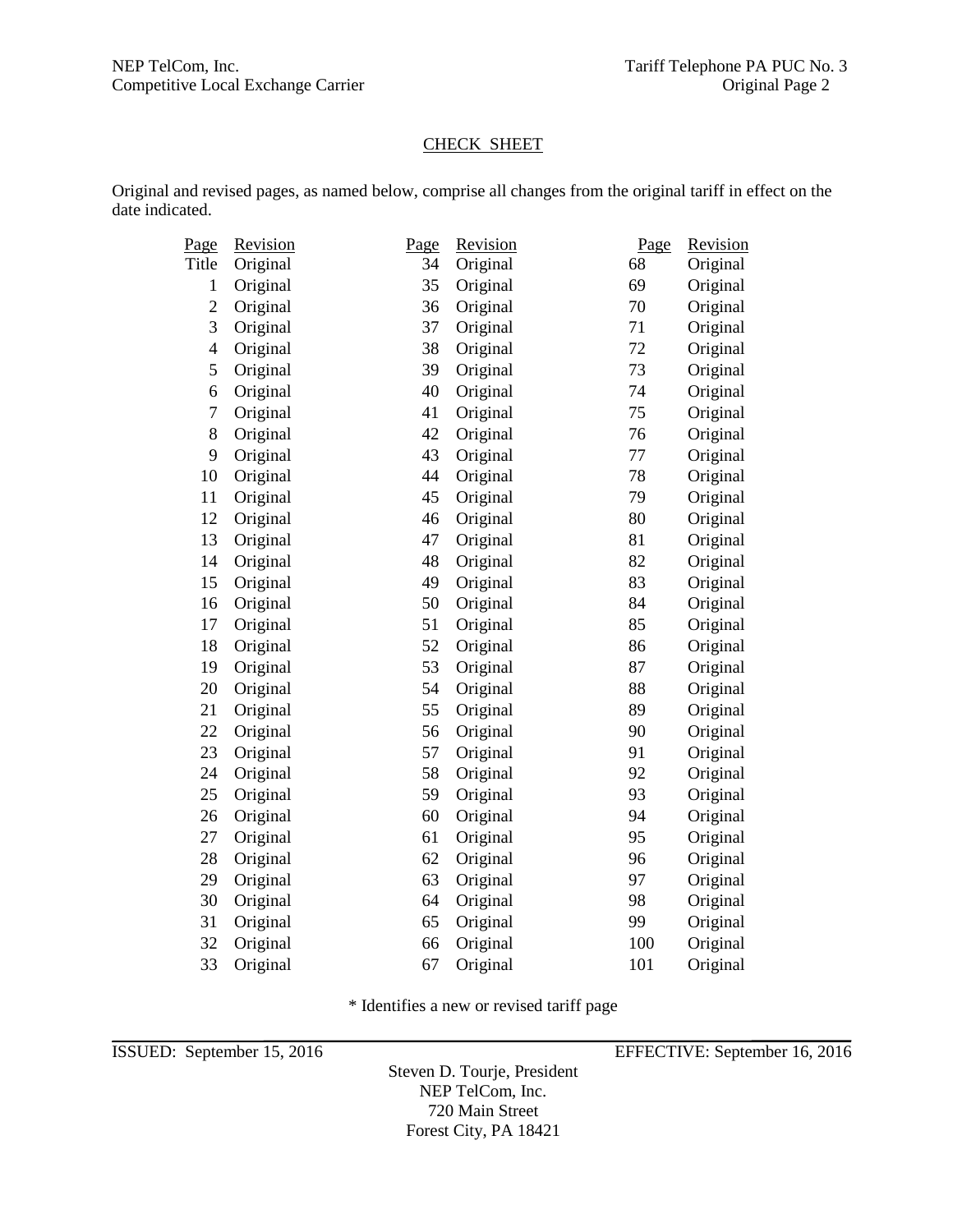# CHECK SHEET (Cont'd)

Page Revision Original

| <u>Page</u> | <u>Revision</u> |
|-------------|-----------------|
| 102         | Original        |
| 103         | Original        |
| 104         | Original        |
| 105         | Original        |
| 106         | Original        |
| 107         | Original        |
| 108         | Original        |
| 109         | Original        |
| 110         | Original        |
| 111         | Original        |
| 112         | Original        |
| 113         | Original        |
| 114         | Original        |
| 115         | Original        |
| 116         | Original        |
| 117         | Original        |
| 118         | Original        |
| 119         | Original        |
| 120         | Original        |
| 121         | Original        |
| 122         | Original        |
| 123         | Original        |
| 124         | Original        |
| 125         | Original        |
| 126         | Original        |
| 127         | Original        |
| 128         | Original        |
| 129         | Original        |
| 130         | Original        |
| 131         | Original        |
| 132         | Original        |
| 133         | Original        |
| 134         | Original        |

Original

\* Identifies a new or revised tariff page

Steven D. Tourje, President NEP TelCom, Inc. 720 Main Street Forest City, PA 18421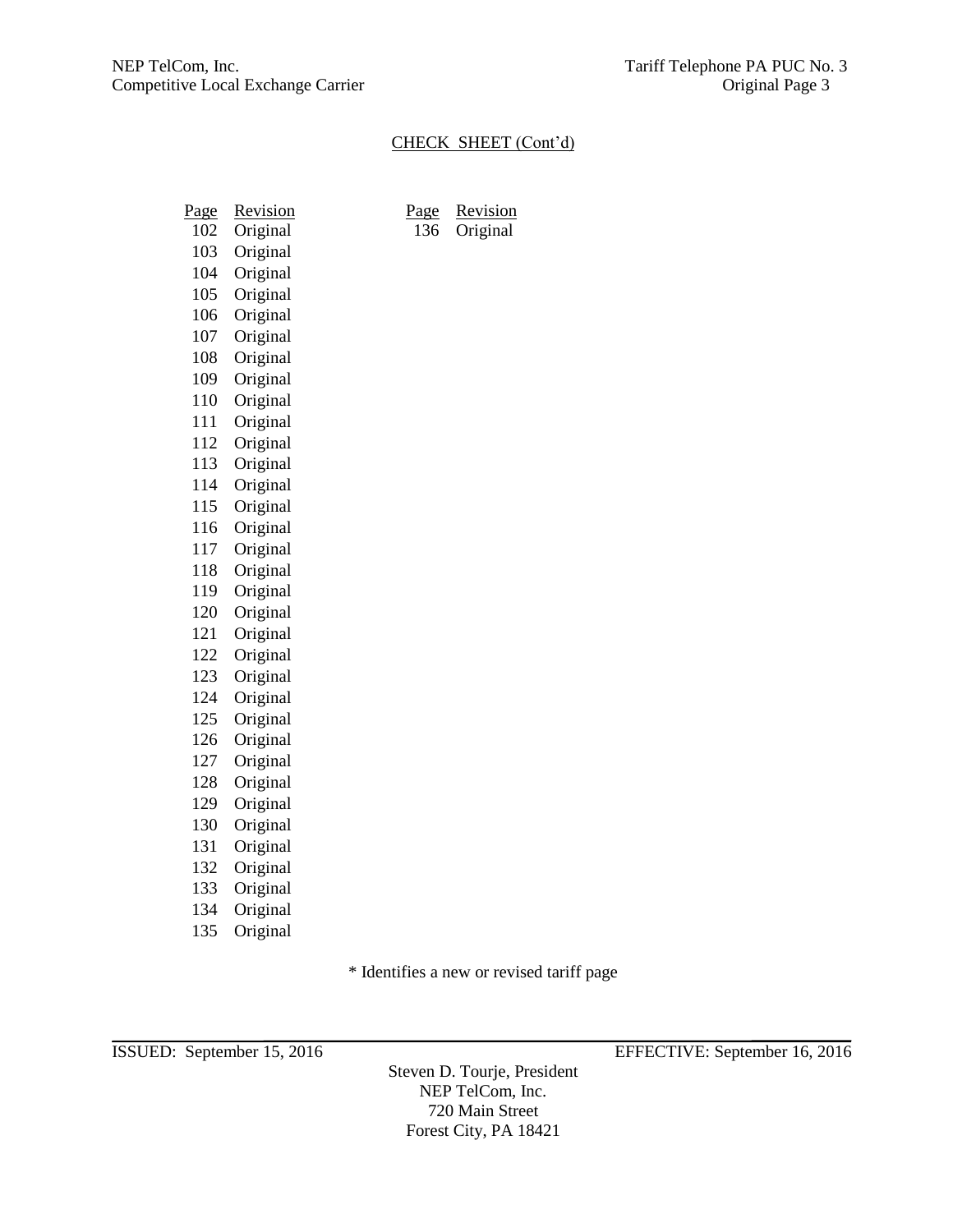PAGE

### TABLE OF CONTENTS

|    |     |                             | <b>LIST OF MODIFICATIONS</b>                 | $\mathbf{1}$   |
|----|-----|-----------------------------|----------------------------------------------|----------------|
|    |     | <b>CHECK SHEET</b>          |                                              | $\overline{2}$ |
|    |     |                             | TABLE OF CONTENTS                            | $\overline{4}$ |
|    |     |                             | EXPLANATION OF SYMBOLS                       | $6\,$          |
|    |     |                             | APPLICATION OF TARIFF                        | $\overline{7}$ |
| 1. |     | <b>DEFINITIONS</b>          |                                              | 8              |
| 2. |     | <b>REGULATIONS</b>          |                                              | 12             |
|    | 2.1 |                             | Undertaking of the Company                   | 12             |
|    |     | 2.1.1                       | Scope                                        | 12             |
|    |     | 2.1.2                       | Shortage of Equipment or Facilities          | 12             |
|    |     | 2.1.3                       | Terms and Conditions                         | 12             |
|    |     | 2.1.4                       | Liability of the Company                     | 14             |
|    |     | 2.1.5                       | Notification of Service-Affecting Activities | 15             |
|    |     | 2.1.6                       | Provision of Equipment and Facilities        | 16             |
|    |     | 2.1.7                       | Non-Routine Installation                     | 17             |
|    |     | 2.1.8                       | <b>Ownership of Facilities</b>               | 17             |
|    |     | 2.1.9                       | <b>Telecommunications Service Priority</b>   | 18             |
|    | 2.2 |                             | <b>Prohibited Uses</b>                       | 18             |
|    | 2.3 |                             | Obligations of the Customer                  | 19             |
|    | 2.4 |                             | <b>Customer Equipment and Channels</b>       | 21             |
|    |     | 2.4.1                       | General                                      | 21             |
|    |     | 2.4.2                       | <b>Station Equipment</b>                     | 21             |
|    |     | 2.4.3                       | <b>Interconnection of Facilities</b>         | 22             |
|    |     | 2.4.4                       | Inspections                                  | 23             |
|    | 2.5 | <b>Payment Arrangements</b> |                                              | 24             |
|    |     | 2.5.1                       | Payment for Service                          | 24             |
|    |     | 2.5.2                       | Billing and Collections of Charges           | 25             |
|    |     | 2.5.3                       | <b>Disputed Bills</b>                        | 25             |
|    |     | 2.5.4                       | <b>Advanced Payments</b>                     | 26             |
|    |     | 2.5.5                       | Deposits                                     | 26             |
|    |     | 2.5.6                       | Suspension or Discontinuance of Service      | 28             |
|    |     |                             |                                              |                |

Steven D. Tourje, President NEP TelCom, Inc. 720 Main Street Forest City, PA 18421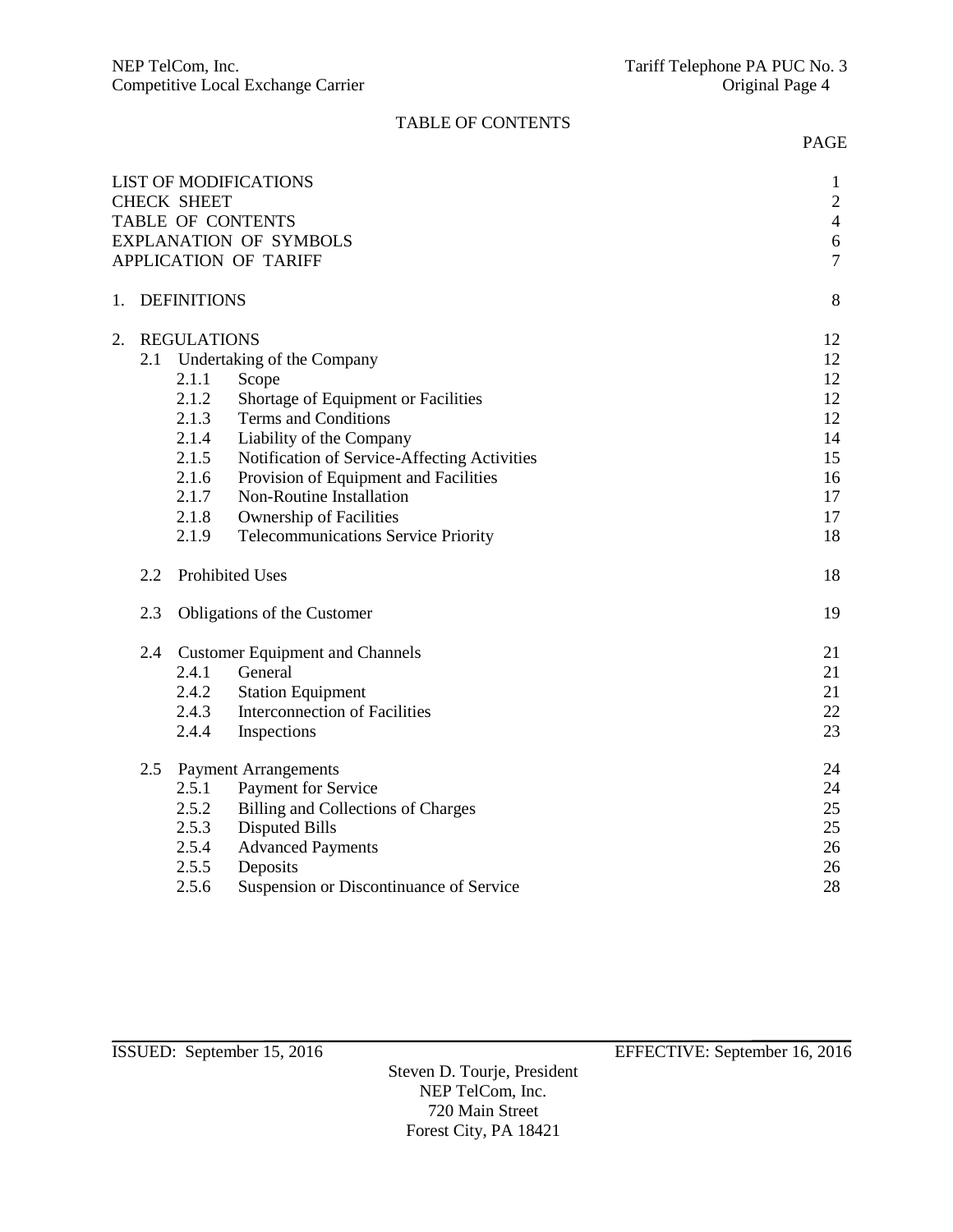PAGE

# TABLE OF CONTENTS (Cont'd)

| 2. | 2.6 | REGULATIONS (Cont'd)<br>Allowance for Interruptions of Service | 31  |  |
|----|-----|----------------------------------------------------------------|-----|--|
|    |     | Credit for Interruptions<br>2.6.1                              | 31  |  |
|    |     | <b>Limitations on Allowances</b><br>2.6.2                      | 32  |  |
|    |     | 2.6.3<br>Use of Alternative Service Provided by the Company    | 32  |  |
|    | 2.7 | <b>Cancellation of Service</b>                                 | 33  |  |
|    |     | 2.7.1<br>Cancellation of Application for Service               | 33  |  |
|    |     | 2.7.2<br>Cancellation of Service by the Customer               | 34  |  |
|    | 2.8 | <b>Transfer and Assignments</b>                                | 34  |  |
|    | 2.9 | Notices and Communications                                     | 34  |  |
| 3. |     | <b>SERVICE DESCRIPTIONS</b>                                    |     |  |
|    | 3.1 | Local Exchange Service                                         | 36  |  |
|    |     | <b>Local Calling Areas</b><br>3.1.1                            | 37  |  |
|    |     | <b>Local Service</b><br>3.1.2                                  | 119 |  |
|    |     | Caller ID Blocking<br>3.1.3                                    | 119 |  |
|    |     | 3.1.3<br>Service Connection and Maintenance Charges            | 122 |  |
|    |     | 3.1.4<br>Local Service Recurring Rates and Charges             | 123 |  |
|    | 3.2 | Directory Assistance                                           | 123 |  |
|    | 3.3 | <b>Operator Assistance</b>                                     |     |  |
|    | 3.4 | Busy Line Verification and Intercept Service                   |     |  |
|    | 3.5 | Directory Listings                                             |     |  |
|    | 3.6 | Emergency Services C Enhanced 911 (E911)                       |     |  |
|    | 3.7 | Telecommunications Relay Service (TRS)                         | 135 |  |
|    |     |                                                                |     |  |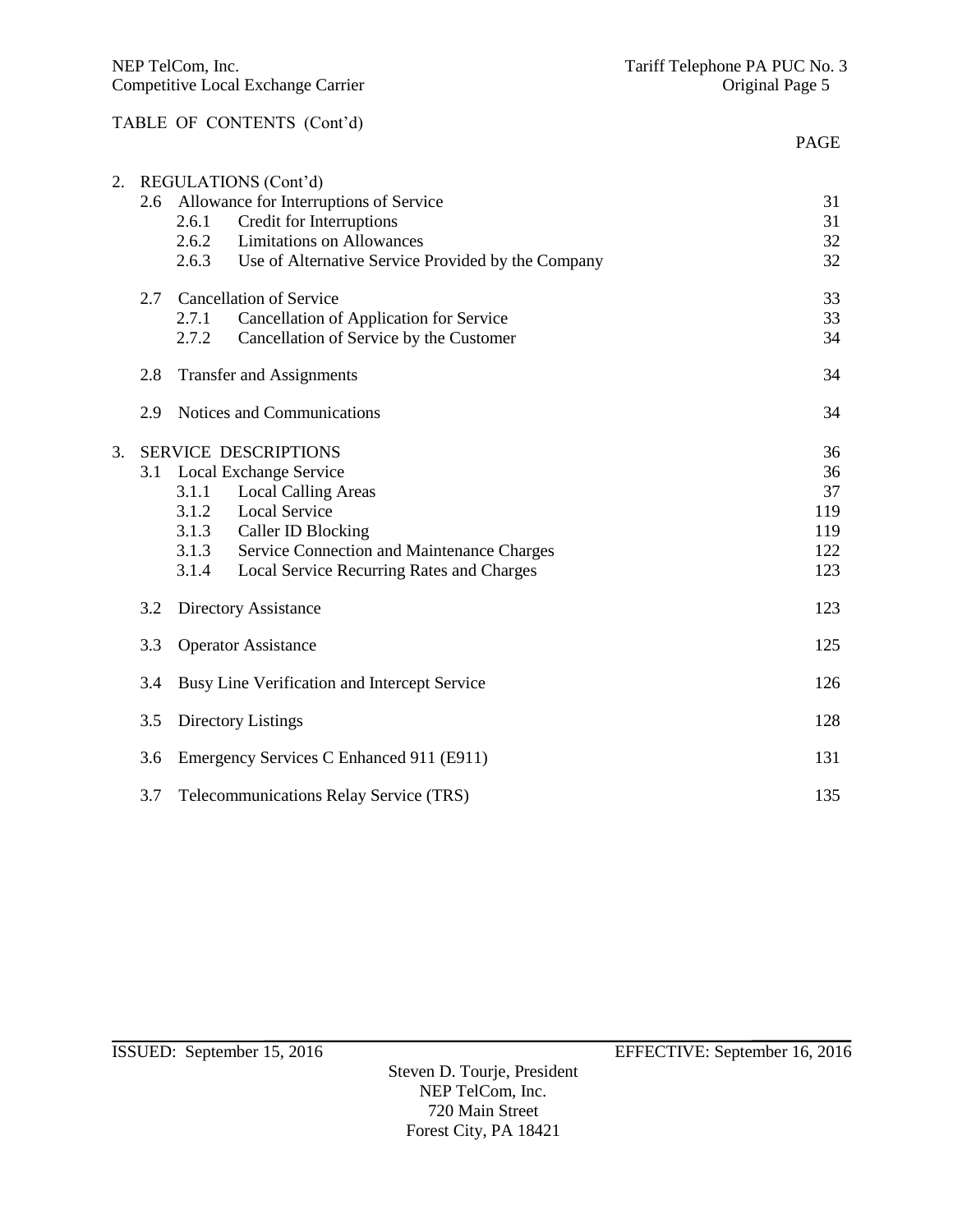# EXPLANATION OF SYMBOLS, REFERENCE MARKS, AND ABBREVIATIONS OF TECHNICAL TERMS USED IN THIS TARIFF.

The following symbols shall be used in this tariff for the purpose indicated below:

- C To signify changed regulation
- D To signify decreased rate
- I To signify increased rate

Steven D. Tourje, President NEP TelCom, Inc. 720 Main Street Forest City, PA 18421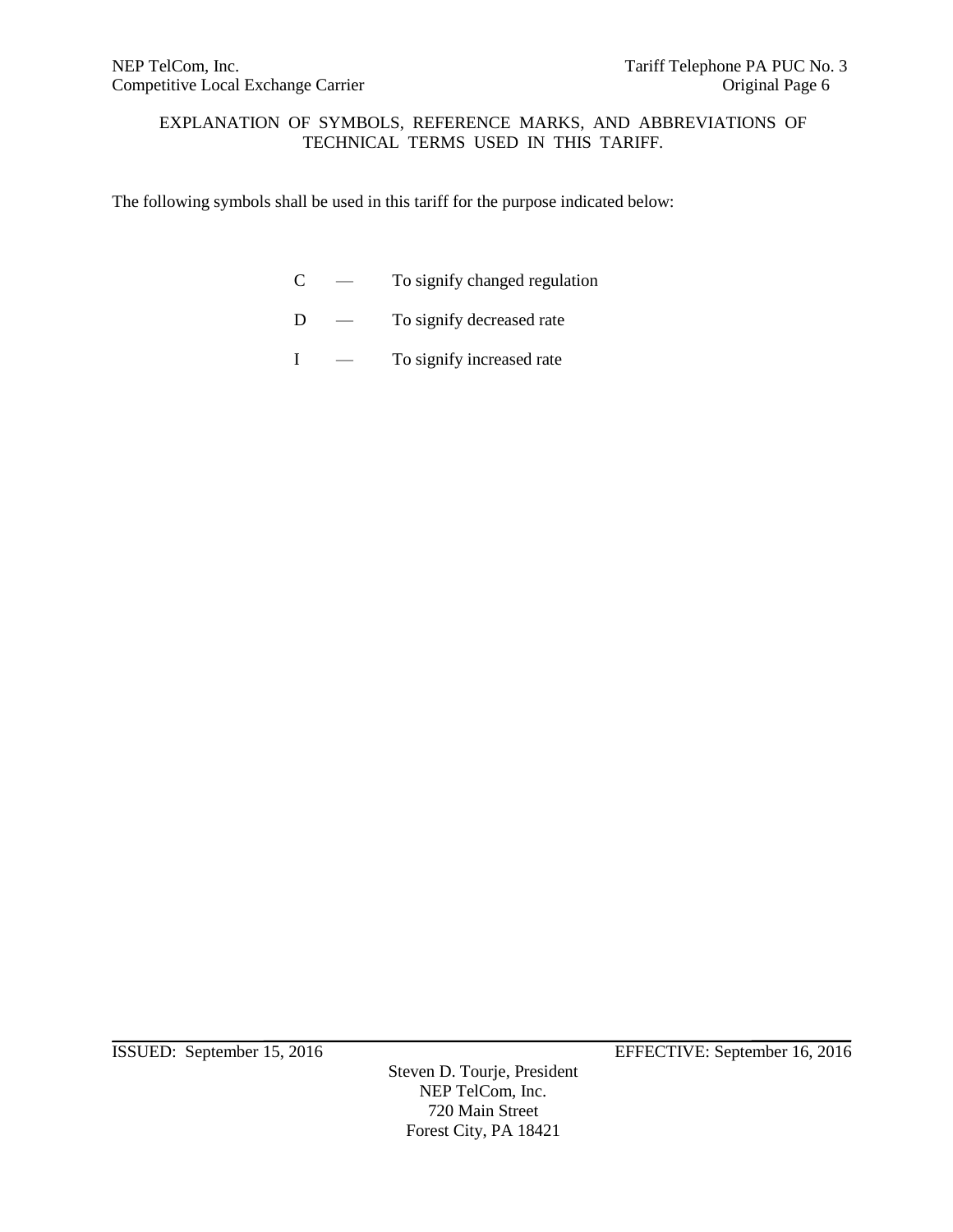### APPLICATION OF TARIFF

This tariff sets forth the service offerings, rates, terms and conditions applicable to the furnishing of intrastate communications services NEP TelCom, Inc. to Customers within the local exchange service areas of the following Local Exchange Carriers as defined herein. The Company will mirror the exchange area boundaries as stated in the tariffs of:

| Incumbent Local Exchange Carrier                                               | <b>Tariff Reference</b> |  |
|--------------------------------------------------------------------------------|-------------------------|--|
| Armstrong Telephone Company - North                                            | PA P.U.C. No. 2         |  |
| Armstrong Telephone Company - Pennsylvania                                     | PA P.U.C. No. 10        |  |
| Bentleyville Communications Corporation d/b/a Fairpoint Communications         | PA P.U.C. No. 6         |  |
| Windstream Buffalo Valley Inc.                                                 | PA P.U.C. No. 9         |  |
| Citizens Telephone Company of Kecksburg                                        | PA P.U.C. No. 3         |  |
| Citizens Telecommunications Company of New York, d/b/a Frontier Communications | PA P.U.C. No. 2         |  |
| of New York                                                                    |                         |  |
| Windstream Conestoga, Inc. ("CTT")                                             | PA P.U.C. No. 12        |  |
| Consolidated Communications of Pennsylvania Company                            | PA P.U.C. No. 11        |  |
| Windstream D&E, Inc.                                                           | PA P.U.C. No. 18        |  |
| Frontier Communications of Breezewood                                          | PA P.U.C. No. 5         |  |
| Frontier Communications of Canton, LLC                                         | PA P.U.C. No. 3         |  |
| Frontier Communications - Commonwealth Telephone Company ("CTCo")              | PA P.U.C. No. 23        |  |
| Frontier Communications of Lakewood, LLC ("Frontier - Lakewood")               | PA P.U.C. No. 5         |  |
| Frontier Communications of Oswayo River, LLC ("Frontier - Oswayo")             | PA P.U.C. No. 5         |  |
| Frontier Communications of Pennsylvania, LLC ("Frontier - PA")                 | PA P.U.C. No. 14        |  |
| The Hancock Telephone Company                                                  | PA P.U.C. No. 1         |  |
| <b>Hickory Telephone Company</b>                                               | PA P.U.C. No. 6         |  |
| Ironton Telephone Company                                                      | PA P.U.C. No. 2         |  |
| Lackawaxen Telecommunications Services, Inc.                                   | PA P.U.C. No. 2         |  |
| Laurel Highland Telephone Company                                              | PA P.U.C. No. 3         |  |
| Marianna and Scenery Hill Telephone Company d/b/a Fairpoint Communications     | PA P.U.C. No. 6         |  |
| North Penn Telephone Company                                                   | PA P.U.C. No. 2         |  |
| The North-Eastern Pennsylvania Telephone Company                               | PA P.U.C. No. 9         |  |
| <b>Palmerton Telephone Company</b>                                             | PA P.U.C. No. 5         |  |
| Pennsylvania Telephone Company                                                 | PA P.U.C. No. 2         |  |
| Pymatuning Independent Telephone Company                                       | PA P.U.C. No. 5         |  |
| South Canaan Telephone Company                                                 | PA P.U.C. No. 7         |  |
| TDS Telecom / Deposit Telephone Company ("Deposit")                            | PA P.U.C. No. 1         |  |
| TDS Telecom / Mahanoy and Mahantango Telephone Company ("TDS M&M")             | PA P.U.C. No. 5         |  |
| TDS Telecom / Sugar Valley Telephone Company ("Sugar Valley")                  | PA P.U.C. No. 3         |  |
| The United Telephone Company of Pennsylvania, LLC, d/b/a CenturyLink           | PA P.U.C. No. 27        |  |
| ("CenturyLink")                                                                |                         |  |
| Venus Telephone Corporation                                                    | PA P.U.C. No. 1         |  |
| Verizon Pennsylvania LLC ("Verizon PA")                                        | PA P.U.C. No. 180A,     |  |
|                                                                                | 182, 182A, 185B, 185C   |  |
| Verizon North LLC ("Verizon North")                                            | PA P.U.C. No. 1,3,5,6   |  |
| West Side Telephone Co., d/b/a West Side Telecommunications                    | PA P.U.C. No. 3         |  |
| Windstream Pennsylvania, LLC ("Windstream")                                    | PA P.U.C. No. 7         |  |
| Yukon-Waltz Telephone Company                                                  | PA P.U.C. No. 2         |  |

Steven D. Tourje, President NEP TelCom, Inc. 720 Main Street Forest City, PA 18421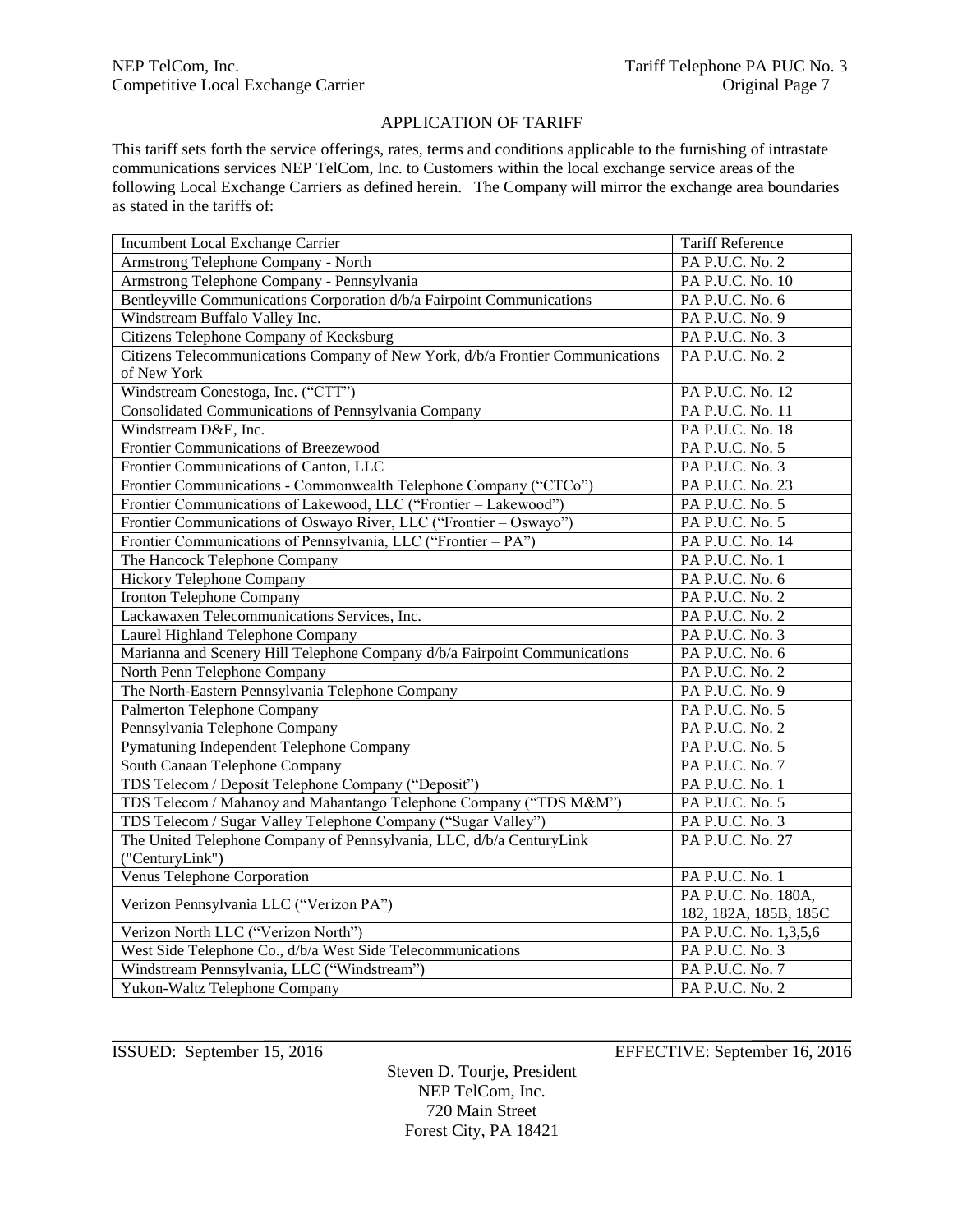# 1. **Definitions**

Certain terms used generally throughout this tariff are defined below:

**Account Codes:** Allows a User to allocate local calls to a digital, non-verified account code.

**Advance Payment:** Payment of all or part of a charge required before the start of service.

**Authorized User:** A person, firm, corporation or other entity that either is authorized by the Customer to use local exchange telephone service or is placed in a position by the Customer, either through acts or omissions, to use local exchange telephone service.

**Call Forward Busy:** Automatically routes incoming calls to a designated answering point when the called line is busy.

**Call Forward No Answer:** Automatically routes incoming calls to a designated answering point when the called line does not answer within a predetermined number of rings.

**Call Forward Variable:** Automatically routes incoming calls to a designated answering point, regardless of whether the user's station is idle or busy.

**Call Hold:** Allows the User to hold one call for any length of time provided that neither party goes On Hook.

**Call Park:** Allows a User to "park" a call against their directory number within the business group and "Unpark" the call from any other directory number. A business group consists of a series of Customerdefined telephone numbers.

**Call Pickup:** Allows a User to answer incoming calls to another Station line within a defined Call Pickup Group. Call Pickup is provided as either Group Call Pickup, where pre-designated groups can pickup each other's calls by activating an access code or a feature key, or Directed Call Pickup, where any call can be retrieved by dialing a different access code followed by the extension number.

**Call Transfer/Consultation/Conference:** Provides the capability to transfer or add a third party, using the same line.

Steven D. Tourje, President NEP TelCom, Inc. 720 Main Street Forest City, PA 18421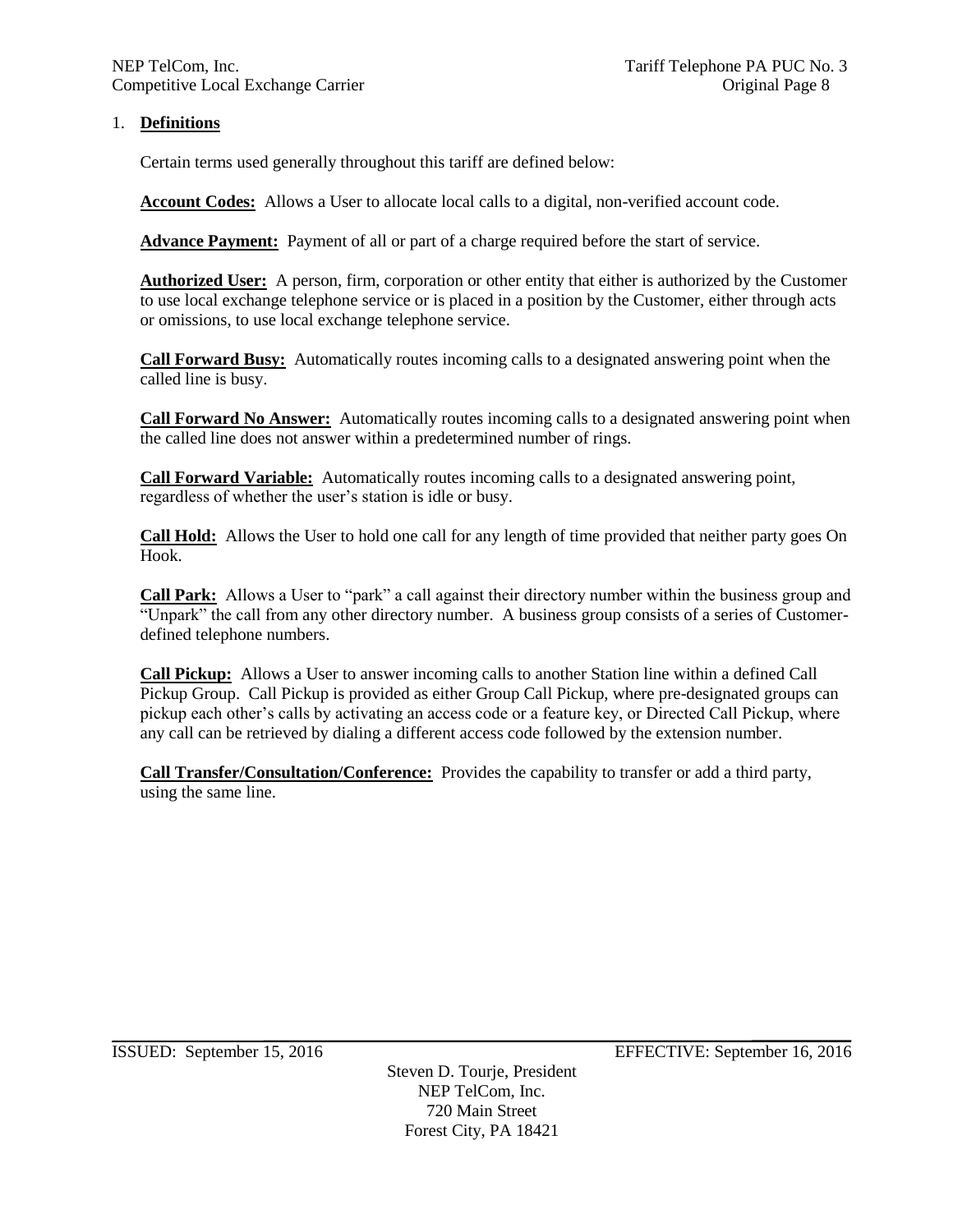# 1. **Definitions** (Cont'd)

**Call Waiting:** Provides the User with a burst of tone to indicate that another call is waiting. The second call can either be answered by flashing the switchhook or hanging up the phone and being rung back by the caller.

**Calling Number Delivery:** Identifies the 10-digit number of the calling party. Also referred to as Caller ID.

**Calling Number Delivery Blocking:** Blocks the delivery of the number to the called party on a per call basis. Also referred to as Caller ID Blocking.

**Class of Service (COS):** Used to prevent a Station from dialing certain codes and numbers

**Company:** NEP TelCom, Inc.

**Commission:** The Pennsylvania Public Utility Commission (PA P.U.C.)

**Conference/Six-Way:** The User can sequentially call up to five other people and add them together to make up a six way call.

**Customer:** The person, firm, corporation or other entity, which orders service and is responsible for the payment of charges and for compliance with the Company's tariff regulations.

**Customer Group Dialing Plan:** A dialing scheme shared by the members of a Customer Group, such as 4-digit internal dialing.

**Dial Pulse (DP):** The pulse type employed by rotary dial Station sets.

Steven D. Tourje, President NEP TelCom, Inc. 720 Main Street Forest City, PA 18421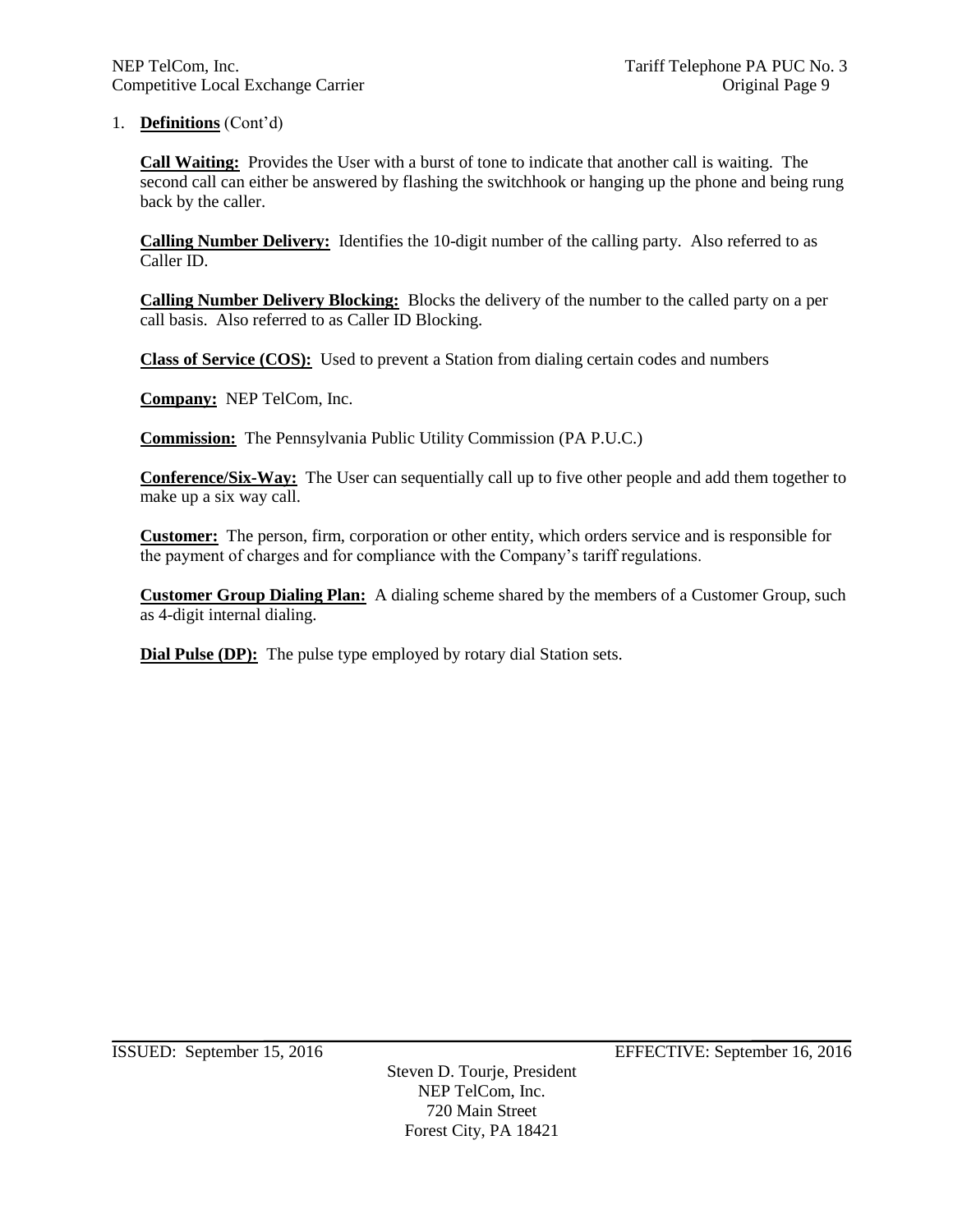# 1. **Definitions** (Cont'd)

**Joint User:** A person, firm or corporation designated by the Customer as a user of local exchange service furnished to the Customer by the Company, and to whom a portion of the charges for such facilities are billed under a joint use arrangement.

**LATA:** A local access and transport area established pursuant to the Modified Final Judgment entered by the United States District Court for the District of Columbia in a Civil Action No. 82-0192 for the provision and administration of communications service.

**Local Calling:** A completed call or telephonic communication between a calling Station and any other station within the local service area of the calling Station.

**Local Exchange Carrier:** Any individual, partnership, association, joint-stock company, trust governmental entity or corporation engaged in the provision of local exchange telephone service.

**Message Waiting:** This feature provides an indication to a Station User that a message is waiting. Indications may be visual (lamp) or audible (stuttered dial tone).

**Multiple Appearance Directory Numbers:** A directory number that is assigned more than once to one or more Proprietary Business Sets.

**Non-recurring Charges:** The one-time initial charges for services or facilities, including but not limited to charges for construction, installation, or special fees, for which the Customer becomes liable at the time the Service Order is executed.

**Off-Hook:** Denotes the active condition of a telephone exchange service line.

**On-Hook:** Denotes the idle condition of a telephone exchange service line.

**Presubscription:** An arrangement whereby an end user may select and designate to the Company an interexchange carrier (IXC) to access, without an access code, for InterLATA calls. This IXC is referred to as the end user's predesignated IXC.

**Recurring Charges:** The monthly charges to the Customer for services, facilities and equipment, which continue for the agreed upon duration of the service.

Steven D. Tourje, President NEP TelCom, Inc. 720 Main Street Forest City, PA 18421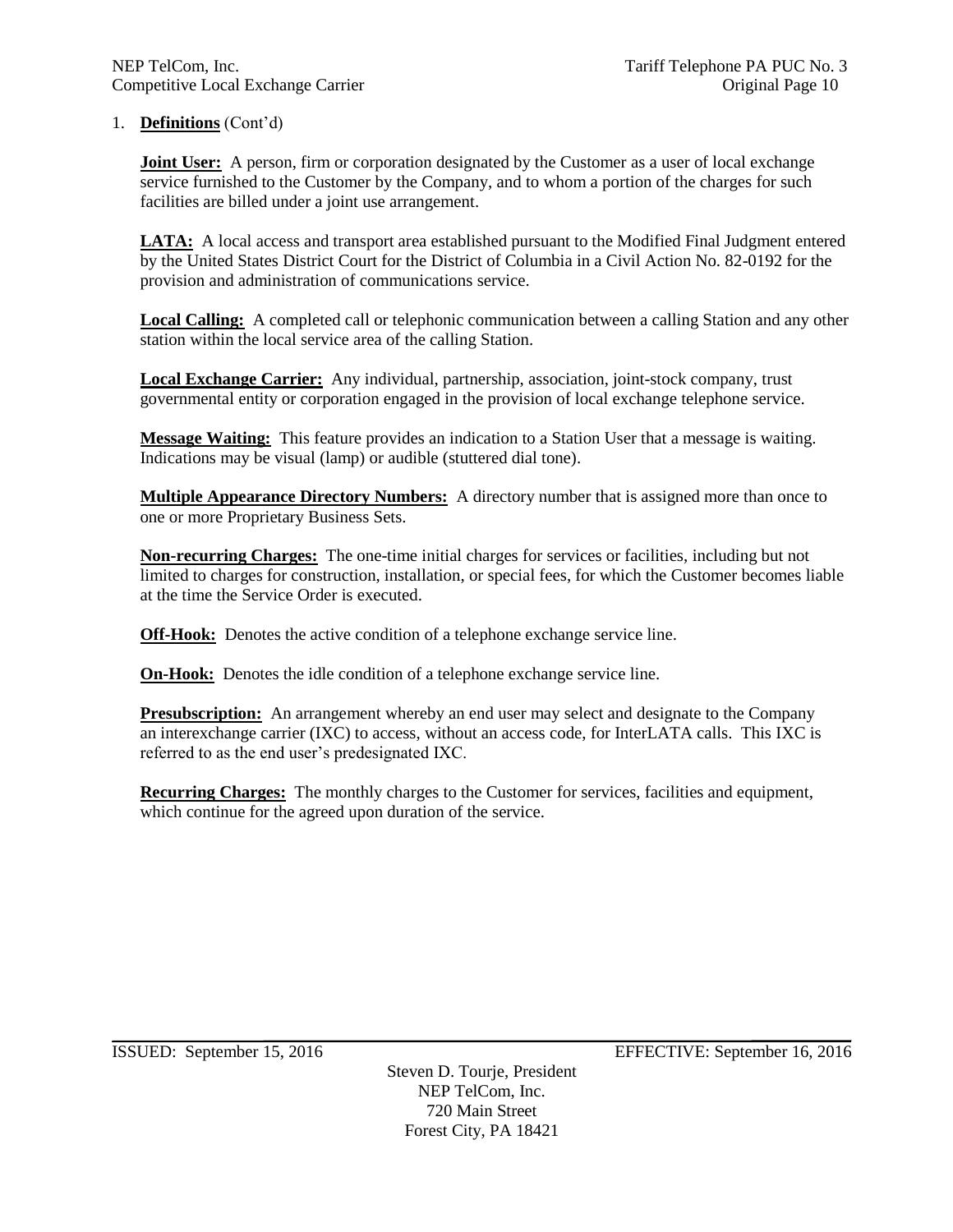# 1. **Definitions** (Cont'd)

**Service Commencement Date:** The first day following the date on which the Company notifies the Customer that the requested service or facility is available for use, unless extended by the Customer's refusal to accept service which does not conform to standards set forth in the Service Order or this tariff, in which case the Service Commencement Date is the date of the Customer's acceptance of service. The parties may mutually agree on a substitute Service Commencement Date.

**Service Order:** The written request for local exchange services executed by the Customer and the Company in a format specified by the Company. The signing of a Service Order by the Customer and the acceptance thereof by the Company initiates the respective obligations of the parties as set forth therein and pursuant to this tariff, but the duration of the service is calculated from the Service Commencement Date.

**Services:** The Company's telecommunication services offered on the Company's network.

Speed Call: Provides a user with the option to call selected directory numbers by dialing a one or two-digit code.

**Station:** Telephone equipment from or to which calls are placed.

**Trunk:** A communications path connecting two switching systems in a network, used in the establishment of an end-to-end connection.

**User:** A Customer or any other person authorized by the Customer to use service provided under this tariff.

Steven D. Tourje, President NEP TelCom, Inc. 720 Main Street Forest City, PA 18421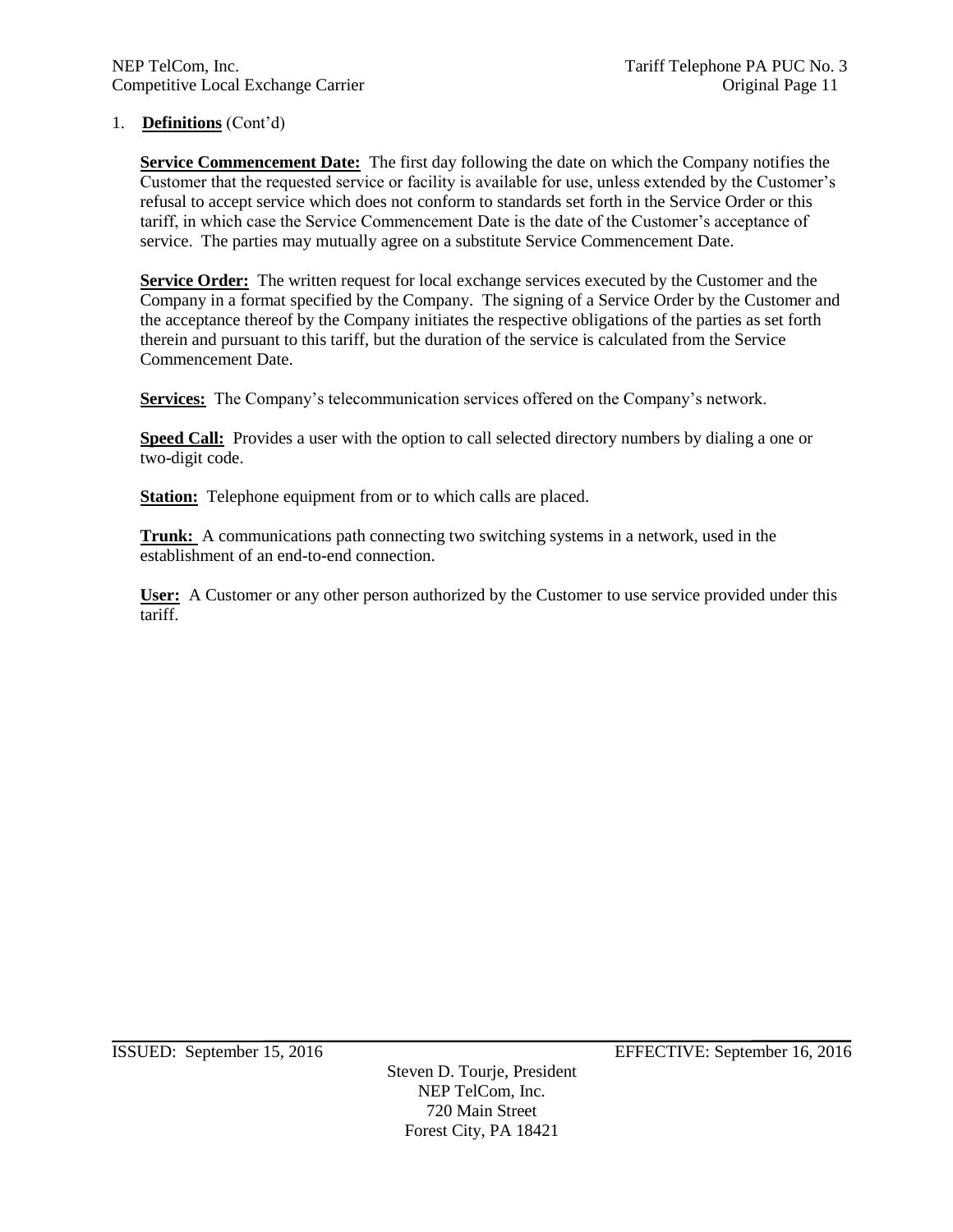### 2. Regulations

### 2.1 Undertaking of the Company

2.1.1 Scope

The Company undertakes to furnish telecommunication services in connection with oneway and/or two-way information transmission between points within the Commonwealth of Pennsylvania under the terms of this tariff.

Customers may use services and facilities provided under this tariff to obtain access to services offered by other service providers. The Company is responsible under this tariff only for the services and facilities provided herein, and it assumes no responsibility for any service provided by any other entity that purchases access to the Company network in order to originate or terminate its own services, or to communicate with its own Customers.

### 2.1.2 Shortage of Equipment or Facilities

- 2.1.2.1 The Company reserves the right to limit or allocate the use of existing facilities, or additional facilities offered by the Company when necessary because of lack of facilities or due to some other cause beyond the Company's control.
- 2.1.2.2 The furnishing of service under this tariff is subject to the availability on a continuing basis of all the necessary facilities and is limited to the capacity of the Company's fiber optic cable facilities as well as facilities the Company may obtain from other carriers, from time to time, to furnish service as required at the sole discretion of the Company.

### 2.1.3 Terms and Conditions

2.1.3.1 Except as otherwise provided herein, service is provided and billed on the basis of a minimum period of at least one month, and shall continue to be provided until canceled by the Customer in writing, no less than 30 days notice. Unless otherwise specified herein, for the purpose of computing charges in this tariff, a month is considered to have 30 days. All calculations of dates set forth in this tariff shall be based on calendar days, unless otherwise specified herein.

Steven D. Tourje, President NEP TelCom, Inc. 720 Main Street Forest City, PA 18421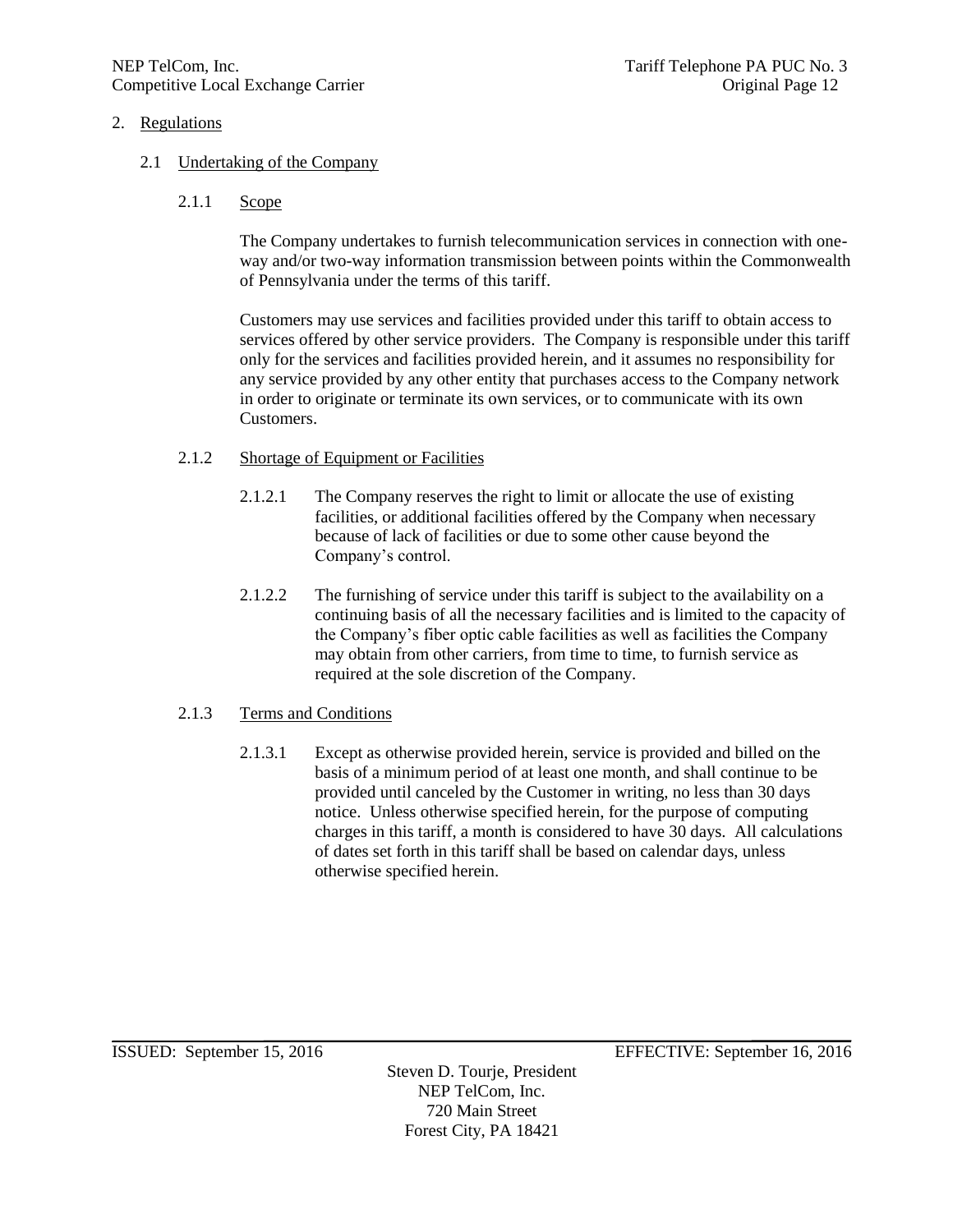- 2.1 Undertaking of the Company (Cont'd)
	- 2.1.3 Terms and Conditions (Cont'd)
		- 2.1.3.2 Customers may be required to enter into written Service Orders which shall contain or reference the name of the Customer, a specific description of the service ordered, the rate to be charged, the duration of the services, and the terms and conditions in this tariff.
		- 2.1.3.3 At the expiration of the initial term specified in each Service Order, or in any extension thereof, service shall continue on a month-to-month basis at the then current rates unless terminated by either party upon 30 days written notice. Any termination shall not relieve Customer of its obligation to pay any charges incurred under the Service Order and this tariff prior to termination. The rights and obligations which by their nature extend beyond the termination of the term of the Service Order shall survive such termination.
		- 2.1.3.4 This tariff shall be interpreted and governed by the laws of the State of Pennsylvania without regard of the State's choice of laws provision.
		- 2.1.3.5 Another telephone company must not interfere with the right of any person or entity to obtain service directly from the Company.
		- 2.1.3.6 The Customer has no property right to the telephone number or any other call number designation associated with services furnished by the Company. The Company reserves the right to change such numbers, or the central office designation associated with such numbers, or both, assigned to the Customer, whenever the Company deems it necessary to do so in the conduct of business.
		- 2.1.3.7 The Customer agrees to operate Company-provided equipment in accordance with instructions of the Company or the Company's agent. Failure to do so will void Company liability for interruption of service and may make the Customer responsible for damage to equipment pursuant to Section 2.1.3.8.

Steven D. Tourje, President NEP TelCom, Inc. 720 Main Street Forest City, PA 18421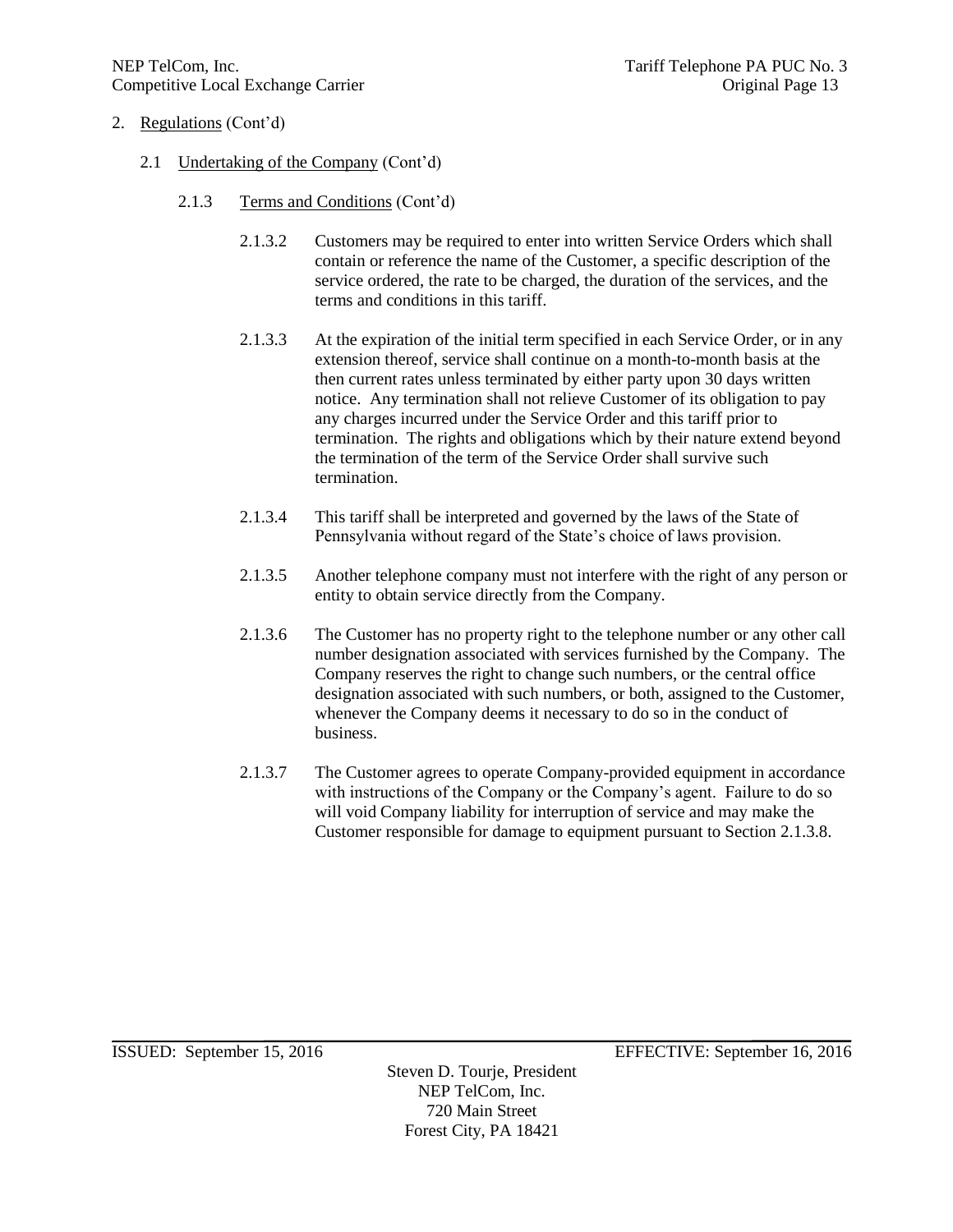- 2.1 Undertaking of the Company (Cont'd)
	- 2.1.3 Terms and Conditions (Cont'd)
		- 2.1.3.8 The Customer agrees to return to the Company all Company-provided equipment delivered to Customer within five days of termination of the service in connection with which the equipment was used. Said equipment shall be in the same condition as when delivered to Customer; normal wear and tear only excepted. Customer shall reimburse the Company, upon demand, for any costs incurred by the Company due to Customer's failure to comply with this provision.

# 2.1.4 Liability of the Company

Because the Customer has exclusive control of its communications over the services furnished by the Company, and because interruptions and errors to these services are unavoidable, the services the Company furnishes are subject to the terms, conditions, and limitations specified in this tariff and to such particular terms, conditions, and limitations as set forth in the special regulations applicable to the particular services and facilities furnished under this tariff.

- 2.1.4.1 In the event of an interruption to the service, which is not due to the negligence or willful act of the customer, there will be allowed a pro rata adjustment of the monthly guarantee, and of any fixed monthly charges involved, for the service and facilities rendered useless and inoperative by reason of the interruption, excess of twenty-four hours from the time it is reported to the telephone company or detected by the company. For the purpose of administering this regulation, every month is considered to have thirty days.
- 2.1.4.2 The liability of the Telephone Company for damage arising out of mistakes, omission, interruptions, delays or errors or defects in transmission occurring in the course of furnished service and not caused by the negligence of the customer, or of the Telephone Company in failing to maintain proper standards of maintenance and operation and to exercise reasonable supervision shall in no event exceed an amount equivalent to the proportionate charge to the customer for the period of service which such mistake, omission, interruption, delay or defect in transmission occurs.

ISSUED: September 15, 2016 EFFECTIVE: September 16, 2016

Steven D. Tourje, President NEP TelCom, Inc. 720 Main Street Forest City, PA 18421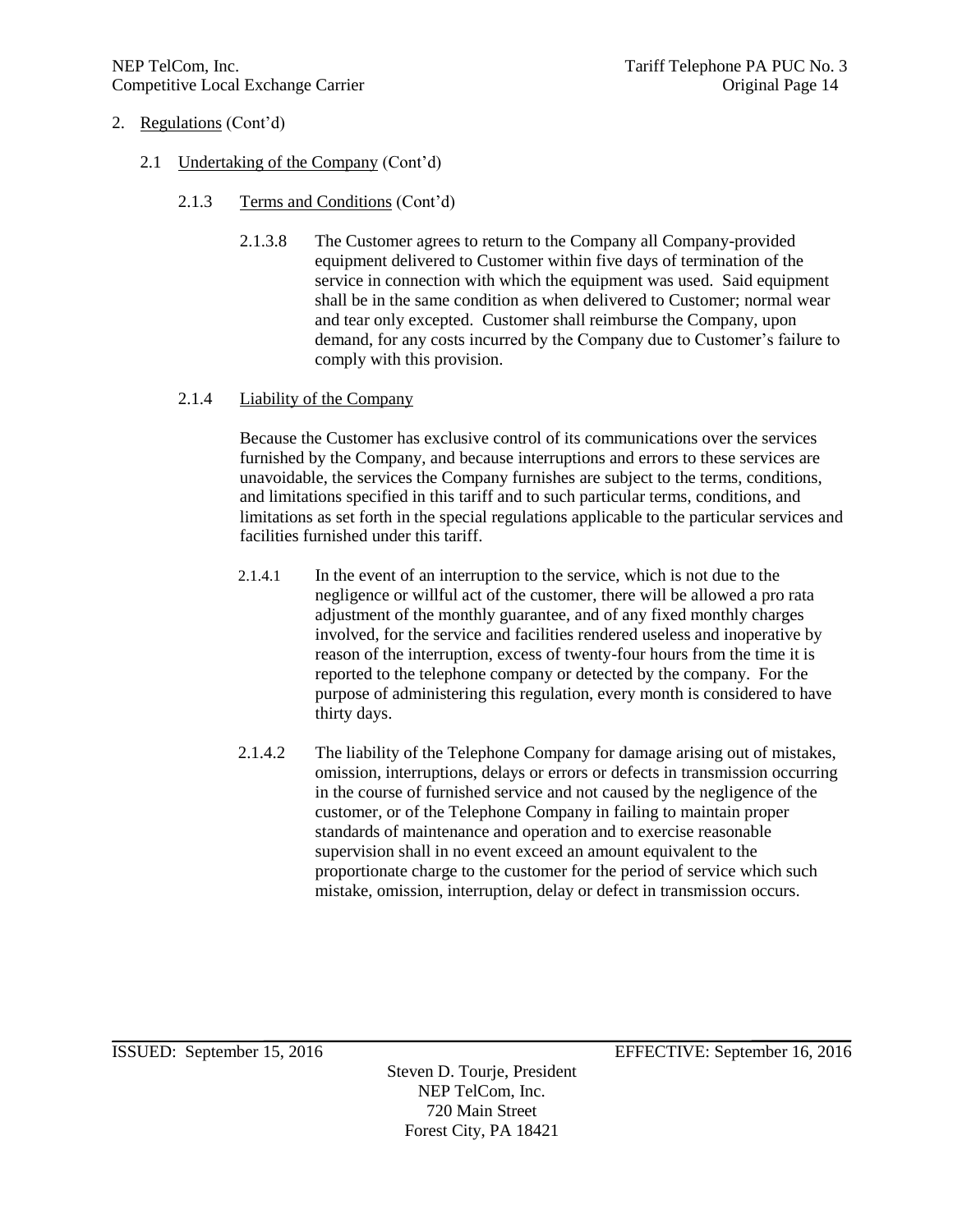- 2. Regulations (Cont'd)
	- 2.1 Undertaking of the Company (Cont'd)
		- 2.1.4 Liability of the Company (Cont'd)
			- 2.1.4.3 The Company shall not be liable for any failure of performance or equipment due to causes beyond its control, including but not limited to: acts of God, fire, flood or other catastrophes; any law, order, regulation, direction, action, or request of the United States Government, or of any other government, including state and local governments having or claiming jurisdiction over the Company, or of any department, agency commission, bureau, corporation, or other instrumentality of any one or more of these federal, state, or local governments, or any civil or military authority; national emergencies; insurrections; riots, wars; unavailability of rights-of-way or materials; or strikes, lock-outs, work stoppages, or other labor difficulties.
			- 2.4.4.4 Nothing herein shall serve to limit the liability of the Company for injury or damages as a result of negligence or intentional torts on the part of the Company.

# 2.1.5 Notification of Service-Affecting Activities

The Company will provide the Customer reasonable notification of service-affecting activities that may occur in normal operation of its business. Such activities may include, but are not limited to, equipment or facilities additions, removals or rearrangements and routine preventative maintenance. Generally, such activities are not specific to an individual Customer but affect many Customers' services. No specific advance notification period is applicable to all service activities. The Company will work cooperatively with the Customer to determine the reasonable notifications requirements. With some emergency or unplanned service-affecting conditions, such as outage resulting from cable damage, notification to the Customer may not be possible.

Steven D. Tourje, President NEP TelCom, Inc. 720 Main Street Forest City, PA 18421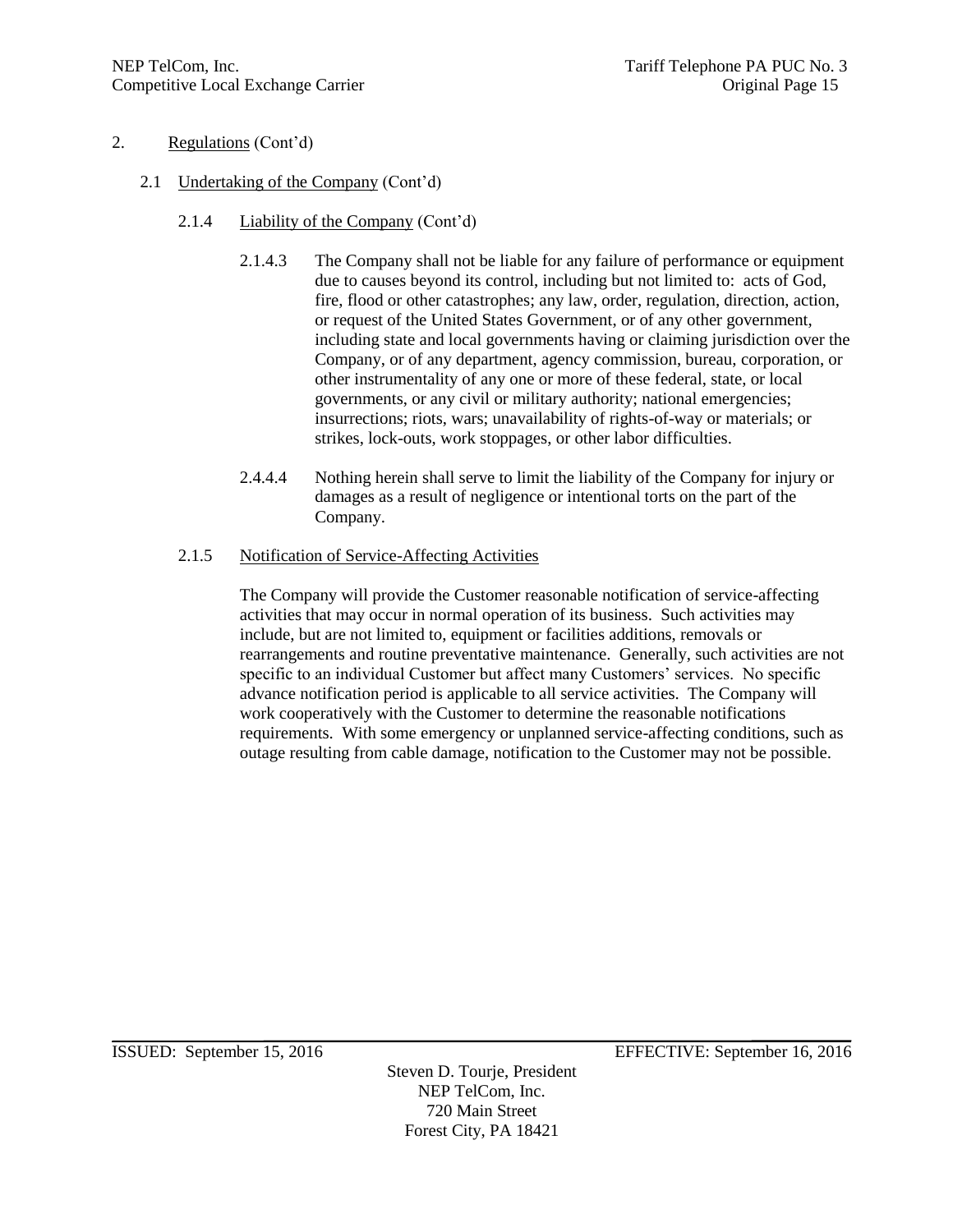### NEP TelCom, Inc. Tariff Telephone PA PUC No. 3 Competitive Local Exchange Carrier **Competitive Local Exchange Carrier** Competitive Local Exchange Carrier

# 2. Regulations (Cont'd)

- 2.1 Undertaking of the Company (Cont'd)
	- 2.1.6 Provision of Equipment and Facilities
		- 2.1.6.1 Where construction is required, the Company shall use reasonable efforts to make available services to a Customer on or before a particular date, subject to the provisions of and compliance by the Customer with, the regulations contained in this tariff. The Company does not guarantee availability by any such date and shall not be liable for any delays in commencing service to any Customer. Where construction is not required, the Company will provide facilities in accordance with Chapter 64 of the Pennsylvania Administrative Code 52.
		- 2.1.6.2 The Company shall use reasonable efforts to maintain facilities that it furnishes to the Customer. The Customer may not, nor may the Customer permit others to, rearrange, disconnect, remove, attempt to repair or otherwise interfere with any of the facilities installed by the Company, except upon the written consent of the Company.
		- 2.1.6.3 Equipment installed at the Customer premises for use in connections with the services the Customer offers shall not be used for any purpose other than that for which the Company provided it.

Steven D. Tourje, President NEP TelCom, Inc. 720 Main Street Forest City, PA 18421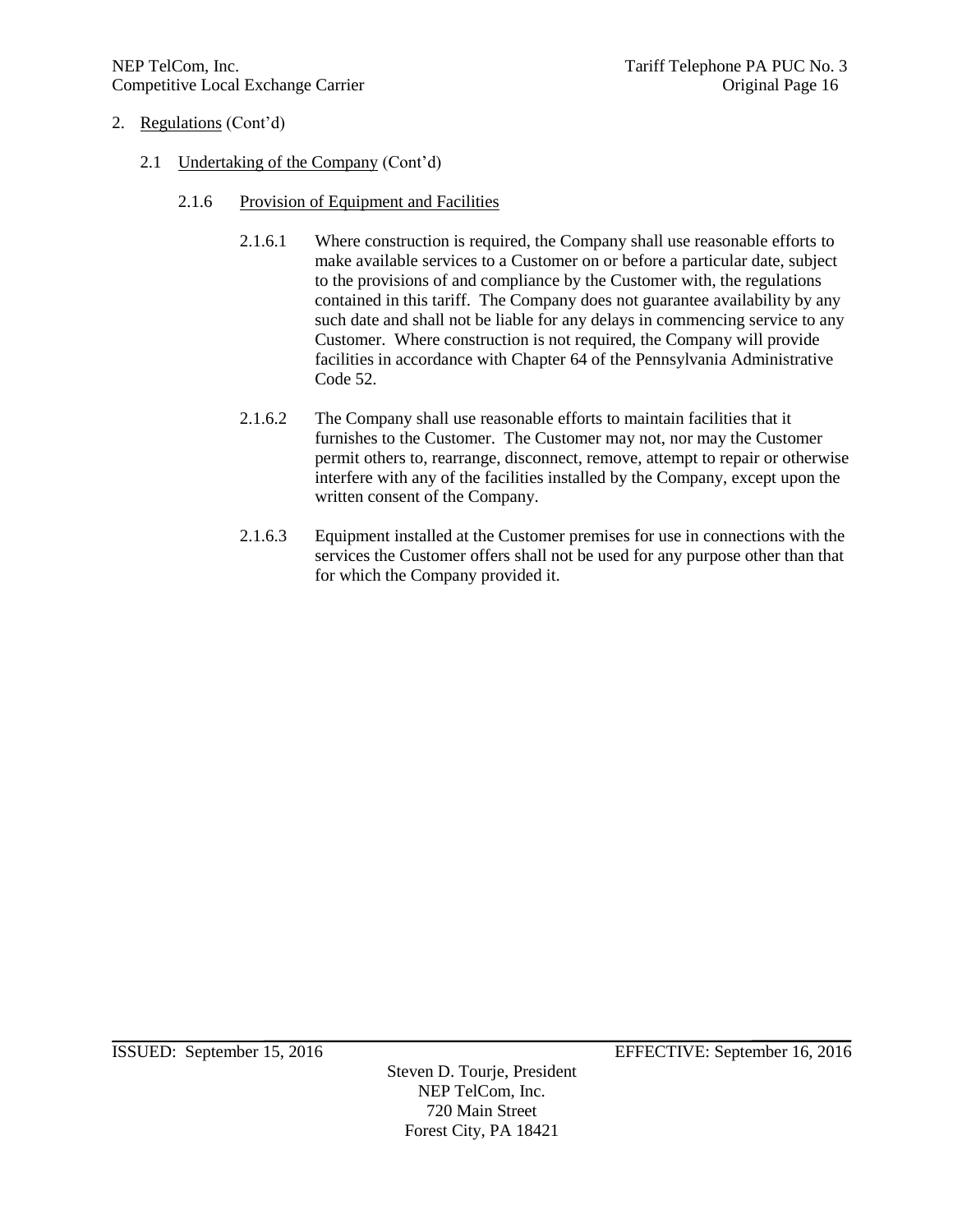- 2.1 Undertaking of the Company (Cont'd)
	- 2.1.6 Provision of Equipment and Facilities (Cont'd)
		- 2.1.6.4 The Company shall not be responsible for the installation, operation, or maintenance of any Customer provided communications equipment. Where such equipment is connected to the facilities furnished pursuant to this tariff, the responsibility of the company shall be limited to the furnishing of facilities offered under this tariff and to the maintenance and operation of such facilities. Beyond this responsibility, the Company shall not be responsible for:
			- (a) the transmission of signals by Customer-provided equipment or for the quality of, or defects in, such transmission; or
			- (b) the reception of signals by Customer-provided equipment; or network control signaling where such signaling is performed by Customerprovided network control signaling equipment.

# 2.1.7 Non-Routine Installation

At the Customer's request, installation and/or maintenance may be performed outside the Company's regular business hours or in hazardous locations. In such cases, charges based on cost of the actual labor, material, or other costs Incurred by or charged to the Company will apply. If installation is started during regular business hours but, at the Customer's request, extends beyond regular business hours into time periods Including, but not limited to, weekends, holidays, and/or night hours, additional charges may apply.

### 2.1.8 Ownership of Facilities

Title to all facilities provided in accordance with this tariff remains in the Company, its agents or contractors.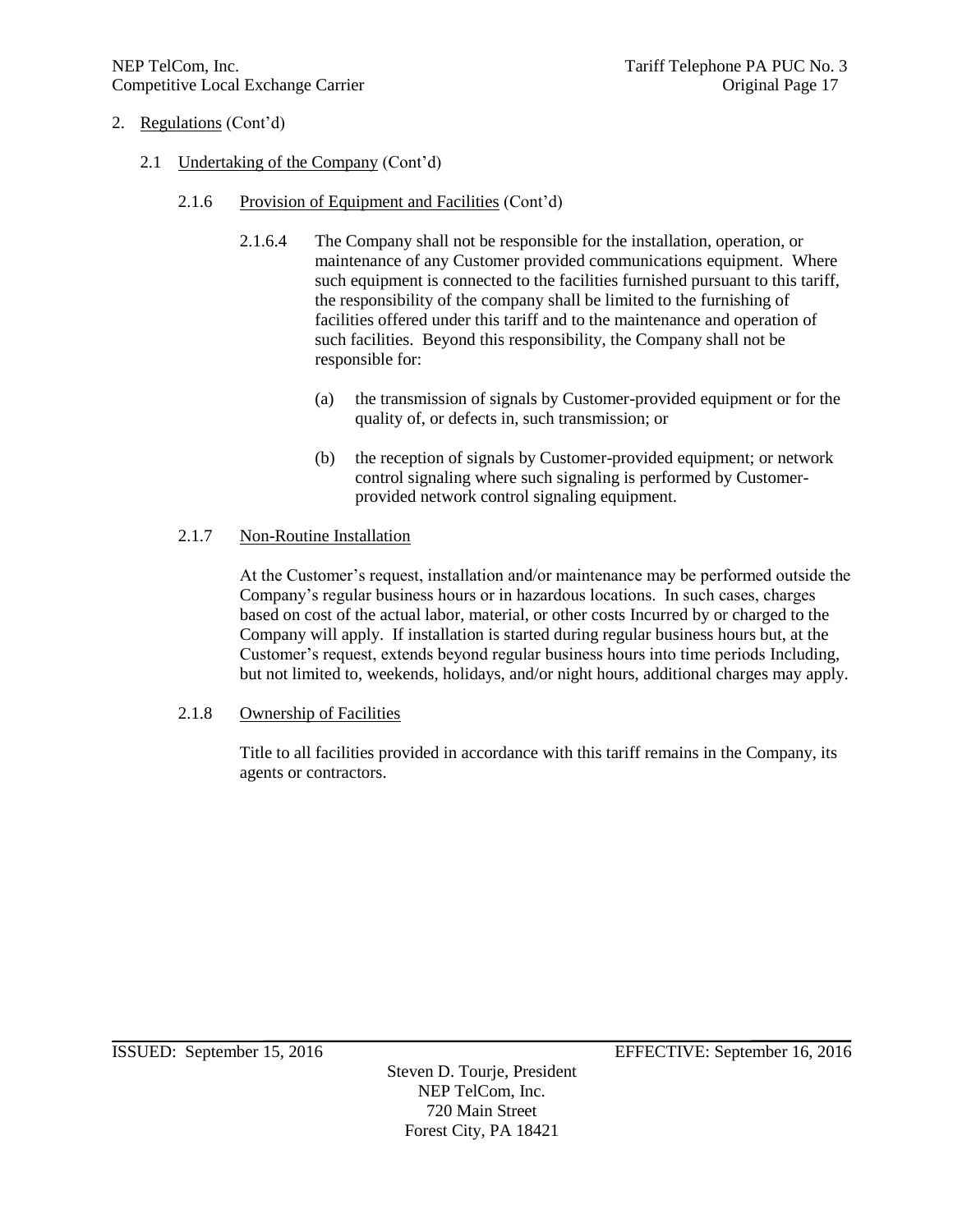- 2. Regulations (Cont'd)
	- 2.1 Undertaking of the Company (Cont'd)
		- 2.1.9 Telecommunications Service Priority

The Telecommunications Service Priority System is the regulatory, administrative and operational system authorizing and providing for priority treatment, to provide and restore National Security Emergency Preparedness Telecommunications Service. Under the rules of the Telecommunications Service Priority System, The Telephone Company is authorized and required to provide and restore services with Telecommunications Service Priority assignments before services without such assignments. The provision and restoration of Telecommunications Service Priority System services shall be in compliance with Part 64, Appendix A, of the Federal Communications Commission's Rules and Regulations, the guidelines set forth in the Telecommunications Service Priority for National Security Emergency Preparedness Service User Manual and Service Vendor Handbook.

# 2.2 Prohibited Uses

2.2.1 The services the Company offers shall not be used for any unlawful purposes or for use as to which the Customer has not obtained all required governmental approvals, authorizations, licenses, consents and permits.

Steven D. Tourje, President NEP TelCom, Inc. 720 Main Street Forest City, PA 18421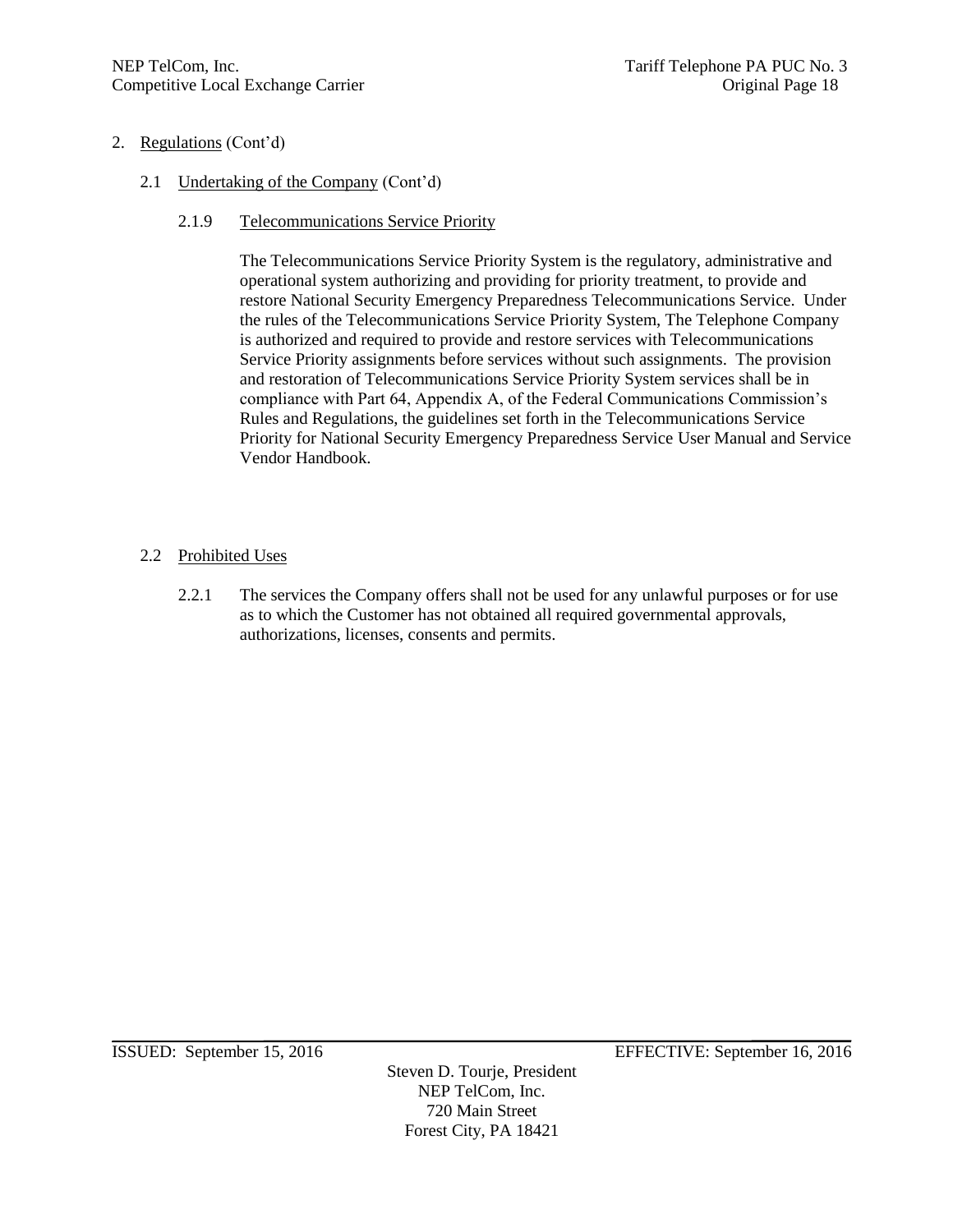- 2.2 Prohibited Uses (Cont'd)
	- 2.2.2 The Company may require a Customer to immediately shut down its transmission of signals if said transmission is causing interference to others.
- 2.3 Obligations of the Customer
	- 2.3.1 General

The Customer shall be responsible for:

- 2.3.1.1 The payment of all applicable charges pursuant to this tariff;
- 2.3.1.2 Reimbursing the Company for damage to, or loss of, the Company's facilities or equipment caused by the acts or omissions of the Customer; or the noncompliance by the Customer, with these regulations; or by fire or theft or other casualty on the Customer's premises, unless caused by the negligence or willful misconduct of the employees or agents of the Company. The Company will, upon reimbursement for damages, cooperate with the Customer in prosecuting a claim against the person causing such damage and the Customer shall be surrogated to the Company's right of recovery of damages to the extent of such payment;
- 2.3.1.3 Providing at no charge, as specified from time to time by the Company, any needed personnel, equipment, space and power to operate Company facilities and equipment installed on the premises of the Customer, and the level of heating and air conditioning necessary to maintain the proper operating environment on such premises;
- 2.3.1.4 Obtaining, maintaining, and other otherwise having full responsibility for all rightsof-way and conduit necessary for installation of fiber optic cable and associated equipment used to provide local exchange service to the Customer from the cable building entrance or property line to the location of the equipment space described in Section 2.3.1. Any costs associated with obtaining and maintaining the rights-ofway described herein, Including the costs of altering the structure to permit installation of the Company-provided facilities, shall be borne entirely by,

Steven D. Tourje, President NEP TelCom, Inc. 720 Main Street Forest City, PA 18421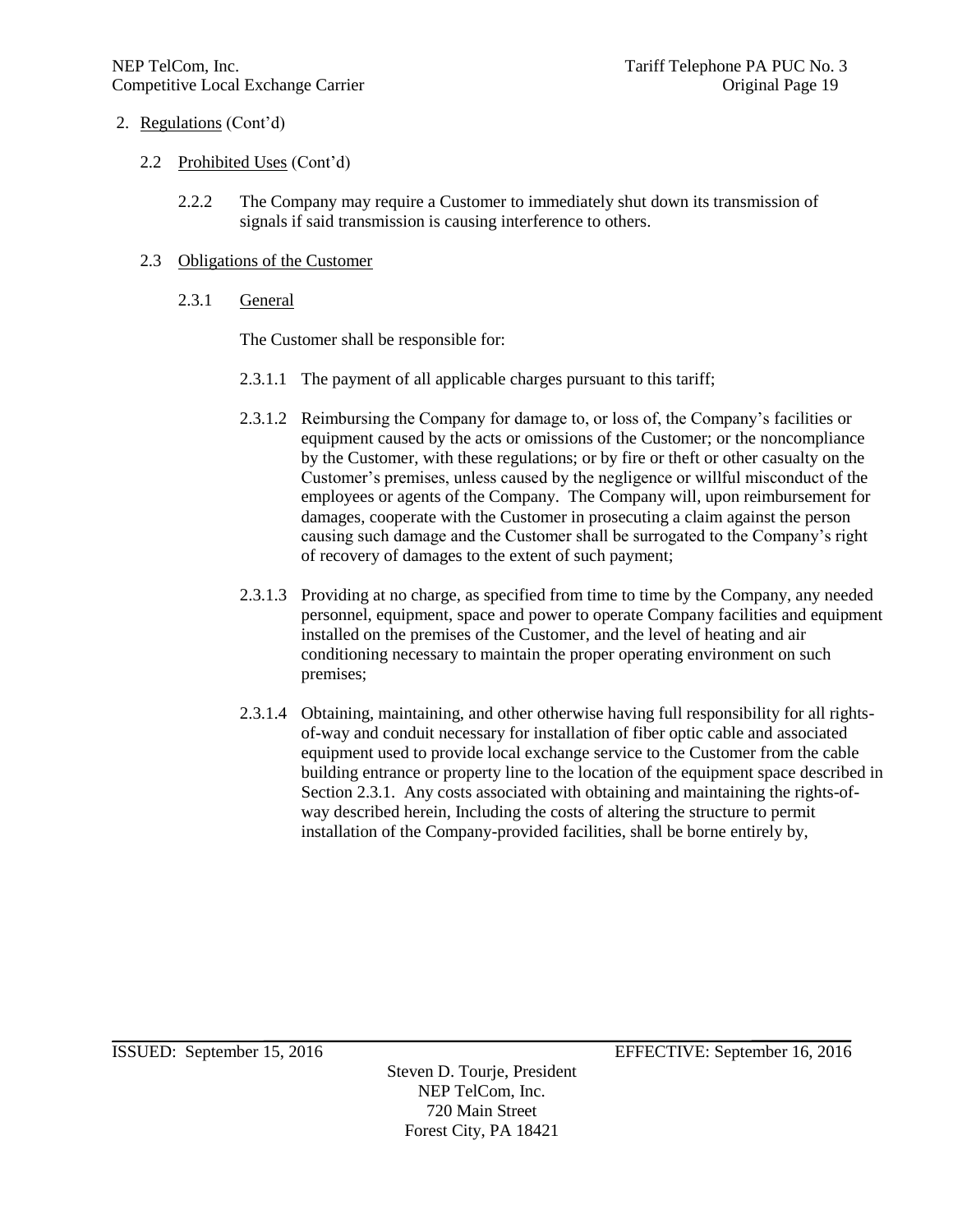### 2.3 Obligations of the Customer

2.3.1 General (Cont'd)

or may be charged by the Company to, the Customer. The Company may require the Customer to demonstrate its compliance with this section prior to accepting an order for service;

- 2.3.1.5 Providing a safe place to work and complying with all laws and regulations regarding the working conditions on the premises at which Company employees and agents shall be installing or maintaining the Company's facilities and equipment. The Customer may be required to install and maintain Company facilities and equipment within a hazardous area if, in the Company's opinion, injury or damage to the Company's employees or property might result from installation or maintenance by the Company. The Customer shall be responsible for identifying, monitoring, removing and disposing of any hazardous material (e.g., friable asbestos) prior to any construction or installation work;
- 2.3.1.6 Complying with all laws and regulations applicable to, and obtaining all consents, approvals, licenses and permits as may be required with respect to, the location of Company facilities and equipment in any Customer premises or the rights-of-way for which Customer is responsible under Section 2.3.1(d) above; and granting or obtaining permission for Company agents or employees to enter the premises of the Customer at any time for the purpose of installing, inspecting, maintaining, repairing, or upon termination of service as stated herein, removing the facilities or equipment of the Company;
- 2.3.1.7 Not creating, or allowing to be placed, or maintain any liens or other encumbrances on the Company's equipment or facilities; and
- 2.3.1.8 Making Company facilities and equipment available periodically for maintenance purposes at a time agreeable to both the Company and the Customer. No allowance for interruptions in service will be made for the period during which service is interrupted for such purposes.

Steven D. Tourje, President NEP TelCom, Inc. 720 Main Street Forest City, PA 18421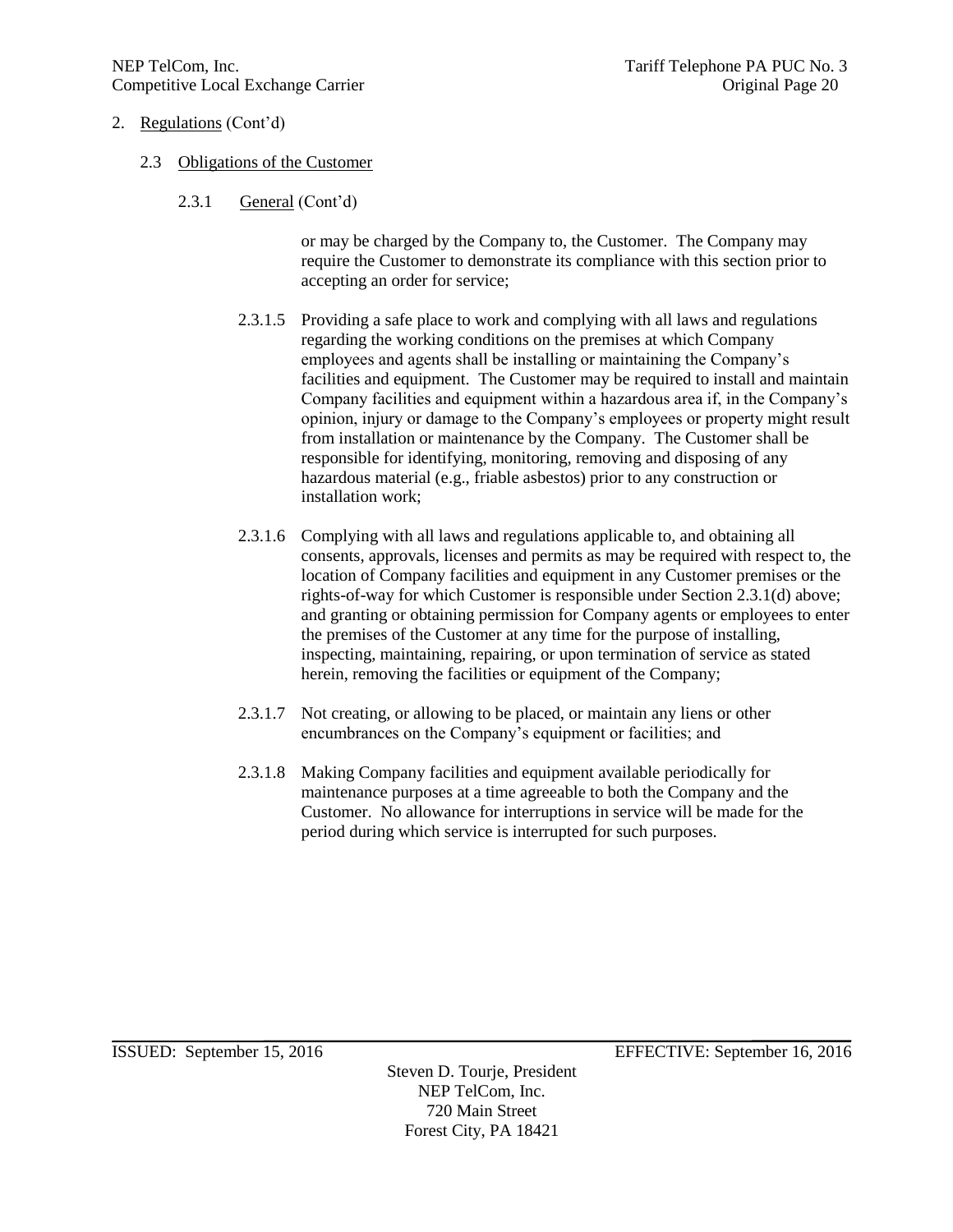# 2.4 Customer Equipment and Channels

2.4.1 General

A Customer may transmit or receive information or signals via the facilities of the Company.

# 2.4.2 Station Equipment

2.4.2.1 The Customer is responsible for providing and maintaining any terminal equipment on the Customer premises. The electric power consumed by such equipment shall be provided by, and maintained at the expense of the Customer. All such terminal equipment must be registered with the FCC under 47 C.F.R., Part 68 and all wiring must be installed and maintained in compliance with those regulations. The Company will, where practicable, notify the Customer that temporary discontinuance of the use

Steven D. Tourje, President NEP TelCom, Inc. 720 Main Street Forest City, PA 18421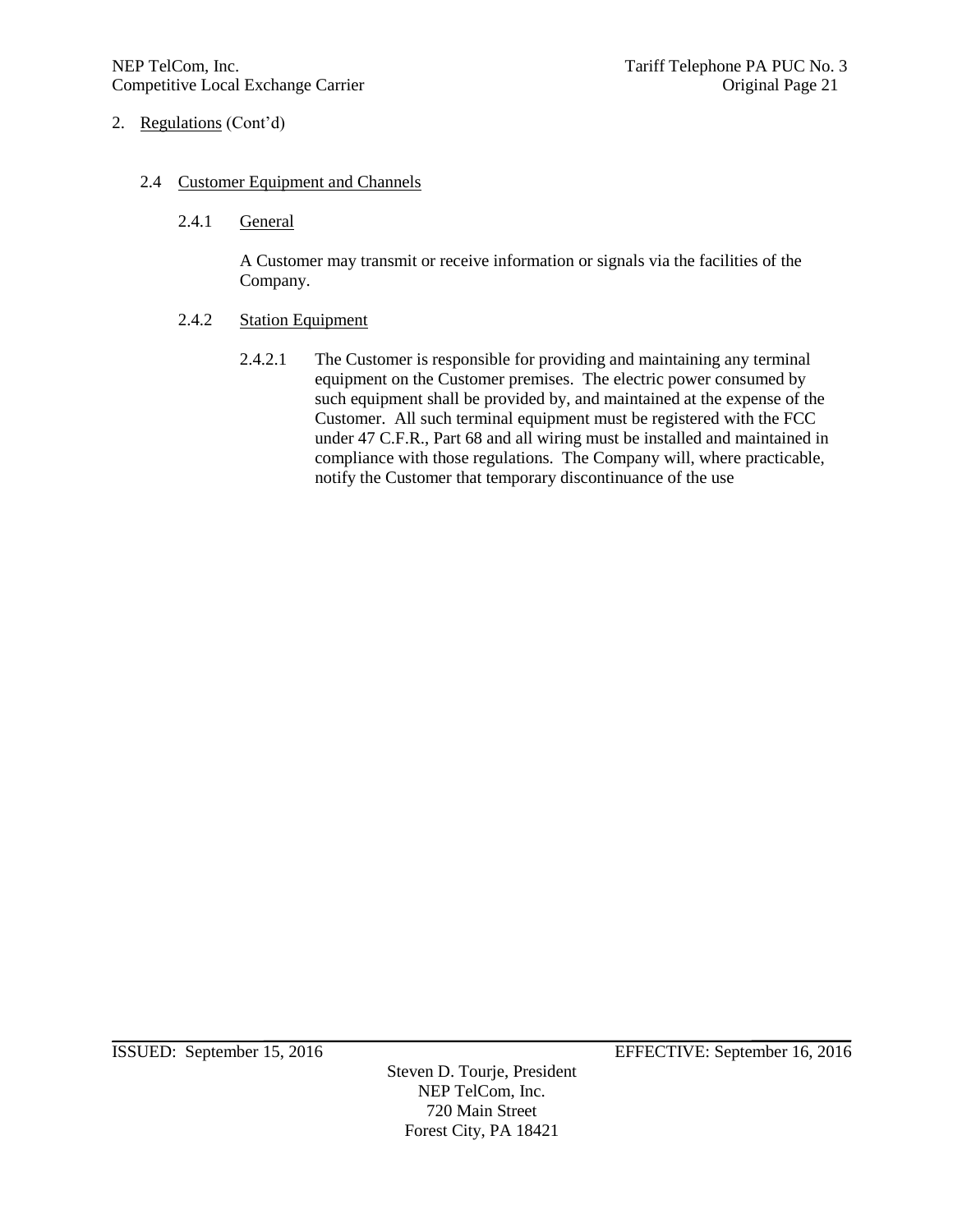# 2.4 Customer Equipment and Channels (Cont'd)

2.4.2 Station Equipment (Cont'd)

of a service may be required, however, where prior notice is not practicable, nothing contained herein shall be deemed to impair the Company's right to discontinue forthwith the use of a service temporarily if such action is reasonable under the circumstances. In case of such temporary discontinuance, the Customer will be promptly notified and afforded the opportunity to correct the condition which gave rise to the temporary discontinuance. During such period of temporary discontinuance, credit allowance for service interruptions as set forth in Section 2.6 following is not applicable.

2.4.2.2 The Customer is responsible for ensuring that Customer-provided equipment connected to Company equipment and facilities is compatible with such equipment and facilities. The magnitude and character of the voltages and currents impressed on Company-provided equipment and wiring shall be such as not to cause damage to the Company-provided equipment and wiring or injury to the Company's employees or other persons. Any additional protective equipment required to prevent such damage or injury shall be provided by the Company at the Customer's expense.

# 2.4.3 Interconnection of Facilities

- 2.4.3.1 Any special interface equipment necessary to achieve compatibility between the facilities and equipment of the Company used for furnishing local exchange service and the channels, facilities, or equipment of others may be provided at the Customer's expense.
- 2.4.3.2 Local Service may be connected to the services or facilities of other communications carriers only when authorized by, and in accordance with, the terms and conditions of the tariffs of the other communications carriers, which are applicable to such connections.

Steven D. Tourje, President NEP TelCom, Inc. 720 Main Street Forest City, PA 18421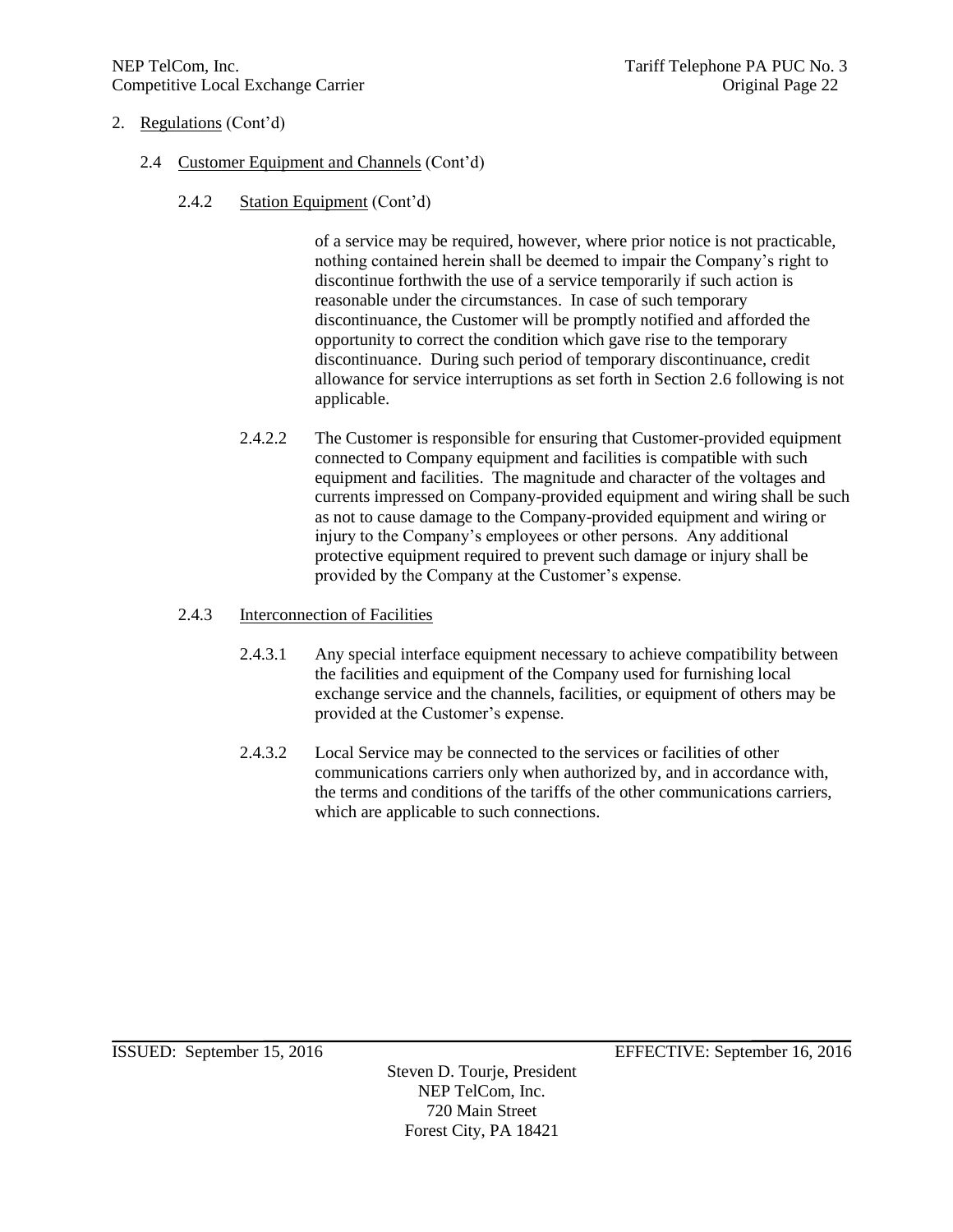- 2.4 Customer Equipment and Channels (Cont'd)
	- 2.4.3 Interconnection of Facilities (Cont'd)
		- 2.4.3.3 Facilities furnished under this tariff may be connected to Customerprovided terminal equipment in accordance with the provisions of this tariff.
	- 2.4.4 Inspections
		- 2.4.4.1 Upon reasonable notification to the Customer, and at a reasonable time, the Company may take such tests and inspections as may be necessary to determine that the Customer is complying with the requirements set forth in Section 2.4.2.2 for the installation, operation, and maintenance of Customerprovided facilities and equipment to Company-owned facilities and equipment. No credit will be allowed for any interruptions occurring during such inspections.
		- 2.4.4.2 If the protective requirements for Customer-provided equipment are not being complied with, the Company may take such action as it deems necessary to protect its facilities, equipment, and personnel. The Company will notify the customer promptly if there is any need for further corrective action. Within 7 days of receiving this notice, the Customer must take this corrective action and notify the Company of the action taken. If the Customer fails to do this, the Company may take whatever additional action is deemed necessary, Including the suspension of service, to protect its facilities, equipment and personnel from harm. The Company will, upon request 24 hours in advance, provide the Customer with a statement of technical parameters that the Customer's equipment must meet.

Steven D. Tourje, President NEP TelCom, Inc. 720 Main Street Forest City, PA 18421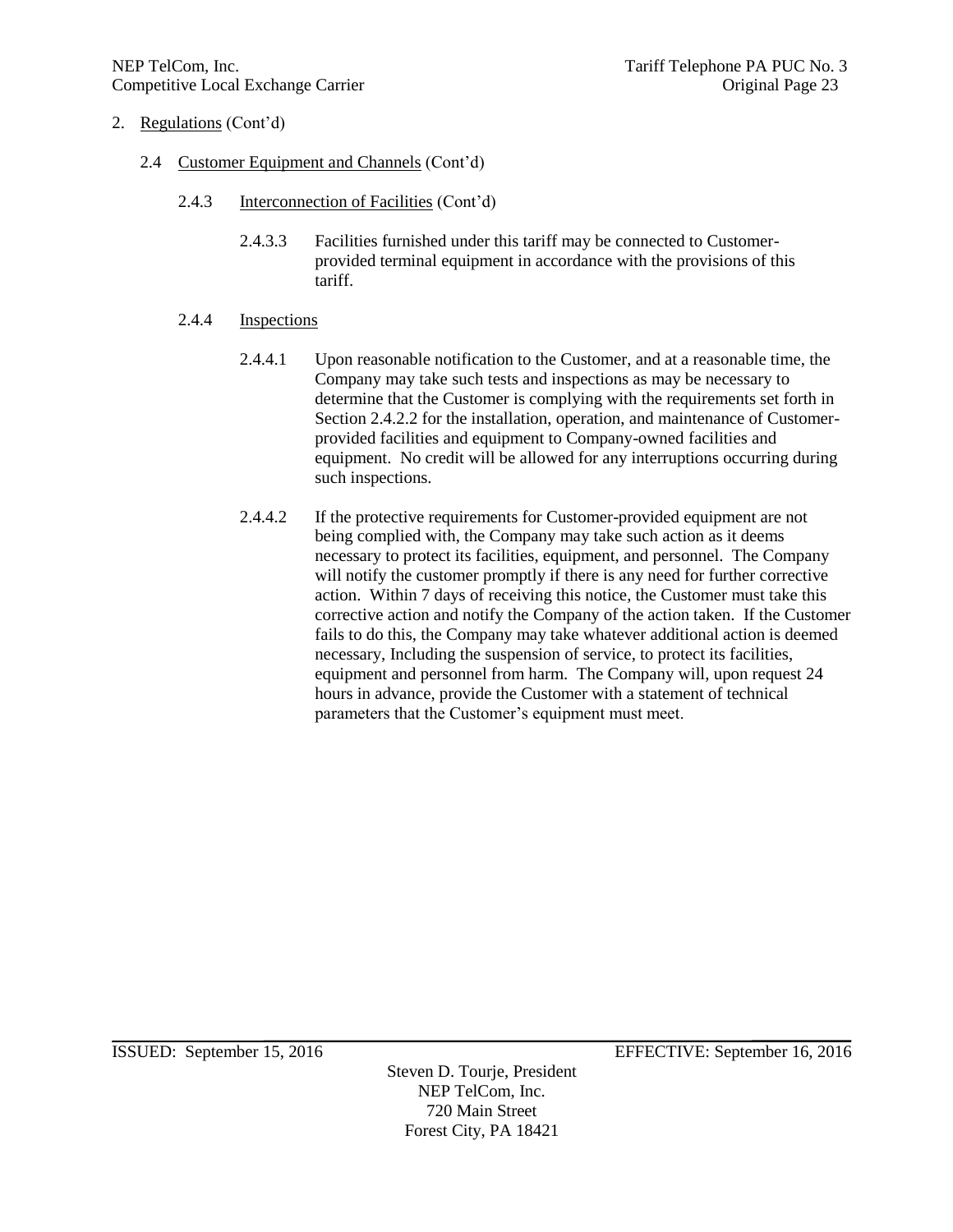### NEP TelCom, Inc.<br>
Competitive Local Exchange Carrier<br>
Competitive Local Exchange Carrier<br>
Competitive Local Exchange Carrier<br>
Competitive Local Exchange Carrier<br>
Competitive Local Exchange Carrier<br>
Competitive Local Exchan Competitive Local Exchange Carrier

### 2. Regulations (Cont'd)

#### 2.5 Payment Arrangements

#### 2.5.1 Payment for Service

The Customer is responsible for payment of all charges for service and facilities furnished by the Company to the Customer or its Joint or Authorized Users.

Objections must be received by the Company within 30 days after statement of account is rendered, or the charges shall be deemed correct and binding upon the Customer.

Steven D. Tourje, President NEP TelCom, Inc. 720 Main Street Forest City, PA 18421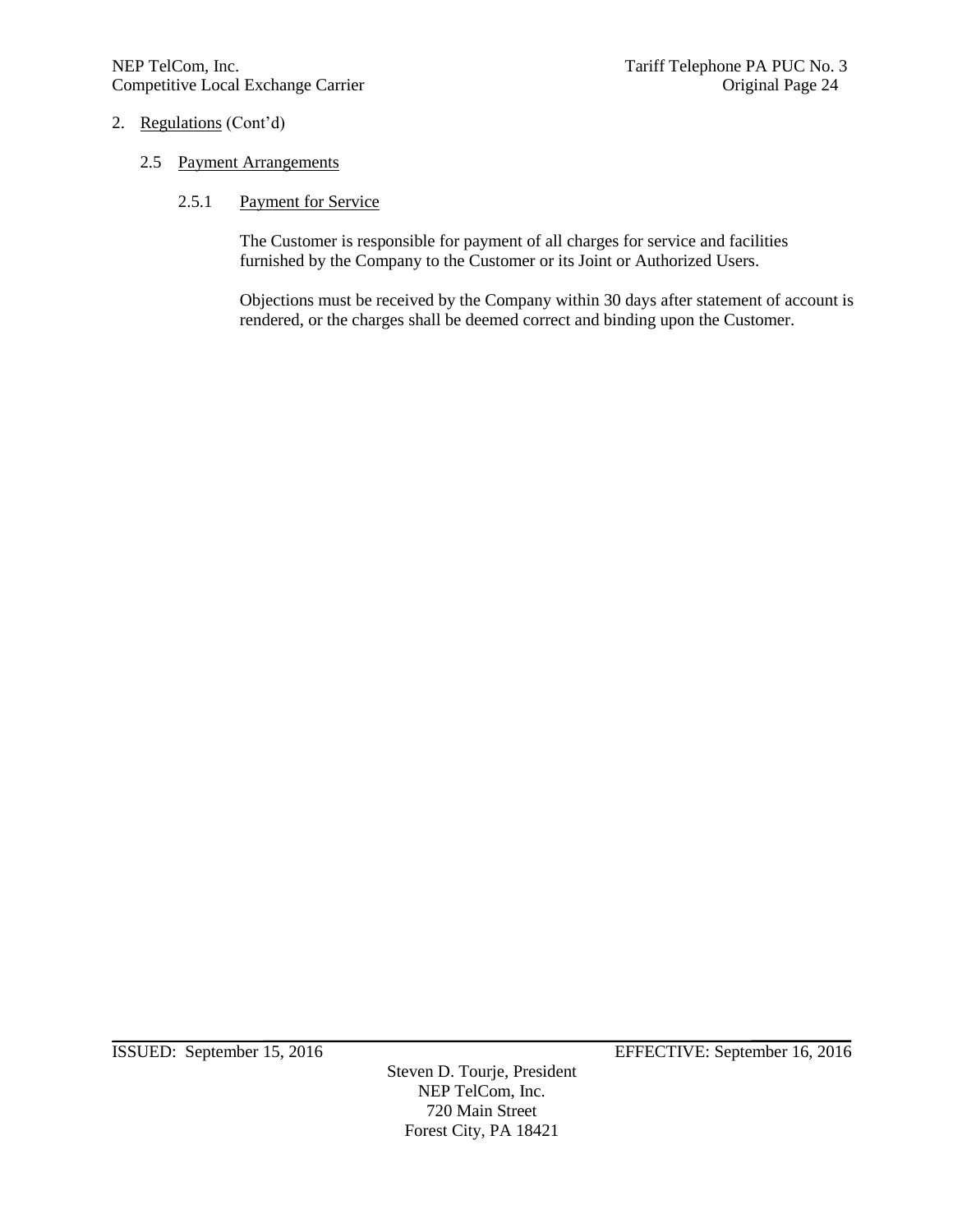- 2. Regulations (Cont'd)
	- 2.5 Payment Arrangements (Cont'd)
		- 2.5.2 Billing and Collections of Charges

Bills will be rendered monthly to Customer.

- 2.5.2.1 All service, installation, monthly Recurring Charges and Non-recurring Charges are due at least 20 days from the date of the invoice to the customer, in accordance with 52 PA Code, Chapter 64.12.
- 2.5.2.2 The Company shall present bills for Recurring Charges monthly to the Customer, in advance of the month which service is provided. Usage charges will be billed in arrears.
- 2.5.2.3 For new customers or existing customers whose service is disconnected, the charge for the fraction of the month in which service was furnished, will be calculated on a pro rata basis. For this purpose, every month is considered to have 30 days.
- 2.5.2.4 Amounts not paid within 30 days after the date of invoice are considered past due. The Company will not mail or deliver any notice of suspension until at least 5 days after the due date.
- 2.5.2.5 A \$20.00 charge will be assessed for checks with insufficient funds or nonexisting accounts.

# 2.5.3 Disputed Bills

The Customer shall notify the Company, either orally or in writing, of any disputed items on a bill within 30 days of the date on the invoice. If the Customer and the Company are unable to resolve the dispute to their mutual satisfaction, the Customer may file a complaint with the PUC Bureau of Consumer Services (BCS) at the Pennsylvania Public Utility Commission, PO Box 3265, Harrisburg, PA 17105-3265, phone (800) 692- 7380. BCS has primary jurisdiction over complaints.

2.5.3.1 The date of the dispute shall be the date the customer registers the dispute with the Company. The date of the resolution is the date the Company completes its investigation and notifies the Customer of the disposition of the dispute.

ISSUED: September 15, 2016 EFFECTIVE: September 16, 2016

Steven D. Tourje, President NEP TelCom, Inc. 720 Main Street Forest City, PA 18421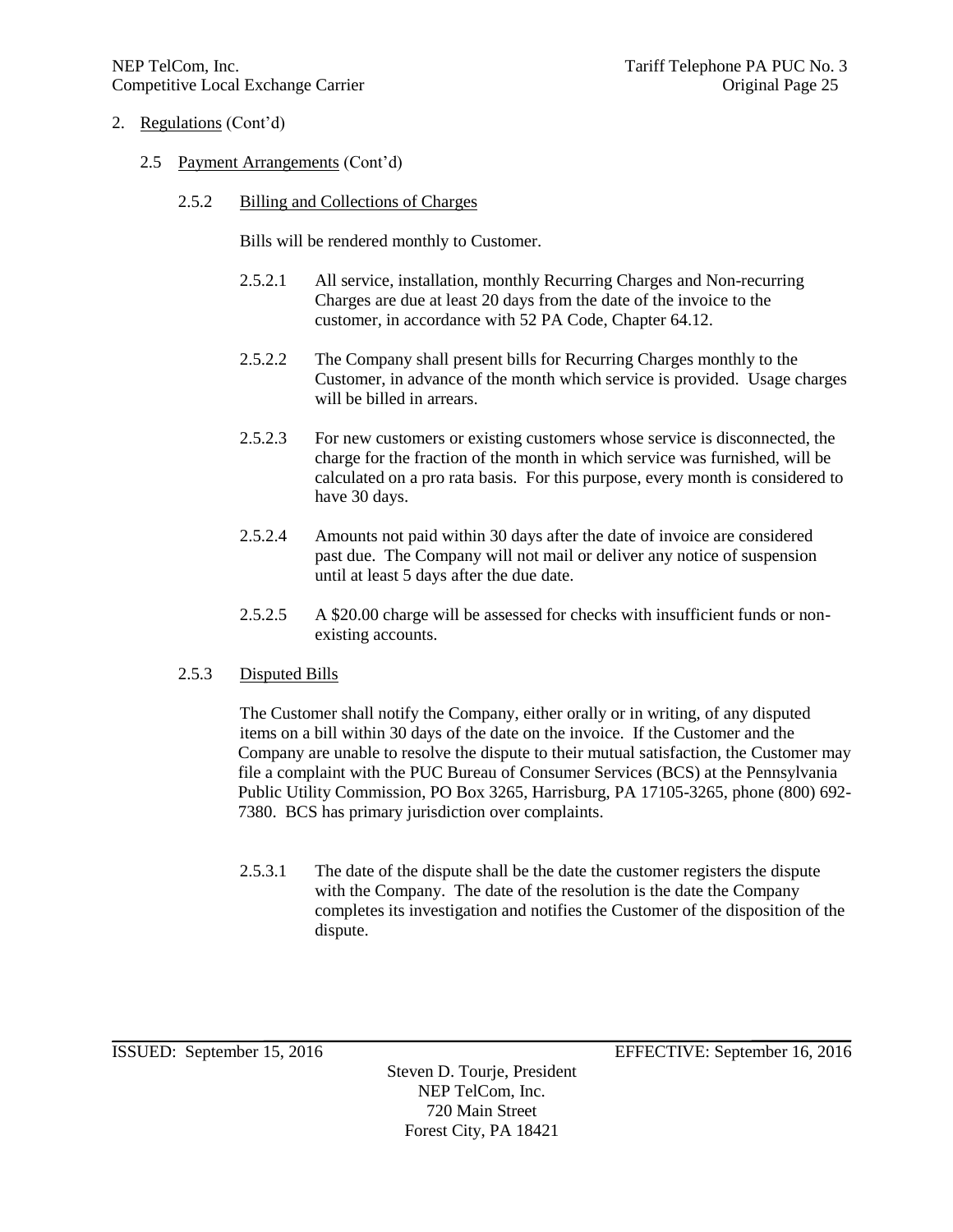# 2.5 Payment Arrangements (Cont'd)

# 2.5.4 Advanced Payments

To safeguard its interests, the Company may require a Customer (Business or Residential) to make an Advance Payment before services and facilities are furnished. The Advance Payment will not exceed an amount equal to the Nonrecurring Charge(s) and three month's charges for the service or facility. In addition, where special construction is involved, the Advance Payment may also Include an amount equal to the estimated Non-recurring Charge(s) for the special construction and Recurring Charges (if any) for a period to be set between the Company and the Customer. The Advance Payment will be credited to the Customer's bill. An Advance Payment may be required in addition to a deposit.

# 2.5.5 Deposits

- 2.5.5.1 When an applicant's credit is not established, or when the credit of an existing customer has become doubtful, in accordance with the credit standards at 52 PA Code, Chapters 64.32 or 64.35, a security deposit may be required by the Company. The deposit requested will be in cash or the equivalent of cash, and will be held as a guarantee for the payment of charges. A deposit does not relieve the Customer of the responsibility for the prompt payment of bills on presentation. The deposit will not exceed an amount equal to:
	- 2.5.5.1.1 *For new applicants with minimum payment periods of one month.* The estimated average 2-month bill for basic service plus the average 2-month toll charges for existing residential customers in the applicant's exchange during the immediately preceding 12-month period. Deposits may be adjusted to maintain a level equal to the estimated average 2-month bill. No more than one half of the deposit amount may be required prior to the provision of service with the balance of the deposit due no less than 30 days from the initial deposit payment; or

ISSUED: September 15, 2016 EFFECTIVE: September 16, 2016

Steven D. Tourje, President NEP TelCom, Inc. 720 Main Street Forest City, PA 18421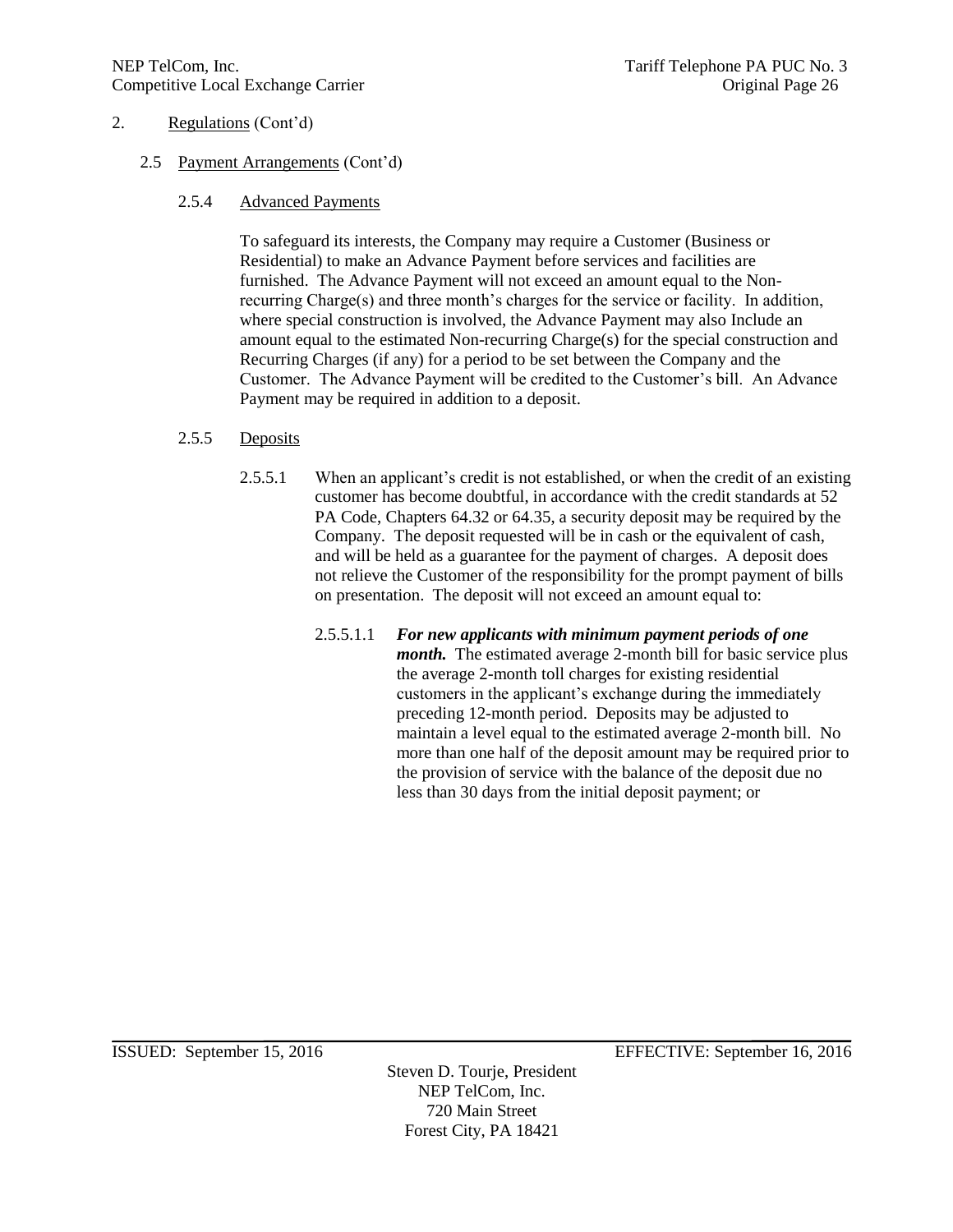- 2. Regulations (Cont'd)
	- 2.5 Payment Arrangements (Cont'd)
		- 2.5.5 Deposits (Cont'd)
			- 2.5.5.1 (Cont'd)
				- 2.5.5.1.2 *For existing customers with minimum payment periods of month.* The customer's average 2-month bill, Including toll charges, during the preceding 12-month period. Deposits may be adjusted to maintain a level equal to the average 2-month bill. The deposit shall be paid within 20 days of the request for deposit; or
				- 2.5.5.1.3 *For customers with minimum payment periods of more than one month.* The charges that would apply for the minimum payment period for a service or facility. In addition, the Company shall be entitled to require such an applicant or Customer to pay all its bills within a specified period of time, and to make such payment in cash or the equivalent of cash. At the Company's option, such deposit may be refunded to the Customer's account at any time.
			- 2.5.5.2 Also, the Company reserves the right to cease accepting and processing Service Orders after it has requested a security deposit and prior to the Customer's compliance with this request.
			- 2.5.5.3 A deposit may be required in addition to an Advance Payment. For residential service, Advance Payments would cover the construction of facilities and furnishing of special equipment and or temporary service for short-term use.

Steven D. Tourje, President NEP TelCom, Inc. 720 Main Street Forest City, PA 18421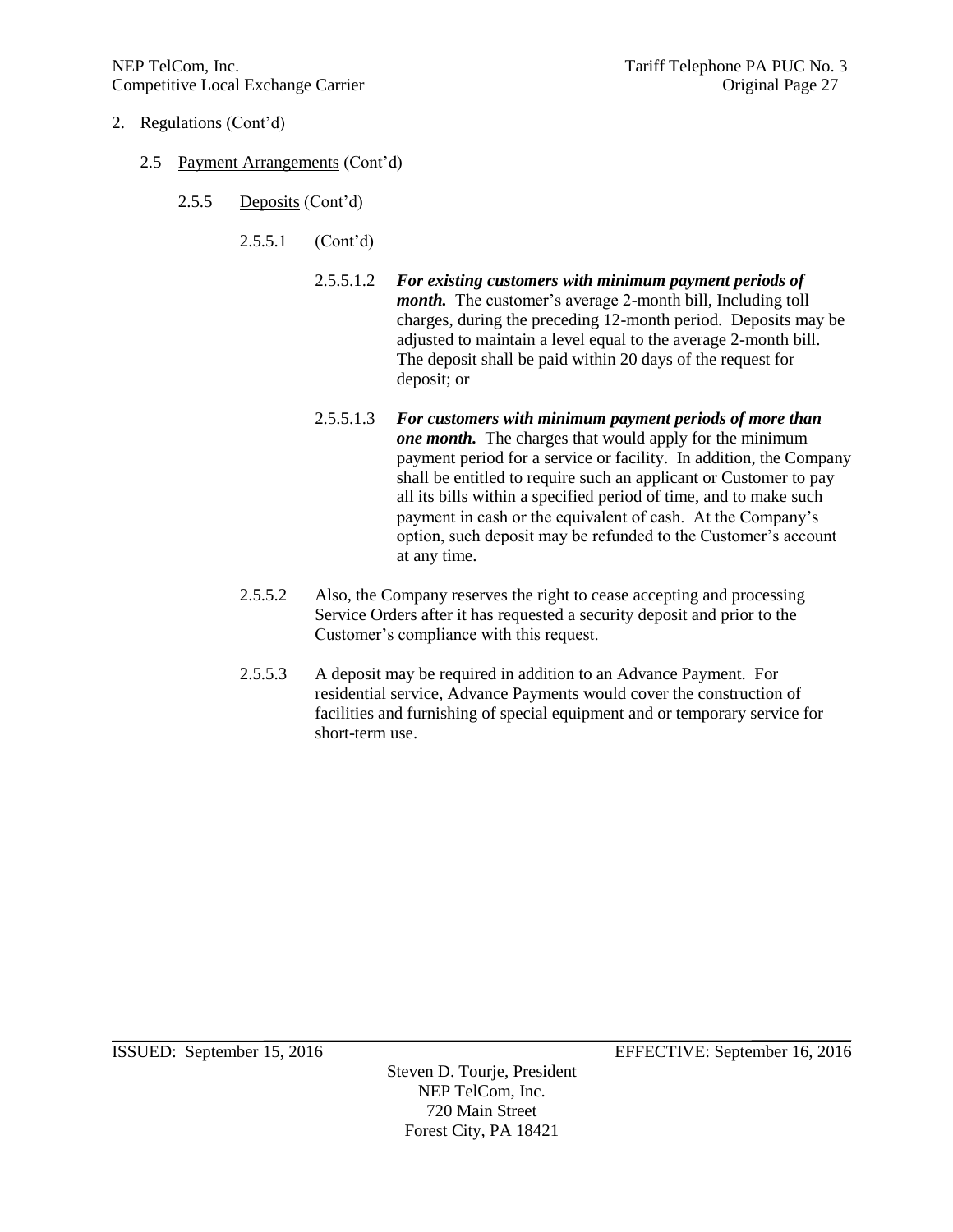- 2. Regulations (Cont'd)
	- 2.5 Payment Arrangements (Cont'd)
		- 2.5.5 Deposits (Cont'd)
			- 2.5.5.4 When a service or facility is discontinued, the amount of a deposit, if any, will be applied to the Customer's account and any credit balance remaining will be refunded. Before the service or facility is discontinued, the Company may, as its option, return the deposit or credit it to the Customer's account, provided the customer has satisfied the requirements under 52 PA Code, Chapter 37. In this case, the customer may elect to have the deposit applied to reduce bills for telephone service instead of a cash refund.
			- 2.5.5.5 Deposits held will accrue interest at a rate of 6.0% annually without deduction for any taxes on such deposits.

# 2.5.6 Suspension or Discontinuance of Service

- 2.5.6.1 The Company may suspend the furnishing of any and/or all services to a Customer with at least 7 days written notice for any of the following reasons in accordance with 52 PA Code, Chapter 64.61, without incurring any liability:
	- 2.5.6.1.1 Non-payment of an undisputed delinquent account or the undisputed portion of an account where a dispute exists as to part but not all of an amount billed by the LEC; or
	- 2.5.6.1.2 Failure of the Customer to post a deposit, provide a guarantee or establish credit; or
	- 2.5.6.1.3 Unreasonable refusal to permit access to service connections, equipment and other property of the LEC for maintenance or repair; or
	- 2.5.6.1.4 Use of service so as to interfere with or impair the use of services rendered to other customers; or

Steven D. Tourje, President NEP TelCom, Inc. 720 Main Street Forest City, PA 18421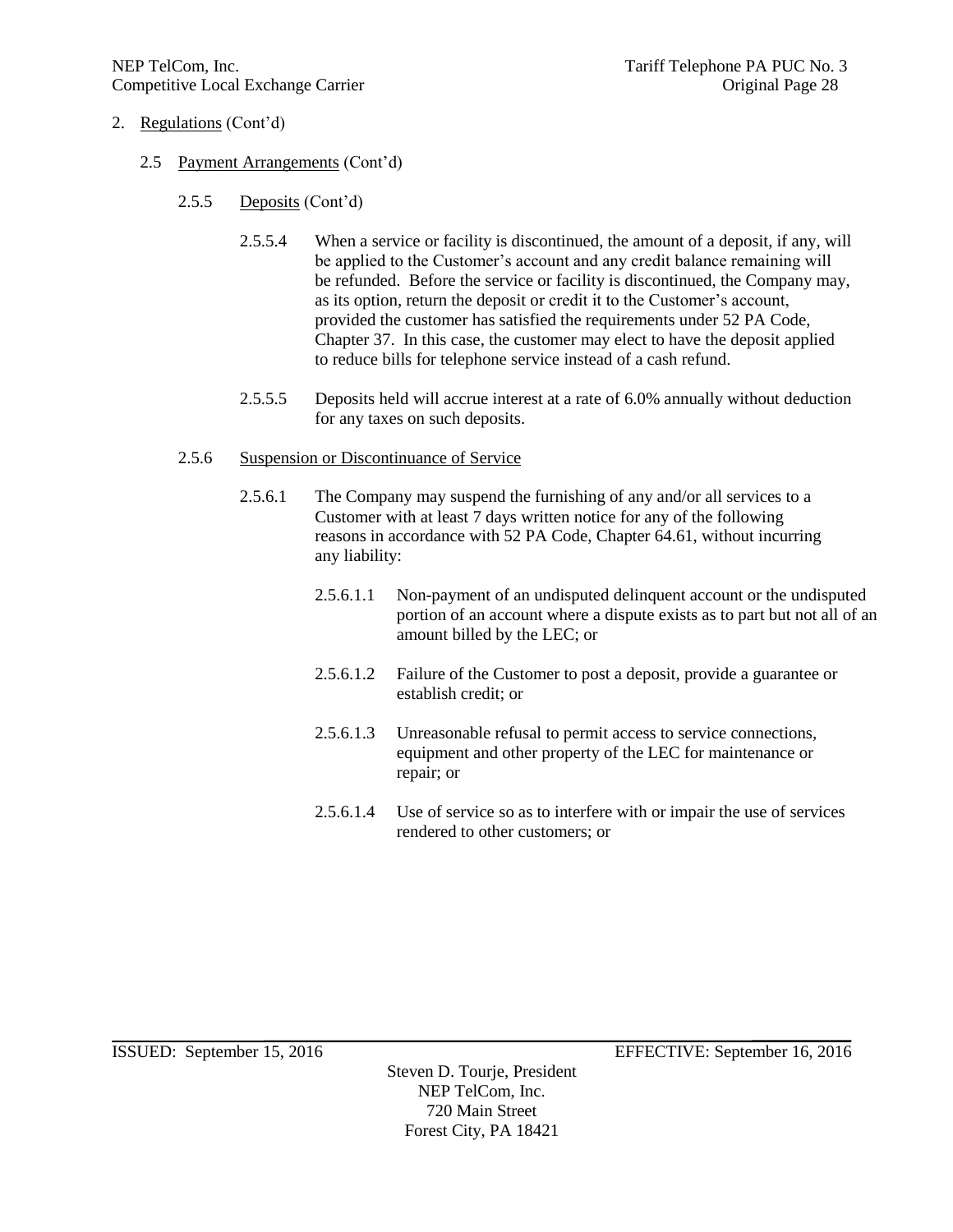#### NEP TelCom, Inc. Tariff Telephone PA PUC No. 3 Competitive Local Exchange Carrier **Competitive Local Exchange Carrier** Competitive Local Exchange Carrier

#### 2. Regulations (Cont'd)

- 2.5 Payment Arrangements (Cont'd)
	- 2.5.6 Suspension or Discontinuance of Service (Cont'd)
		- 2.5.6.1 (Cont'd)
			- 2.5.6.1.5 Failure to comply with the material terms of a payment agreement; or
			- 2.5.6.1.6 Fraud or material misrepresentation of identity to obtain telephone service; or
			- 2.5.6.1.7 Violation of tariff provisions on file with the Commission so as to threaten the safety of a person or the integrity of the service delivery system of the Company; or
			- 2.5.6.1.8 Unpaid indebtedness for telephone service previously furnished by the Company in the name of the customer within 4 years of the date the bill is rendered.
		- 2.5.6.2 The Company may suspend the furnishing of any and/or all services to a Customer immediately, and without notice, if the Company deems that such action is necessary to protect its personnel, agents, facilities or services against harm, in accordance with 52 PA Code, Chapter 64.75, without incurring any liability.

Steven D. Tourje, President NEP TelCom, Inc. 720 Main Street Forest City, PA 18421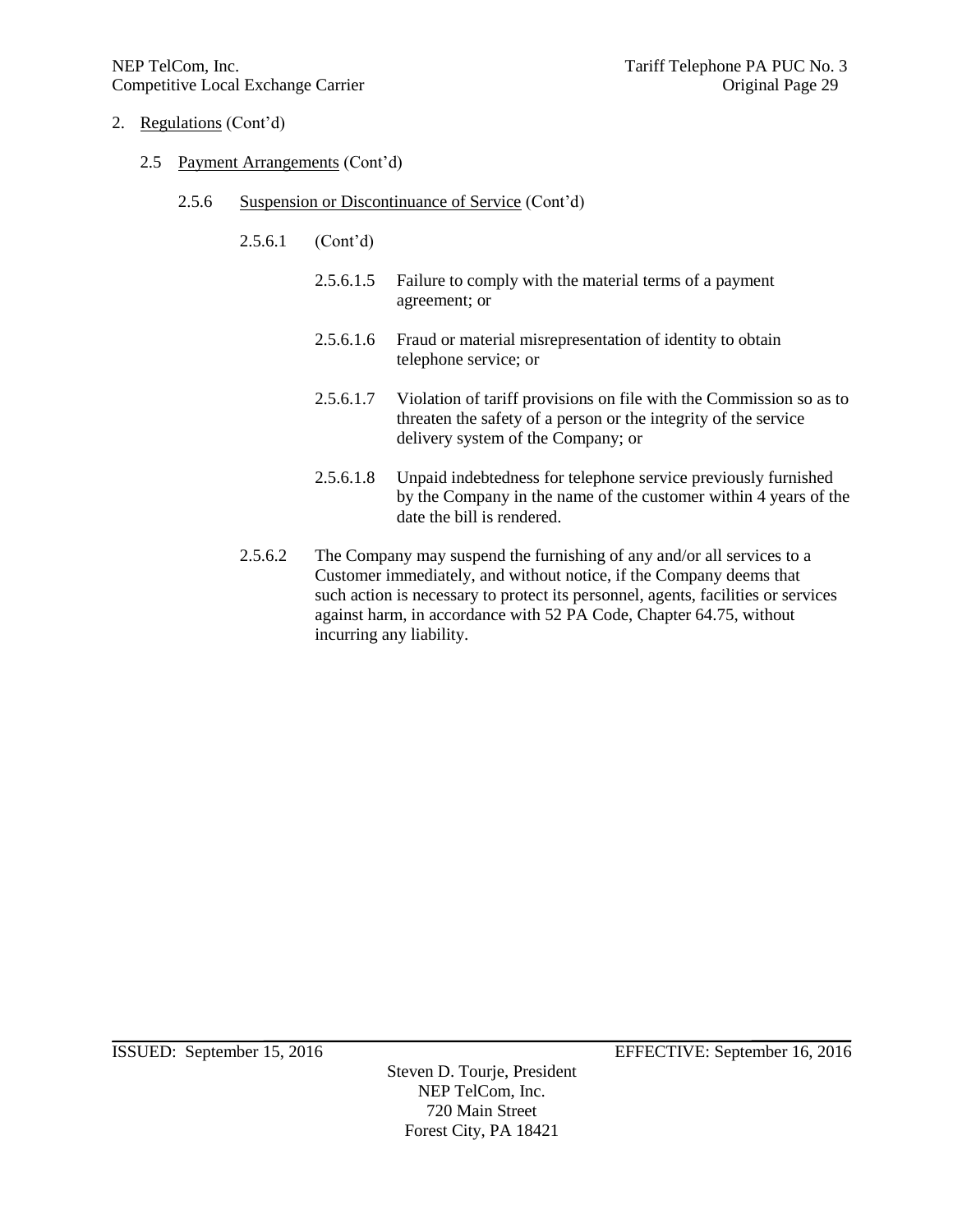- 2.5 Payment Arrangements (Cont'd)
	- 2.5.6 Suspension or Discontinuance of Service (Cont'd)
		- 2.5.6.3 The Company may discontinue the furnishing of any and/or all services to a Customer, without incurring any liability, when at least 10 days have passed since the suspension of service and the Customer has failed to pay a reconnection fee and to remedy the original reasons for suspension, as covered in Sections 2.5.6.1 and 2.5.6.2, due to any of the following reasons:
			- 2.5.6.3.1 Failure to make satisfactory arrangements to pay arrearages; or
			- 2.5.6.3.2 Failure to post a deposit or otherwise establish credit; or
			- 2.5.6.3.3 Failure to meet the requirements of a payment agreement; or
			- 2.5.6.3.4 Failure to give adequate assurances that an unauthorized use or practice will cease.
		- 2.5.6.4 The suspension or discontinuance of service(s) by the Company pursuant to this Section does not relieve the Customer of any obligation to pay the Company for charges due and owing for service(s) furnished during the time of or up to suspension or discontinuance.
		- 2.5.6.5 Upon the Company's discontinuance of service to the Customer under Section 2.5.6.3, all applicable charges shall become due. This is in addition to all other remedies that may be available to the Company at law or in equity or under any other provision of this tariff.

Steven D. Tourje, President NEP TelCom, Inc. 720 Main Street Forest City, PA 18421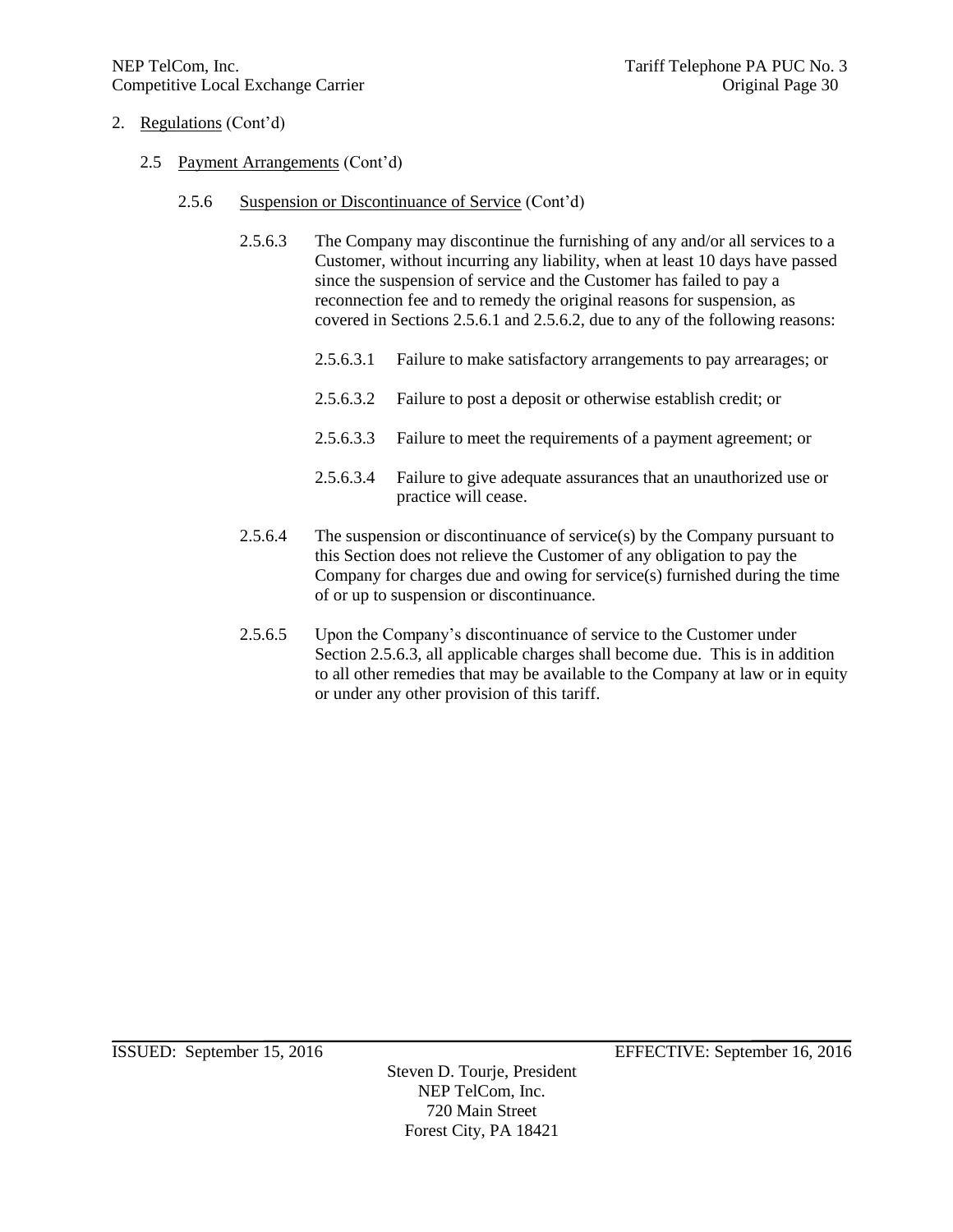### 2.6 Allowance for Interruptions of Service

### 2.6.1 Credit for Interruptions

When the use of service or facilities furnished by the Company is interrupted due to any cause other than the negligence or willful act of the Customer, or the operation or failure of the facilities or equipment provided by the Customer, a pro rata adjustment of the monthly Recurring Charges subject to interruption will be allowed for the service and facilities rendered useless and inoperative by reason of the interruption whenever said interruption continues for a period of 24 hours or more from the time the is reported to, or known to exist by the Company, except as otherwise specified in the Company's tariffs. If the Customer reports a service, facility or circuit to be inoperative but declines to release it for testing and repair, it is considered to be impaired, but not interrupted.

For calculating credit allowances, every month is considered to have 30 days. A credit allowance is applied on a pro rata basis against the monthly Recurring Charges specified hereunder for Local Line or Local Trunk Service and is dependent upon the length of the interruption. Only those facilities on the interrupted portion of the circuit will receive a credit. Credit allowances for service outages that exceed 24 hours in duration will be rounded up to the next whole 24 hours.

The following schedule of allowances shall apply, except for conditions defined in Section 2.6.2:

- (a) 1/30 of the tariff monthly rate of all services and facilities furnished by the Company rendered inoperative by the company to the extent of being useless for each of the first three (3) full 24 hour periods during which the interruption continues after notice by the customer to the Company if the out-of-service extends beyond a minimum period of 24 hours.
- (b) 2/30 of each full 24 hour period beyond the first three 24 hour periods. However, in no instance shall the allowance for the out-of-service period exceed the total charges in a billing period for the service and facilities furnished by the Company rendered inoperative to the extent of being useless.
- (c) interruptions of service for a period of at least 24 hours due to such factors as storms, fires, floods or other circumstances or causes beyond the control of the Company, an allowance of 1/30 of the tariff monthly rate for all services and facilities furnished by the company rendered inoperative to the extent of being useless shall apply for each full 24 hours during which the interruption continues after notice by the customer to the Company.

ISSUED: September 15, 2016 EFFECTIVE: September 16, 2016

Steven D. Tourje, President NEP TelCom, Inc. 720 Main Street Forest City, PA 18421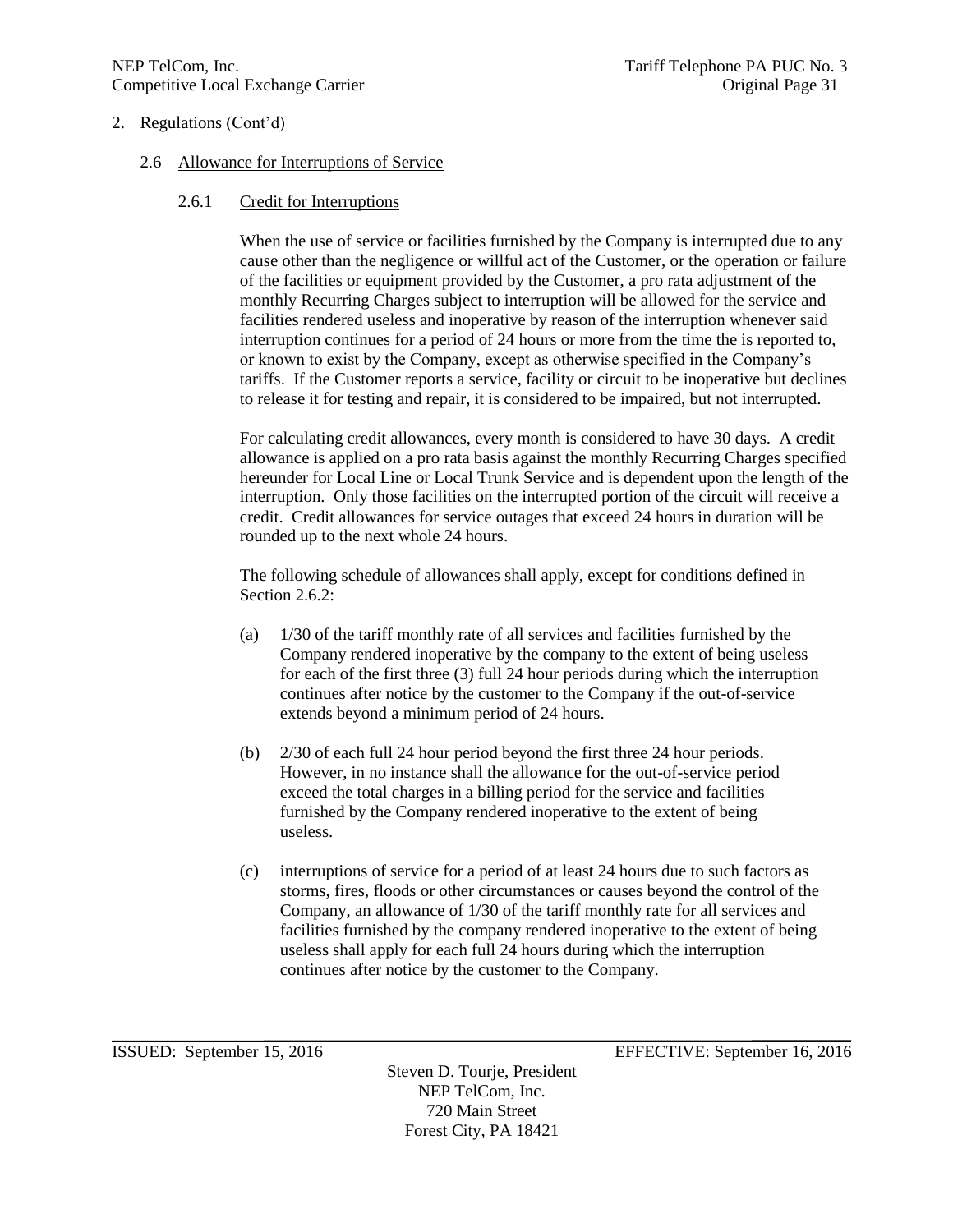# 2.6 Allowance for Interruptions of Service (Cont'd)

# 2.6.2 Limitations on Allowances

The allowances described in Section 2.6.1 are not applicable when service is interrupted by the negligence or willful act of the customer to service or where the company, under the terms of the contract for service, suspends or terminates service for nonpayment of charges, or for unlawful or improper use of the facilities or service, or for another reason provided for in the filed and effective tariff.

# 2.6.3 Use of Alternative Service Provided by the Company

Should the Customer elect to use an alternative service provided by the Company during the period that a service is interrupted, the Customer must pay the tariffed rates and charges for the alternative service used.

Steven D. Tourje, President NEP TelCom, Inc. 720 Main Street Forest City, PA 18421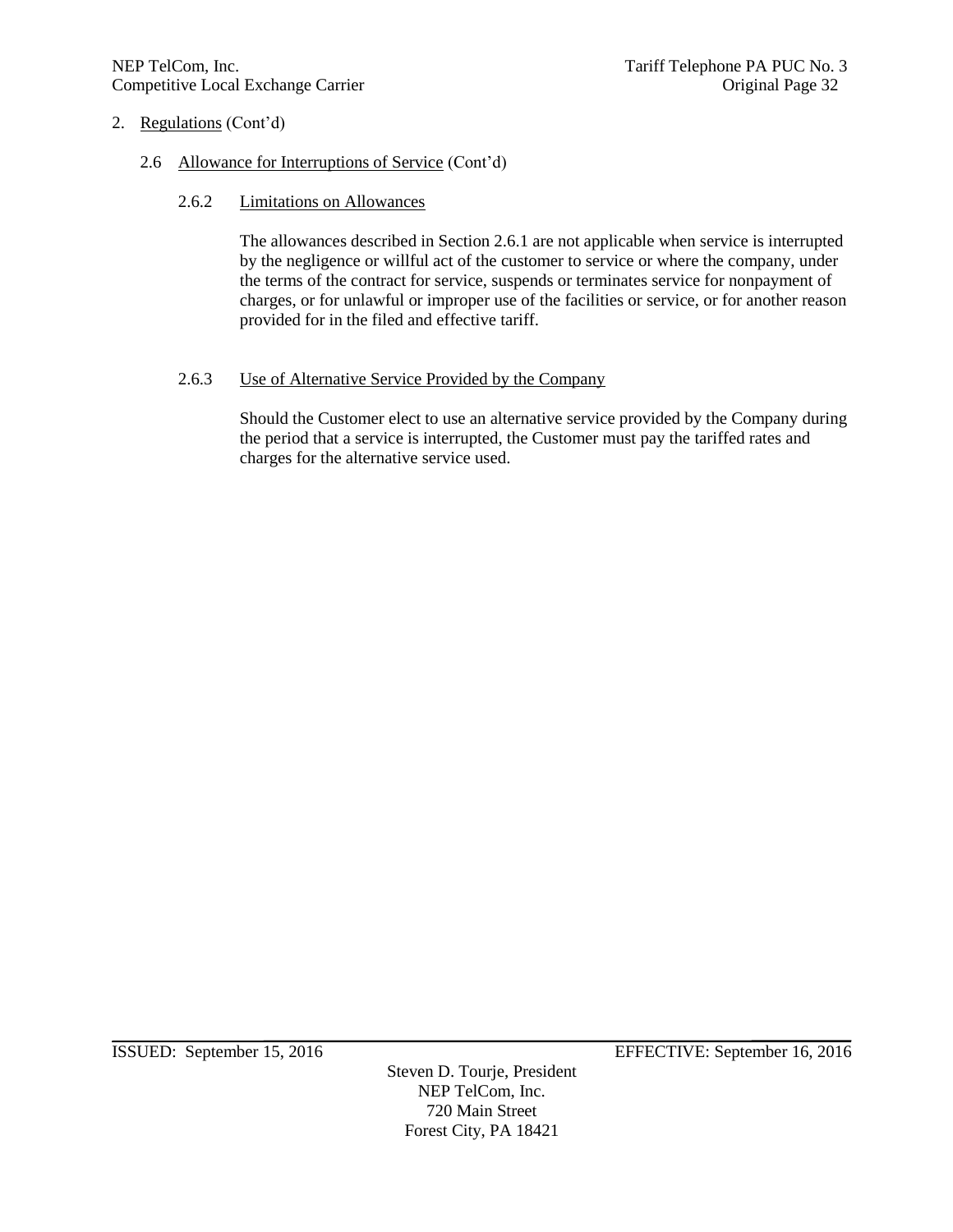# 2.7 Cancellation of Service

- 2.7.1 Cancellation of Application for Service
	- 2.7.1.1 Applications for service are noncancellable unless the Company otherwise agrees. Where the Company permits Customer to cancel an application for service prior to the start of service or prior to any special construction, no charges will be imposed except for those specified below.
	- 2.7.1.2 Where, prior to cancellation by the Customer, the Company Incurs any expenses in installing the service or in preparing to install the service that it otherwise would not have Incurred, a charge equal to the costs the Company Incurred, less salvage, shall apply, but in no case shall this charge exceed the sum of the charge for the minimum period of service ordered, Including installation charges, and all charges others levy against the Company that would have been chargeable to the Customer had service begun.
	- 2.7.1.3 The special charges described in Sections 2.7.1.1 and 2.7.1.2 will be calculated and applied on a case-by-case basis.

Steven D. Tourje, President NEP TelCom, Inc. 720 Main Street Forest City, PA 18421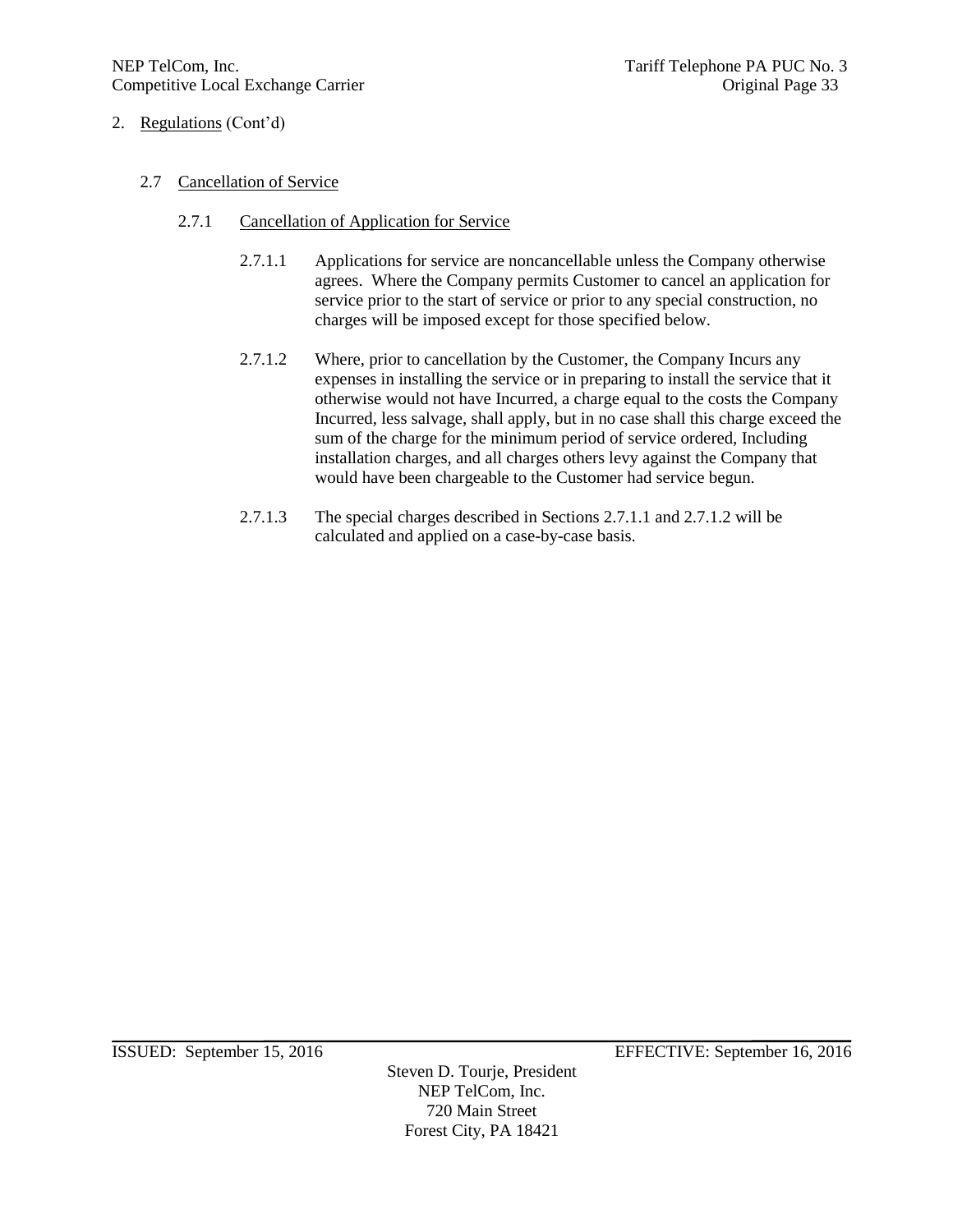# 2.7 Cancellation of Service (Cont'd)

2.7.2 Cancellation of Service by the Customer

If a Customer cancels a Service Order or terminates services before the completion of the term for any reason whatsoever other than a service interruption (as defined in Section 2.6.1 above), Customer agrees to pay to Company the following sums, which shall become due and owing as of the effective date of the cancellation or termination, and be payable with the period set forth in Section 2.5.2, all costs, fees and expenses reasonably Incurred in connection with:

- (1) All Non-recurring Charges reasonably expended by Company to establish service to Customer, plus
- (2) any disconnection, early cancellation or termination charges reasonably Incurred and paid to third parties by Company on behalf of Customer, plus
- (3) all Recurring Charges specified in the applicable Service Order tariff for the balance of the then current term.

# 2.8 Transfer and Assignments

Neither the Company nor the Customer may assign or transfer its rights or duties in connection with the services and facilities provided by the Company without the written consent of the other party, except that the Company may assign its rights and duties (a) to any subsidiary, parent company or affiliate of the Company; (b) pursuant to any sale or transfer of substantially all the assets of the Company; or pursuant to any financing, merger or reorganization of the Company.

### 2.9 Notices and Communications

2.9.1 The Customer shall designate on the Service Order an address to which the Company shall mail or deliver all notices and other communications, except that Customer may also designate a separate address to which the Company's bills for service shall be mailed.

Steven D. Tourje, President NEP TelCom, Inc. 720 Main Street Forest City, PA 18421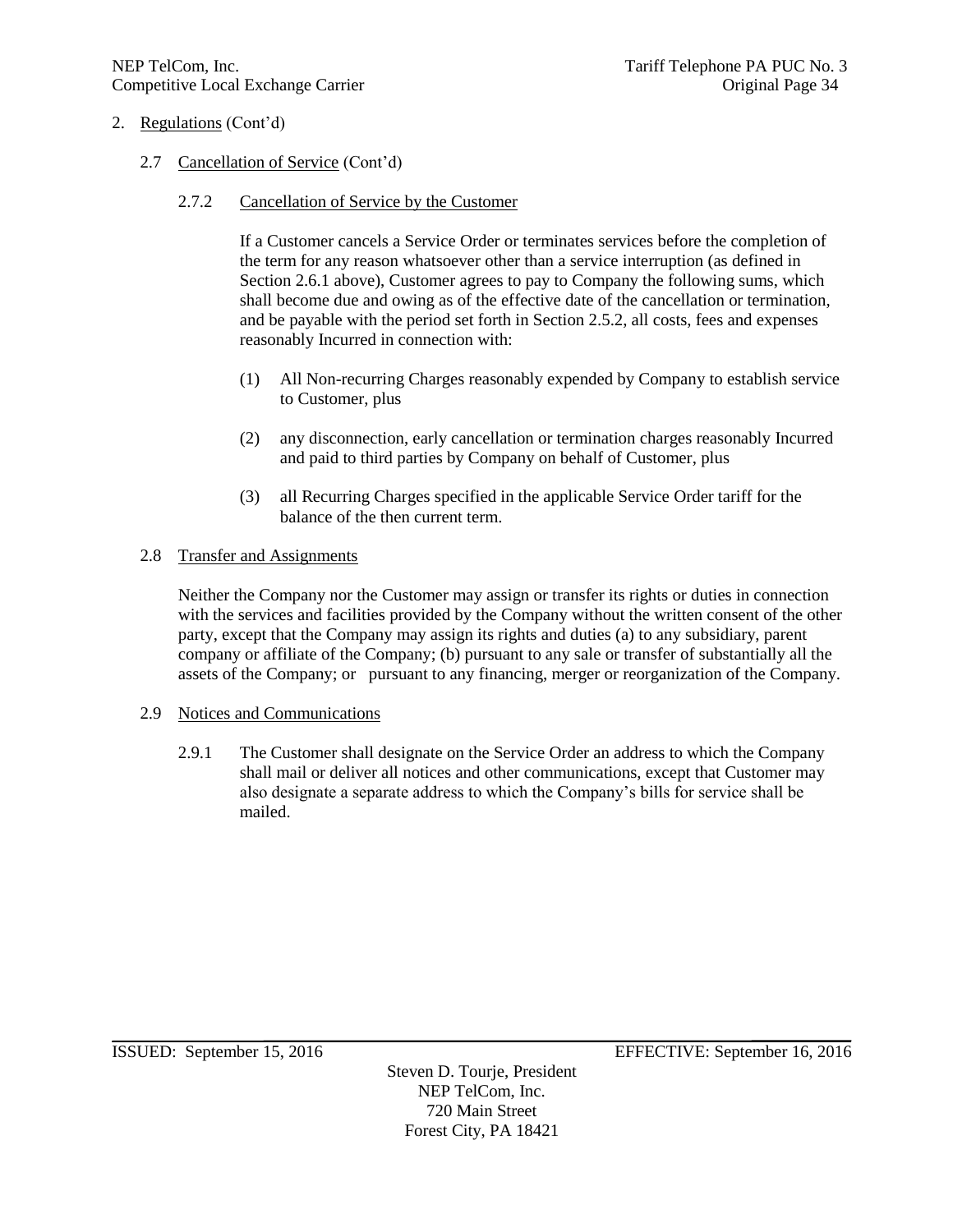- 2.9 Notices and Communications (Cont'd)
	- 2.9.2 The Company shall designate on the Service Order an address to which the Customer shall mail or deliver all notices and other communications, except that Company may designate a separate address on each bill for service to which the Customer shall mail payment on that bill.
	- 2.9.3 All notices or other communications required to be given pursuant to this tariff will be in writing. Notices and other communications of either party, and all bills mailed by the Company, shall be presumed to have been delivered to the other party on the third business day following deposit of the notice, communication or bill with the U.S. Mail or a private delivery service, prepaid and properly addressed, or when actually received or refused by the addressee, whichever occurs first.
	- 2.9.4 The Company or the Customer shall advise the other party of any changes to the addresses designated for notices, other communications or billing, by following the procedures for giving notice set forth herein.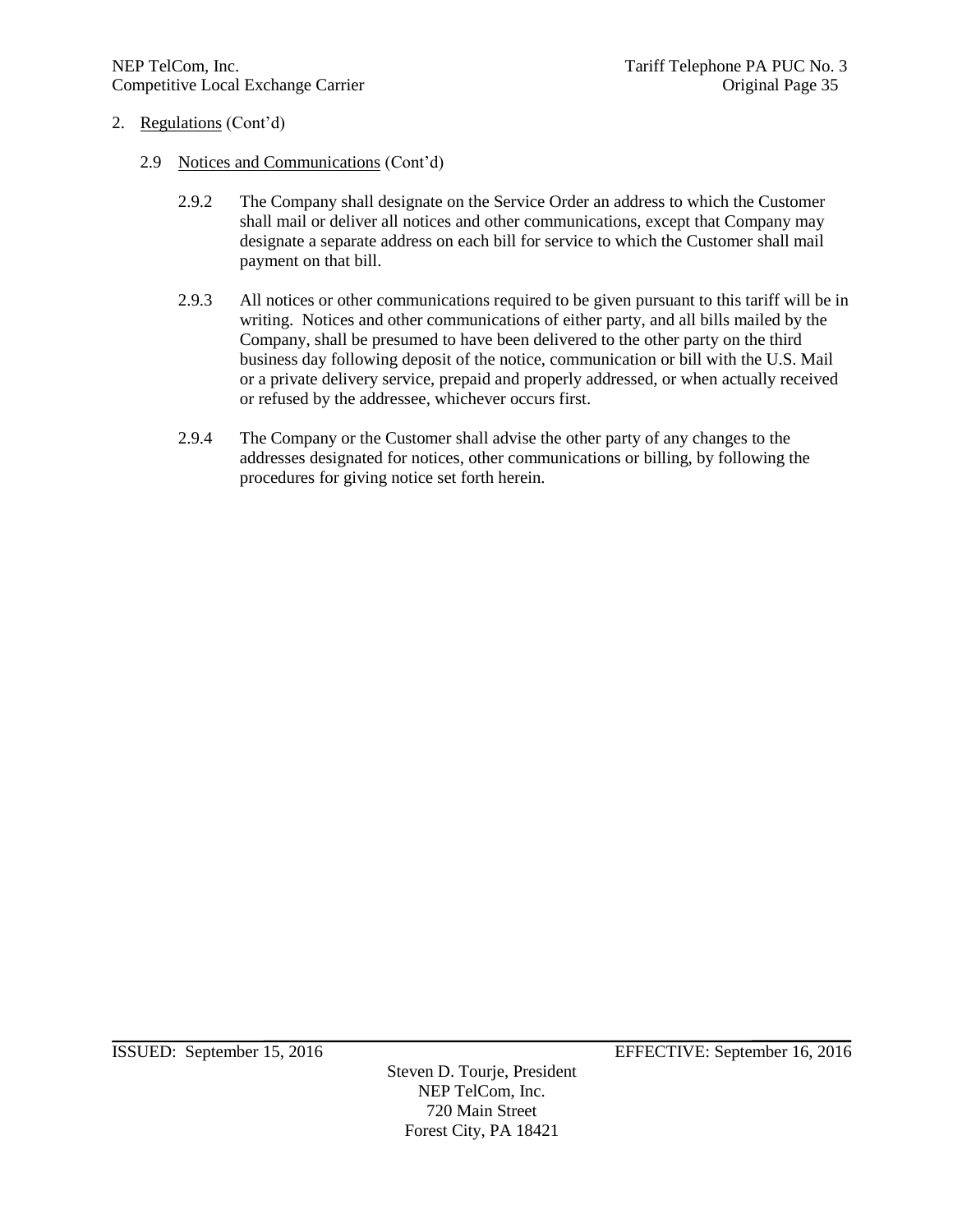#### 3. Service Descriptions

#### 3.1 Local Exchange Service

The Company's Local Telephone Service provides a Customer with the ability to connect to the Company's switching network which enables the Customer to:

- (a) place or receive calls to any Calling Station in the local calling area, as defined herein;
- (b) access enhanced 911 Emergency Service where available; access the interexchange carrier selected by the Customer for InterLATA, IntraLATA, interstate or international calling;
- (d) access Operator Services;
- (e) place or receive calls to 800 telephone numbers;
- (f) access Telecommunication Relay Service.

The Company's service cannot be used to originate calls to other telephone company's caller-paid information services (e.g., 900, 976). Calls to those numbers and other numbers used for callerpaid information services will be blocked by the Company's switch.

Steven D. Tourje, President NEP TelCom, Inc. 720 Main Street Forest City, PA 18421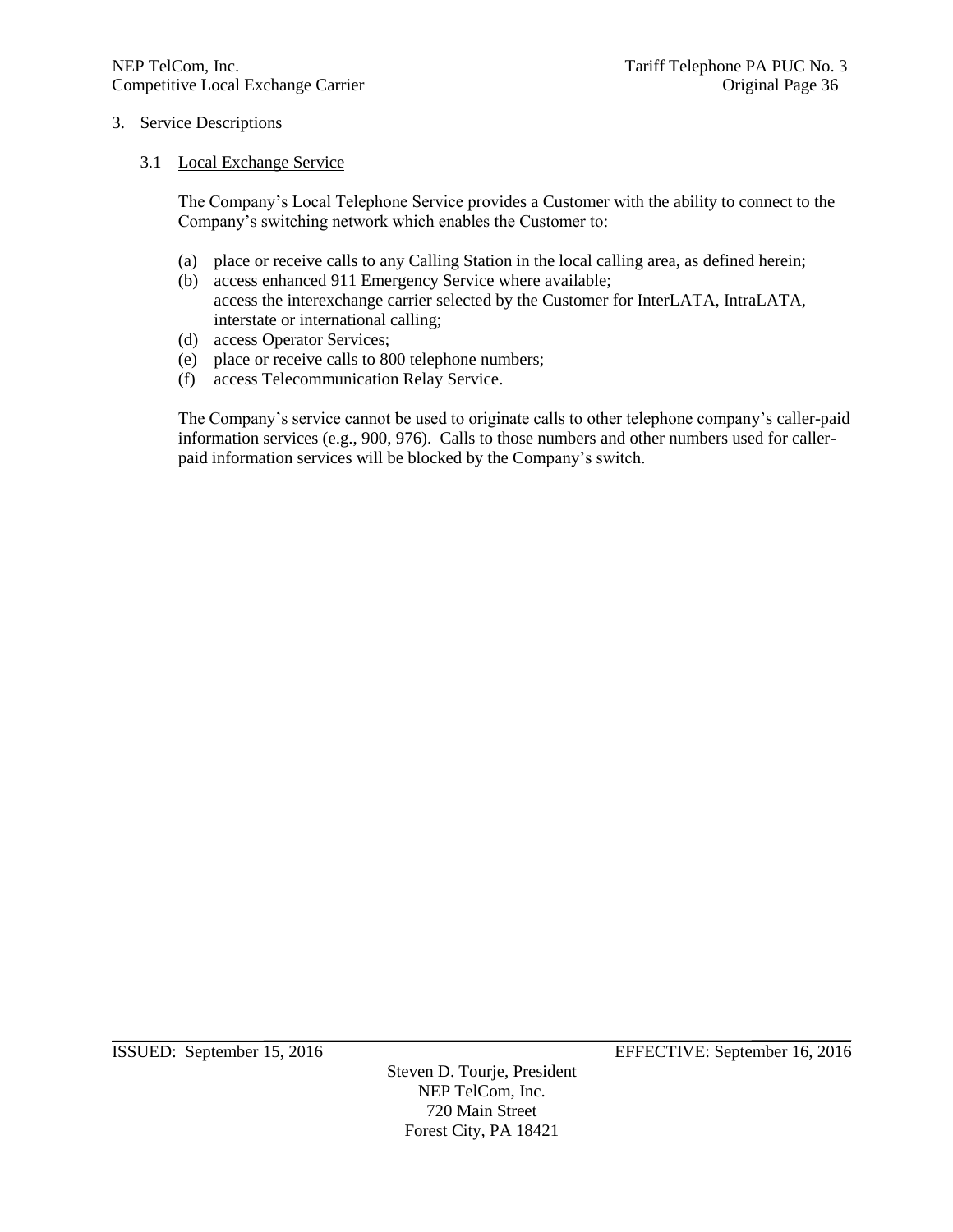### 3.1 Local Exchange Service (Cont'd)

3.1.1 Local Calling Areas

Exchanges included in the local calling areas are specified below. NXX's associated with each particular exchange may be found in the telephone directory published by the incumbent local exchange provider in the Customer's exchange area. Unless otherwise noted, the incumbent LEC providing service in the Local Calling Area is the incumbent LEC identified as serving the home exchange on the pages to follow.

Service Area of Incumbent Local Exchange Carrier: Armstrong - North

| <b>Exchange</b>                                                            | <b>Local Calling Area</b>                                                                 |  |
|----------------------------------------------------------------------------|-------------------------------------------------------------------------------------------|--|
| Duke Center                                                                | Bradford (Verizon PA), Duke Center, Eldred (Verizon PA), and<br>Rew (Verizon PA)          |  |
|                                                                            | Service Area of Incumbent Local Exchange Carrier: Armstrong Pennsylvania                  |  |
| <b>Exchange</b>                                                            | <b>Local Calling Area</b>                                                                 |  |
| Murdocksville                                                              | Murdocksville                                                                             |  |
| Service Area of Incumbent Local Exchange Carrier: Bentleyville Telephone   |                                                                                           |  |
| <u>Exchange</u>                                                            | <b>Local Calling Area</b>                                                                 |  |
| Bentleyville                                                               | Bentleyville, Beallsville, Centerville, Marianna (Fairpoint), Scenery<br>Hill (Fairpoint) |  |
| Service Area of Incumbent Local Exchange Carrier: Buffalo Valley Telephone |                                                                                           |  |
| <b>Exchange</b>                                                            | <b>Local Calling Area</b>                                                                 |  |
| Lewisburg                                                                  | Lewisburg, Mifflinburg, Milton (Verizon PA)                                               |  |
| Mifflinburg                                                                | Lewisburg, Mifflinburg, Milton (Verizon PA)                                               |  |

Steven D. Tourje, President NEP TelCom, Inc. 720 Main Street Forest City, PA 18421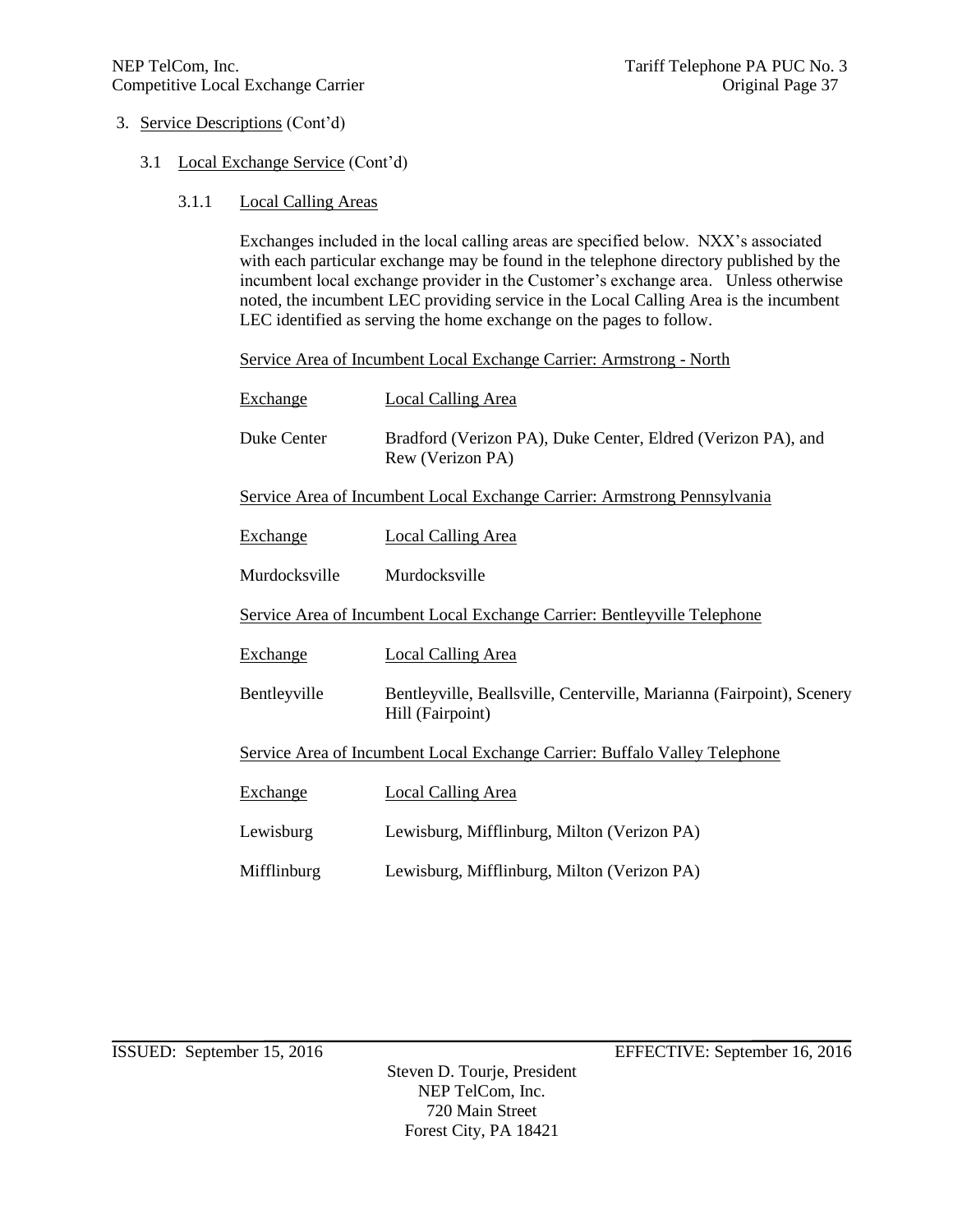### 3.1 Local Exchange Service (Cont'd)

3.1.1 Local Calling Areas

Service Area of Incumbent Local Exchange Carrier: CenturyLink

| <b>Exchange</b><br>Allensville | <b>Local Calling Area</b><br>Allensville, Belleville, Huntingdon (Verizon PA), Lewistown<br>(Verizon PA) |
|--------------------------------|----------------------------------------------------------------------------------------------------------|
| Bedford                        | Bedford, Charlesville, Everett, Fishertown, Osterburg, Schellsburg                                       |
| <b>Bedford Valley</b>          | Bedford, Bedford Valley, Hyndman                                                                         |
| <b>Beech Creek</b>             | Beech Creek, Howard, Lock Haven (Verizon PA), Mill Hall                                                  |
| Belleville                     | Allensville, Belleville, Lewistown (Verizon PA), Reedsville                                              |
| Biglerville                    | Biglerville, Gettysburg, York Springs                                                                    |
| Blacktown                      | Blacktown, Plain Grove, Volant, Grove City (Verizon PA),<br>Mercer (Verizon PA)                          |
| Blain                          | Blain, East Waterford, Loysville                                                                         |
| Blue Ridge Summit              | Blue Ridge Summit, Highfield, MD (Verizon – MD), Waynesboro                                              |
| <b>Bruin</b>                   | Bruin, Chicora, North Washington, Parker, Petrolia                                                       |

Steven D. Tourje, President NEP TelCom, Inc. 720 Main Street Forest City, PA 18421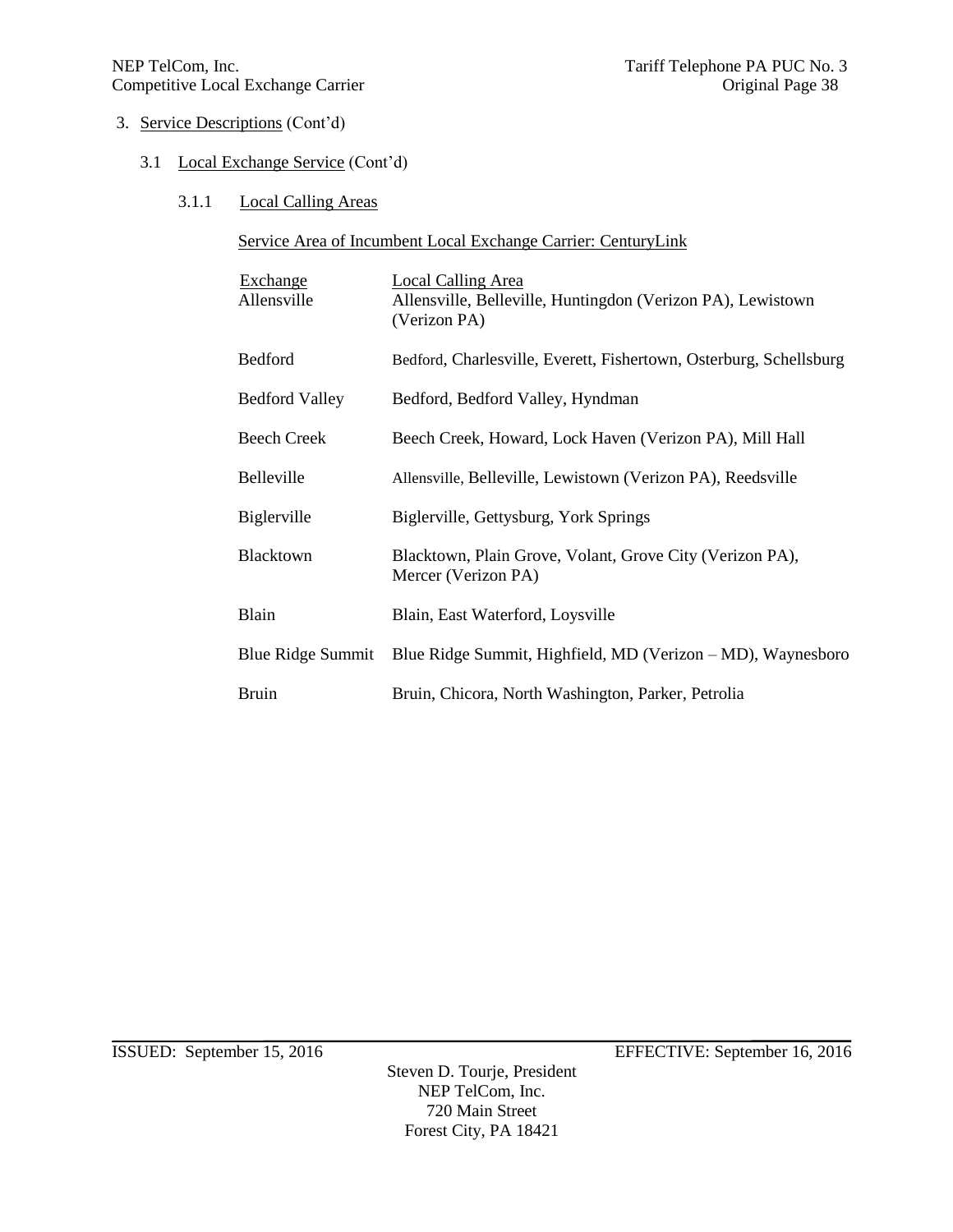#### NEP TelCom, Inc. Tariff Telephone PA PUC No. 3 Competitive Local Exchange Carrier Competitive Local Exchange Carrier Competitive Local Exchange Carrier Competitive Local Exchange Carrier Competitive Local Exchange Carrier Competitive Local Exchange Carrier Competitive

# 3. Service Descriptions (Cont'd)

### 3.1 Local Exchange Service (Cont'd)

3.1.1 Local Calling Areas

Service Area of Incumbent Local Exchange Carrier: CenturyLink

| <b>Exchange</b><br><b>Butler</b> | <b>Local Calling Area</b><br>Butler, Chicora, Connoquenessing, Meridian, Nixon, Prospect,<br><b>West Sunbury</b> |
|----------------------------------|------------------------------------------------------------------------------------------------------------------|
| Carlisle                         | Carlisle, Mount Holly Springs, Newville                                                                          |
| Chambersburg                     | Chambersburg, Fayetteville, Marion, Saint Thomas                                                                 |
| Charlesville                     | Bedford, Charlesville, Everett                                                                                   |
| Chicora                          | Bruin, Butler, Chicora, North Washington, Petrolia                                                               |
| Claysburg                        | Altoona (Verizon PA), Claysburg, Hollidaysburg (Verizon PA),<br>Osterburg, Roaring Spring                        |
| Clearville                       | Bedford, Clearville, Everett                                                                                     |
| Columbia                         | Columbia, Elizabethtown, Lancaster (Verizon PA), Marietta,<br>Mount Joy, Mountville, Wrightsville (Verizon PA)   |
| Connoquenessing                  | Butler, Connoquenessing, Evans City, Meridian, Nixon, Prospect                                                   |

Steven D. Tourje, President NEP TelCom, Inc. 720 Main Street Forest City, PA 18421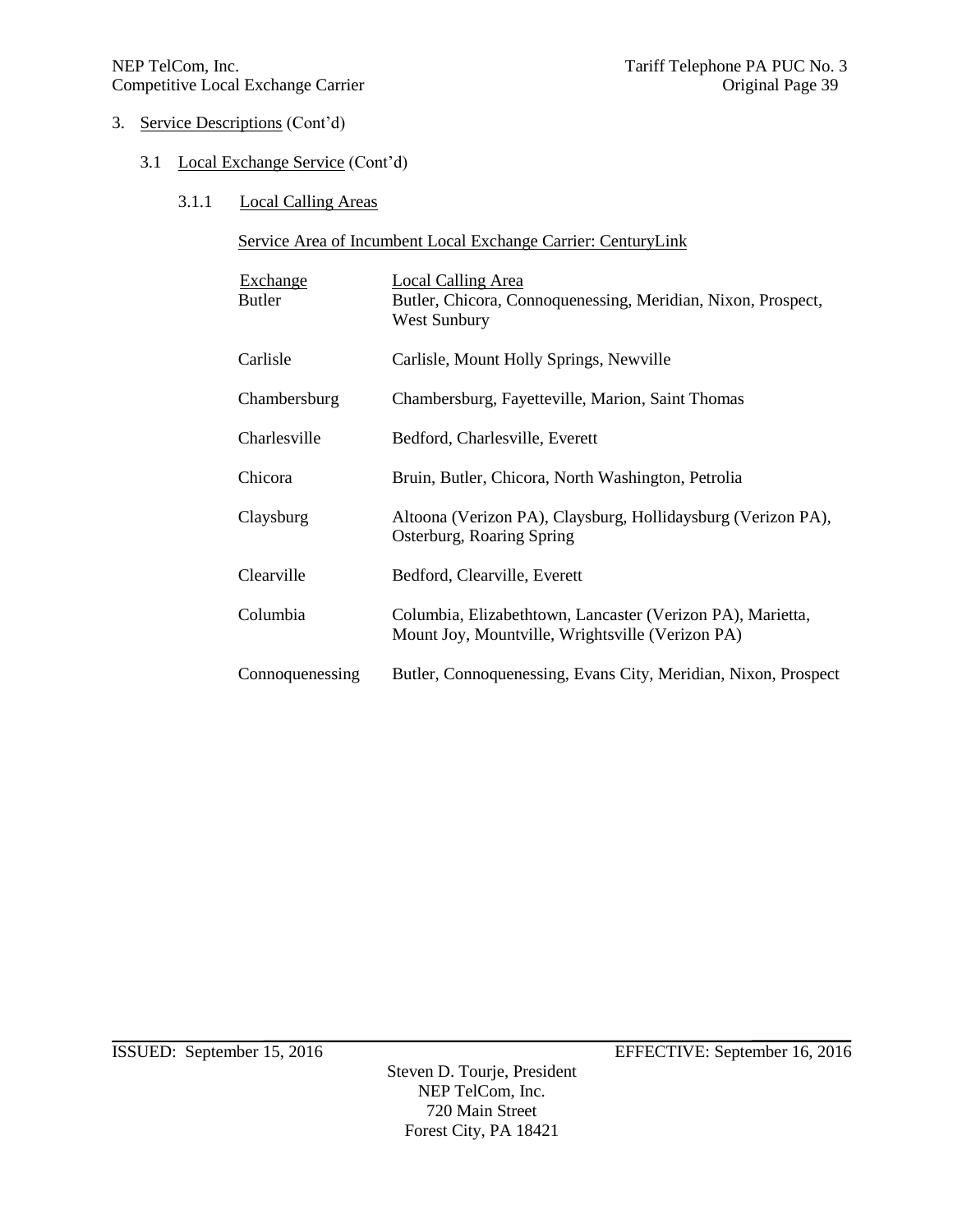### 3.1 Local Exchange Service (Cont'd)

3.1.1 Local Calling Areas

Service Area of Incumbent Local Exchange Carrier: CenturyLink

| <b>Exchange</b><br>Dry Run | <b>Local Calling Area</b><br>Chambersburg, Dry Run                                                                      |
|----------------------------|-------------------------------------------------------------------------------------------------------------------------|
| Duncannon                  | Duncannon, Harrisburg (Verizon PA), Marysville, New<br>Bloomfield, Newport                                              |
| East Waterford             | Blain, East Waterford, Mifflintown, Port Royal                                                                          |
| Eau Claire                 | Eau Claire, Emlenton, Foxburg, North Washington, Parker                                                                 |
| Elizabethtown              | Columbia, Elizabethtown, Hershey (Verizon North), Lancaster<br>(Verizon PA), Marietta, Mt. Joy, Middletown (Verizon PA) |
| Emlenton                   | Eau Claire, Emlenton, Foxburg, Parker, Rockland (Windstream)                                                            |
| <b>Evans City</b>          | Butler, Connoquenessing, Criders Corners (Consolidated), Evans<br>City, Nixon, Zelienople (Verizon PA)                  |
| Everett                    | Bedford, Breezewood (Frontier-Breezewood), Clearville, Everett                                                          |
| Fairfield                  | Emmitsburg MD (Verizon – MD), Fairfield, Gettysburg                                                                     |

Steven D. Tourje, President NEP TelCom, Inc. 720 Main Street Forest City, PA 18421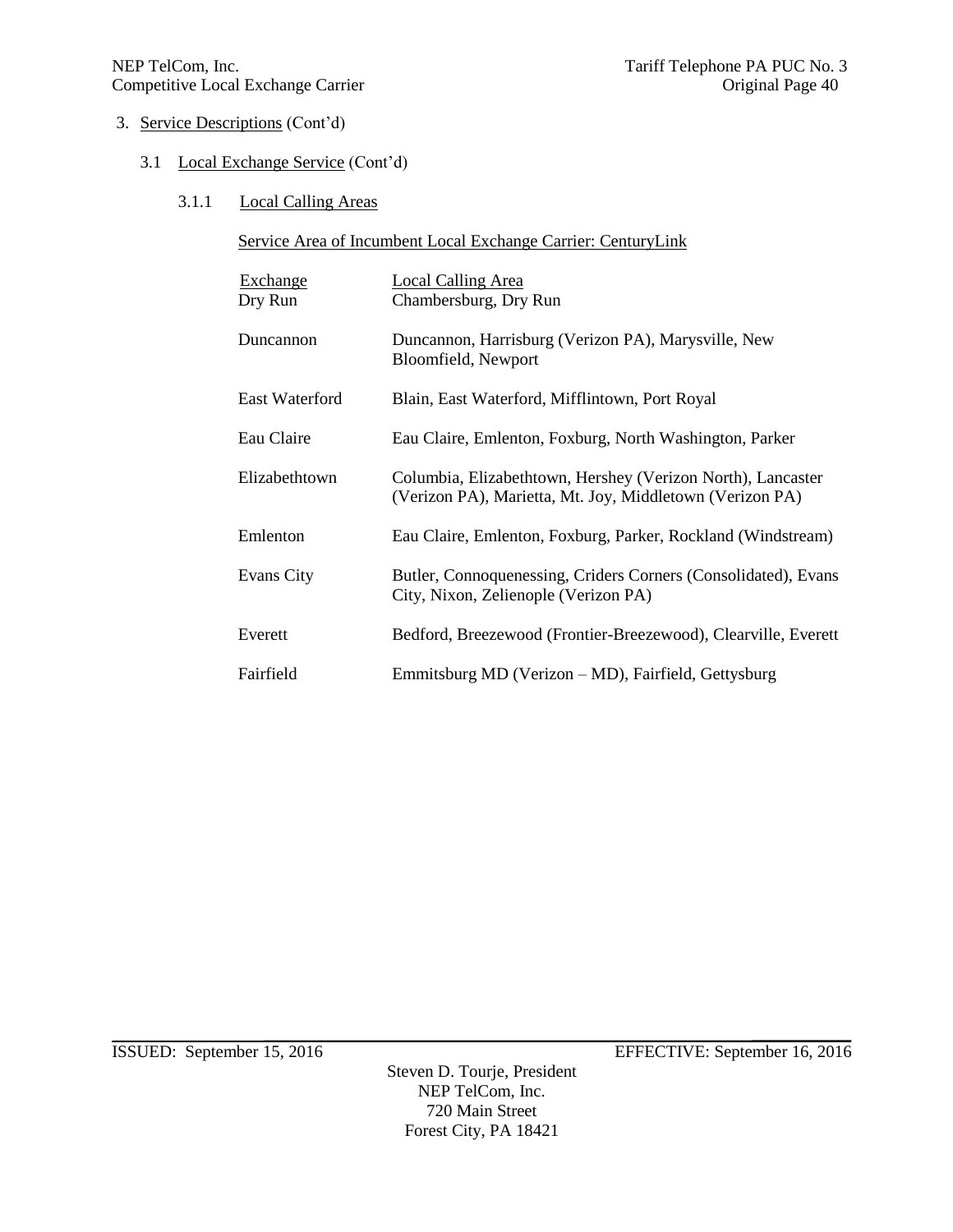#### NEP TelCom, Inc.<br>
Competitive Local Exchange Carrier<br>
Competitive Local Exchange Carrier<br>
Competitive Local Exchange Carrier<br>
Competitive Local Exchange Carrier<br>
Competitive Local Exchange Carrier<br>
Competitive Local Exchan Competitive Local Exchange Carrier

# 3. Service Descriptions (Cont'd)

### 3.1 Local Exchange Service (Cont'd)

3.1.1 Local Calling Areas

Service Area of Incumbent Local Exchange Carrier: CenturyLink

| <b>Exchange</b><br>Fayetteville | <b>Local Calling Area</b><br>Chambersburg, Fayetteville                                                                              |
|---------------------------------|--------------------------------------------------------------------------------------------------------------------------------------|
| Fishertown                      | Bedford, Fishertown, Osterburg, Schellsburg                                                                                          |
| Foxburg                         | Eau Claire, Emlenton, Foxburg, Parker                                                                                                |
| Gettysburg                      | Biglerville, Fairfield, Gettysburg                                                                                                   |
| Greencastle                     | Chambersburg, Greencastle, Marion, Waynesboro                                                                                        |
| Hanover                         | Hanover, Jefferson (Verizon North), Littlestown, New Oxford                                                                          |
| Harrisville                     | Harrisville, Plain Grove, Portersville, Slippery Rock, Volant, West<br>Sunbury, Wesley (Verizon North), Grove City (Verizon PA)      |
| Hewitt                          | Cumberland MD (Verizon MD), Flintstone MD (Verizon MD),<br>Hewitt, Oldtown MD (Verizon MD), Ridgeley WV (Frontier<br>WV), State Line |
| Hopewell                        | Everett, Hopewell, Saxton (Verizon PA)                                                                                               |
| Howard                          | Beech Creek, Bellefonte (Verizon PA), Howard, State College<br>(Verizon PA), Zion                                                    |

Steven D. Tourje, President NEP TelCom, Inc. 720 Main Street Forest City, PA 18421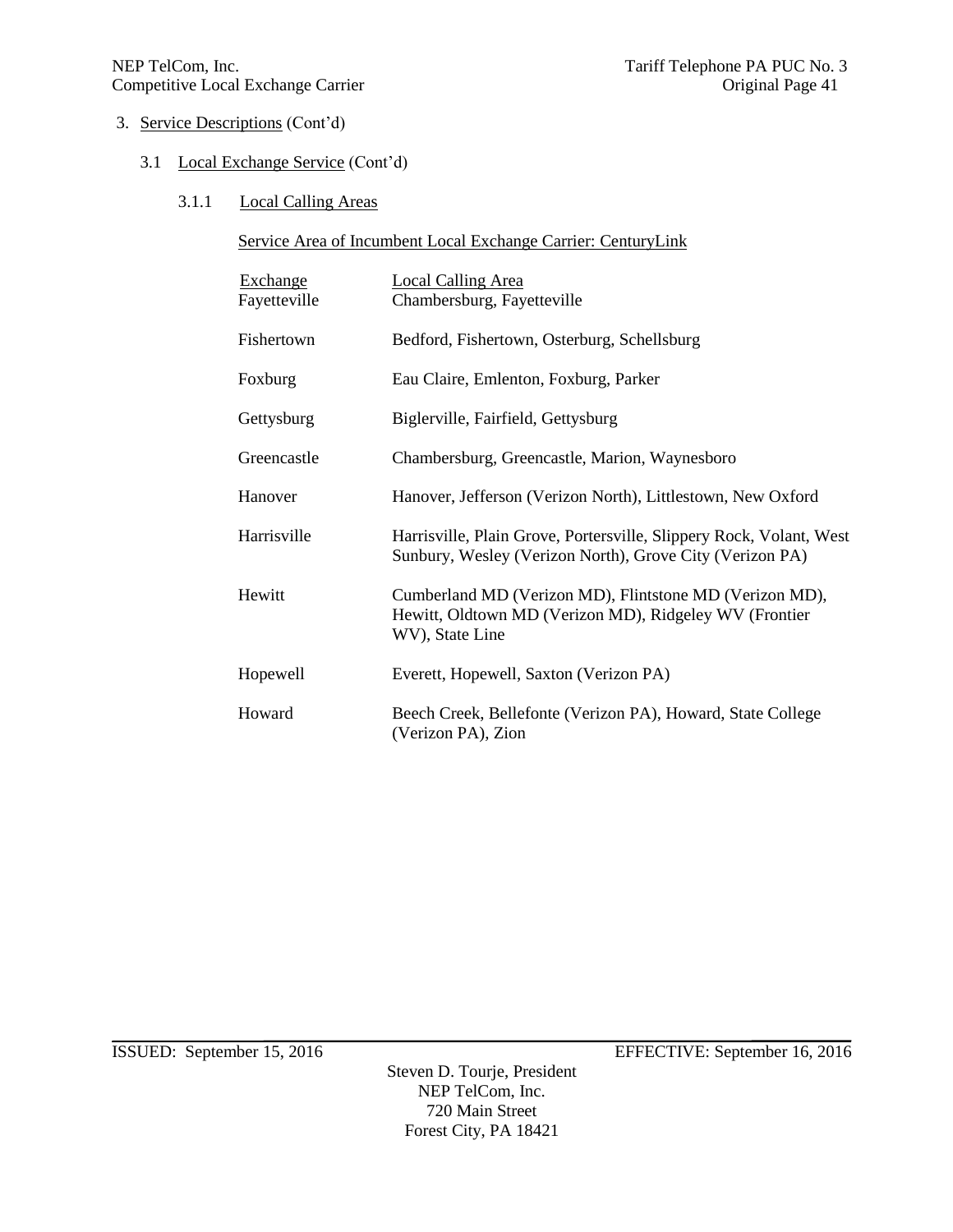### 3.1 Local Exchange Service (Cont'd)

3.1.1 Local Calling Areas

Service Area of Incumbent Local Exchange Carrier: CenturyLink

| <b>Exchange</b><br>Hyndman | <b>Local Calling Area</b><br>Bedford, Bedford Valley, Hyndman                                            |
|----------------------------|----------------------------------------------------------------------------------------------------------|
| Ickesburg                  | Ickesburg, Loysville, Millerstown, New Bloomfield, Newport,<br>Port Royal                                |
| Littlestown                | Gettysburg, Hanover, Littlestown, New Oxford, Silver Run MD<br>(Verizon MD)                              |
| Liverpool                  | Liverpool, Millerstown, Newport                                                                          |
| Loysburg                   | Loysburg, Martinsburg, Roaring Spring                                                                    |
| Loysville                  | Blain, Ickesburg, Loysville, New Bloomfield                                                              |
| Marietta                   | Columbia, Elizabethtown, Lancaster (Verizon PA), Marietta, Mt.<br>Joy, Mountville                        |
| Marion                     | Chambersburg, Greencastle, Marion                                                                        |
| Marklesburg                | McConnellstown, Huntingdon (Verizon PA), Marklesburg                                                     |
| Martinsburg                | Altoona (Verizon PA), Hollidaysburg (Verizon PA), Loysburg,<br>Martinsburg, Roaring Spring, Williamsburg |

Steven D. Tourje, President NEP TelCom, Inc. 720 Main Street Forest City, PA 18421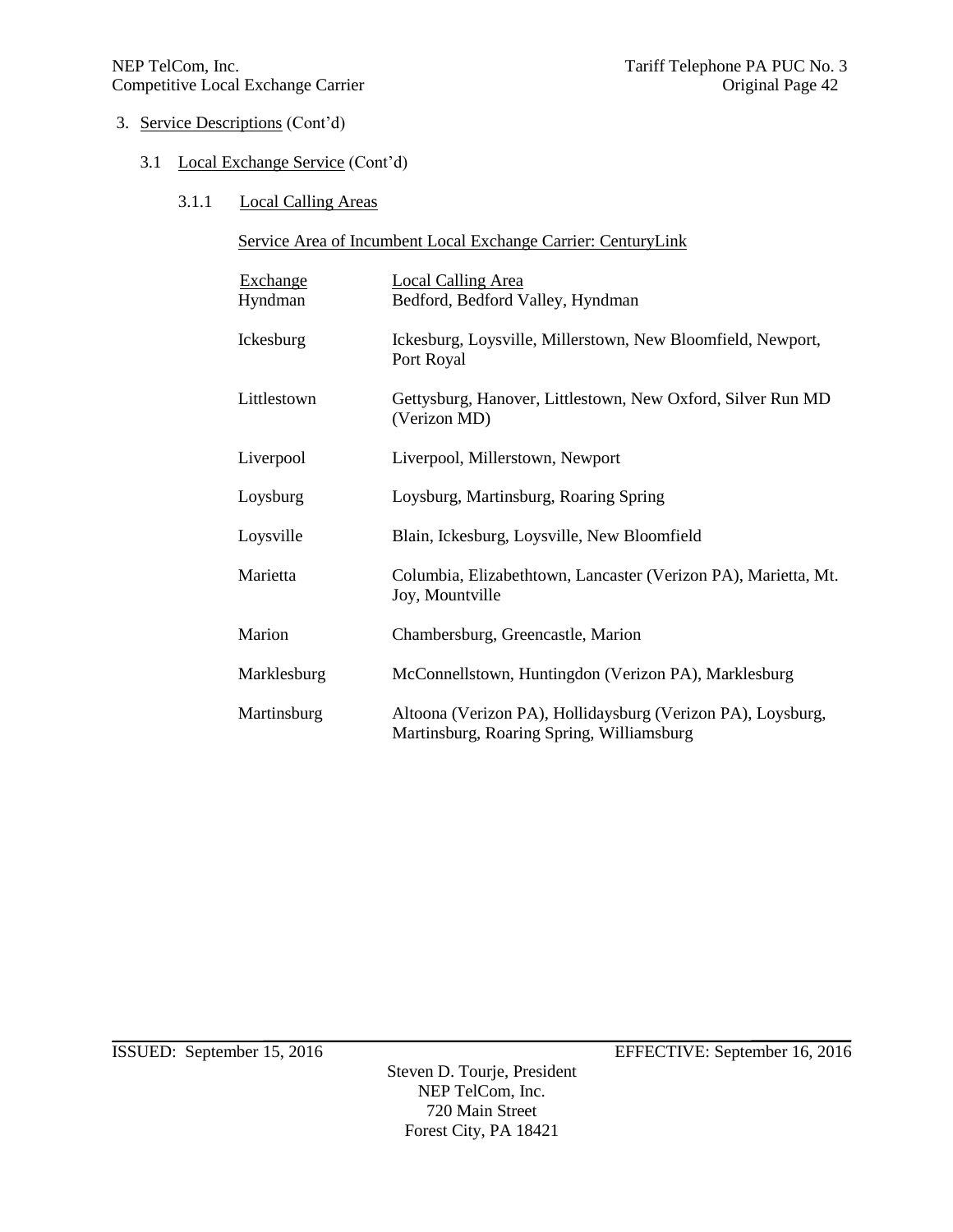### 3.1 Local Exchange Service (Cont'd)

3.1.1 Local Calling Areas

Service Area of Incumbent Local Exchange Carrier: CenturyLink

| <b>Exchange</b><br>Marysville | <b>Local Calling Area</b><br>Duncannon, Harrisburg (Verizon PA), Marysville                                |
|-------------------------------|------------------------------------------------------------------------------------------------------------|
| McAlisterville                | McAlisterville, Mifflintown, Port Royal, Richfield,<br>Thompsontown                                        |
| McConnellstown                | Alexandria (Verizon PA), Huntingdon (Verizon PA), Mount<br>Union (Verizon PA), Marklesburg, McConnellstown |
| McConnellsburg                | McConnellsburg                                                                                             |
| Mercersburg                   | Chambersburg, Greencastle, Marion, Mercersburg, Saint Thomas                                               |
| Meridian                      | Butler, Connoquenessing, Nixon, Prospect, Meridian                                                         |
| Mifflintown                   | East Waterford, Lewistown (Verizon PA), McAlisterville,<br>Mifflintown, Port Royal, Thompsontown,          |
| Millerstown                   | Ickesburg, Liverpool, Millerstown, New Bloomfield, Newport,<br>Thompsontown                                |

Steven D. Tourje, President NEP TelCom, Inc. 720 Main Street Forest City, PA 18421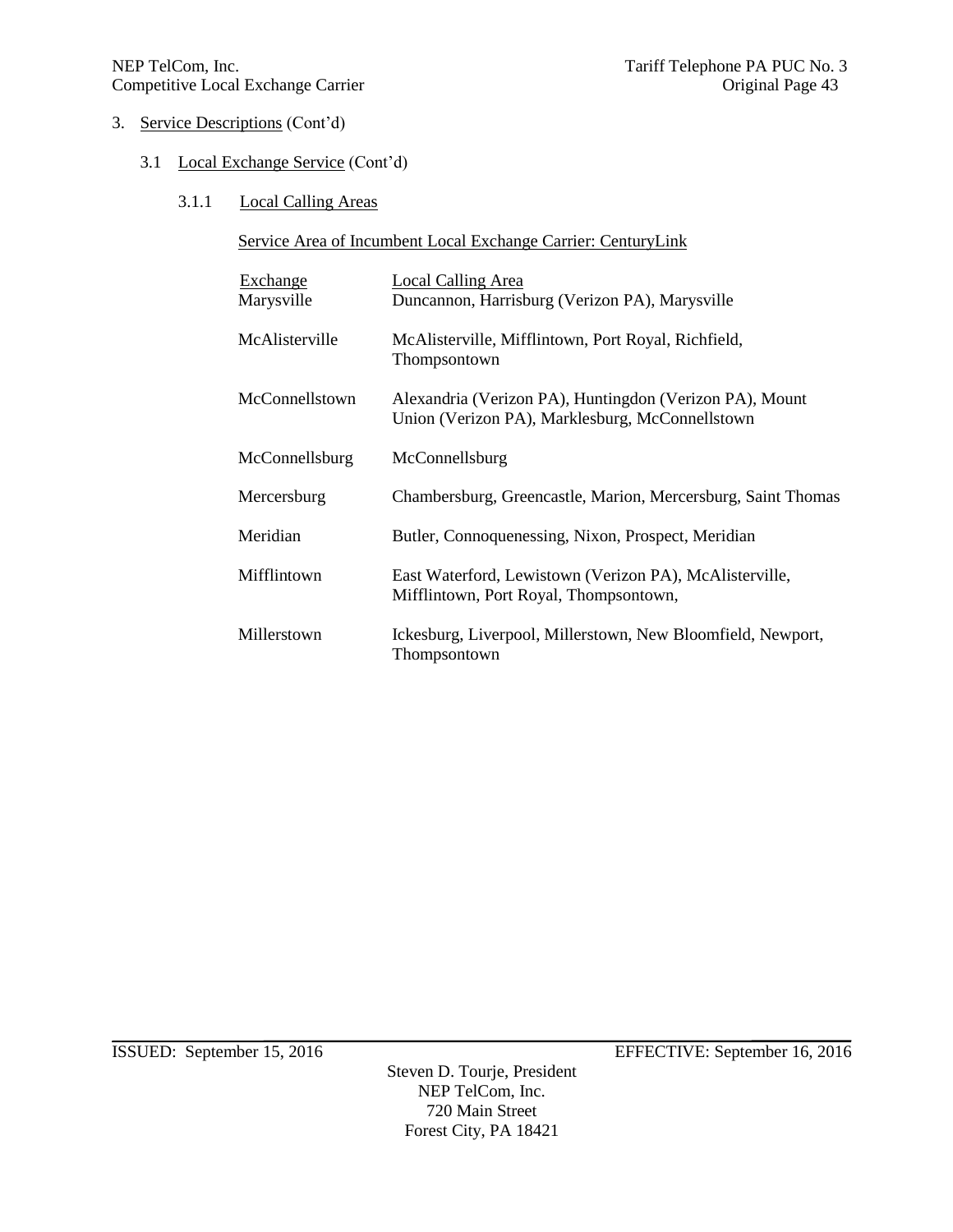### 3.1 Local Exchange Service (Cont'd)

3.1.1 Local Calling Areas

Service Area of Incumbent Local Exchange Carrier: CenturyLink

| Exchange<br>Mill Hall | <b>Local Calling Area</b><br>Beech Creek, Lock Haven (Verizon PA), Mill Hall                                                    |
|-----------------------|---------------------------------------------------------------------------------------------------------------------------------|
| Mount Joy             | Columbia, Elizabethtown, Marietta, Mount Joy, Mountville,<br>Lancaster (Verizon PA), Landisville (Verizon PA), Manheim<br>(D&E) |
| Mountville            | Mountville, Columbia, Marietta, Millersville (Verizon PA), Mount<br>Joy, Lancaster (Verizon PA), Landisville (Verizon PA)       |
| Mt. Holly Springs     | Carlisle, Mt. Holly Springs                                                                                                     |
| New Bloomfield        | Duncannon, Ickesburg, Loysville, Millerstown, New Bloomfield,<br>Newport                                                        |
| Newburg               | Chambersburg, Newburg, Newville, Shippensburg                                                                                   |
| New Oxford            | East Berlin (Verizon North), Hanover, Littlestown, New Oxford,<br>Gettysburg                                                    |
| Newport               | Duncannon, Ickesburg, Liverpool, Millerstown, New Bloomfield,<br>Newport                                                        |
| Newville              | Carlisle, Newburg, Newville                                                                                                     |
| Nixon                 | Butler, Connoquenessing, Evans City, Meridian, Nixon,<br>Saxonburg (Consolidated)                                               |

Steven D. Tourje, President NEP TelCom, Inc. 720 Main Street Forest City, PA 18421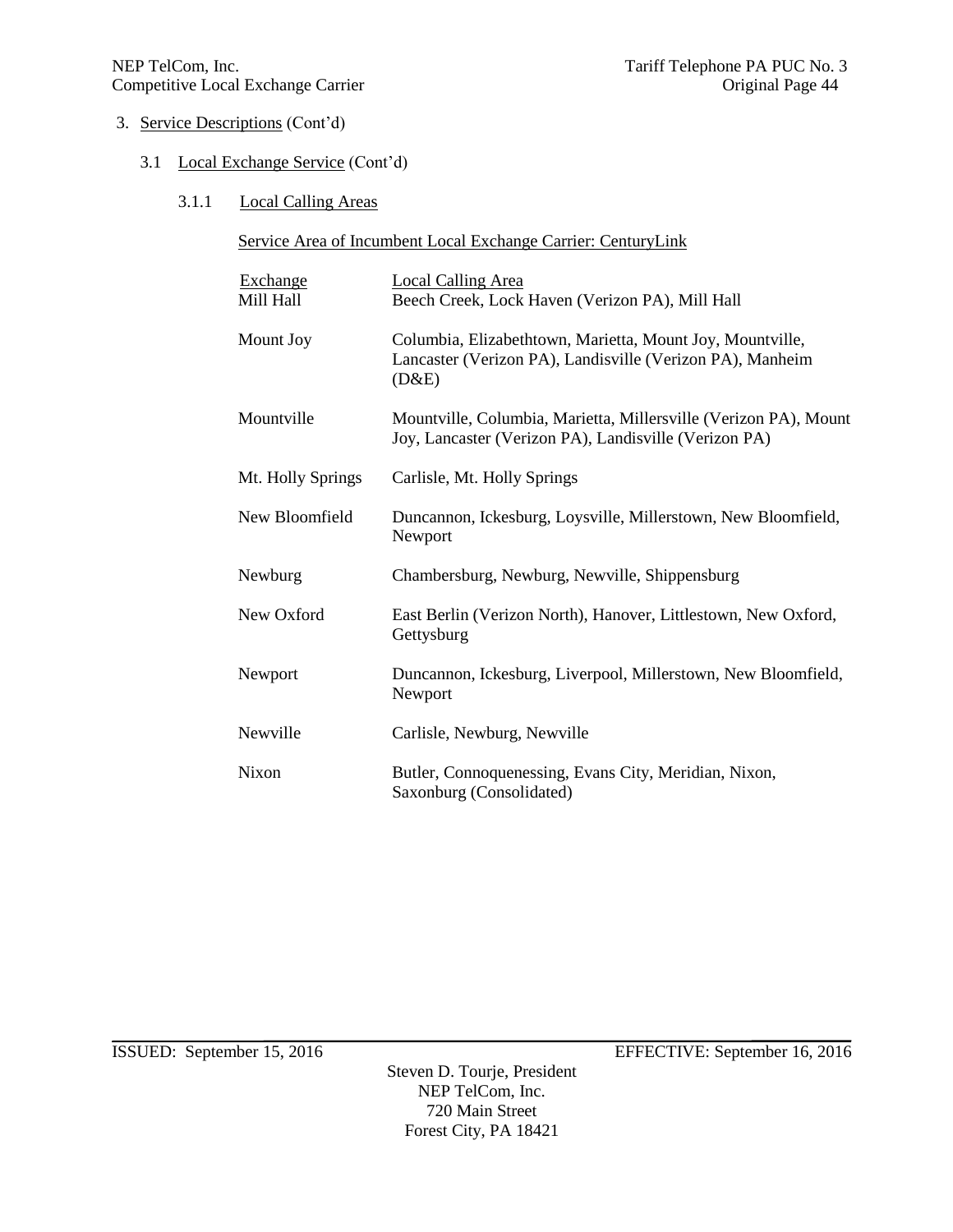#### NEP TelCom, Inc.<br>
Competitive Local Exchange Carrier<br>
Competitive Local Exchange Carrier<br>
Competitive Local Exchange Carrier<br>
Competitive Local Exchange Carrier<br>
Competitive Local Exchange Carrier<br>
Competitive Local Exchan Competitive Local Exchange Carrier

# 3. Service Descriptions (Cont'd)

### 3.1 Local Exchange Service (Cont'd)

3.1.1 Local Calling Areas

Service Area of Incumbent Local Exchange Carrier: CenturyLink

| <b>Exchange</b><br>North Washington | <b>Local Calling Area</b><br>Bruin, Butler, Chicora, Eau Claire, Petrolia, West Sunbury, North<br>Washington                                                        |
|-------------------------------------|---------------------------------------------------------------------------------------------------------------------------------------------------------------------|
| Orbisonia                           | Orbisonia, Mt. Union (Verizon PA), Shade Gap, Three Springs                                                                                                         |
| Osterburg                           | Bedford, Claysburg, Fishertown, Osterburg                                                                                                                           |
| Parker                              | Bruin, Eau Claire, Emlenton, Foxburg, Petrolia, Callensburg<br>(Windstream), Parker                                                                                 |
| Petrolia                            | Bruin, Butler, Chicora, North Washington, Parker, Petrolia                                                                                                          |
| Plain Grove                         | Harrisville, Portersville, Slippery Rock, Volant, Blacktown, Grove<br>City (Verizon PA)                                                                             |
| Portersville                        | Butler, Harrisville, Plain Grove, Prospect, Volant, Slippery Rock,<br>Princeton (Verizon North), Elwood City (Verizon PA),<br>Portersville, Zelienople (Verizon PA) |
| Port Royal                          | East Waterford, Ickesburg, Lewistown (Verizon PA),<br>McAlisterville, Mifflintown, Port Royal, Thompsontown                                                         |
| Prospect                            | Butler, Connoquenessing, Meridian, Portersville, Prospect                                                                                                           |

Steven D. Tourje, President NEP TelCom, Inc. 720 Main Street Forest City, PA 18421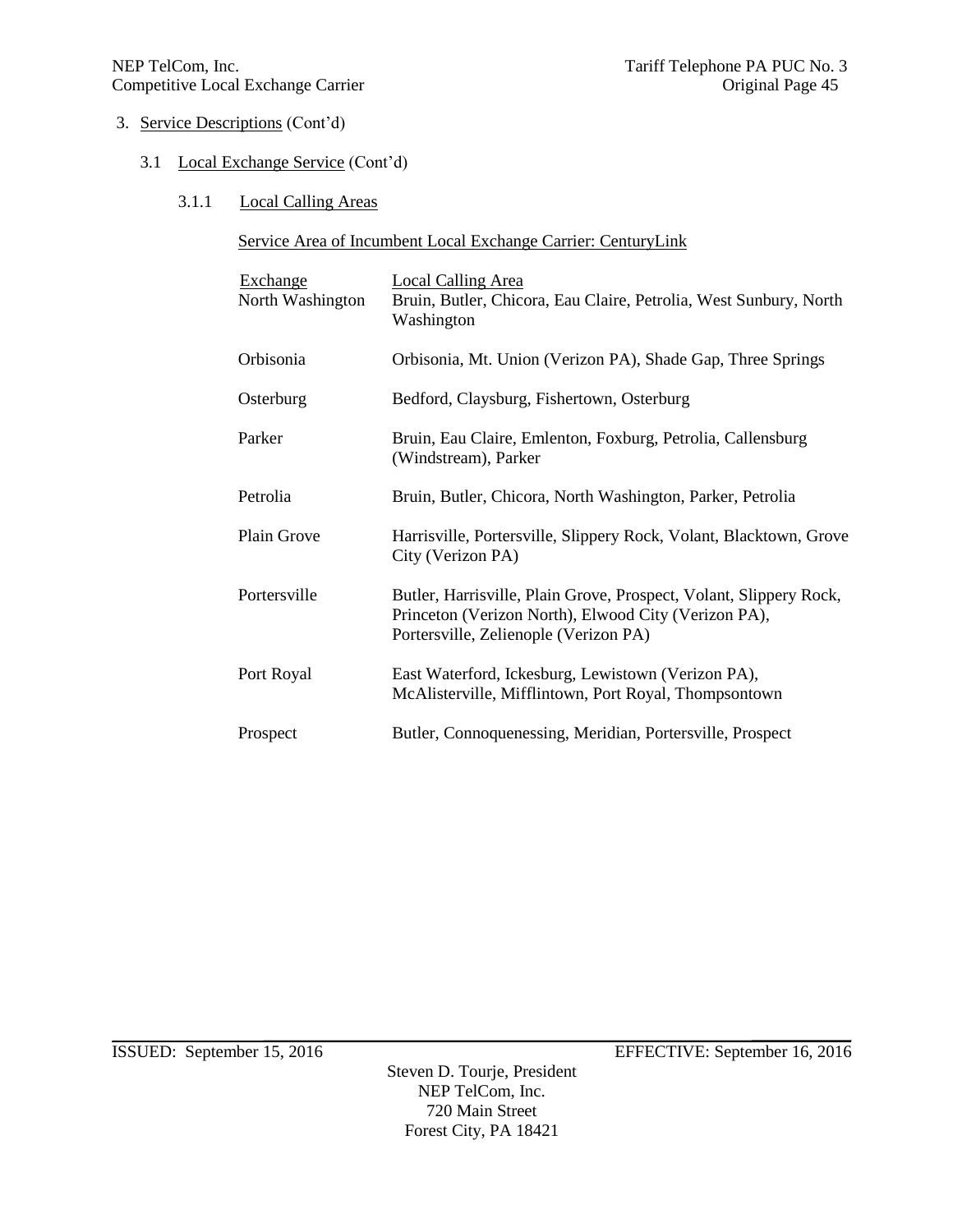### NEP TelCom, Inc.<br>
Competitive Local Exchange Carrier<br>
Competitive Local Exchange Carrier<br>
Competitive Local Exchange Carrier<br>
Competitive Local Exchange Carrier<br>
Competitive Local Exchange Carrier<br>
Competitive Local Exchan Competitive Local Exchange Carrier

# 3. Service Descriptions (Cont'd)

### 3.1 Local Exchange Service (Cont'd)

3.1.1 Local Calling Areas

Service Area of Incumbent Local Exchange Carrier: CenturyLink

| <b>Exchange</b><br>Reedsville | <b>Local Calling Area</b><br>Belleville, Lewistown (Verizon PA), Reedsville                                                          |
|-------------------------------|--------------------------------------------------------------------------------------------------------------------------------------|
| Richfield                     | McAlisterville, Mt. Pleasant Mills (Verizon North), Richfield                                                                        |
| <b>Roaring Springs</b>        | Altoona (Verizon PA), Claysburg, Hollidaysburg (Verizon PA),<br>Loysburg, Martinsburg, Roaring Springs                               |
| Saint Thomas                  | Chambersburg, Mercersburg, Saint Thomas                                                                                              |
| Schellsburg                   | Bedford, Fishertown, Schellsburg                                                                                                     |
| Shade Gap                     | Orbisonia, Shade Gap, Three Springs                                                                                                  |
| Shippensburg                  | Chambersburg, Newburg, Shippensburg                                                                                                  |
| <b>Slippery Rock</b>          | Butler, Harrisville, Plain Grove, Portersville, Volant, West<br>Sunbury, Slippery Rock                                               |
| <b>State Line</b>             | Cumberland MD (Verizon MD), Flintstone MD (Verizon MD),<br>Hewitt, Oldtown MD (Verizon MD), Ridgeley WV (Frontier<br>WV), State Line |
| Thompsontown                  | McAlisterville, Mifflintown, Millerstown, Port Royal,<br>Thompsontown                                                                |
| Three Springs                 | Orbisonia, Shade Gap, Three Springs, Huntingdon (Verizon PA)                                                                         |

Steven D. Tourje, President NEP TelCom, Inc. 720 Main Street Forest City, PA 18421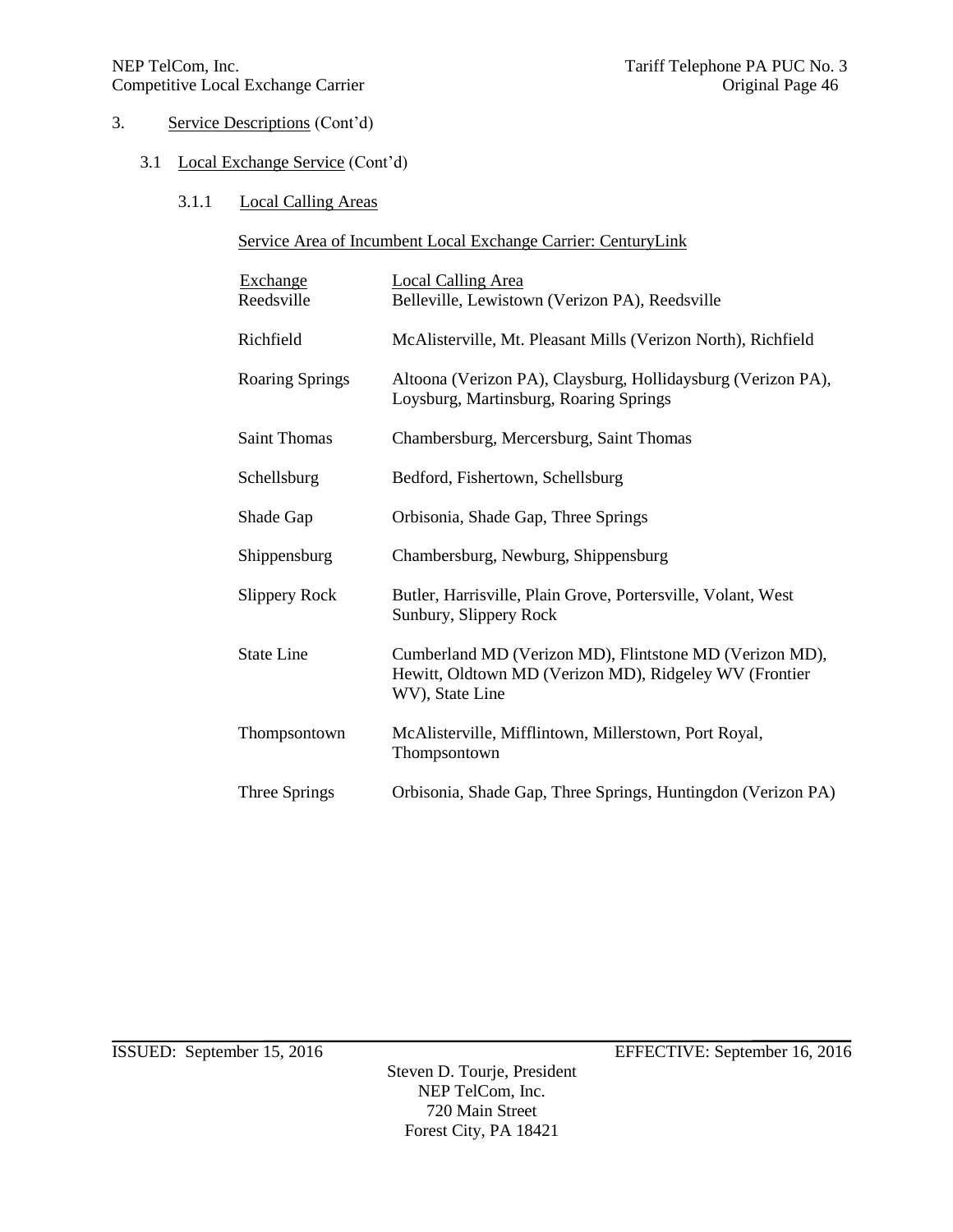### 3.1 Local Exchange Service (Cont'd)

3.1.1 Local Calling Areas

Service Area of Incumbent Local Exchange Carrier: CenturyLink

| <b>Exchange</b><br>Volant | <b>Local Calling Area</b><br>Harrisville, Plain Grove, Portersville, Slippery Rock, New Castle<br>(Verizon PA), Blacktown, New Wilmington (Verizon North),<br>Volant |
|---------------------------|----------------------------------------------------------------------------------------------------------------------------------------------------------------------|
| Waynesboro                | Blue Ridge Summit, Chambersburg, Greencastle, Highfield MD<br>(Verizon MD), Waynesboro                                                                               |
| <b>West Sunbury</b>       | Butler, Harrisville, North Washington, Slippery Rock, West<br>Sunbury                                                                                                |
| Williamsburg              | Altoona (Verizon PA), Hollidaysburg (Verizon PA), Martinsburg,<br>Williamsburg                                                                                       |
| <b>York Springs</b>       | Biglerville, Gettysburg, York Springs                                                                                                                                |
| Zion                      | Bellefonte (Verizon PA), Howard, State College (Verizon PA),<br>Zion                                                                                                 |
| <u>Kecksburg</u>          | Service Area of Incumbent Local Exchange Carrier: Citizens Telephone Company of                                                                                      |

| Exchange  | Local Calling Area                                          |
|-----------|-------------------------------------------------------------|
| Kecksburg | Kecksburg, Mt. Pleasant (Verizon PA), Latrobe (Verizon PA), |
|           | Greensburg (Verizon PA)                                     |
|           |                                                             |

Service Area of Incumbent Local Exchange Carrier: Citizens Telecommunications Company of New York, Inc., d/b/a Frontier Communications of New York

| Exchange<br>Little Meadows | Local Calling Area<br>Little Meadows, Apalachin (VZ-NY), Endicott (VZ-NY), Owego<br>$(VZ-NY)$ . |
|----------------------------|-------------------------------------------------------------------------------------------------|
| Quaker Lake                | Quaker Lake, Binghamton (VZ-NY), Hawleytown (VZ-NY)                                             |

Steven D. Tourje, President NEP TelCom, Inc. 720 Main Street Forest City, PA 18421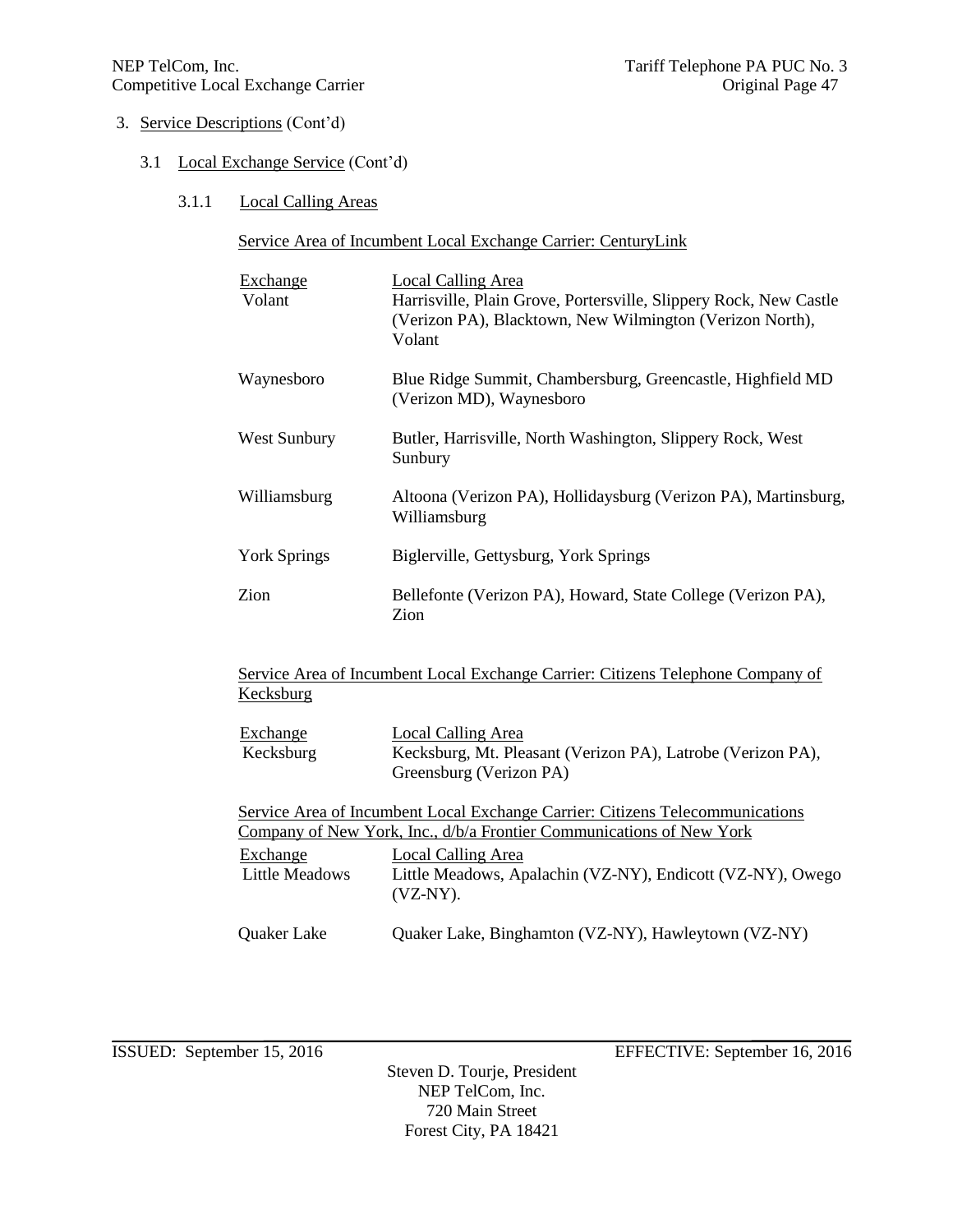### 3.1 Local Exchange Service (Cont'd)

3.1.1 Local Calling Areas (cont'd)

Service Area of Incumbent Local Exchange Carrier: Commonwealth Telephone

| <b>Exchange</b>      | Local Calling Area                                                                                                                                                                   |
|----------------------|--------------------------------------------------------------------------------------------------------------------------------------------------------------------------------------|
| Atglen               | Atglen, Gap, Parkesburg (Verizon)                                                                                                                                                    |
| Bangor               | Bangor, Belvidere, Easton (Verizon), Pen Argyl, Portland,<br>Saylorsburg                                                                                                             |
| Belvidere            | Bangor, Belvidere, Belvidere, NJ (CenturyLink NJ), Easton<br>(Verizon), Hope, NJ, (CenturyLink NJ), Oxford, NJ (CenturyLink)<br>NJ), Pen Argyl                                       |
| Benton               | Benton, Huntington Mills, Orangeville                                                                                                                                                |
| <b>Blossburg</b>     | Blossburg, Covington, Liberty, Mansfield, Wellsboro                                                                                                                                  |
| <b>Brooklyn</b>      | Brooklyn, Montrose, Nicholson, Springville                                                                                                                                           |
| Center Moreland      | Center Moreland, Dallas, Harding, Harveys Lake, Kingston<br>(Verizon), Lake Winola, Noxen, Pittston (Verizon) Trucksville,<br>Tunkhannock, Wilkes-Barre (Verizon), Wyoming (Verizon) |
| <b>Clarks Summit</b> | Clarks Summit, Dalton, Factoryville, Lake Winola, Scranton<br>(Verizon)                                                                                                              |
|                      | Conyngham-Drums Conyngham, Hazleton (Verizon), Nuremberg, Wapwallopen                                                                                                                |
| Coopersburg          | Allentown (Verizon) Bethlehem (Verizon), Coopersburg, Emmaus<br>(Verizon North), Quakertown (Verizon)                                                                                |
| Covington            | Blossburg, Covington, Liberty, Mansfield, Wellsboro                                                                                                                                  |
| Dallas               | Center Moreland, Dallas, Harding, Harveys Lake, Kingston<br>(Verizon) Noxen, Sweet Valley, Trucksville, Wilkes-Barre<br>(Verizon)                                                    |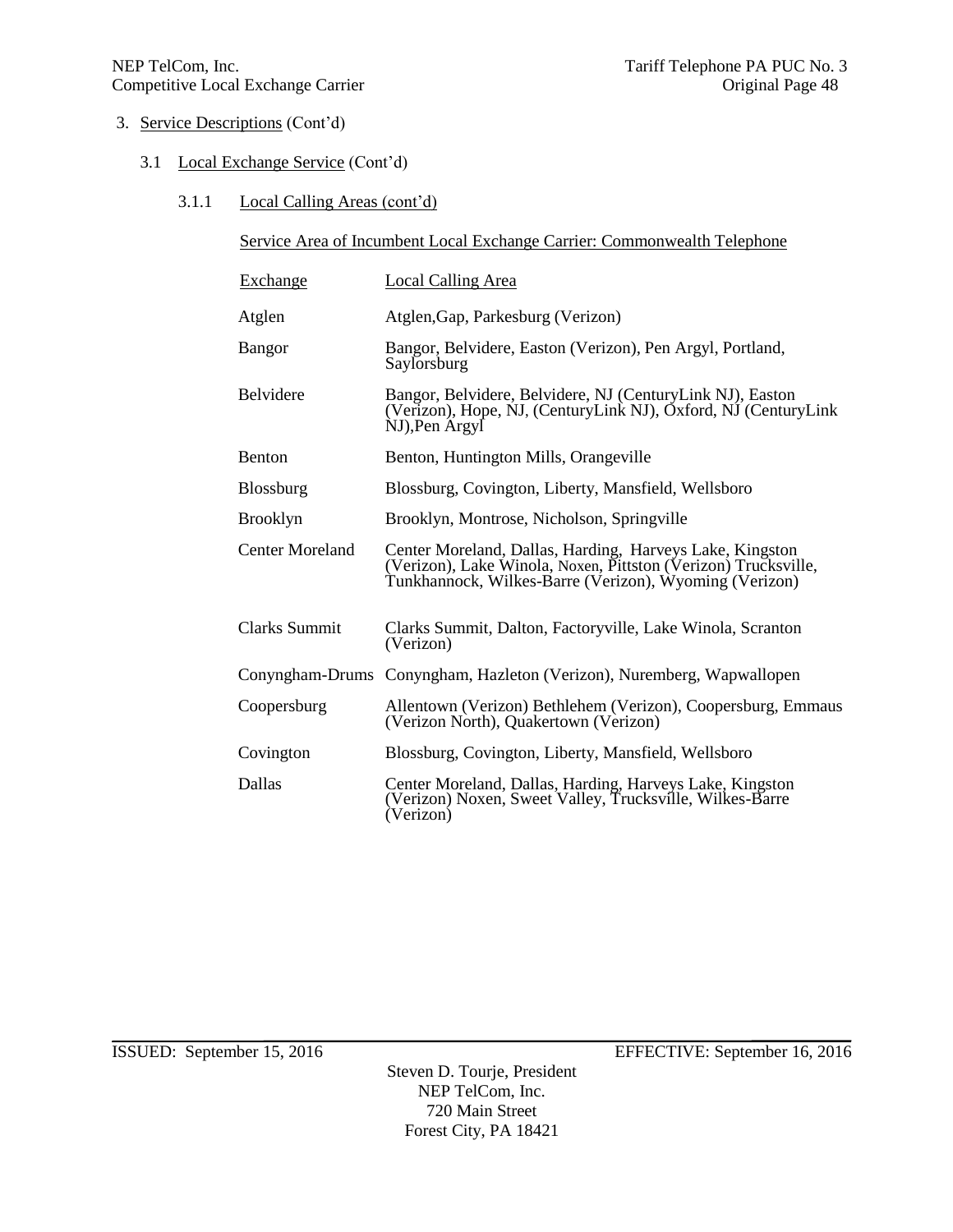### 3.1 Local Exchange Service (Cont'd)

3.1.1 Local Calling Areas (cont'd)

Service Area of Incumbent Local Exchange Carrier: Commonwealth Telephone (cont'd)

| Exchange                | <b>Local Calling Area</b>                                                                                                                                                                                                  |
|-------------------------|----------------------------------------------------------------------------------------------------------------------------------------------------------------------------------------------------------------------------|
| Dalton                  | Clarks Summit, Dalton, Factoryville, Lake Winola, Nicholson,<br>Scranton (Verizon)                                                                                                                                         |
| Dushore                 | Dushore, Estella, Laporte, New Albany                                                                                                                                                                                      |
| <b>Eagles Mere</b>      | Eagles Mere, Estella, Laporte, Muncy Valley                                                                                                                                                                                |
| Estella                 | Dushore, Eagles Mere, Estella, Laporte                                                                                                                                                                                     |
| Elizabethville          | Elizabethville, Gratz, Halifax (Verizon), Lykens, Millersburg                                                                                                                                                              |
| Factoryville            | Clarks Summit, Clifford (North-Eastern PA), Dalton, Factoryville,<br>Lake Winola, Nicholson, Scranton (Verizon), Tunkhannock                                                                                               |
| Ferndale                | Bedminster (Verizon), Doylestown (Verizon), Ferndale, Milford NJ<br>(Verizon NJ), Plumsteadville (Verizon), Quakertown (Verizon)<br>Reigelsville (Verizon), Springtown (Verizon) Uhlerstown, Upper<br>Black Eddy (Verizon) |
| Gap                     | Atglen, Gap, Intercourse (Frontier-PA), Kirkwood, Parkesburg<br>(Verizon), Quarryville, Strasburg (Verizon), Lancaster (Verizon)                                                                                           |
| Gratz                   | Elizabethville, Gratz, Lykens, Tower City, Valley View                                                                                                                                                                     |
| Hallstead               | Hallstead, Lawsville, New Milford (North Eastern PA),<br>Susquehanna                                                                                                                                                       |
| Harding                 | Center Moreland, Clarks Summit, Dallas, Harding, Pittston,<br>Scranton, Trucksville, Tunkhannock, Wilkes-Barre (Verizon)                                                                                                   |
| Harveys Lake            | Center Moreland, Dallas, Harveys Lake, Kingston (Verizon),<br>Noxen, Sweet Valley, Trucksville, Wilkes-Barre (Verizon)                                                                                                     |
| Hensel                  | Hensel, Kirkwood, Lancaster (Verizon), Quarryville, Rawlinsville                                                                                                                                                           |
| <b>Huntington Mills</b> | Benton, Huntington Mills, Muhlenburg, Shickshinny                                                                                                                                                                          |

Steven D. Tourje, President NEP TelCom, Inc. 720 Main Street Forest City, PA 18421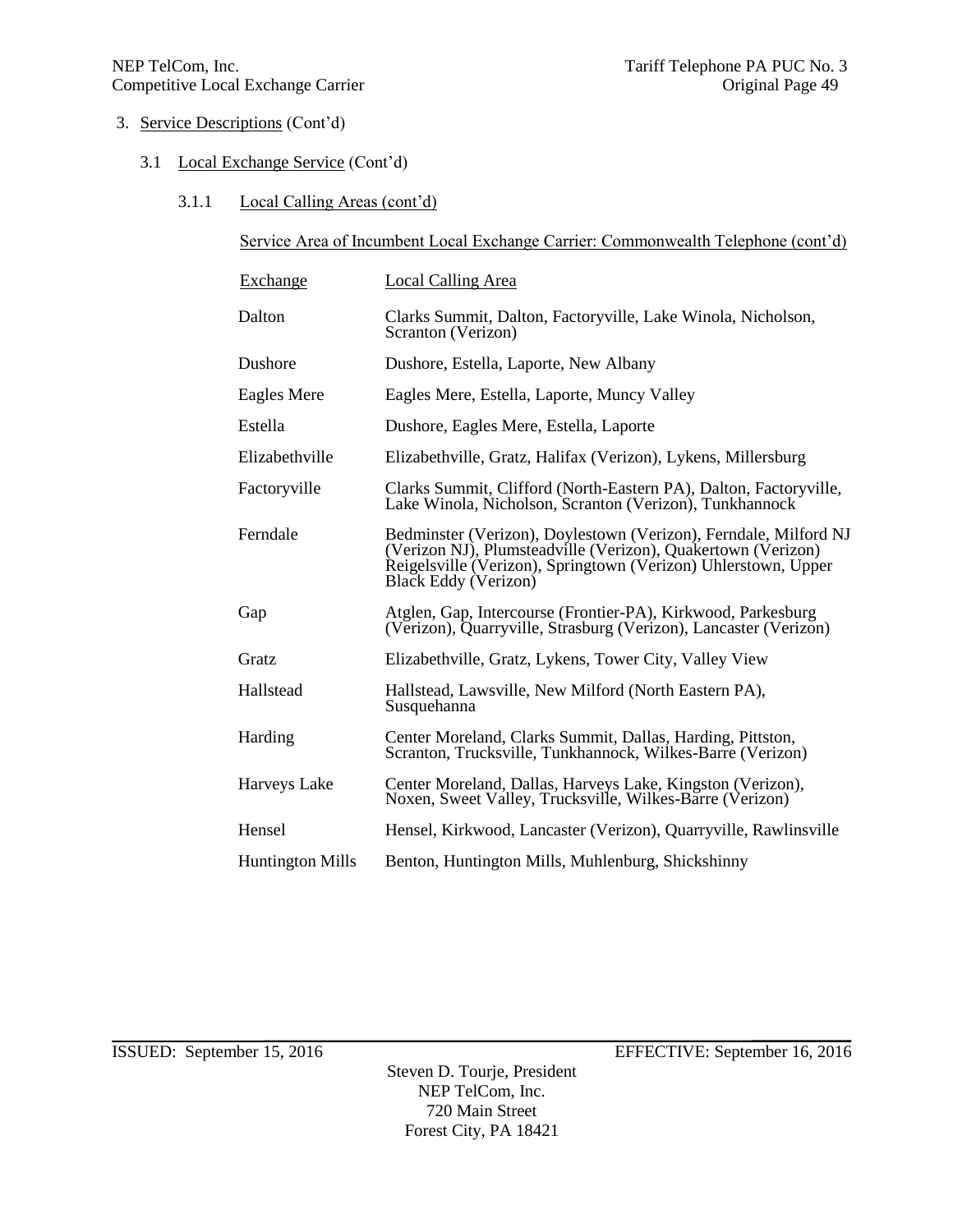# 3. Service Descriptions (Cont'd)

### 3.1 Local Exchange Service (Cont'd)

3.1.1 Local Calling Areas (cont'd)

Service Area of Incumbent Local Exchange Carrier: Commonwealth Telephone (cont'd)

| <b>Exchange</b>   | <b>Local Calling Area</b>                                                                                        |
|-------------------|------------------------------------------------------------------------------------------------------------------|
| Kirkwood          | Gap, Hensel, Kirkwood, Lancaster (Verizon), Oxford (Verizon),<br>Quarryville                                     |
| Laceyville        | Laceyville, Mehoopany, Tunkhannock, Wyalusing                                                                    |
| Lake Winola       | Center Moreland, Clarks Summit, Dalton, Factoryville, Lake<br>Winola, Nicholson, Scranton (Verizon), Tunkhannock |
| Laporte           | Dushore, Eagles Mere, Estella, Laporte, Muncy Valley, New<br>Albany                                              |
| Lawrenceville     | Elkland (Verizon North), Lawrenceville, Tioga                                                                    |
| Lawsville         | Hallstead, Lawsville, Montrose, Rush, St. Joseph                                                                 |
| Leesport          | Fleetwood (Verizon), Hamburg (Verizon), Leesport, Reading<br>(Verizon)                                           |
| LeRaysville       | LeRaysville, Rome, Rush, Towanda, Warren Center                                                                  |
| Lewisberry        | Harrisburg (Zone1, Verizon), Lewisberry, Mechanicsburg<br>(Verizon).                                             |
| Liberty           | Blossburg, Liberty, Morris                                                                                       |
| Lykens            | Elizabethville, Gratz, Lykens, Tower City, Valley View                                                           |
| Mansfield         | Blossburg, Covington, Mansfield, Roseville (North Penn), Tioga,<br>Wellsboro                                     |
| Mehoopany         | Laceyville, Mehoopany, Tunkhannock                                                                               |
| Middlebury Center | Middlebury Center, Tioga, Wellsboro                                                                              |
| Millersburg       | Elizabethville, Halifax (Verizon), Millersburg                                                                   |

Steven D. Tourje, President NEP TelCom, Inc. 720 Main Street Forest City, PA 18421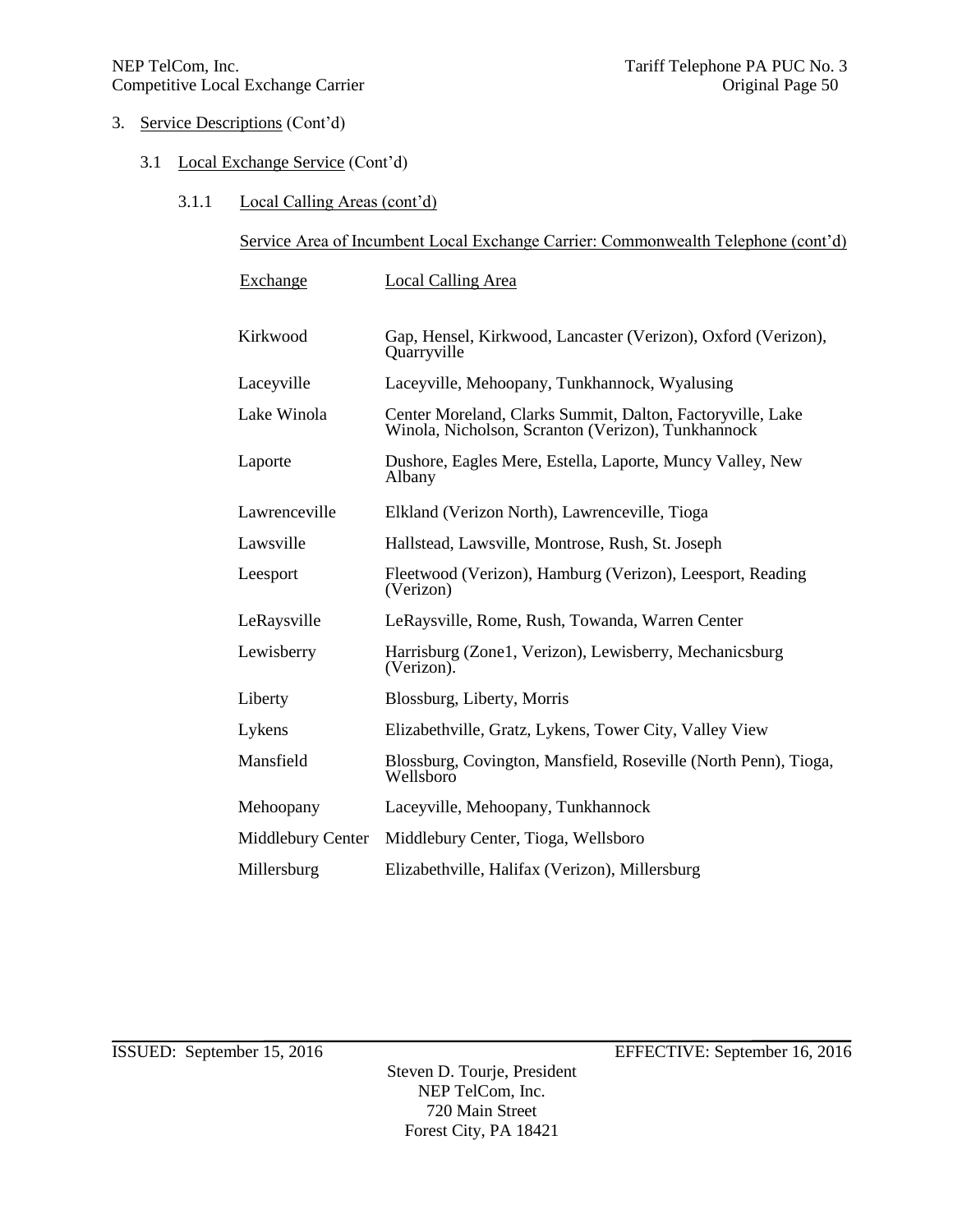# 3. Service Descriptions (Cont'd)

### 3.1 Local Exchange Service (Cont'd)

3.1.1 Local Calling Areas (cont'd)

Service Area of Incumbent Local Exchange Carrier: Commonwealth Telephone (cont'd)

| <b>Exchange</b>     | <b>Local Calling Area</b>                                                                                 |
|---------------------|-----------------------------------------------------------------------------------------------------------|
| Montrose            | Brooklyn, Lawsville, Montrose, Rush, St. Joseph, Springville                                              |
| Morris              | Liberty, Morris, Wellsboro                                                                                |
| Muhlenburg          | Huntington Mills, Muhlenburg, Nanticoke (Verizon), Shickshinny,<br>Sweet Valley, Wilkes-Barre (Verizon)   |
| <b>Muncy Valley</b> | Eagles Mere, Hughesville (Windstream PA), Laporte, Muncy<br>Valley                                        |
| New Albany          | Dushore, Laporte, New Albany, Towanda, Wyalusing                                                          |
| Nicholson           | Brooklyn, Dalton, Factoryville, Lake Winola, Nicholson,<br>Springville, Tunkhannock                       |
| Noxen               | Center Moreland, Dallas, Harveys Lake, Noxen, Sweet Valley,<br>Trucksville, Tunkhannock                   |
| Nuangola            | Mountaintop (Verizon), Nanticoke (Verizon), Nuangola,<br>Shickshinny, Wapwallopen, Wilkes-Barre (Verizon) |
| Nuremberg           | Conyngham, Hazleton (Verizon), Nuremberg, Ringtown                                                        |
| Orangeville         | Benton, Berwick (Verizon), Bloomsburg (Verizon), Orangeville                                              |
| Pen Argyl           | Bangor, Belvidere, Easton (Verizon), Nazareth (Verizon), Pen<br>Argyl, Saylorsburg                        |
| Pocono Lake         | Mount Pocono (Verizon), Pocono Lake, Stroudsburg (Verizon),<br>White Haven (Verizon)                      |
| Portland            | Bangor, Columbia NJ (Verizon NJ), Portland, Stroudsburg<br>(Verizon)                                      |
| Quarryville         | Gap, Hensel, Kirkwood, Lancaster (Verizon), Quarryville,<br>Rawlinsville, Strasburg (Verizon)             |

ISSUED: September 15, 2016 EFFECTIVE: September 16, 2016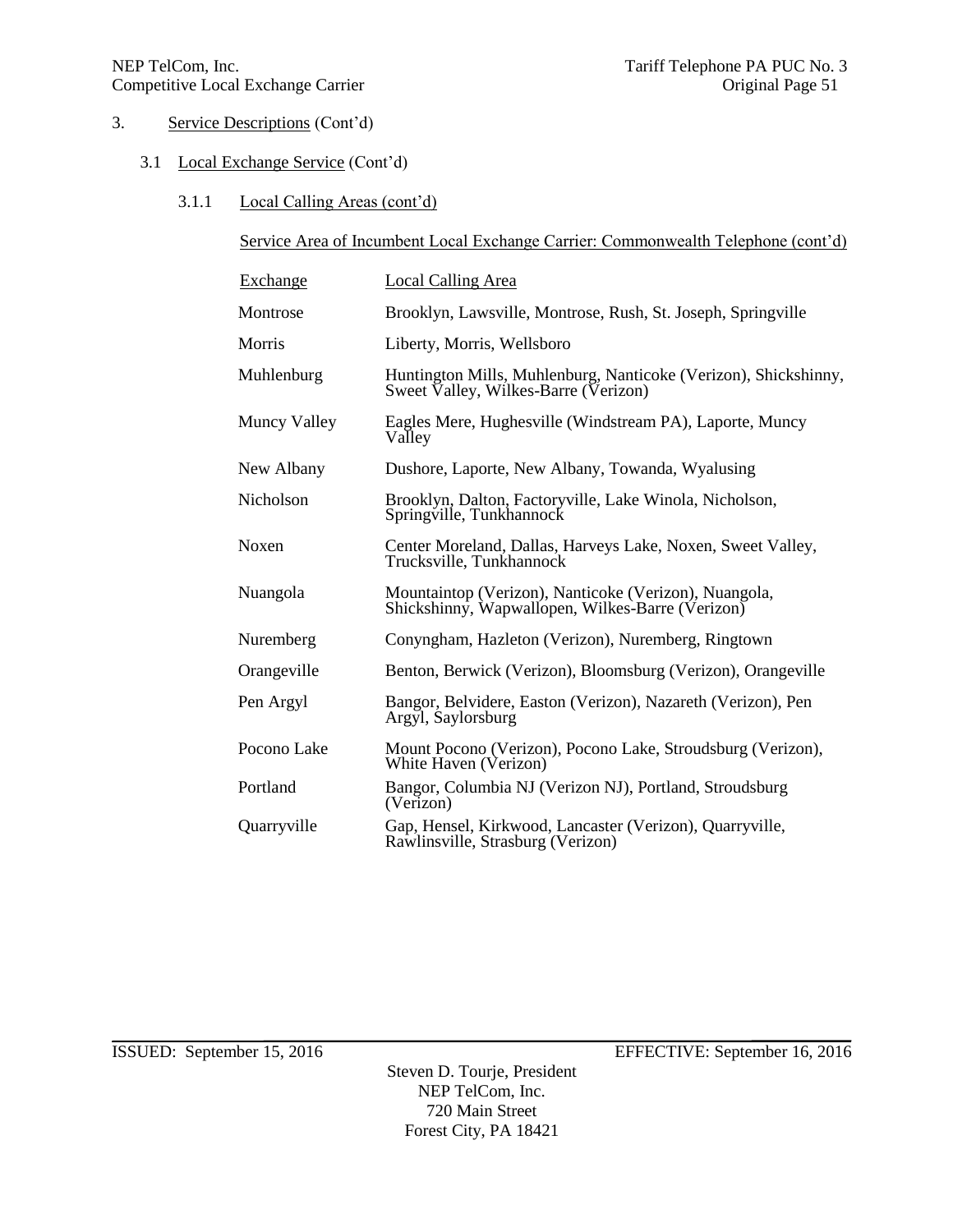# 3. Service Descriptions (Cont'd)

### 3.1 Local Exchange Service (Cont'd)

3.1.1 Local Calling Areas (cont'd)

Service Area of Incumbent Local Exchange Carrier: Commonwealth Telephone (cont'd)

| <b>Exchange</b>     | <b>Local Calling Area</b>                                                                                                              |
|---------------------|----------------------------------------------------------------------------------------------------------------------------------------|
| Rawlinsville        | Hensel, Lancaster (Verizon), Millersville (Verizon), Quarryville,<br>Rawlinsville, Strasburg (Verizon)                                 |
| Ringtown            | Nuremberg, Ringtown, Shenandoah (Verizon)                                                                                              |
| Rome                | LeRaysville, Nichols NY (Verizon NY), Rome, Sayre (Verizon<br>North), Towanda, Ulster, Warren Center                                   |
| Rush                | Lawsville, LeRaysville, Montrose, Rush, Springville, St. Joseph                                                                        |
| St. Joseph          | Lawsville, Montrose, Rush, St. Joseph, Warren Center                                                                                   |
| Saylorsburg         | Bangor, Pen Argyl, Saylorsburg, Stroudsburg (Verizon)                                                                                  |
| Shickshinny         | Berwick (Verizon), Huntington Mills, Muhlenburg, Nanticoke<br>(Verizon), Nuangola, Shickshinny, Wapwallopen, Wilkes-Barre<br>(Verizon) |
| Springville         | Brooklyn, Montrose, Nicholson, Rush, Springville, Tunkhannock                                                                          |
| Susquehanna         | Hallstead (North Eastern PA), Jackson (North Eastern PA),<br>Susquehanna, Thompson (North Eastern PA)                                  |
| <b>Sweet Valley</b> | Dallas, Harveys Lake, Kingston (Verizon), Muhlenburg, Noxen,<br>Sweet Valley, Trucksville, Wilkes-Barre (Verizon)                      |
| Tioga               | Lawrenceville, Mansfield, Middlebury Center, Tioga, Wellsboro                                                                          |
| Towanda             | LeRaysville, Leroy (Frontier Canton), New Albany, Rome,<br>Towanda, Troy, Ulster, Wyalusing                                            |

Steven D. Tourje, President NEP TelCom, Inc. 720 Main Street Forest City, PA 18421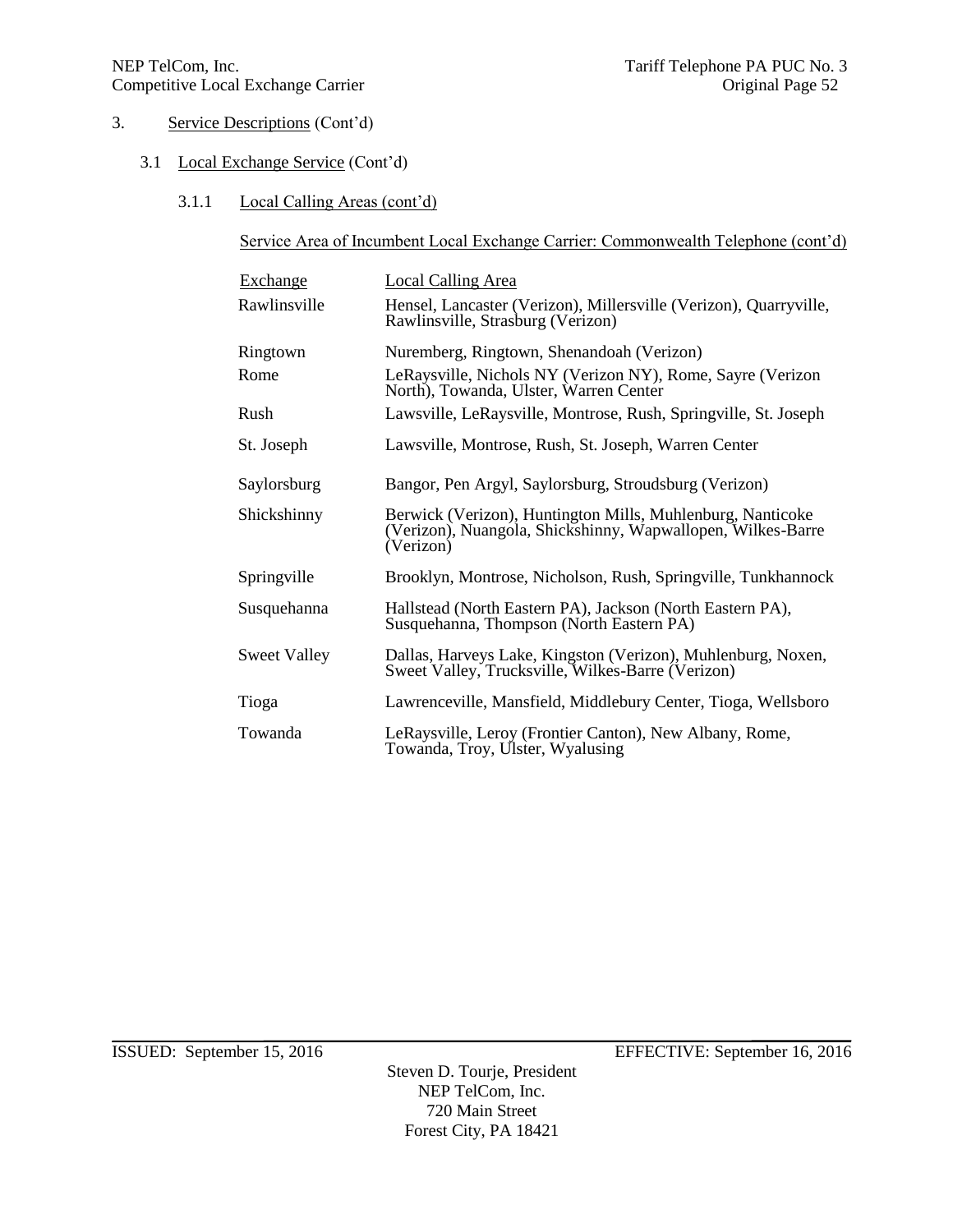### 3.1 Local Exchange Service (Cont'd)

3.1.1 Local Calling Areas (cont'd)

Service Area of Incumbent Local Exchange Carrier: Commonwealth Telephone (cont'd)

| Exchange           | Local Calling Area                                                                                                                       |
|--------------------|------------------------------------------------------------------------------------------------------------------------------------------|
| <b>Tower City</b>  | Gratz, Lykens, Tower City, Tremont, Valley View                                                                                          |
| Tremont            | Minersville (Verizon), Pine Grove (Verizon North), Pottsville<br>(Verizon), Tower City, Tremont, Valley View                             |
| Troy               | Canton (Frontier – Canton), Leroy (Frontier – Canton), Towanda,<br>Troy                                                                  |
| Trucksville        | Center Moreland, Dallas, Harding, Harveys Lake, Kingston<br>(Verizon), Noxen, Sweet Valley, Trucksville, Wilkes-Barre<br>(Verizon)       |
| Tunkhannock        | Center Moreland, Factoryville, Lake Winola, Mehoopany, Noxen,<br>Tunkhannock                                                             |
| Uhlerstown         | Doylestown (Verizon), Ferndale, Frenchtown, NJ (CenturyLink)<br>NJ), Plumsteadville (Verizon), Uhlerstown, Upper Black Eddy<br>(Verizon) |
| Ulster             | Rome, Sayre (Verizon North), Towanda, Ulster                                                                                             |
| <b>Valley View</b> | Gratz, Lykens, Tower City, Tremont, Valley View                                                                                          |
| Wapwallopen        | Berwick (Verizon), Conyngham, Nuangola, Shickshinny,<br>Wapwallopen                                                                      |
| Warren Center      | LeRaysvile, Nichols, NY (Verizon NY), Rome, St. Joseph, Warren<br>Center                                                                 |
| Wellsboro          | Mansfield, Middlebury Center, Morris, Wellsboro                                                                                          |
| Wyalusing          | Laceyville, New Albany, Towanda, Wyalusing                                                                                               |

Steven D. Tourje, President NEP TelCom, Inc. 720 Main Street Forest City, PA 18421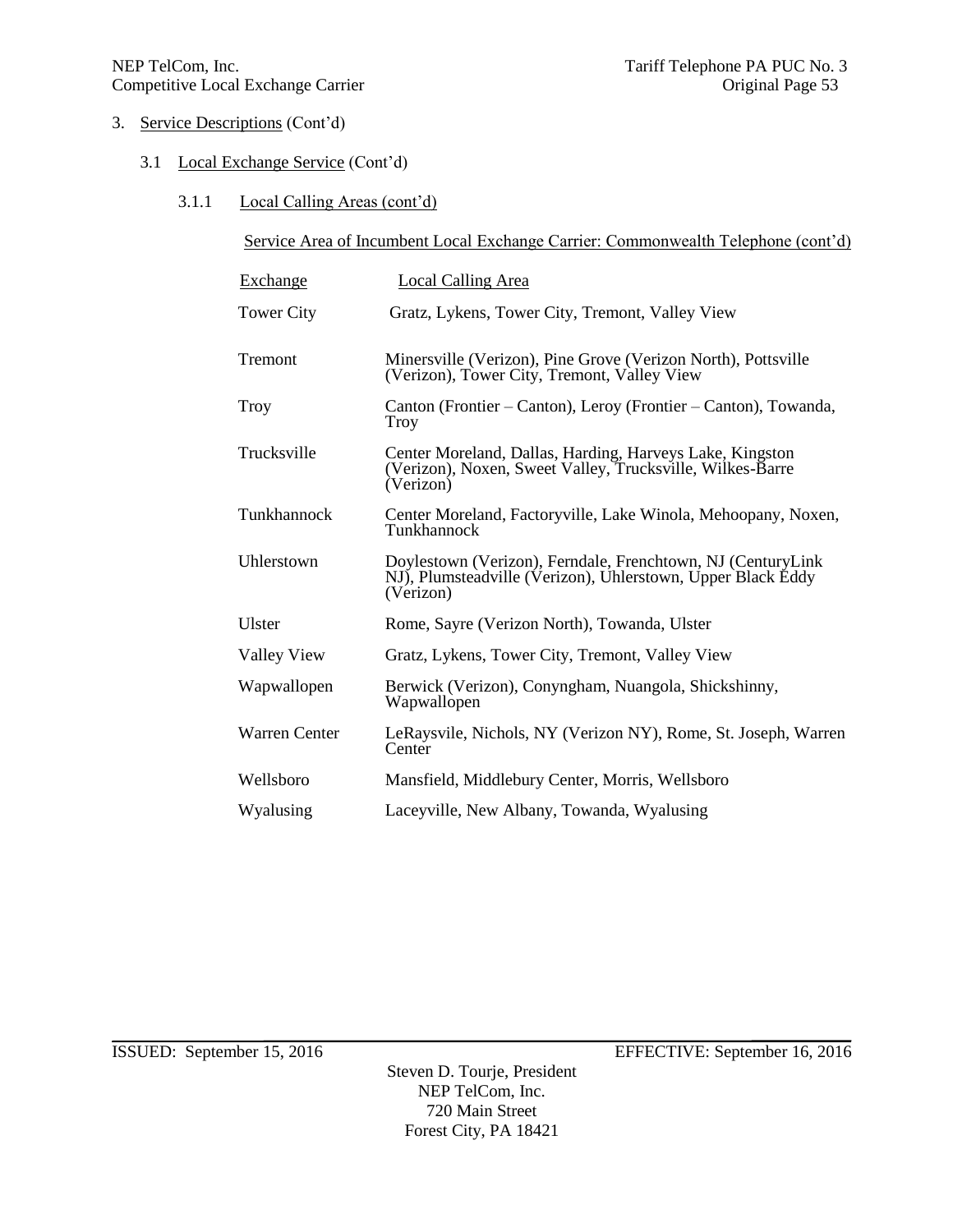# 3. Service Descriptions (Cont'd)

### 3.1 Local Exchange Service (Cont'd)

3.1.1 Local Calling Areas (cont'd)

Service Area of Incumbent Local Exchange Carrier: Windstream Conestoga

| <b>Exchange</b>    | Local Calling Area                                                                                                                                                                                                                             |
|--------------------|------------------------------------------------------------------------------------------------------------------------------------------------------------------------------------------------------------------------------------------------|
| Bally              | Allentown (Verizon), Bally, Boyertown, Oley Pennsburg<br>(Verizon), Pottstown (Verizon), Sassamansville, Topton, Yellow<br>House                                                                                                               |
| <b>Birdsboro</b>   | Birdsboro, Douglassville, Green Hills, Morgantown, Oley,<br>Pottstown (Verizon), Reading (Verizon), Yellow House                                                                                                                               |
| Boyertown          | Boyertown, Bally, Douglassville, Oley, Pottstown (Verizon),<br>Reading (Verizon), Sassamansville, Yellow House                                                                                                                                 |
| Douglassville      | Birdsboro, Boyertown, Douglassville, Green Hills, Morgantown,<br>Oley, Pottstown (Verizon), Reading (Verizon), Yellow House                                                                                                                    |
| <b>Green Hills</b> | Birdsboro, Douglassville, Glenmoore (Verizon), Green Hills,<br>Honeybrook (Verizon), Morgantown, Oley, Pughtown (Verizon),<br>Reading (Verizon), Terre Hill (Frontier – PA), Yellow House                                                      |
| Morgantown         | Birdsboro, Chester Springs (Verizon), Douglassville, Downingtown<br>(Verizon), Eagle (Verizon), Exton (Verizon), Glenmoore (Verizon),<br>Green Hills, Honeybrook (Verizon), Morgantown, Pughtown<br>(Verizon), Reading (Verizon), Yellow House |

Steven D. Tourje, President NEP TelCom, Inc. 720 Main Street Forest City, PA 18421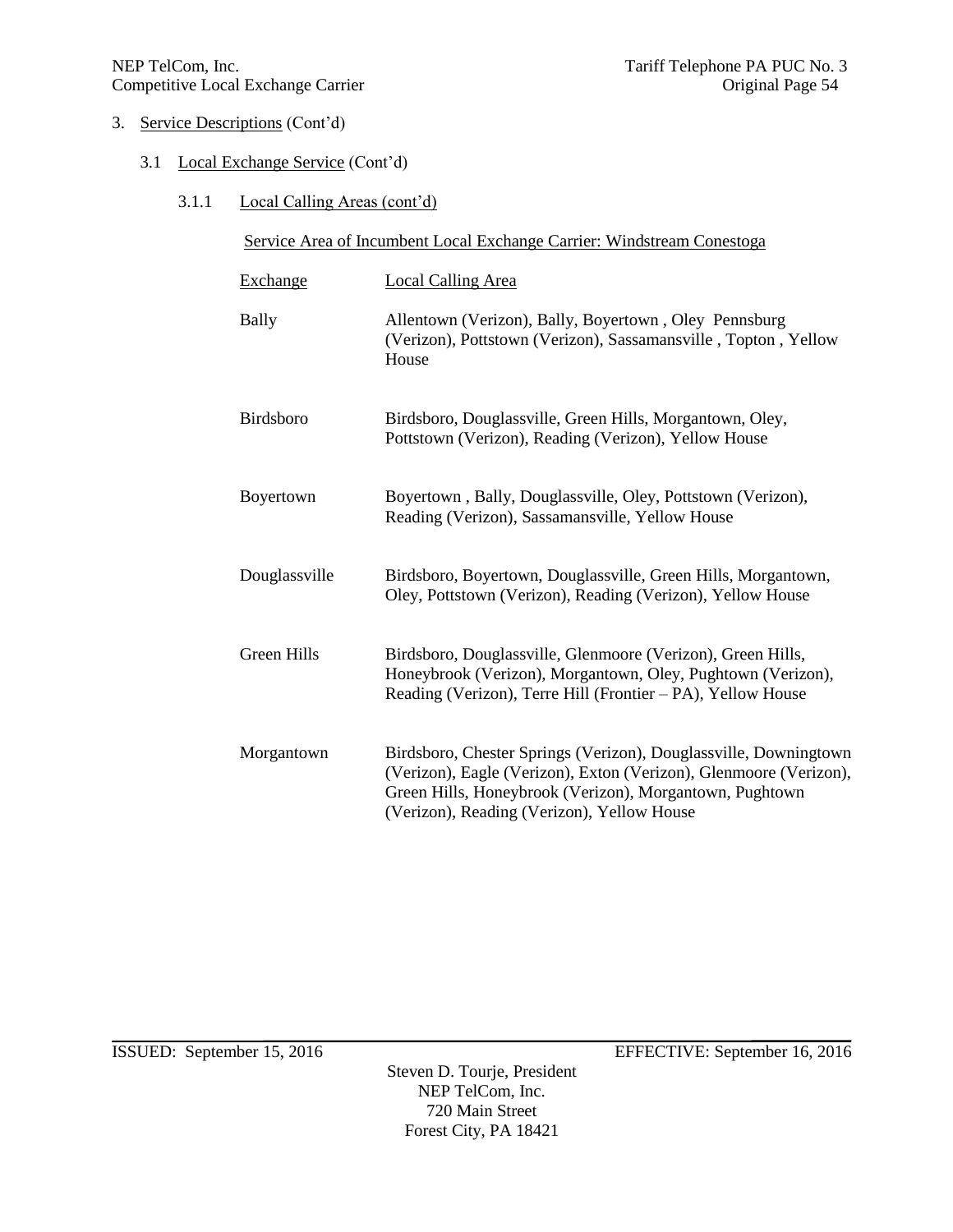### 3.1 Local Exchange Service (Cont'd)

3.1.1 Local Calling Areas (cont'd)

Service Area of Incumbent Local Exchange Carrier: Conestoga (cont'd)

| <b>Exchange</b>     | <b>Local Calling Area</b>                                                                                                   |
|---------------------|-----------------------------------------------------------------------------------------------------------------------------|
| Oley                | Bally, Birdsboro, Boyertown, Douglassville, Fleetwood (Verizon),<br>Green Hills, Reading (Verizon), Schwenksville (Verizon) |
| Sassamansville      | Bally, Boyertown, Green Lane, Pennsburg (Verizon), Pottstown<br>(Verizon), Sassamansville, Schwenksville (Verizon)          |
| Topton              | Allentown (Verizon), Bally, Fleetwood (Verizon), Kutztown<br>(Verizon), Oley, Reading (Verizon), Topton                     |
| <b>Yellow House</b> | Bally, Birdsboro, Boyertown, Douglassville, Green Hills, Oley,<br>Pottstown (Verizon), Reading (Verizon), Yellow House      |

Steven D. Tourje, President NEP TelCom, Inc. 720 Main Street Forest City, PA 18421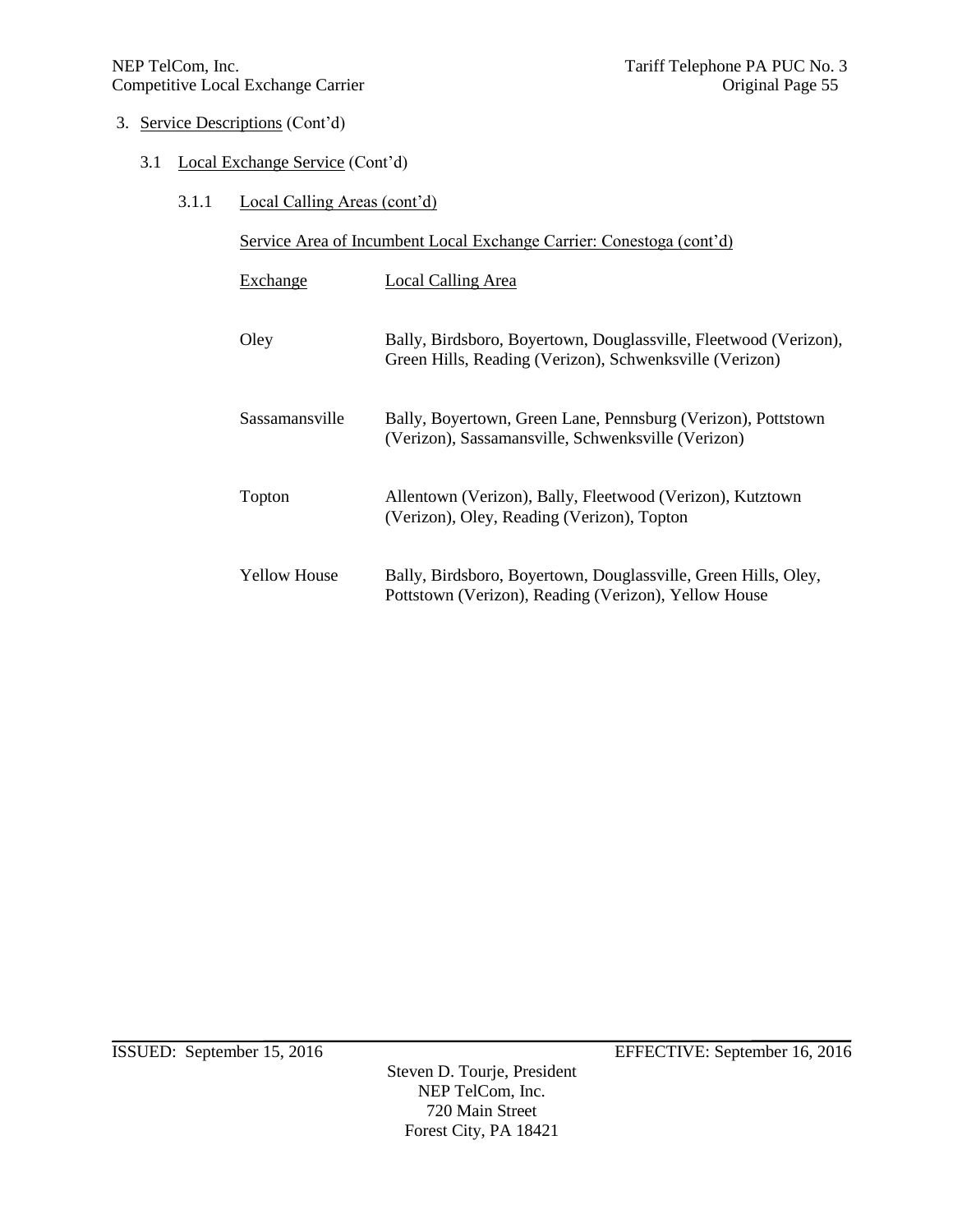#### NEP TelCom, Inc.<br>
Competitive Local Exchange Carrier<br>
Competitive Local Exchange Carrier<br>
Competitive Local Exchange Carrier<br>
Competitive Local Exchange Carrier<br>
Competitive Local Exchange Carrier<br>
Competitive Local Exchan Competitive Local Exchange Carrier

# 3. Service Descriptions (Cont'd)

### 3.1 Local Exchange Service (Cont'd)

3.1.1 Local Calling Areas (cont'd)

Service Area of Incumbent Local Exchange Carrier: Consolidated Communications

| <b>Exchange</b>        | <b>Local Calling Area</b>                                                                                                                        |
|------------------------|--------------------------------------------------------------------------------------------------------------------------------------------------|
| Cooperstown            | Cooperstown, Criders Corners, Curtisville, Freeport, Gibsonia,<br>Mars, Saxonburg, Wexford, Butler (CenturyLink), Nixon<br>(CenturyLink)         |
| <b>Criders Corners</b> | Cooperstown, Criders Corners, Curtisville, Freeport, Gibsonia,<br>Mars, Saxonburg, Wexford, Perrysville (Verizon PA), Zelienople<br>(Verizon PA) |
| Curtisville            | Cooperstown, Criders Corners, Curtisville, Freeport, Gibsonia,<br>Mars, Saxonburg, Wexford, Tarentum                                             |
| Freeport               | Cooperstown, Criders Corners, Curtisville, Freeport, Gibsonia,<br>Mars, Saxonburg, Tarentum (Verizon), and Wexford                               |
| Gibsonia               | Cooperstown, Criders Corners, Curtisville, Freeport, Gibsonia,<br>Mars, Saxonburg, Wexford, Glenshaw (Verizon PA)                                |
| <b>Mars</b>            | Cooperstown, Criders Corners, Curtisville, Freeport, Gibsonia,<br>Mars, Saxonburg, Wexford, Perrysville (Verizon PA)                             |
| Saxonburg              | Cooperstown, Criders Corners, Curtisville, Freeport, Gibsonia,<br>Mars, Saxonburg, Wexford, Butler (CenturyLink), Tarentum<br>(Verizon PA)       |
| Wexford                | Cooperstown, Criders Corners, Curtisville, Freeport, Gibsonia,<br>Mars, Saxonburg, Wexford, Perrysville (Verizon PA)                             |

Steven D. Tourje, President NEP TelCom, Inc. 720 Main Street Forest City, PA 18421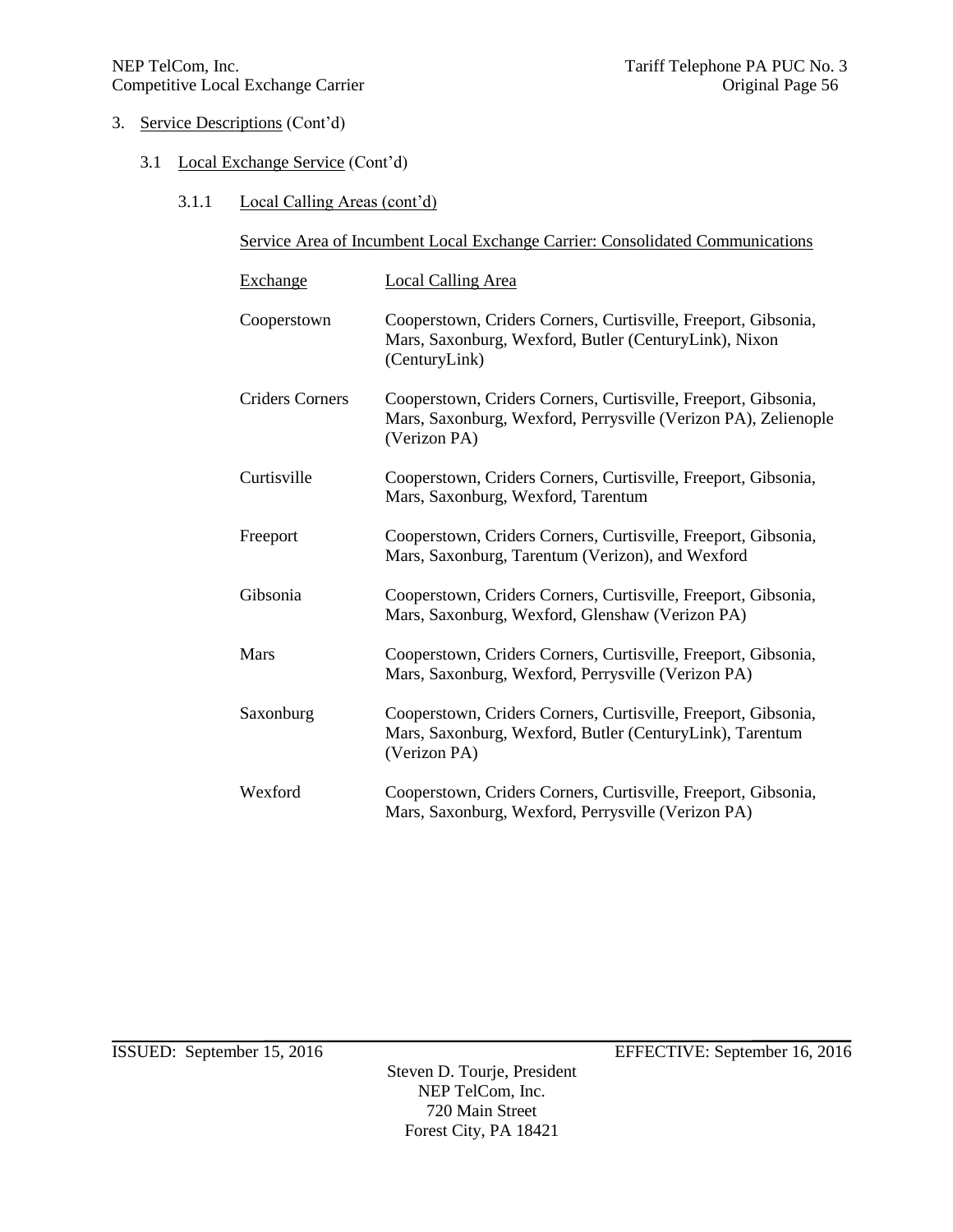### 3. Service Descriptions (Cont'd)

### 3.1 Local Exchange Service (Cont'd)

3.1.1 Local Calling Areas (cont'd)

| Service Area of Incumbent Local Exchange Carrier: Windstream D&E |                                                                                                   |  |
|------------------------------------------------------------------|---------------------------------------------------------------------------------------------------|--|
| Adamstown                                                        | Adamstown, Denver, Ephrata, Lititz, Manheim, Reading (Verizon),<br>Terre Hill (Frontier $- PA$ ). |  |

- Akron Adamstown, Akron, Denver, Ephrata, Lititz, Manheim, Leola (Frontier – PA), New Holland (Frontier – PA), Terre Hill (Frontier – PA), Lancaster (Verizon)
- Denver Akron , Adamstown , Denver , Ephrata , Lititz , Manheim , Terre Hill (Frontier – PA)
- Ephrata Akron , Adamstown , Denver , Ephrata , Lititz , Manheim , Leola (Frontier – PA), New Holland (Frontier – PA), Terre Hill (Frontier – PA), Lancaster (Verizon)
- Lititz Adamstown, Akron, Denver, Ephrata, Leola (Frontier PA), Lititz, Lancaster (Verizon), Landisville (Verizon), and Manheim
- Manheim Adamstown , Akron , Denver , Ephrata, Lititz, Manheim, Mt. Joy (CenturyLink), Lancaster (Verizon), Landisville (Verizon)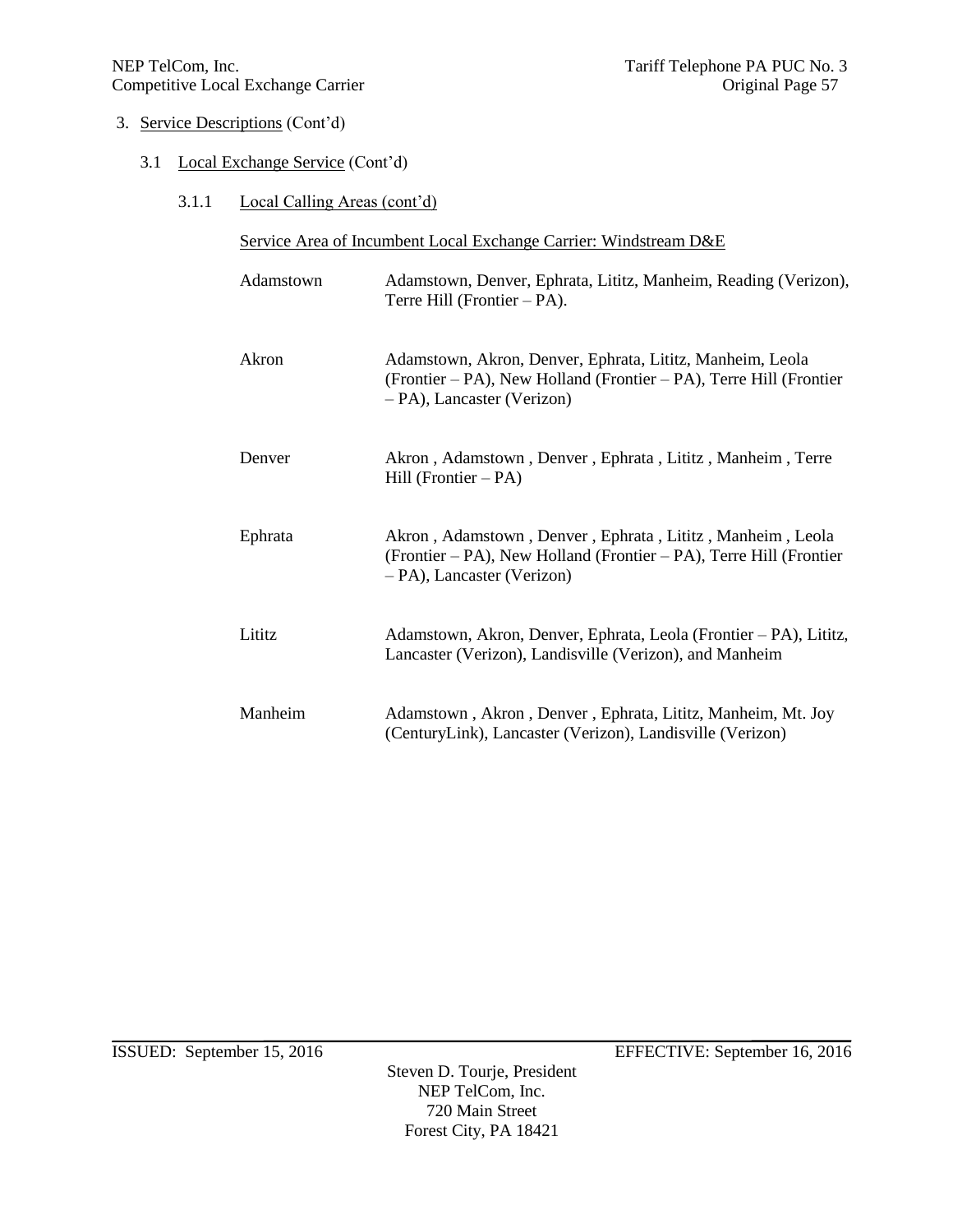### 3.1 Local Exchange Service (Cont'd)

3.1.1 Local Calling Areas (cont'd)

Service Area of Incumbent Local Exchange Carrier: Frontier - Breezewood

Exchange Local Calling Area

| Breezewood  | Breezewood, New Grenada, Everett (CenturyLink)  |
|-------------|-------------------------------------------------|
| Needmore    | Needmore, Hancock MD (Verizon MD), Warfordsburg |
| New Grenada | Breezewood, New Grenada                         |

Warfordsburg Hancock MD (Verizon MD), Needmore, Warfordsburg

### Service Area of Incumbent Local Exchange Carrier: Frontier - Canton

| <b>Exchange</b>            | Local Calling Area                                                                                                    |
|----------------------------|-----------------------------------------------------------------------------------------------------------------------|
| Canton                     | Canton, Leroy, Troy (CTCo)                                                                                            |
| Leroy                      | Canton, Leroy, Troy (CTCo), Towanda (CTCo)                                                                            |
|                            | Service Area of Incumbent Local Exchange Carrier: Frontier – Lakewood                                                 |
| Exchange<br>Lakewood       | Local Calling Area<br>Lakewood, Mahanoy City (Verizon), Tamaqua (Verizon)                                             |
|                            | Service Area of Incumbent Local Exchange Carrier: Citizens Telecommunications<br>Company of New York                  |
| Exchange<br>Little Meadows | Local Calling Area<br>Appalachin NY (Verizon NY), Endicott NY (Verizon NY),<br>Oswego NY (Verizon NY), Little Meadows |

Quaker Lake Binghamton NY (Verizon), Hawleytown NY, Quaker Lake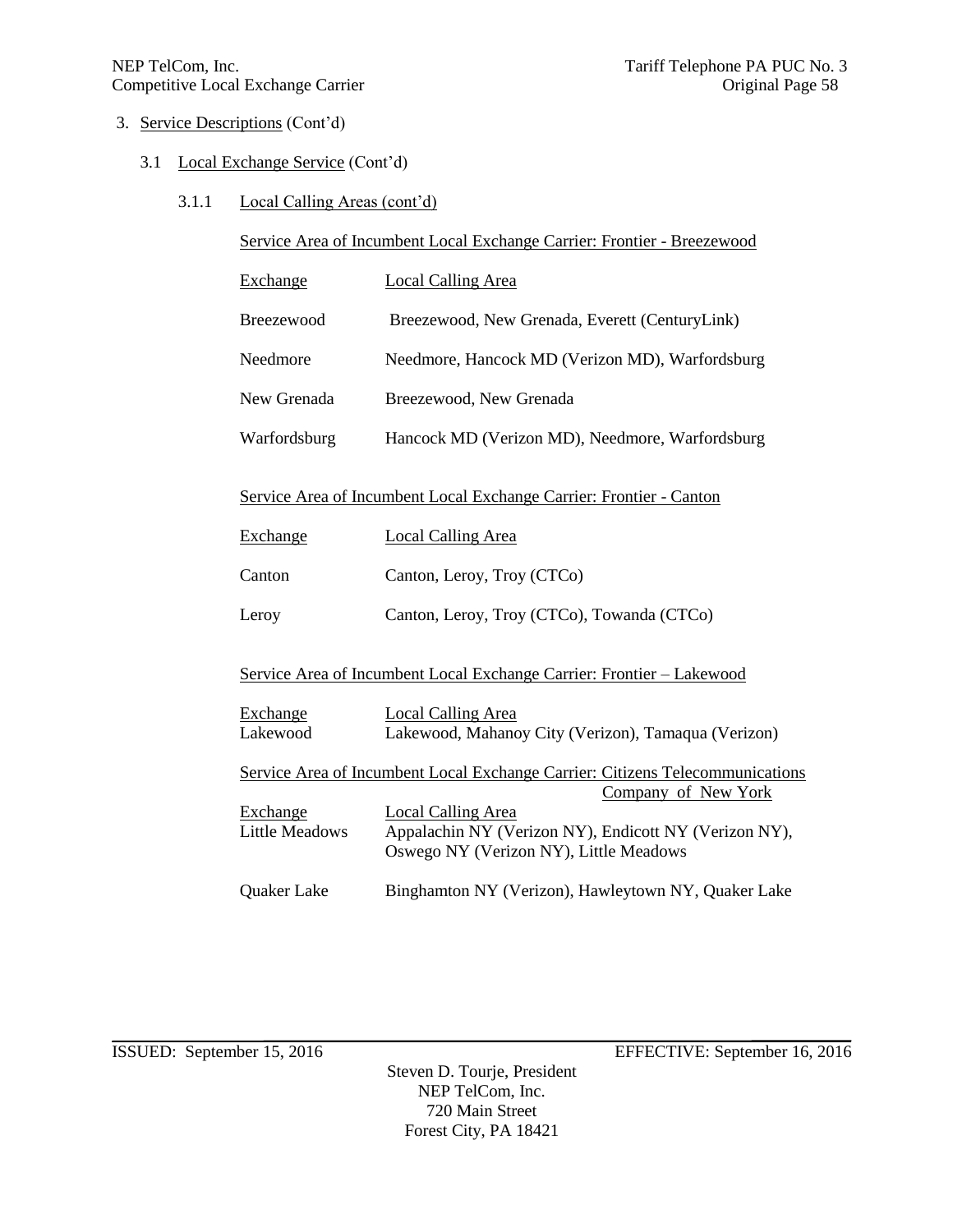### 3.1 Local Exchange Service (Cont'd)

3.1.1 Local Calling Areas (cont'd)

|--|

| Exchange     | Local Calling Area                                                           |
|--------------|------------------------------------------------------------------------------|
| Millport     | Genesee, Millport, Shinglehouse, Coudersport (Verizon)                       |
| Shinglehouse | Genesee, Millport, Shinglehouse, Coudersport (Verizon)                       |
| Genesee      | Genesee, Millport, Shinglehouse, Coudersport (Verizon), Ulysses<br>(Verizon) |

# Service Area of Incumbent Local Exchange Carrier: Frontier - Pennsylvania

| Exchange<br>Intercourse | Local Calling Area<br>Intercourse, Gap (Commonwealth), Lancaster (Verizon), Leola,<br>New Holland, Strasburg (Verizon), Terre Hill                |
|-------------------------|---------------------------------------------------------------------------------------------------------------------------------------------------|
| Leola                   | Akron (D&E), Ephrata (D&E), Intercourse, Lancaster (Verizon),<br>Leola, Lititz (D&E), New Holland, Terre Hill                                     |
| New Holland             | Akron (D&E), Ephrata (D&E), Intercourse, Lancaster (Verizon),<br>Leola, New Holland, Terre Hill                                                   |
| Terre Hill              | Adamstown (D&E), Akron (D&E), Denver (D&E), Ephrata<br>(D&E), Green Hills (CTT), Intercourse, Leola, Morgantown (CTT),<br>New Holland, Terre Hill |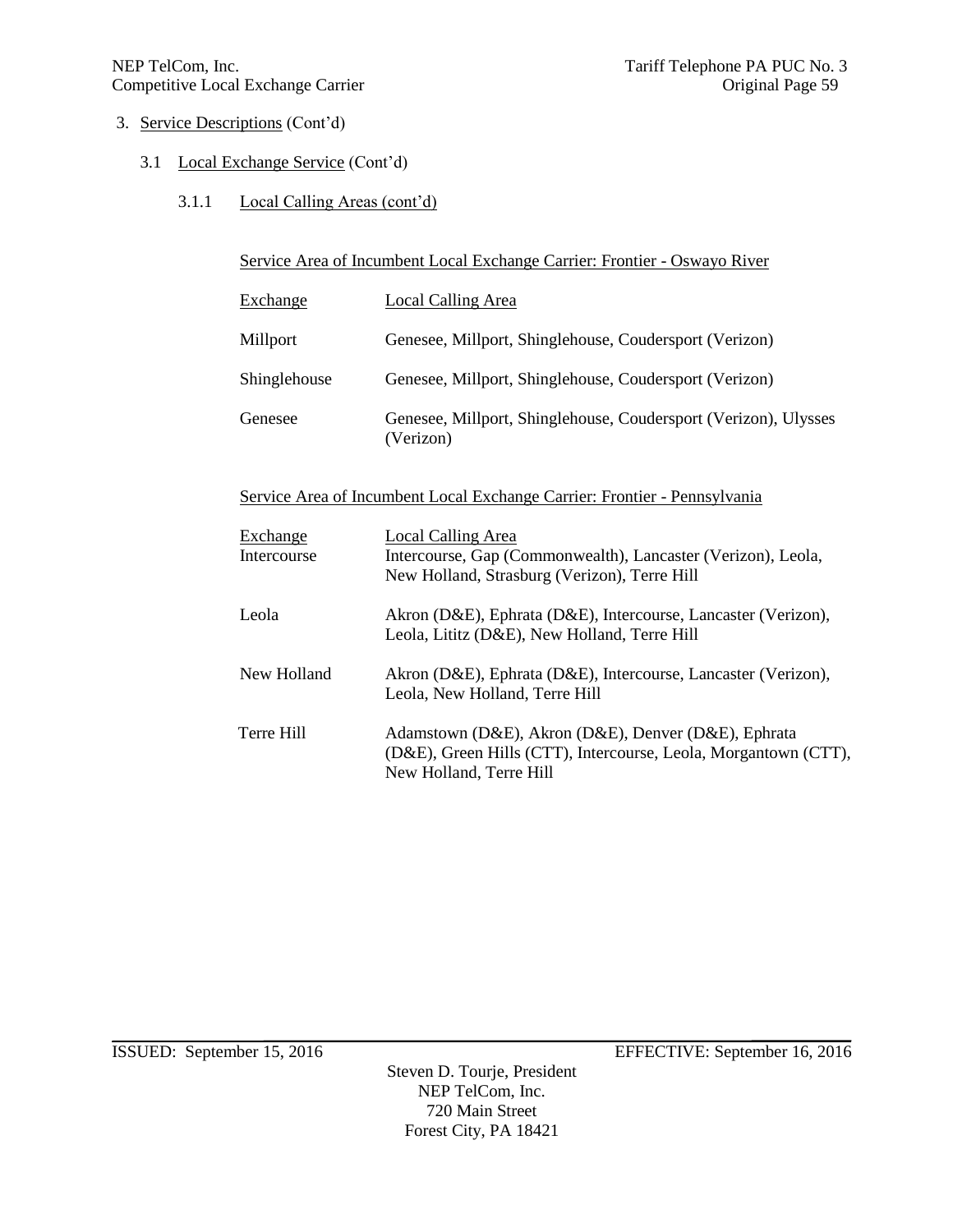- 3.1 Local Exchange Service (Cont'd)
	- 3.1.1 Local Calling Areas (cont'd)

Service Area of Incumbent Local Exchange Carrier: Hancock Telephone Company

Exchange Local Calling Area

Winterdale Hancock NY, Winterdale

### Service Area of Incumbent Local Exchange Carrier: Hickory Telephone Company

| Exchange | Local Calling Area |
|----------|--------------------|
|          |                    |

Hickory Canonsburg (Verizon PA), Hickory, and Washington (Verizon PA)

### Service Area of Incumbent Local Exchange Carrier: Ironton Telephone Company

| Exchange | <b>Local Calling Area</b>                                                                                                                                                                                                                                                                                                                                                                                        |
|----------|------------------------------------------------------------------------------------------------------------------------------------------------------------------------------------------------------------------------------------------------------------------------------------------------------------------------------------------------------------------------------------------------------------------|
| Ironton  | Ironton, Allentown (Verizon), Bath (Verizon), Bethlehem<br>(Verizon), Catasaqua (Verizon), Coopersburg (CTCo), Easton<br>(Verizon), Emmaus (Verizon), Hellertown (Verizon), Kempton<br>(Verizon), Kutztown (Verizon), Nazareth (Verizon), New<br>Smithville (Verizon), New Tripoli (Verizon), Northampton<br>(Verizon), Slatington (Verizon), Springtown (Verizon), Topton<br>(CT&T), Upper Black Eddy (Verizon) |

Steven D. Tourje, President NEP TelCom, Inc. 720 Main Street Forest City, PA 18421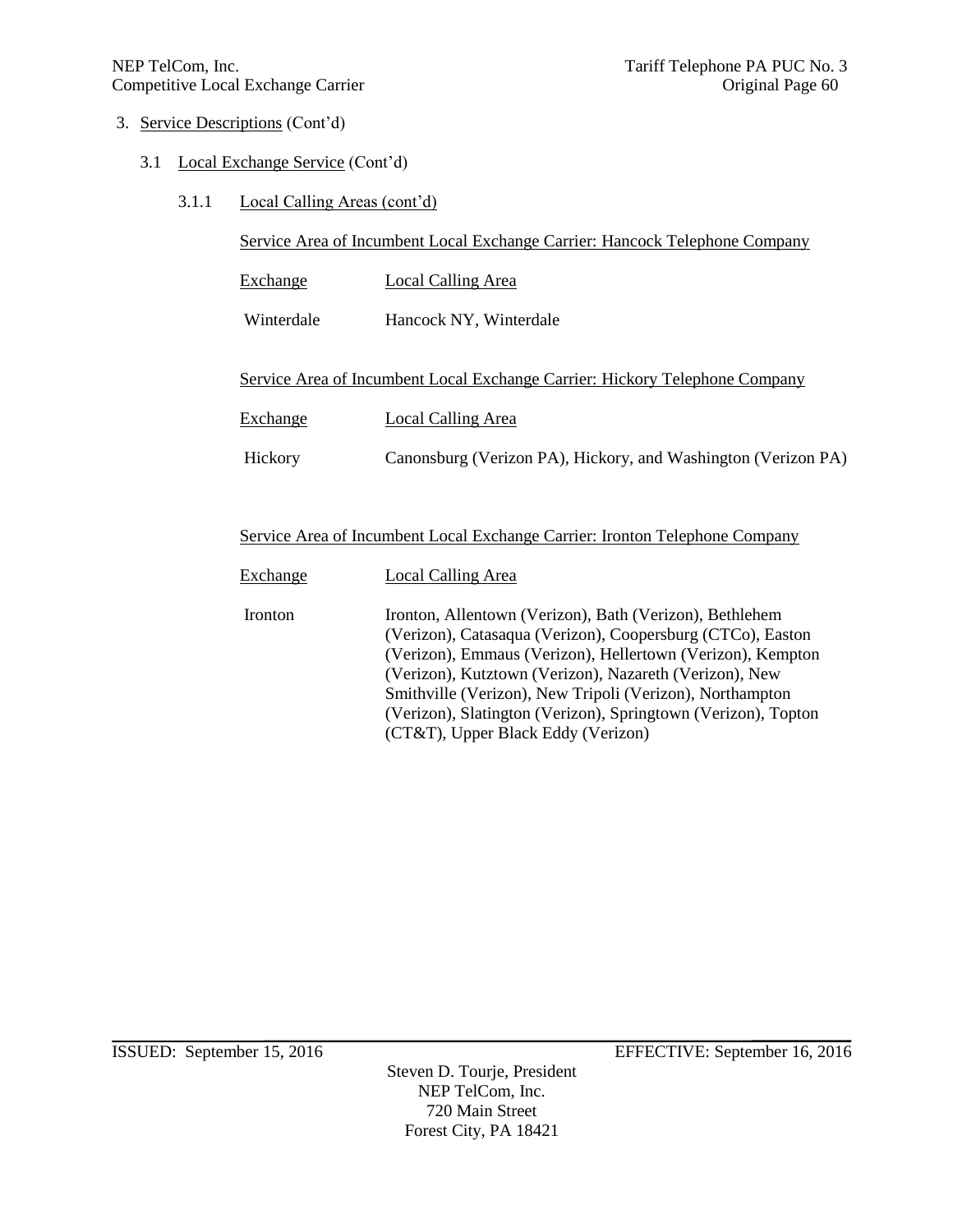### 3.1 Local Exchange Service (Cont'd)

3.1.1 Local Calling Areas (cont'd)

Service Area of Incumbent Local Exchange Carrier: Lackawaxen Telecommunications Services, Inc.

Exchange Local Calling Area Rowland Rowland

Service Area of Incumbent Local Exchange Carrier: Laurel Highland Telephone

Exchange Local Calling Area

Stahlstown Indian Head, Ligonier (Verizon), Stahlstown

Indian Head Connellsville (Verizon), Indian Head, Stahlstown

Steven D. Tourje, President NEP TelCom, Inc. 720 Main Street Forest City, PA 18421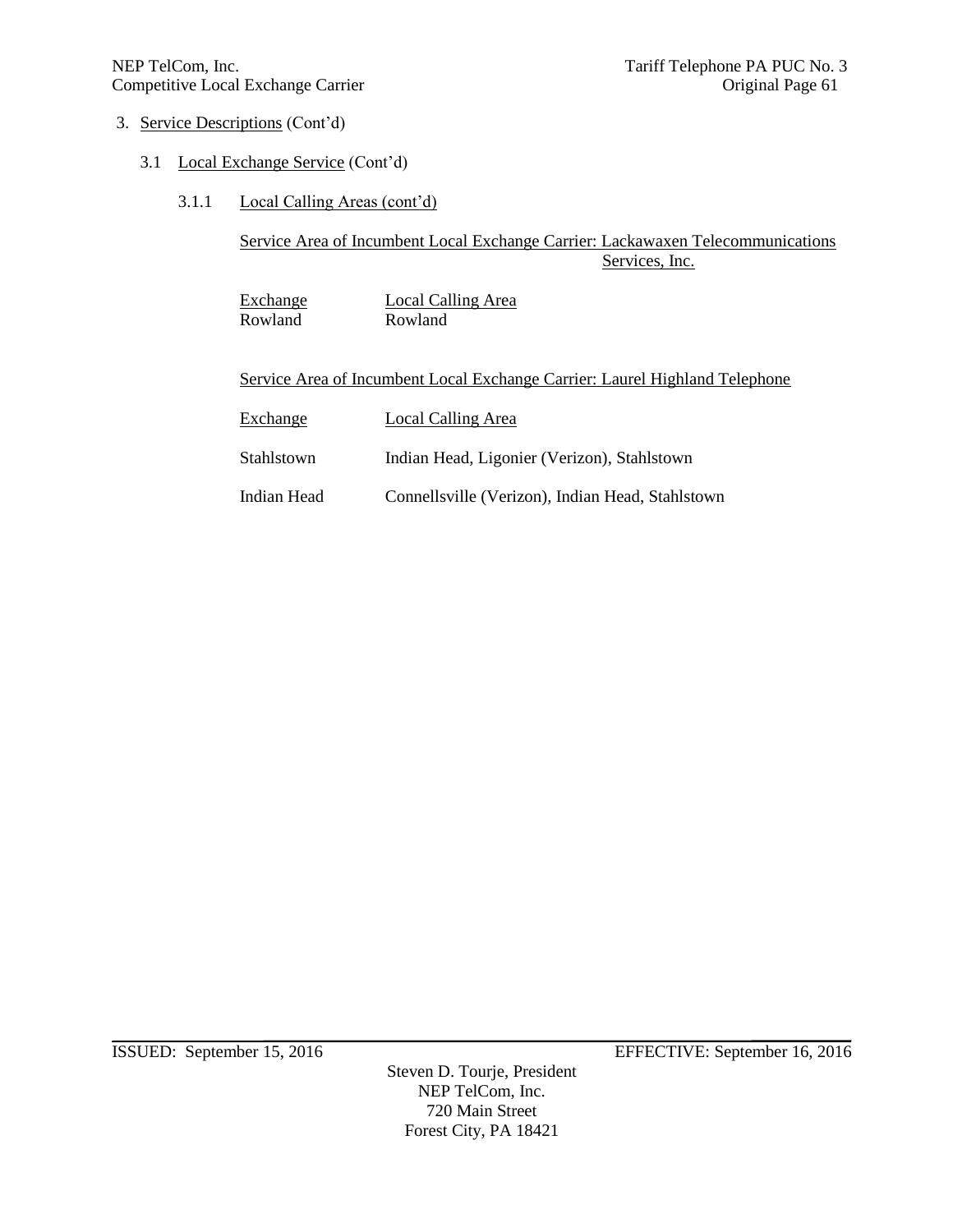# 3. Service Descriptions (Cont'd)

### 3.1 Local Exchange Service (Cont'd)

3.1.1 Local Calling Areas (cont'd)

Service Area of Incumbent Local Exchange Carrier: Marianna & Scenery Hill

| Exchange     | <b>Local Calling Area</b>                                                                                                                                      |
|--------------|----------------------------------------------------------------------------------------------------------------------------------------------------------------|
| Marianna     | Bentleyville (Bentleyville Telephone Company), Fredericktown<br>(Windstream), Marianna, Richeyville (Windstream), Scenery Hill,<br><b>Washington</b> (Verizon) |
| Scenery Hill | Bentleyville (Bentleyville Telephone Company), Fredericktown<br>(Windstream), Marianna, Richeyville (Windstream), Scenery Hill,<br>Washington (Verizon)        |

# Service Area of Incumbent Local Exchange Carrier: North Penn Telephone Company

| Exchange             | Local Calling Area          |
|----------------------|-----------------------------|
| <b>Bentley Creek</b> | <b>Bentley Creek</b>        |
| Roseville            | Mansfield (CTCo), Roseville |
| Millerton            | Millerton                   |

Steven D. Tourje, President NEP TelCom, Inc. 720 Main Street Forest City, PA 18421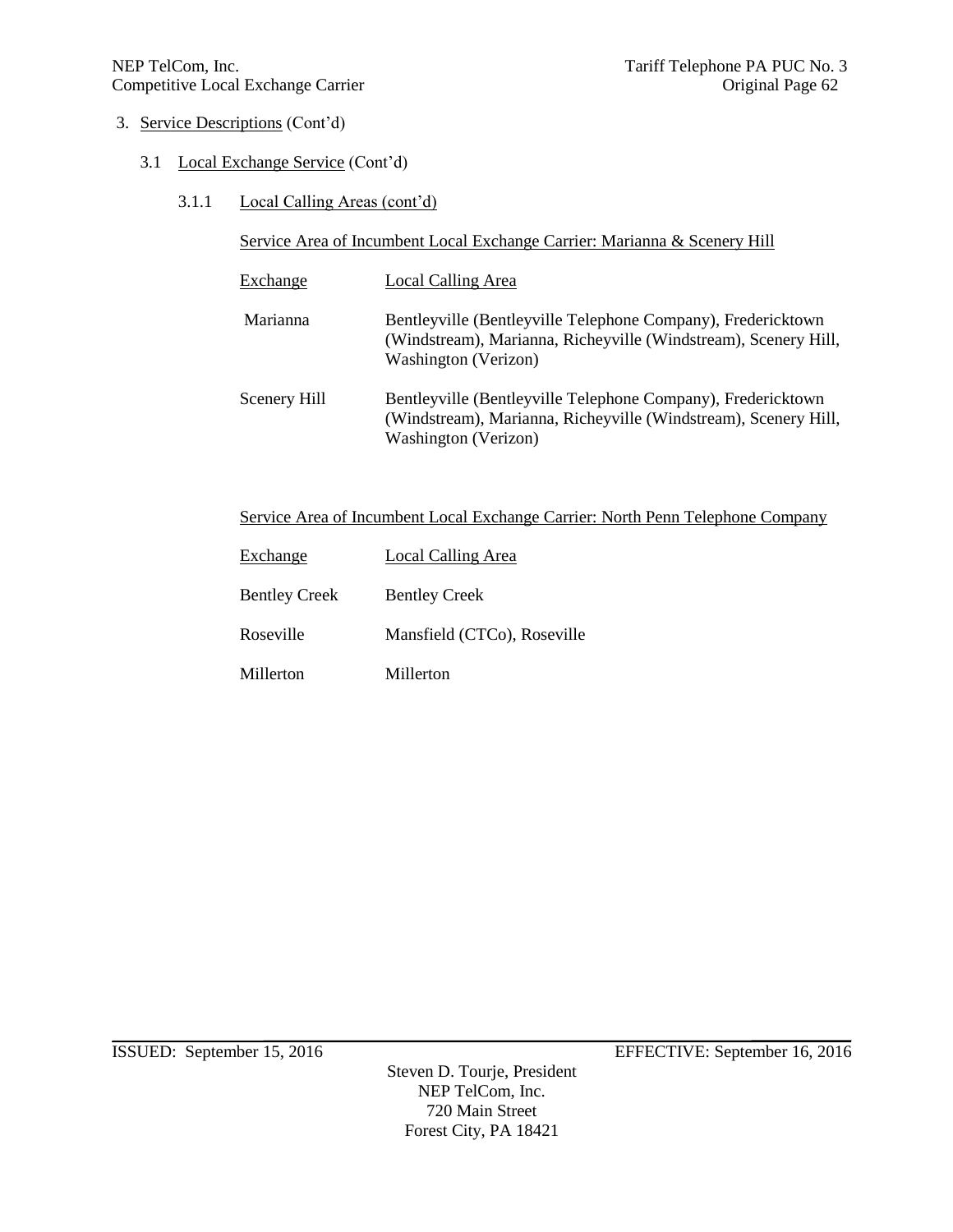### 3.1 Local Exchange Service (Cont'd)

3.1.1 Local Calling Areas (cont'd)

### Service Area of Incumbent Local Exchange Carrier: The North-Eastern Pennsylvania Telephone Company

| Exchange<br>Clifford | Local Calling Area<br>Carbondale, Clifford, Factoryville (CTCo) |
|----------------------|-----------------------------------------------------------------|
| <b>Forest City</b>   | Carbondale, Forest City, Pleasant Mount, Union Dale             |
| Harford              | Clifford, Harford, New Milford                                  |
| Jackson              | Jackson, New Milford, Susquehanna (CTCo), Thompson              |
| New Milford          | Hallstead (CTCo), Harford, Jackson, New Milford                 |
| Pleasant Mount       | Forest City, Honesdale (Verizon), Pleasant Mount, Union Dale    |
| Thompson             | Jackson, Susquehanna (CTCo), Thompson                           |
| Union Dale           | Forest City, Pleasant Mount, Union Dale                         |

# Service Area of Incumbent Local Exchange Carrier: Palmerton Telephone Company

| Exchange<br>Bowmanstown | Local Calling Area<br>Bowmanstown, Kresgeville, Kunkletown, Palmerton, Lehighton<br>(Verizon), Slatington (Verizon) |
|-------------------------|---------------------------------------------------------------------------------------------------------------------|
| Kresgeville             | Bowmanstown, Kresgeville, Kunkletown, Palmerton, Saylorsburg<br>(CTCo), Stroudsburg (Verizon)                       |
| Kunkletown              | Bowmanstown, Kresgeville, Kunkletown, Palmerton, Saylorsburg<br>(CTCo), Stroudsburg (Verizon)                       |
| Palmerton               | Bowmanstown, Kresgeville, Kunkletown, Palmerton, Allentown<br>(Verizon), Slatington (Verizon), Lehighton (Verizon)  |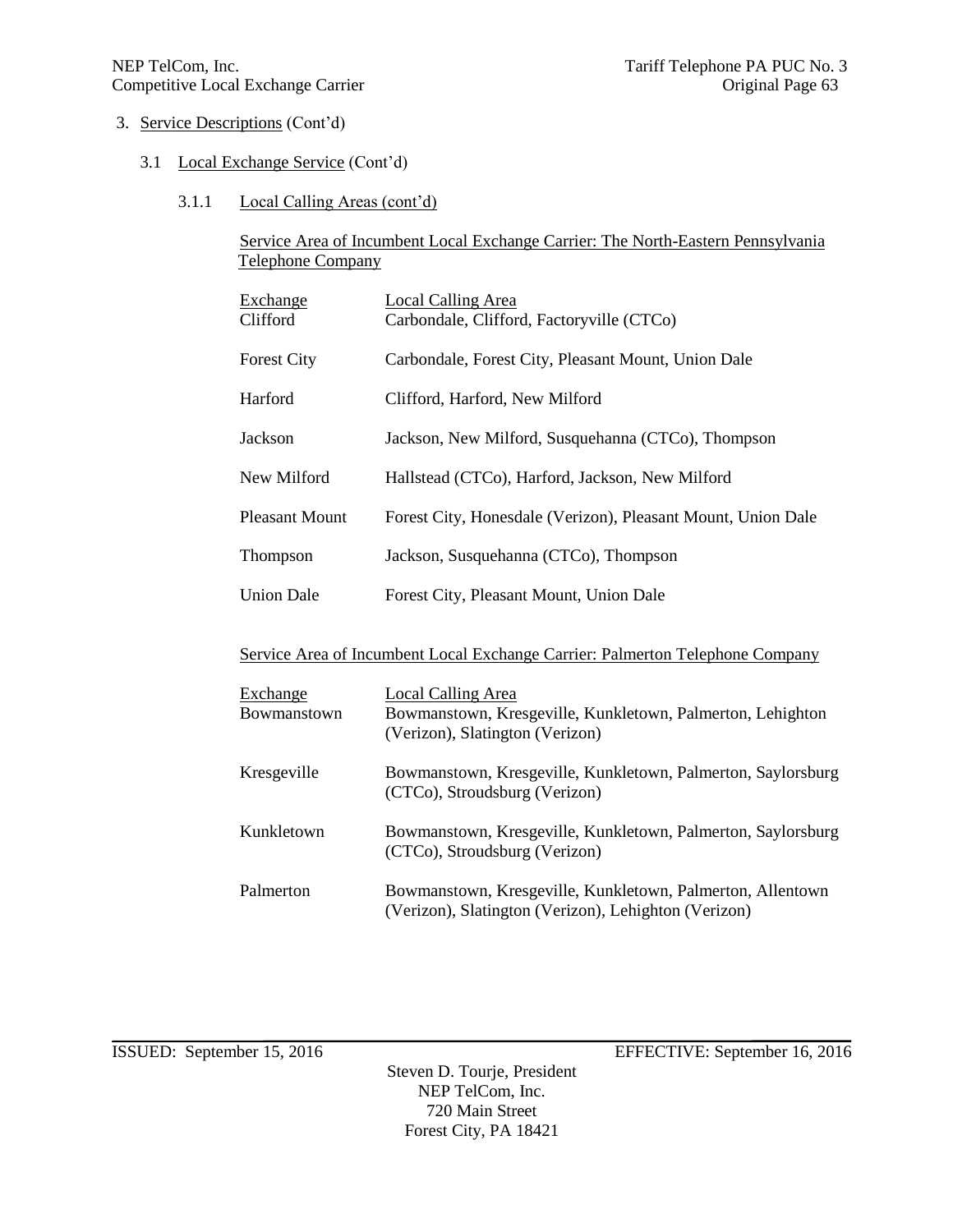### 3.1 Local Exchange Service (Cont'd)

3.1.1 Local Calling Areas (cont'd)

Service Area of Incumbent Local Exchange Carrier: Pennsylvania Telephone Company

| Exchange | Local Calling Area                                   |
|----------|------------------------------------------------------|
| Oval     | Jersey Shore (Verizon), Williamsport (Verizon), Oval |

Service Area of Incumbent Local Exchange Carrier: Pymatuning Telephone Company

| <b>Exchange</b> | Local Calling Area                                             |
|-----------------|----------------------------------------------------------------|
| Transfer        | Greenville (Verizon), Sharpsville (Verizon), Sharon (Verizon), |
|                 | <b>Transfer</b>                                                |

Service Area of Incumbent Local Exchange Carrier: South Canaan Telephone Company

| Exchange<br>South Canaan | Local Calling Area<br>Carbondale (Verizon), Hamlin (Verizon), Honesdale (Verizon),<br>Lake Ariel (Verizon), South Canaan, Waymart |
|--------------------------|-----------------------------------------------------------------------------------------------------------------------------------|
| Waymart                  | Carbondale (Verizon), Honesdale (Verizon), Lake Ariel (Verizon),<br>South Canaan, Waymart                                         |

Steven D. Tourje, President NEP TelCom, Inc. 720 Main Street Forest City, PA 18421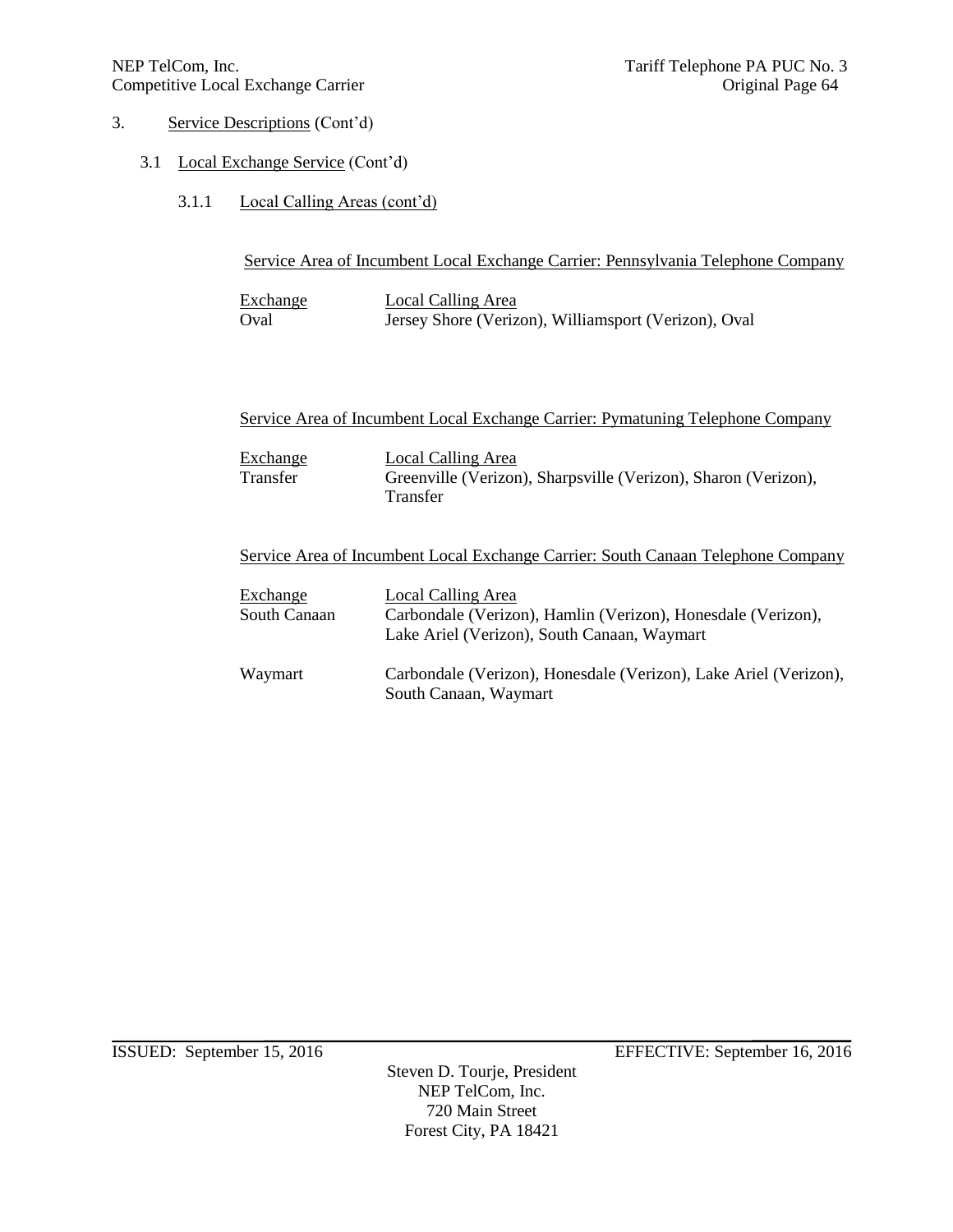#### 3.1 Local Exchange Service (Cont'd)

3.1.1 Local Calling Areas (cont'd)

Service Area of Incumbent Local Exchange Carrier: TDS / Deposit Telephone

Exchange Local Calling Area Sherman PA, Deposit NY

Service Area of Incumbent Local Exchange Carrier: TDS (Mahanoy & Mahantango)

| Exchange  | Local Calling Area   |
|-----------|----------------------|
| Leck Kill | Leck Kill, Treverton |

Mandata Mandata, Treverton

Treverton Mandata, Shamokin (Verizon), Treverton

Service Area of Incumbent Local Exchange Carrier: TDS / Sugar Valley Telephone

Exchange Local Calling Area Loganton Loganton

Steven D. Tourje, President NEP TelCom, Inc. 720 Main Street Forest City, PA 18421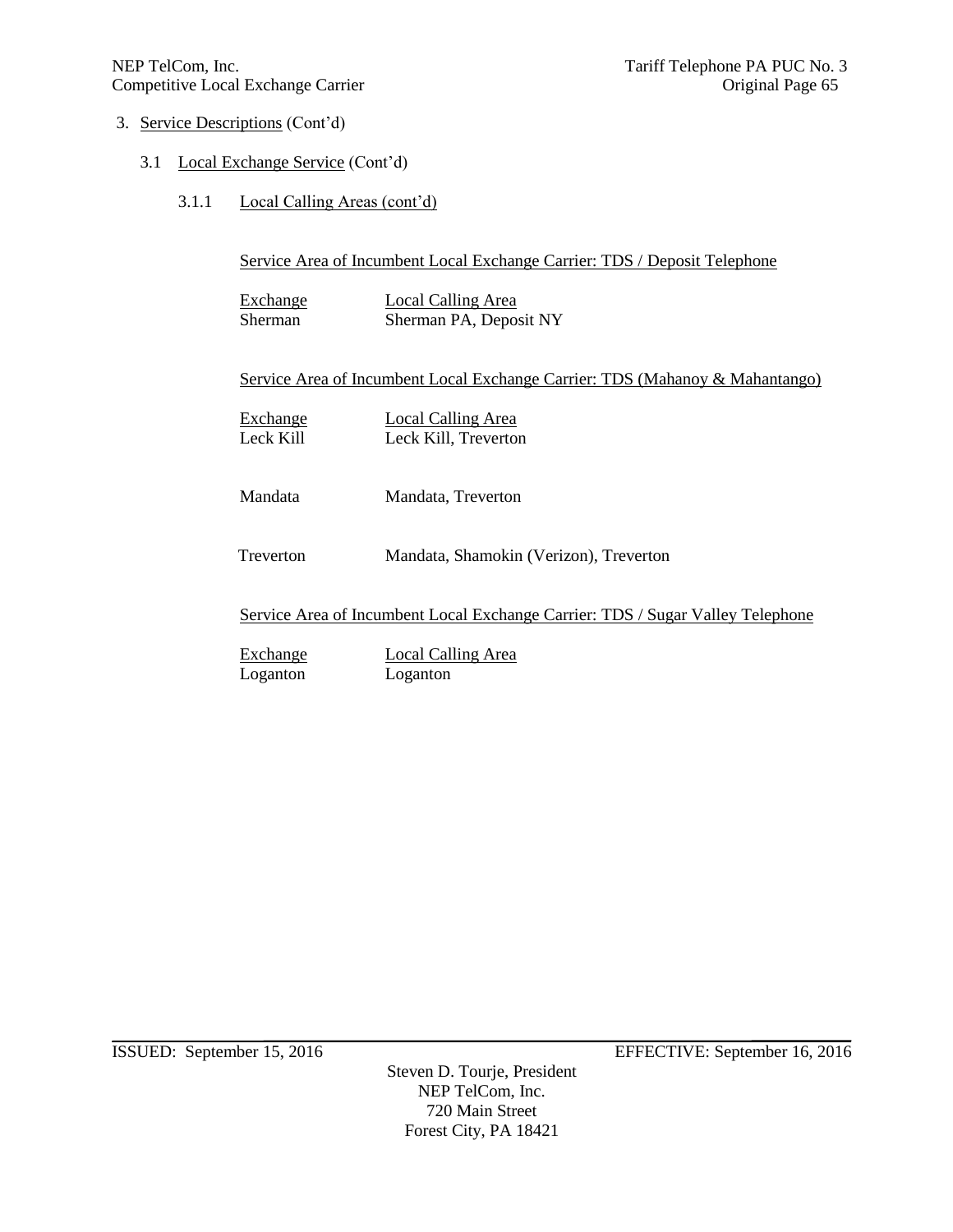### NEP TelCom, Inc.<br>
Competitive Local Exchange Carrier<br>
Competitive Local Exchange Carrier<br>
Competitive Local Exchange Carrier<br>
Competitive Local Exchange Carrier<br>
Competitive Local Exchange Carrier<br>
Competitive Local Exchan Competitive Local Exchange Carrier

- 3. Service Descriptions (Cont'd)
	- 3.1 Local Exchange Service (Cont'd)
		- 3.1.1 Local Calling Areas (cont'd)

Steven D. Tourje, President NEP TelCom, Inc. 720 Main Street Forest City, PA 18421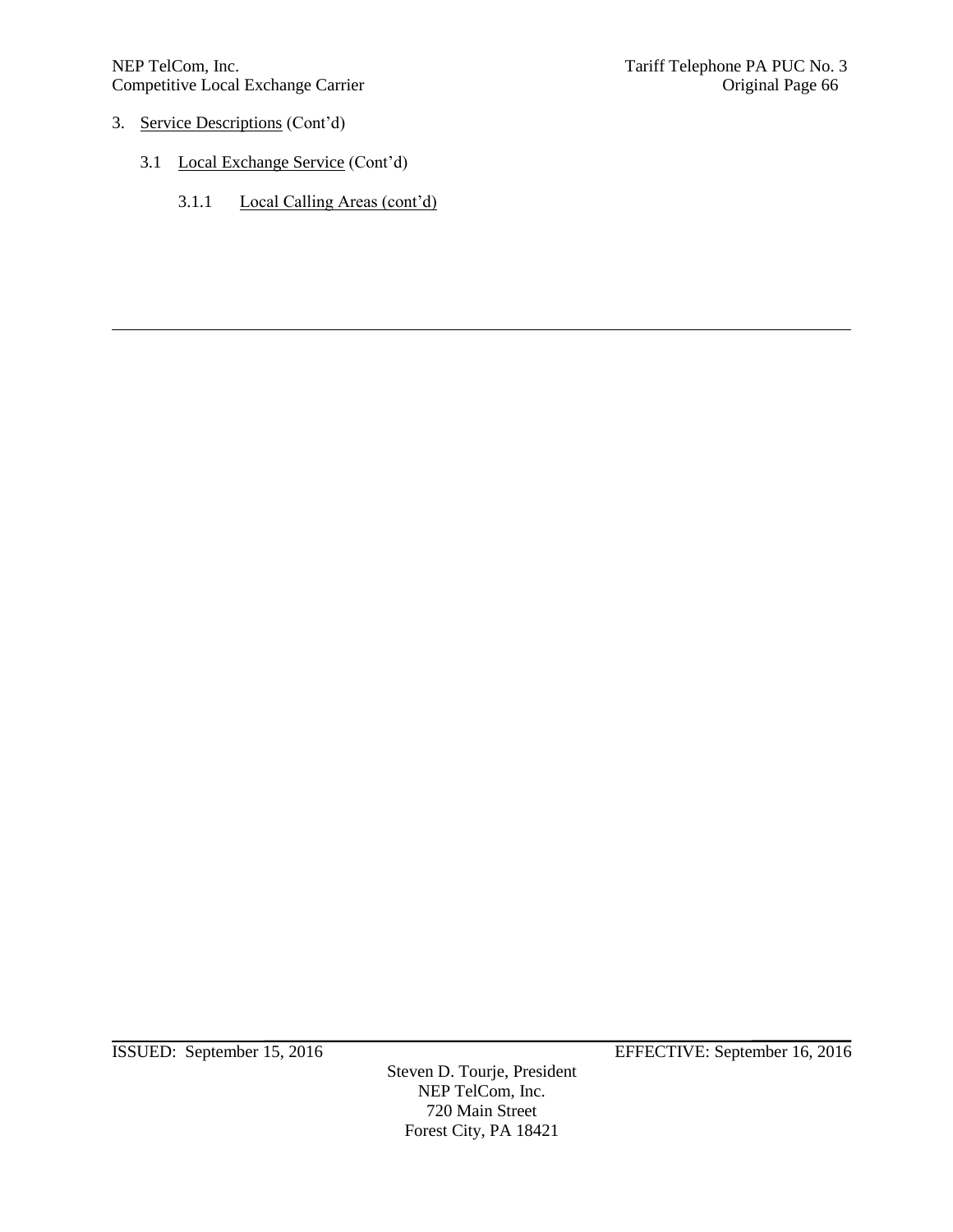### 3.1 Local Exchange Service (Cont'd)

3.1.1 Local Calling Areas (Cont'd)

|                            | Exchange              | <b>Local Calling Area</b>                                                            |
|----------------------------|-----------------------|--------------------------------------------------------------------------------------|
|                            | Airville              | Brogue, Delta, Red Lion                                                              |
|                            | Auburn                | Friedensburg, Orwigsburg, Pine Grove, Pottsville,<br>Schuylkill Haven                |
|                            | Avonmore              | Apollo (Windstream), Saltsburg, Vandergrift                                          |
|                            | <b>Beach Lake</b>     | Galilee, Honesdale, Narrowsburg, NY (Citizens Tel.)                                  |
|                            | <b>Beaver Springs</b> | Middleburg, Mount Pleasant Mills, Selinsgrove                                        |
|                            | Beaverdale            | Johnstown, South Fork                                                                |
|                            | Berlin                | Meyersdale, Rockwood, Somerset, Stoystown                                            |
|                            | Bernville             | Frystown, Hamburg, Robesonia, Womelsdorf, Reading                                    |
|                            | <b>Boswell</b>        | Hooversville, Johnstown, Somerset, Stoystown                                         |
|                            | <b>Brogue</b>         | Airville, Red Lion, York                                                             |
|                            | <b>Brookside</b>      | Jersey Shore, Trout Run, Williamsport                                                |
|                            | <b>Buffalo</b>        | Avella, Canonsburg, Taylorstown, Washington                                          |
|                            | Cambridge<br>Springs  | Edinboro, Meadville, Saegertown (Windstream)                                         |
|                            | Central City          | Berlin, Johnstown, Somerset, Windber                                                 |
|                            | Chapman Lake          | Carbondale, Clark Summit (Commonwealth Telephone<br>Co.), Jermyn, Olyphant, Scranton |
|                            | Clintonville          | Franklin, Wesley                                                                     |
|                            | Confluence            | Rockwood, Salisbury                                                                  |
| ISSUED: September 15, 2016 |                       | EFFECTIVE: September 16, 2016<br>Steven D. Tourje, President                         |

Service Area of Incumbent Local Exchange Carrier: Verizon North

NEP TelCom, Inc. 720 Main Street Forest City, PA 18421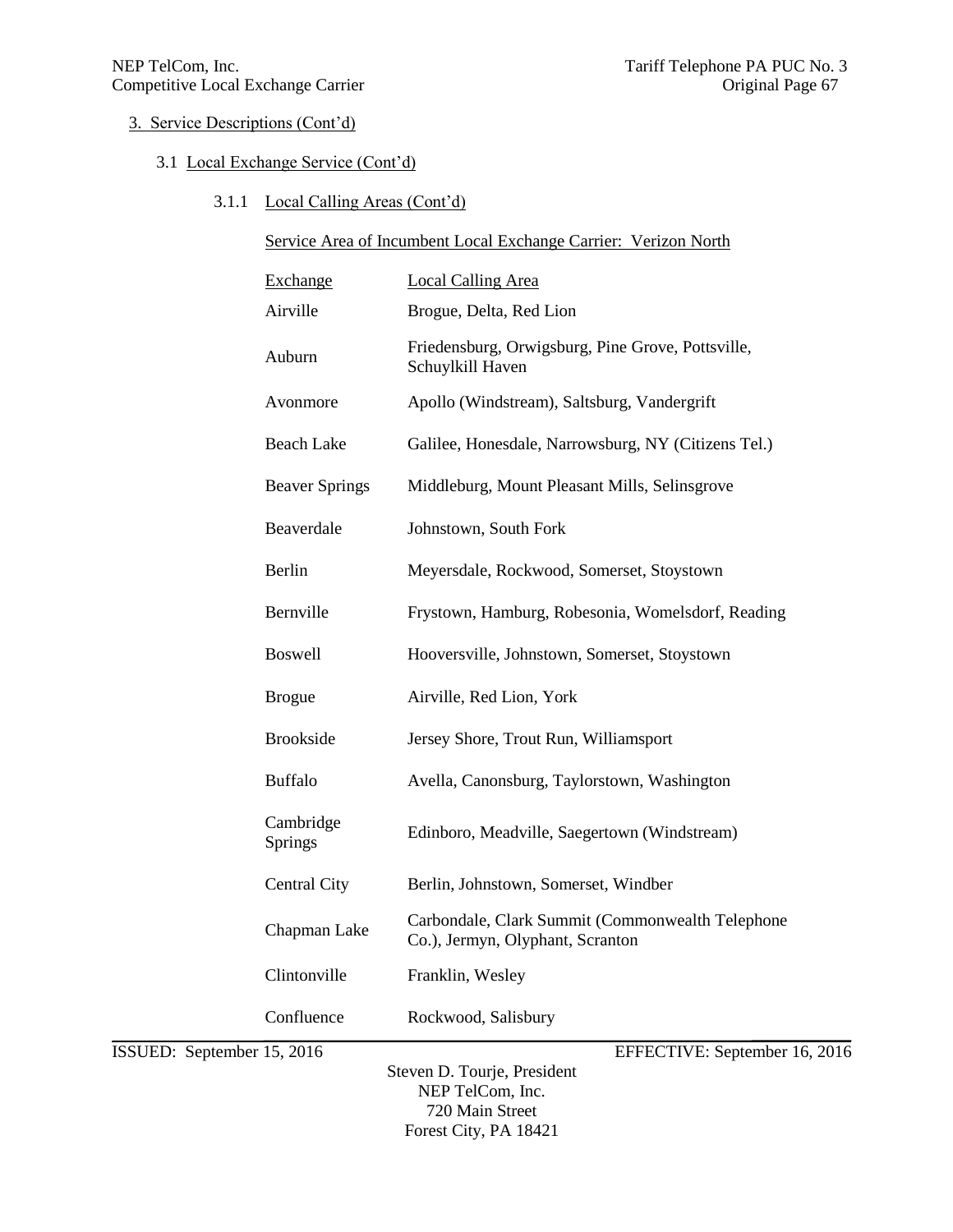#### 3.1 Local Exchange Service (Cont'd)

3.1.1 Local Calling Areas (Cont'd)

| Service Area of Incumbent Local Exchange Carrier: Verizon North |                                                                                                            |  |
|-----------------------------------------------------------------|------------------------------------------------------------------------------------------------------------|--|
| Exchange                                                        | <b>Local Calling Area</b>                                                                                  |  |
| Cooperstown                                                     | Franklin, Oil City                                                                                         |  |
| Corry                                                           | Spartansburg, Union City, Wattsburg                                                                        |  |
| Davidsville                                                     | Johnstown                                                                                                  |  |
| Delta                                                           | Airville, Fawn Grove, Cardiff, Md. (Verizon – Md.)                                                         |  |
| Dillsburg                                                       | Dover, Harrisburg Zone 1, Mechanicsburg                                                                    |  |
| Dingman's Ferry                                                 | Milford/Log Tavern, Montague, NJ (CenturyLink)                                                             |  |
| East Berlin                                                     | Dover, Hanover (CenturyLink), New Oxford<br>(CenturyLink), York                                            |  |
| Edinboro                                                        | Cambridge Springs, Erie, McKean                                                                            |  |
| Elkland                                                         | Knoxville, Lawrenceville (Commonwealth Telephone<br>Co.), Westfield                                        |  |
| Emmaus                                                          | Allentown, Bethlehem, Ironton (Ironton Telephone Co.)                                                      |  |
| Erie                                                            | Edinboro, Fairview, Girard, McKean, North East,<br>Waterford, Wattsburg                                    |  |
| Fairview                                                        | Erie, Girard, McKean                                                                                       |  |
| Fawn Grove                                                      | Delta, Stewartstown, Jarrettsville, Md. (Service to NXX<br>692 and 941 only), Cardiff, Md. (Verizon – Md.) |  |
| Franklin                                                        | Cooperstown, Oil City                                                                                      |  |
| Friedensburg                                                    | Auburn, Orwigsburg, Pine Grove, Pottsville, Schuylkill<br>Haven                                            |  |
| Frystown                                                        | Bernville, Jonestown, Myerstown, Lebanon                                                                   |  |

Steven D. Tourje, President NEP TelCom, Inc. 720 Main Street Forest City, PA 18421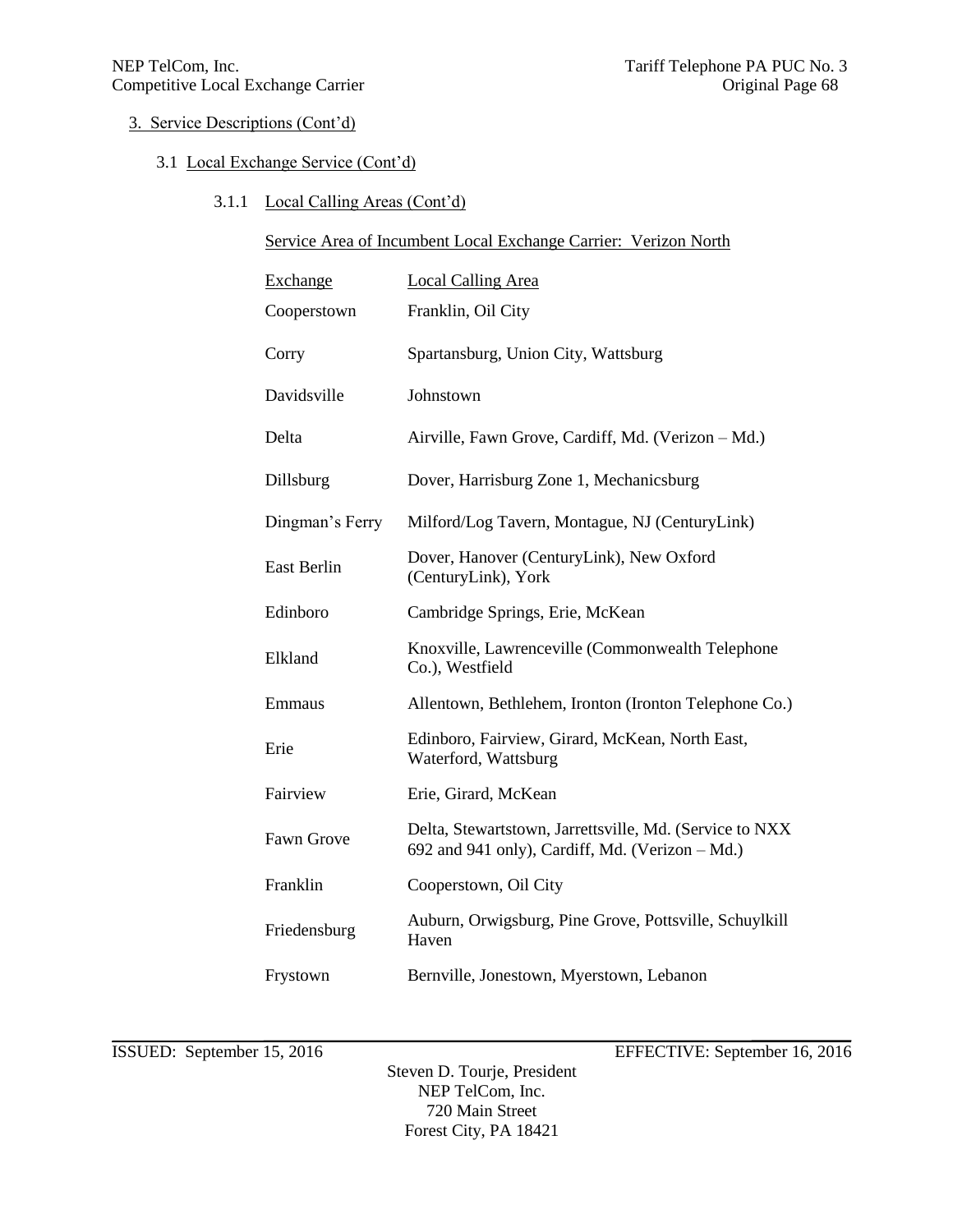### 3.1 Local Exchange Service (Cont'd)

3.1.1 Local Calling Areas (Cont'd)

Service Area of Incumbent Local Exchange Carrier: Verizon North

| Exchange               | <b>Local Calling Area</b>                                                                                                              |
|------------------------|----------------------------------------------------------------------------------------------------------------------------------------|
| Galilee                | Beach Lake, Callicoon (Verizon - NY), Honesdale,<br>Narrowsburg, NY (Citizens Tel.)                                                    |
| Girard                 | Erie, Fairview                                                                                                                         |
| Glen Rock              | Jefferson, Loganville, Stewartstown, York                                                                                              |
| <b>Grand Valley</b>    | Pleasantville, Titusville, Youngsville                                                                                                 |
| <b>Harrison Valley</b> | Ulysses, Westfield                                                                                                                     |
| Hershey                | Annville, Elizabethtown (CenturyLink), Harrisburg<br>Zone 1 and 2, Hummelstown, Lebanon, Middletown,<br>Palmyra, Shellsville, Steelton |
| Hooversville           | Boswell, Johnstown, Stoystown, Somerset                                                                                                |
| Jefferson              | Glen Rock, Hanover (CenturyLink), Spring Grove,<br>York                                                                                |
| Johnstown              | Beaverdale, Davidsville, Nanty Glo, Seward, South<br>Fork, Windber                                                                     |
| Jonestown              | Frystown, Shellsville, Annville, Lebanon                                                                                               |
| Kempton                | Allentown, Hamburg, Kutztown, New Smithville, New<br>Tripoli                                                                           |
| Knoxville              | Elkland                                                                                                                                |
| Lincolnville           | Union City, Spartansburg, Townville (Windstream)                                                                                       |
| Loganville             | Glen Rock, Red Lion, York                                                                                                              |
| Loyalsock              | Muncy, Trout Run, Williamsport                                                                                                         |
| Manchester             | Dover, York                                                                                                                            |

ISSUED: September 15, 2016 EFFECTIVE: September 16, 2016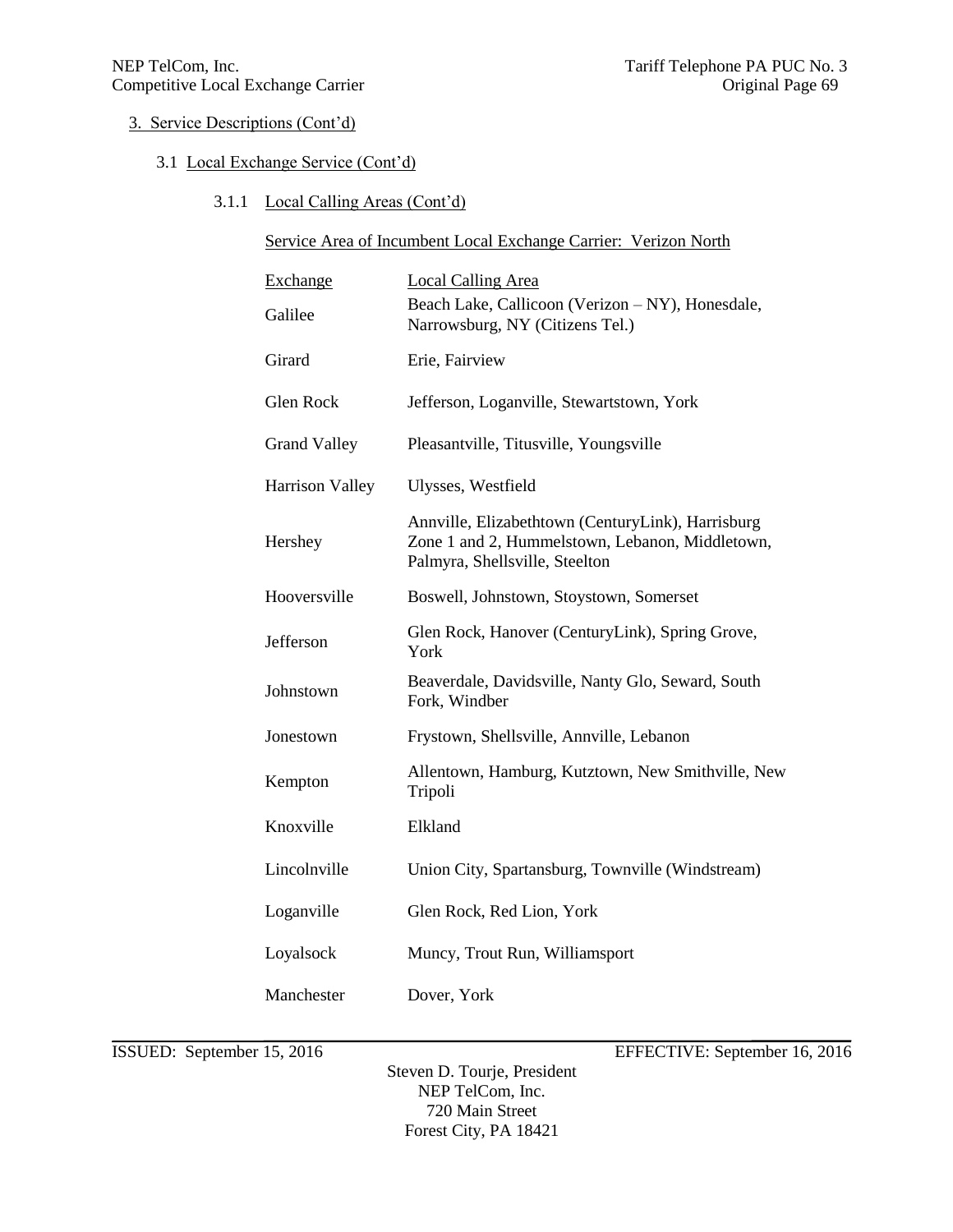### 3.1 Local Exchange Service (Cont'd)

3.1.1 Local Calling Areas (Cont'd)

| Service Area of Incumbent Local Exchange Carrier: Verizon North |
|-----------------------------------------------------------------|
|-----------------------------------------------------------------|

| <b>Exchange</b>                | <b>Local Calling Area</b>                                                                                                           |
|--------------------------------|-------------------------------------------------------------------------------------------------------------------------------------|
| Mantzville                     | Lehighton, McKeansburg, Tamaqua                                                                                                     |
| <b>Matamoras</b>               | Cuddebackville, NY (Verizon - NY), Milford/Log<br>Tavern, Montague, NJ (CenturyLink), Port Jervis, NY<br>$(Verizon - NY)$           |
| McKean                         | Edinboro, Erie, Fairview                                                                                                            |
| McKeansburg                    | Mantzville, Orwigsburg, Pottsville, Schuylkill Haven                                                                                |
| Meyersdale                     | Berlin, Rockwood, Salisbury, Somerset                                                                                               |
| Middleburg                     | Beaver Springs, Mifflinburg (Buffalo Valley Tel. Co.),<br>Mount Pleasant Mills, Selinsgrove                                         |
| Milford/Log<br>Tavern          | Cuddebackville, NY (Verizon - NY), Dingman's Ferry,<br>Matamoras, Montague, NJ (CenturyLink), Port Jervis,<br>$NY$ (Verizon $-NY$ ) |
| <b>Mount Pleasant</b><br>Mills | Beaver Springs, Middleburg, Selinsgrove                                                                                             |
| Myerstown                      | Frystown, Schaefferstown, Womelsdorf, Lebanon                                                                                       |
| Nanty Glo                      | Ebensburg, Johnstown                                                                                                                |
| New Bedford                    | New Castle, New Wilmington                                                                                                          |
| New Smithville                 | Allentown, Ironton (Ironton Telephone Co.), Kempton,<br>New Tripoli                                                                 |
| New Tripoli                    | Allentown, Kempton, New Smithville, Slatington                                                                                      |
| New Wilmington                 | New Bedford, New Castle, Sharon, Volant<br>(CenturyLink)                                                                            |
| <b>North East</b>              | Erie, South Ripley, NY (Verizon – NY), Wattsburg                                                                                    |

ISSUED: September 15, 2016 EFFECTIVE: September 16, 2016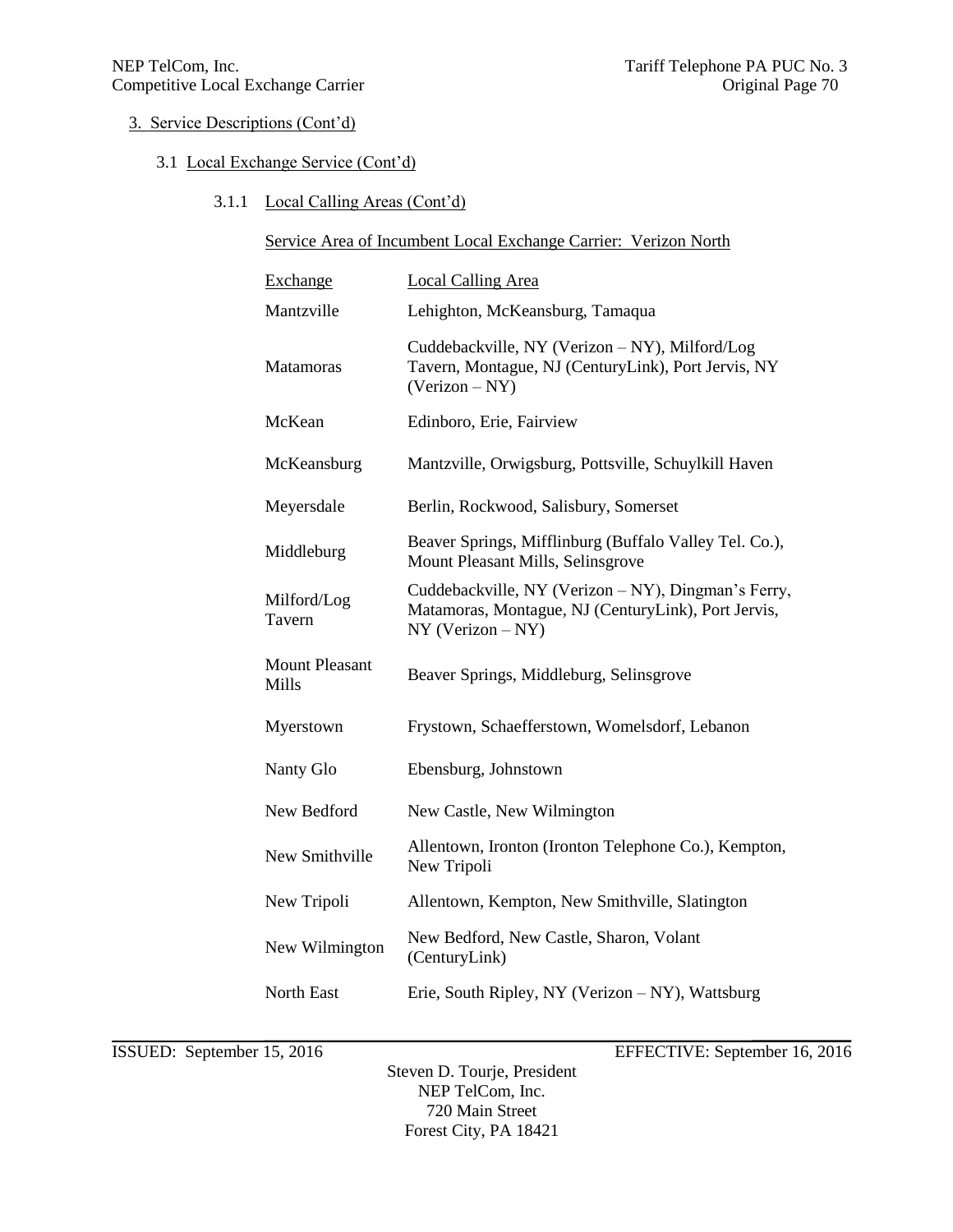# 3.1 Local Exchange Service (Cont'd)

3.1.1 Local Calling Areas (Cont'd)

|  | Service Area of Incumbent Local Exchange Carrier: Verizon North |  |
|--|-----------------------------------------------------------------|--|
|  |                                                                 |  |

| <b>Exchange</b>                        | <b>Local Calling Area</b>                                     |
|----------------------------------------|---------------------------------------------------------------|
| Oil City                               | Cooperstown, Franklin, Pleasantville, Titusville              |
| Pine Grove                             | Auburn, Friedensburg, Tremont (Commonwealth<br>Telephone Co.) |
| Pleasantville                          | Grand Valley, Oil City, Titusville                            |
| Princeton                              | New Castle, Portersville (CenturyLink), Ellwood City          |
| Red Lion                               | Brogue, Loganville, York                                      |
| Robesonia                              | Bernville, Womelsdorf, Reading                                |
| Rockwood                               | Berlin, Confluence, Meyersdale, Somerset                      |
| Sabinsville                            | Westfield                                                     |
| Salisbury                              | Confluence, Meyersdale, Grantsville, Md. (Verizon -<br>Md.)   |
| Saltsburg                              | Avonmore                                                      |
| Sayre                                  | Waverly, NY (Verizon $-NY$ )                                  |
| Schaefferstown                         | Myerstown, Womelsdorf, Lebanon                                |
| Selinsgrove                            | Beaver Springs, Middleburg, Mount Pleasant Mills,<br>Sunbury  |
| Selinsgrove $-$<br><b>Shamokin Dam</b> | Beaver Springs, Middleburg, Mount Pleasant Mills,<br>Sunbury  |
| Seward                                 | Johnstown, New Florence                                       |
| Shellsville                            | Jonestown, Harrisburg Zone 1, Hummelstown, Hershey            |

ISSUED: September 15, 2016 EFFECTIVE: September 16, 2016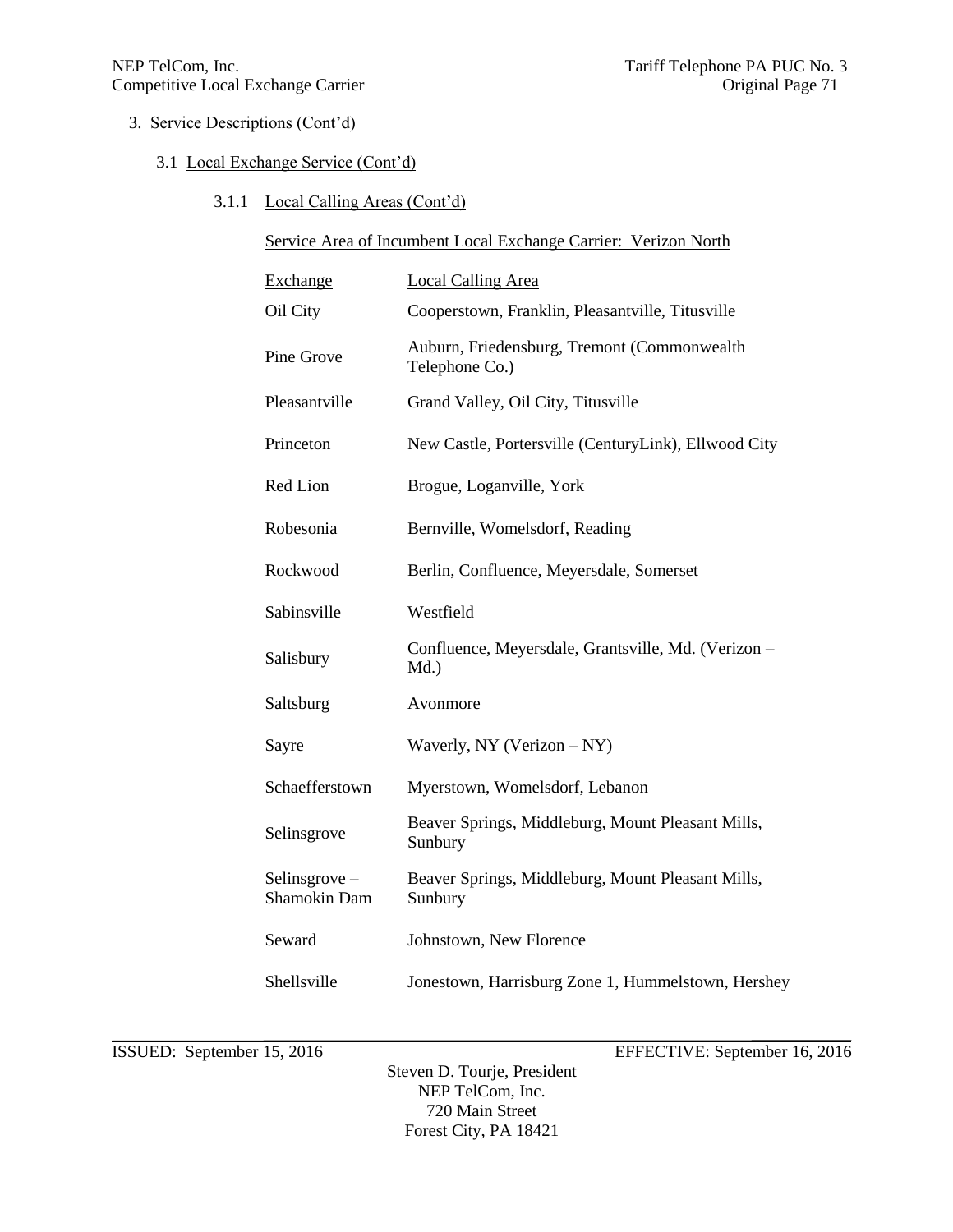#### 3.1 Local Exchange Service (Cont'd)

3.1.1 Local Calling Areas (Cont'd)

# Service Area of Incumbent Local Exchange Carrier: Verizon North

|                            | Exchange            | <b>Local Calling Area</b>                                                                              |
|----------------------------|---------------------|--------------------------------------------------------------------------------------------------------|
|                            | Shohola             | Barryville, NY (Verizon – NY), Milford/Log Tavern                                                      |
|                            | Somerset            | Berlin, Boswell, Rockwood, Stoystown                                                                   |
|                            | South Fork          | Beaverdale, Johnstown                                                                                  |
|                            | Spartansburg        | Corry, Lincolnville, Titusville, Townville (Windstream)                                                |
|                            | <b>Spring Grove</b> | Hanover (CenturyLink), Jefferson, York                                                                 |
|                            | Stewartstown        | Fawn Grove, Glen Rock, Red Lion, York, Jarrettsville,<br>Md. (Service to NXX 941 only)                 |
|                            | Stoystown           | Berlin, Boswell, Hooversville, Somerset                                                                |
|                            | Taylorstown         | Buffalo, Claysville, Washington                                                                        |
|                            | Titusville          | Grand Valley, Oil City, Pleasantville, Spartansburg                                                    |
|                            | <b>Trout Run</b>    | Brookside, Loyalsock, Williamsport                                                                     |
|                            | <b>Union City</b>   | Corry, Erie, Lincolnville, Waterford, Wattsburg                                                        |
|                            | Vandergrift         | Apollo (Windstream), Avonmore, Leechburg<br>(Windstream)                                               |
|                            | Waterford           | Erie, Union City, Wattsburg                                                                            |
|                            | Wattsburg           | Corry, Erie, North East, Union City, Waterford                                                         |
|                            | Wellersburg         | Mt. Savage, Md., Cumberland, Md., Frostburg, Md.<br>(Verizon - Md.), Meyersdale, Hyndman (CenturyLink) |
|                            | Wesley              | Clintonville, Harrisville (CenturyLink), Grove City,<br>Mercer                                         |
|                            | Westfield           | Elkland, Harrison Valley, Knoxville, Sabinsville                                                       |
| ISSUED: September 15, 2016 |                     | EFFECTIVE: September 16, 2016                                                                          |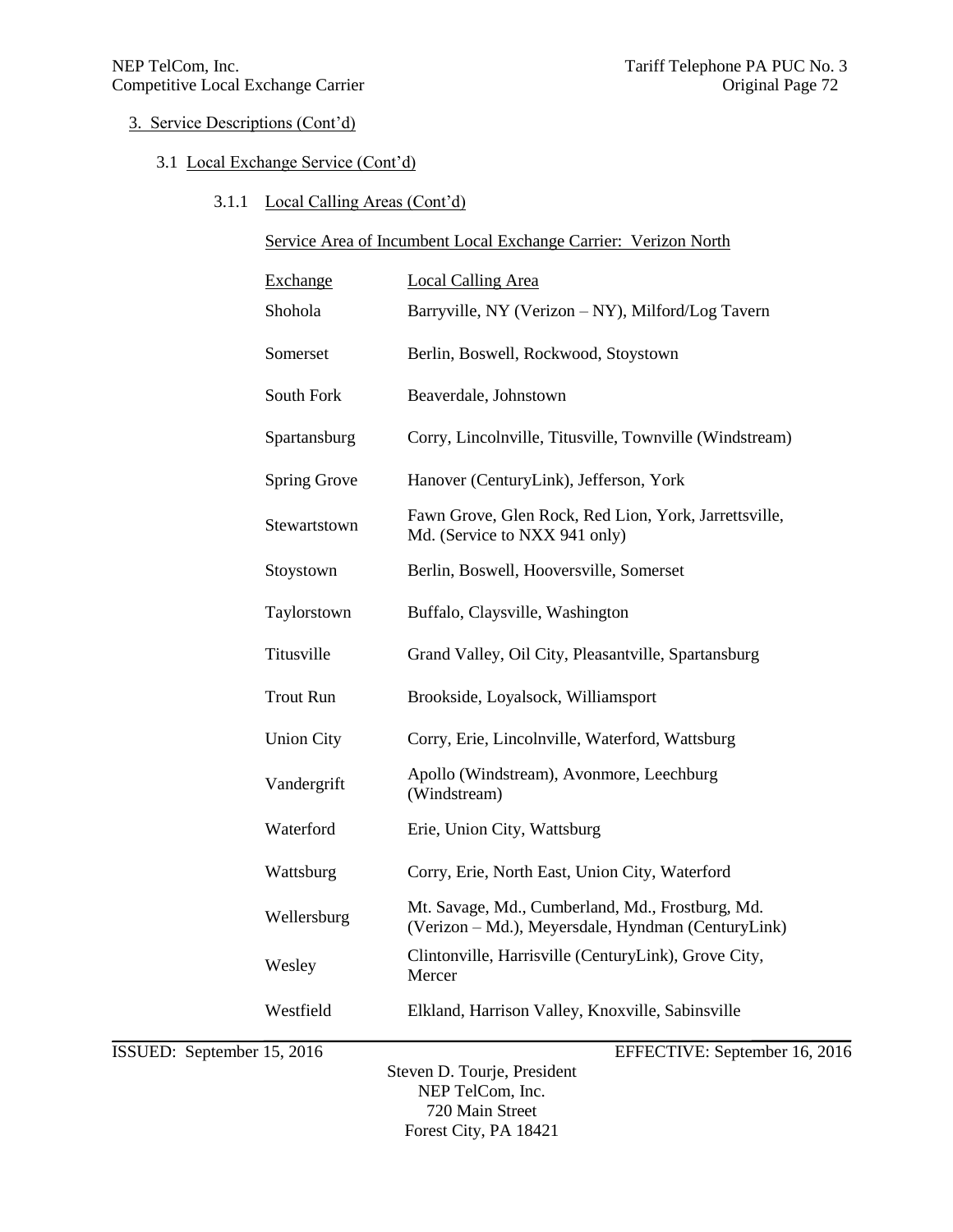### 3.1 Local Exchange Service (Cont'd)

3.1.1 Local Calling Areas (Cont'd)

Service Area of Incumbent Local Exchange Carrier: Verizon North

| <b>Exchange</b>   | <b>Local Calling Area</b>                                              |
|-------------------|------------------------------------------------------------------------|
| Windber           | Central City, Johnstown                                                |
| <b>Womelsdorf</b> | Bernville, Myerstown, Robesonia, Schaefferstown,<br>Reading            |
| Wrightsville      | Red Lion, York, Columbia (CenturyLink)                                 |
| York              | Dover, Loganville, Manchester, Red Lion, Spring<br>Grove, Wrightsville |

Steven D. Tourje, President NEP TelCom, Inc. 720 Main Street Forest City, PA 18421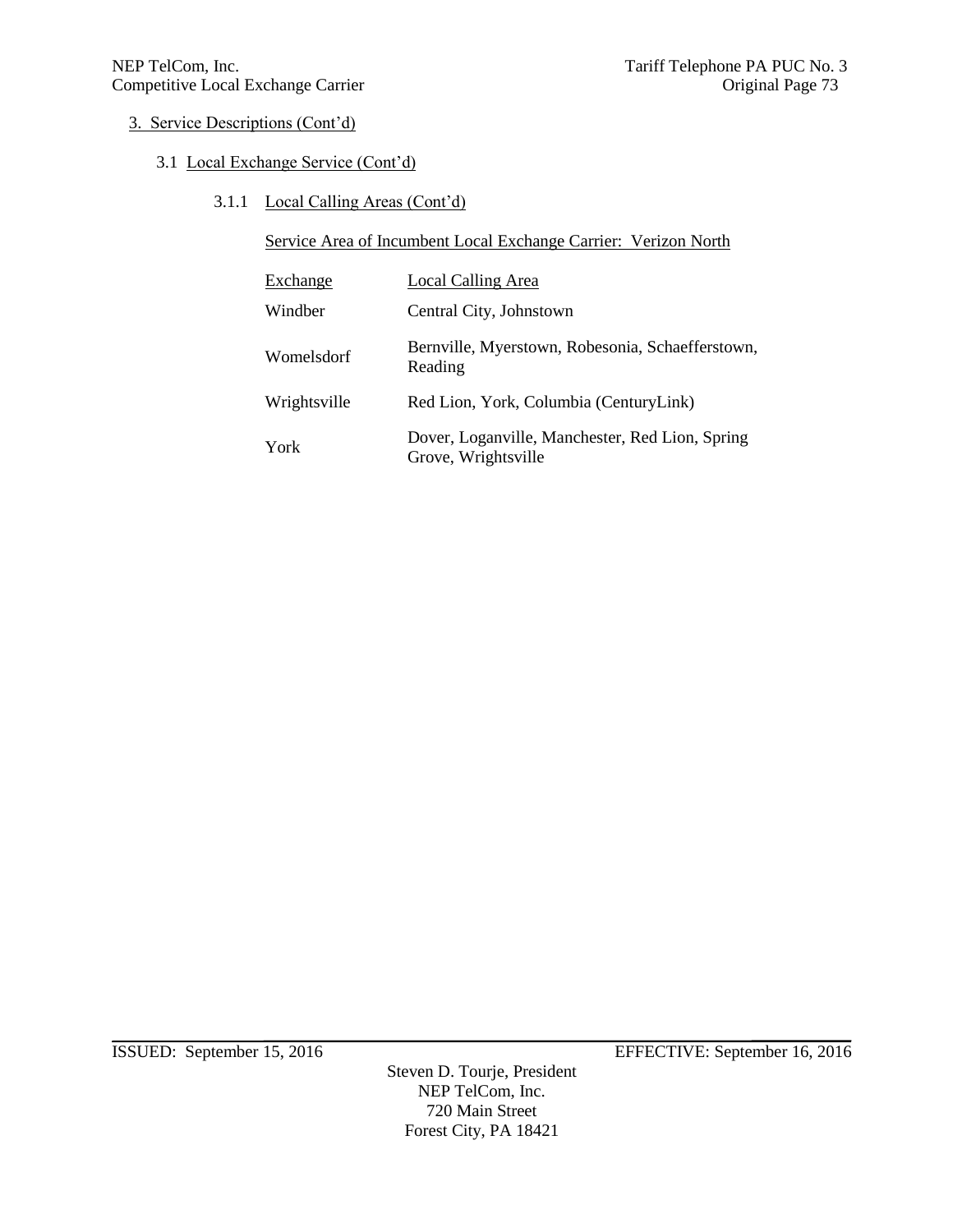### 3.1 Local Exchange Service (Cont'd)

3.1.1 Local Calling Areas (Cont'd)

#### Service Area of Incumbent Local Exchange Carrier: Verizon PA

| <b>Exchange</b> | <b>Local Calling Area</b>                                                                                                                                                                                                                                                                                                                 |
|-----------------|-------------------------------------------------------------------------------------------------------------------------------------------------------------------------------------------------------------------------------------------------------------------------------------------------------------------------------------------|
| Alexandria      | Alexandria, Huntingdon, McConnellstown<br>(CenturyLink)                                                                                                                                                                                                                                                                                   |
| Aliquippa       | Aliquippa, Ambridge, Baden, Glenwillard, Hookstown,<br>Pitb. Subn. Zone 16, Rochester                                                                                                                                                                                                                                                     |
| Allentown       | Allentown, Bath, Bethlehem, Catasauqua, Coopersburg<br>(Commonwealth Tel.), Easton, Emmaus (Verizon<br>North), Hellertown, Ironton (Ironton Tel. Co.),<br>Kutztown, Nazareth, New Smithville (Verizon North),<br>New Tripoli (Verizon North), Northampton,<br>Riegelsville, Slatington, Springtown, Topton<br>(Conestoga Tel. & Tel. Co.) |
| Altoona         | Altoona, Bellwood, Cresson, Hollidaysburg, Tyrone                                                                                                                                                                                                                                                                                         |
| Ambridge        | Aliquippa, Ambridge, Baden, Glenwillard, Pitb. Subn.<br>Zone 16                                                                                                                                                                                                                                                                           |
| Annville        | Annville, Hershey (Verizon North), Jonestown<br>(Verizon North), Lebanon, Mt. Gretna, Palmyra                                                                                                                                                                                                                                             |
| Ashland         | Ashland, Frackville, Girardville, Kulpmont, Mt.<br>Carmel, Shenandoah                                                                                                                                                                                                                                                                     |
| Austin          | Austin, Coudersport                                                                                                                                                                                                                                                                                                                       |
| Avella          | Avella, Burgettstown, Washington                                                                                                                                                                                                                                                                                                          |
| Avis            | Avis, Jersey Shore, Lock Haven, Woolrich                                                                                                                                                                                                                                                                                                  |

Steven D. Tourje, President NEP TelCom, Inc. 720 Main Street Forest City, PA 18421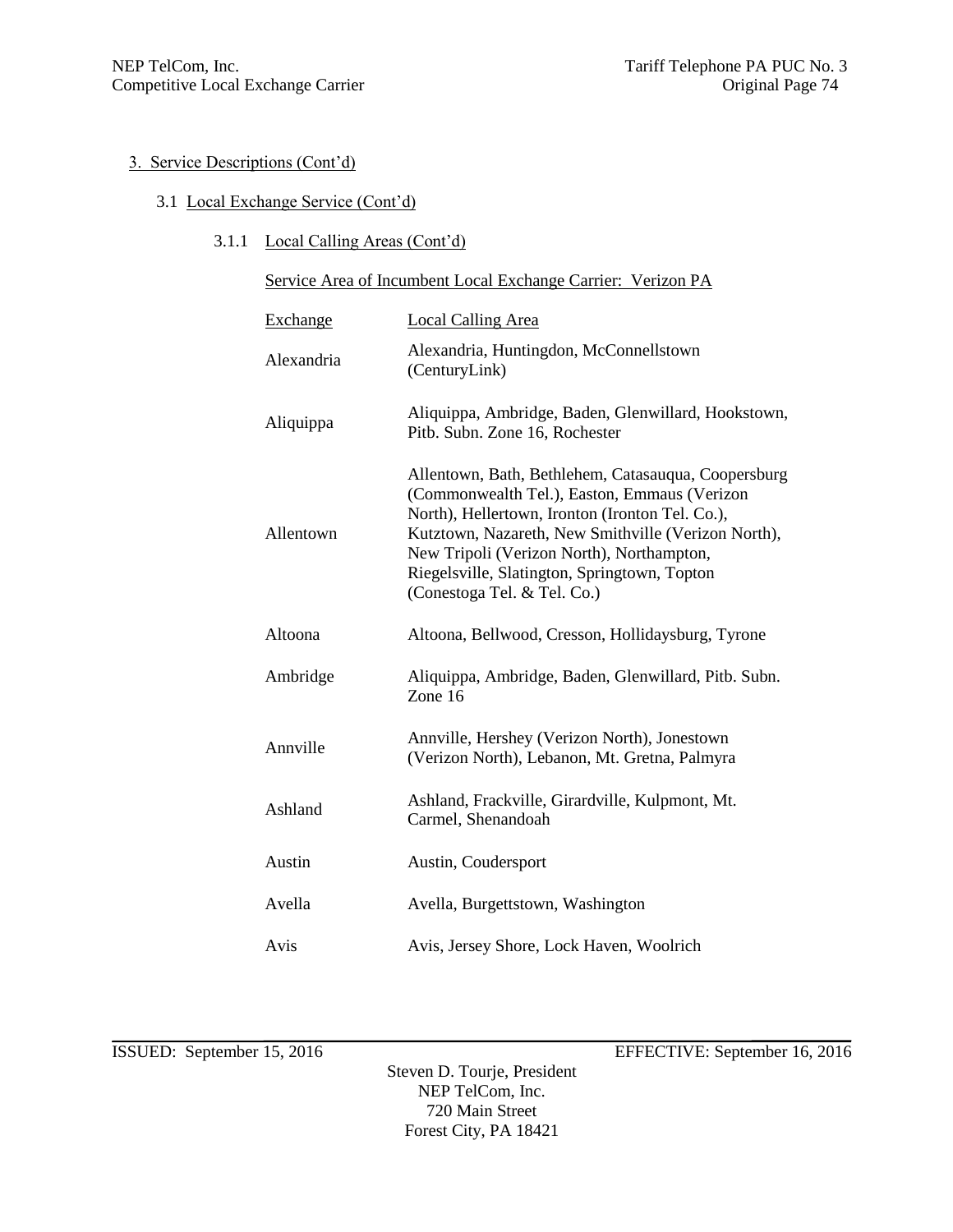#### 3.1 Local Exchange Service (Cont'd)

3.1.1 Local Calling Areas (Cont'd)

### Service Area of Incumbent Local Exchange Carrier: Verizon PA

| <b>Exchange</b>     | <b>Local Calling Area</b>                                                                                                                                                                                                               |
|---------------------|-----------------------------------------------------------------------------------------------------------------------------------------------------------------------------------------------------------------------------------------|
| Avondale            | Avondale, Coatesville, Kemblesville, Kennett Square,<br>Landenberg, Lenape, Mendenhall, Mortonville, Oxford,<br>Unionville, West Chester, West Grove, Westtown,<br>Hockessin, DE. (Verizon – DE.), Wilmington, DE.<br>$(Verizon - DE.)$ |
| Baden               | Aliquippa, Ambridge, Baden, Rochester                                                                                                                                                                                                   |
| Barnesboro          | Barnesboro, Carrolltown, Cherry Tree, Glen Campbell,<br>Hastings, Patton                                                                                                                                                                |
| Bath                | Allentown, Bath, Bethlehem, Catasauqua, Easton,<br>Nazareth, Northampton, Slatington                                                                                                                                                    |
| <b>Beaver Falls</b> | Beaver Falls, Darlington (Windstream), Ellwood City,<br>Enon Valley (Windstream), Hookstown, Midland,<br>Rochester, Wampum, Zelienople                                                                                                  |
| Bedminster          | Bedminster, Carversville, Doylestown, Dublin,<br>Ferndale (Commonwealth Tel.), Perkasie,<br>Plumsteadville, Quakertown                                                                                                                  |
| Bellefonte          | Bellefonte, Boalsburg, Centre Hall, Howard<br>(CenturyLink), Snow Shoe, Spring Mills, State College,<br>Zion (CenturyLink)                                                                                                              |
| <b>Belle Vernon</b> | Belle Vernon, California, Charleroi, Donora, Fayette<br>City, Monessen, Monongahela, Perryopolis, West<br>Newton                                                                                                                        |
| Bellwood            | Altoona, Bellwood, Tyrone                                                                                                                                                                                                               |
| <b>Berwick</b>      | Berwick, Bloomsburg, Shickshinny (Commonwealth<br>Tel.), Wapwallopen (Commonwealth Tel.)                                                                                                                                                |

Steven D. Tourje, President NEP TelCom, Inc. 720 Main Street Forest City, PA 18421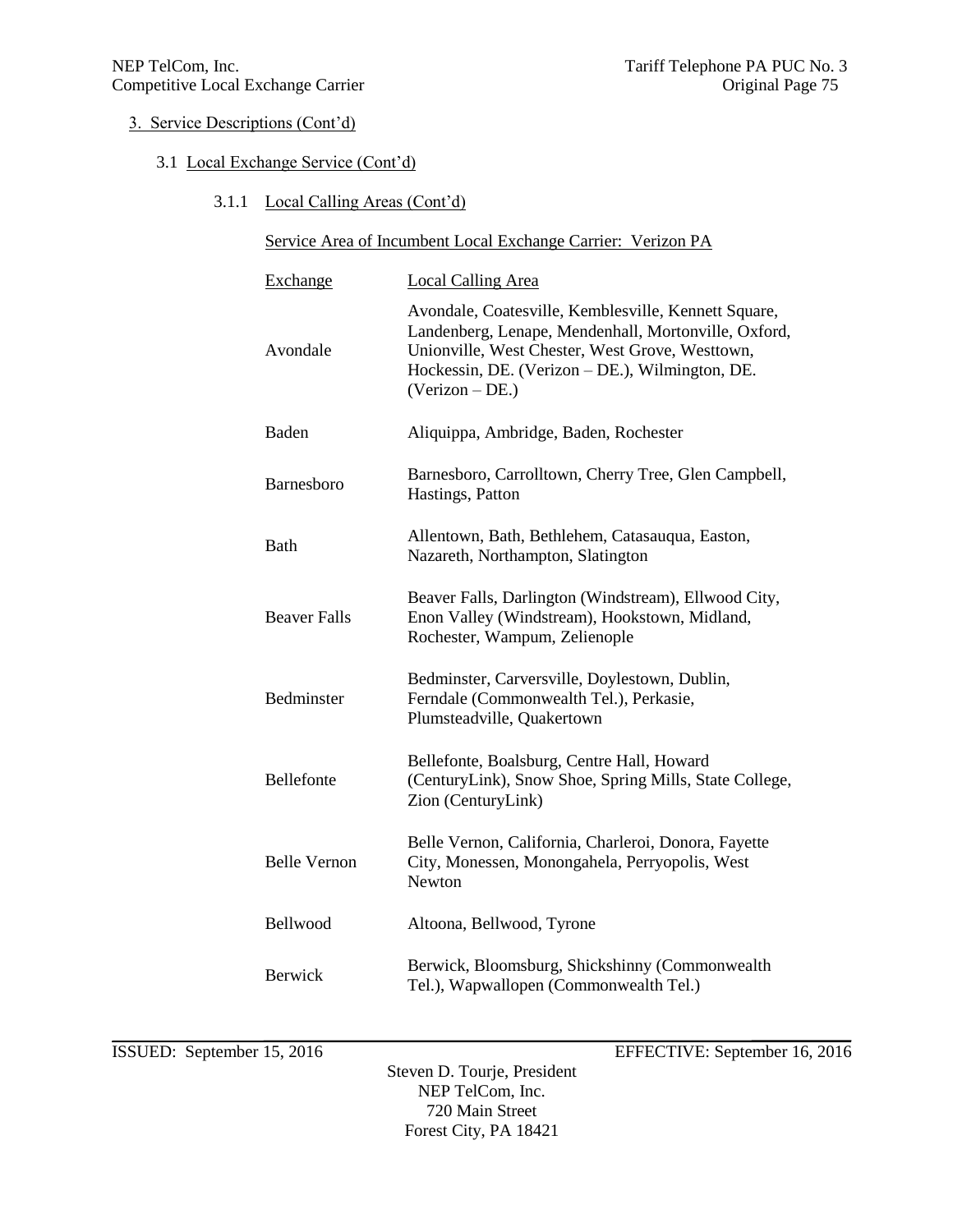#### 3.1 Local Exchange Service (Cont'd)

3.1.1 Local Calling Areas (Cont'd)

| Service Area of Incumbent Local Exchange Carrier: Verizon PA |                                                                                                                                                                                               |  |
|--------------------------------------------------------------|-----------------------------------------------------------------------------------------------------------------------------------------------------------------------------------------------|--|
| Exchange                                                     | <b>Local Calling Area</b>                                                                                                                                                                     |  |
| <b>Bessemer</b>                                              | Bessemer, New Castle                                                                                                                                                                          |  |
| Bethlehem                                                    | Allentown, Bath, Bethlehem, Catasauqua, Coopersburg<br>(Commonwealth Tel.), Easton, Hellertown, Ironton<br>(Ironton Tel. Co.), Nazareth, Northampton,<br>Riegelsville, Slatington, Springtown |  |
| Big Run                                                      | Big Run, Punxsutawney                                                                                                                                                                         |  |
| <b>Black Lick</b>                                            | Black Lick, Blairsville, Homer City, Indiana                                                                                                                                                  |  |
| <b>Blairsville</b>                                           | Black Lick, Blairsville, Bolivar, Derry, Homer City,<br>Indiana, Latrobe                                                                                                                      |  |
| Bloomsburg                                                   | Berwick, Bloomsburg, Catawissa, Danville, Millville,<br>Numidia, Orangeville (Commonwealth Tel.),<br>Washingtonville                                                                          |  |
| Boalsburg                                                    | Bellefonte, Boalsburg, Centre Hall, Spring Mills, State<br>College                                                                                                                            |  |
| <b>Bolivar</b>                                               | Blairsville, Bolivar, New Florence                                                                                                                                                            |  |
| <b>Bradford</b>                                              | Bradford, Duke Center (Armstrong North), Eldred,<br>Mount Jewett, Rew, Smethport, Limestone, NY<br>$(Verizon - NY)$                                                                           |  |
| Brownsville                                                  | Brownsville, California, Charleroi, New Salem,<br>Republic, Smock, Uniontown                                                                                                                  |  |
| Buckingham                                                   | Buckingham, Carversville, Doylestown, New Hope,<br>Phila. Subn. Zone 45, Wycombe                                                                                                              |  |
| Burgettstown                                                 | Avella, Burgettstown, McDonald, Midway<br>(Windstream), Murdocksville (Armstrong), Paris                                                                                                      |  |

ISSUED: September 15, 2016 EFFECTIVE: September 16, 2016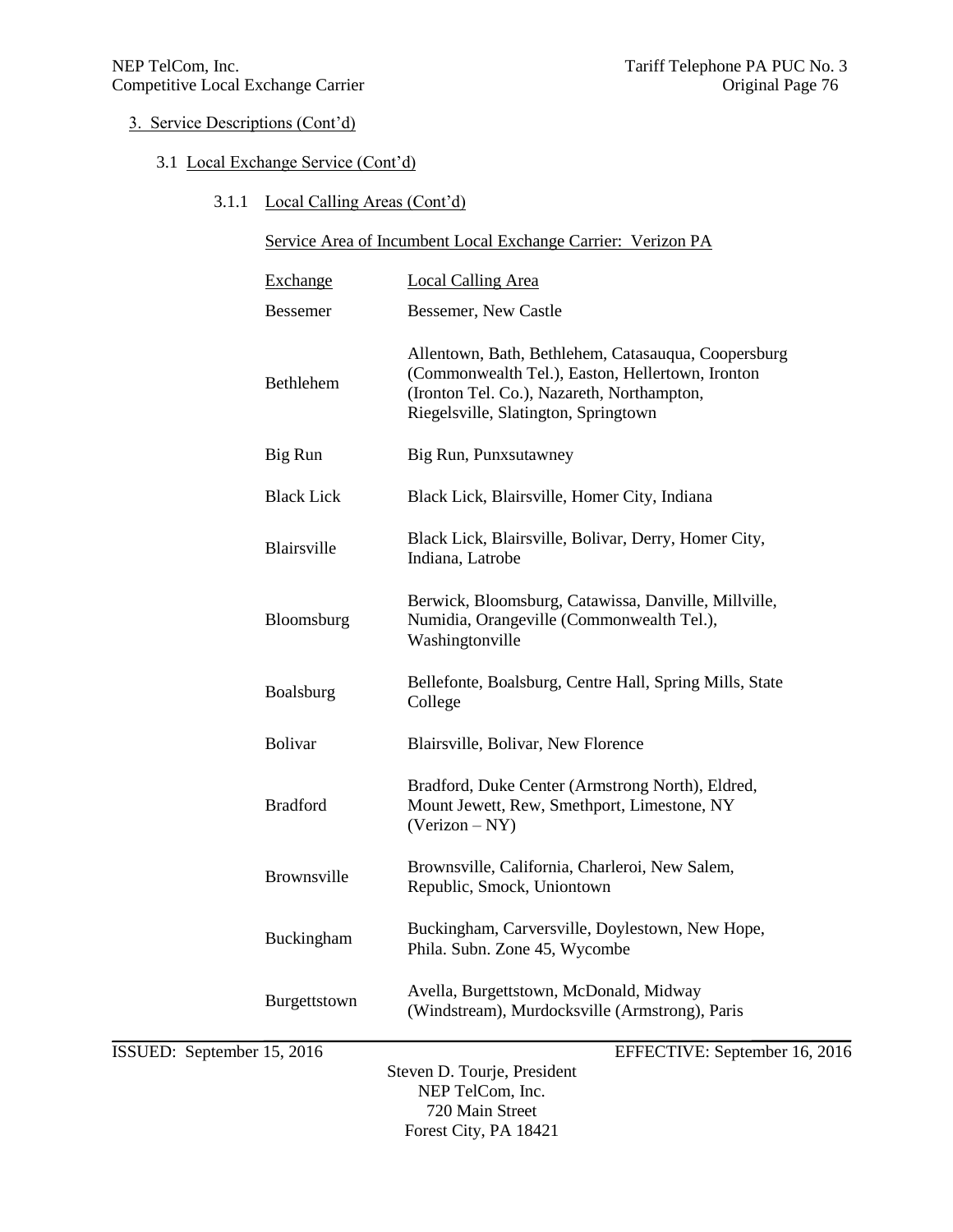### 3.1 Local Exchange Service (Cont'd)

3.1.1 Local Calling Areas (Cont'd)

### Service Area of Incumbent Local Exchange Carrier: Verizon PA

| Exchange                   | <b>Local Calling Area</b>                                                                                                                                                                                   |
|----------------------------|-------------------------------------------------------------------------------------------------------------------------------------------------------------------------------------------------------------|
| <b>Bushkill</b>            | Bushkill, Lords Valley, Stroudsburg, Stroudsburg, NJ<br>$(Verizon - NJ)$                                                                                                                                    |
| California                 | Belle Vernon, Brownsville, California, Charleroi,<br><b>Fayette City</b>                                                                                                                                    |
| Canonsburg                 | Canonsburg, Hickory (Hickory Tel. Co.), McDonald,<br>McMurray, Pitb. Subn. Zone 13, Washington                                                                                                              |
| Carbondale                 | Carbondale, Chapman Lake (Verizon North), Clifford<br>(The North-Eastern Pa. Tel. Co.), Forest City (The<br>North-Eastern Pa. Tel. Co.), Jermyn, Olyphant,<br>Scranton, Waymart (The South Canaan Tel. Co.) |
| Carrolltown                | Barnesboro, Carrolltown, Ebensburg, Hastings, Patton                                                                                                                                                        |
| Carversville               | Bedminster, Buckingham, Carversville, Doylestown,<br>Dublin, New Hope, Plumsteadville, Wycombe                                                                                                              |
| Catasauqua                 | Allentown, Bath, Bethlehem, Catasauqua, Easton,<br>Hellertown, Ironton (Ironton Tel. Co.), Nazareth,<br>Northampton, Riegelsville, Slatington, Springtown                                                   |
| Catawissa                  | Bloomsburg, Catawissa, Danville, Elysburg, Numidia                                                                                                                                                          |
| <b>Center Point</b>        | Center Point, Collegeville, Harleysville, Lansdale,<br>Phila. Subn. Zone 30, North Wales, Schwenksville                                                                                                     |
| Centre Hall                | Bellefonte, Boalsburg, Centre Hall, Millheim, Spring<br>Mills, State College                                                                                                                                |
| Charleroi                  | Belle Vernon, Brownsville, California, Charleroi,<br>Donora, Fayette City, Monessen, Monongahela                                                                                                            |
| <b>Cherry Tree</b>         | Barnesboro, Cherry Tree, Clymer, Glen Campbell                                                                                                                                                              |
| ISSUED: September 15, 2016 | EFFECTIVE: September 16, 2016                                                                                                                                                                               |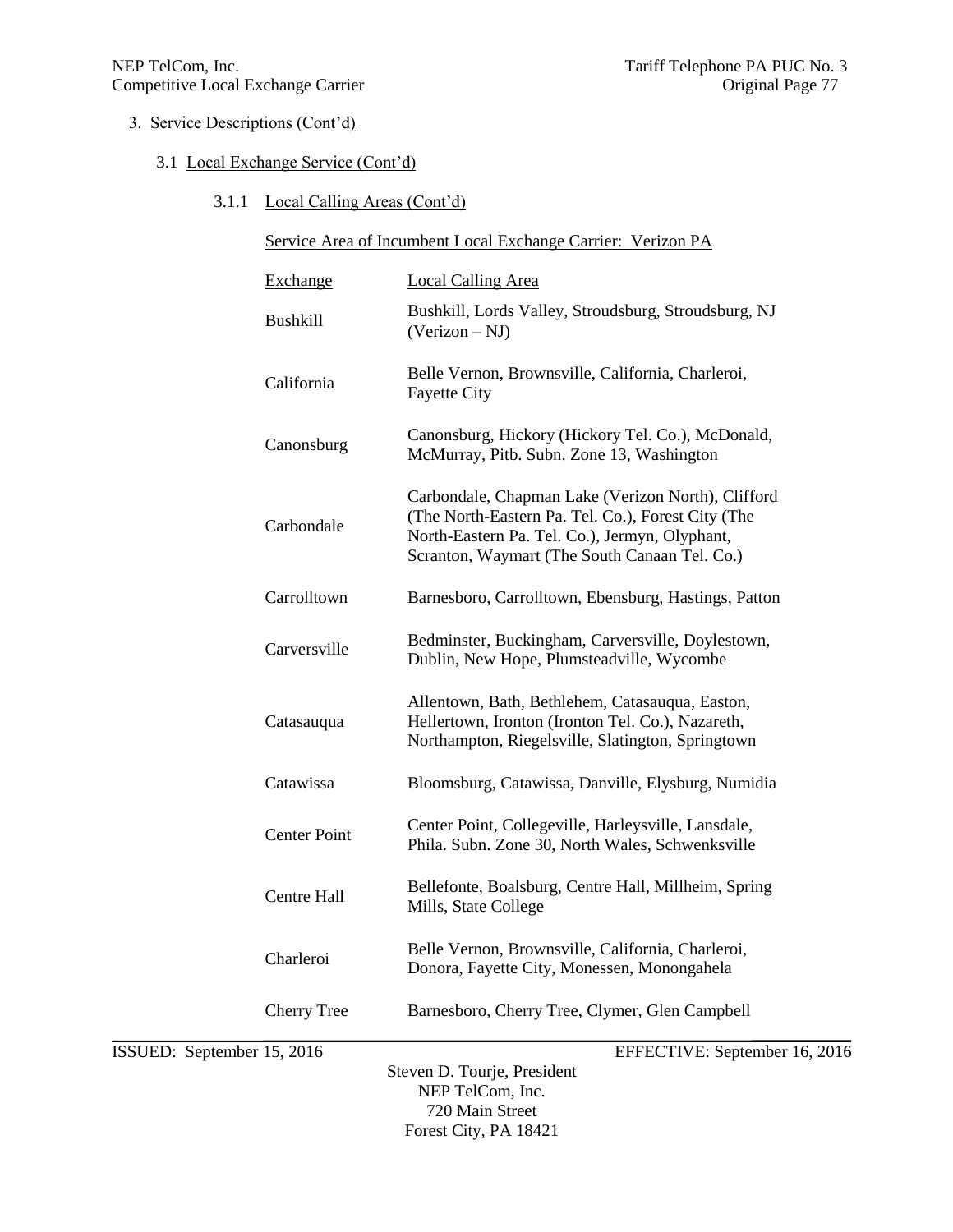### 3.1 Local Exchange Service (Cont'd)

3.1.1 Local Calling Areas (Cont'd)

|  | Service Area of Incumbent Local Exchange Carrier: Verizon PA |  |
|--|--------------------------------------------------------------|--|
|  |                                                              |  |

| Exchange               | <b>Local Calling Area</b>                                                                                                                                                                                             |
|------------------------|-----------------------------------------------------------------------------------------------------------------------------------------------------------------------------------------------------------------------|
| <b>Chester Springs</b> | Chester Springs, Eagle, Exton, Phila. Subn. Zone 28,<br>Phoenixville, Pughtown, Royersford                                                                                                                            |
| Clairton               | Clairton, Elizabeth, Pitb. Subn. Zone 10, Pitb. Subn.<br>Zone 11                                                                                                                                                      |
| Clarion                | Clarion, Knox (Windstream), Leeper, Shippenville<br>(Windstream), Sligo (Windstream), Strattanville<br>(Windstream)                                                                                                   |
| Claysville             | Claysville, Washington, West Alexander                                                                                                                                                                                |
| Clearfield             | Clearfield, Curwensville, Frenchville, Osceola Mills,<br>Philipsburg, Winburne                                                                                                                                        |
| Clymer                 | Clymer, Indiana                                                                                                                                                                                                       |
| Coatesville            | Avondale, Coatesville, Downingtown, Eagle, Exton,<br>Glenmoore, Honey Brook, Kennett Square, Lenape,<br>Mortonville, Parkesburg, Unionville, West Chester,<br>West Grove, Westtown                                    |
| Collegeville           | Center Point, Collegeville, Green Lane, Harleysville,<br>Lansdale, North Wales, Phila. Subn. Zone 29, Phila.<br>Subn. Zone 30, Phila. Subn. Zone 31, Phoenixville,<br>Pottstown, Royersford, Schwenksville, Souderton |
| Connellsville          | Connellsville, Dawson, Mount Pleasant, Scottdale,<br>Uniontown                                                                                                                                                        |
| Coudersport            | Austin, Coudersport, Roulette, Ulysses                                                                                                                                                                                |
| Cresco                 | Cresco, Lords Valley, Mount Pocono, Newfoundland,<br>Stroudsburg                                                                                                                                                      |

Steven D. Tourje, President NEP TelCom, Inc. 720 Main Street Forest City, PA 18421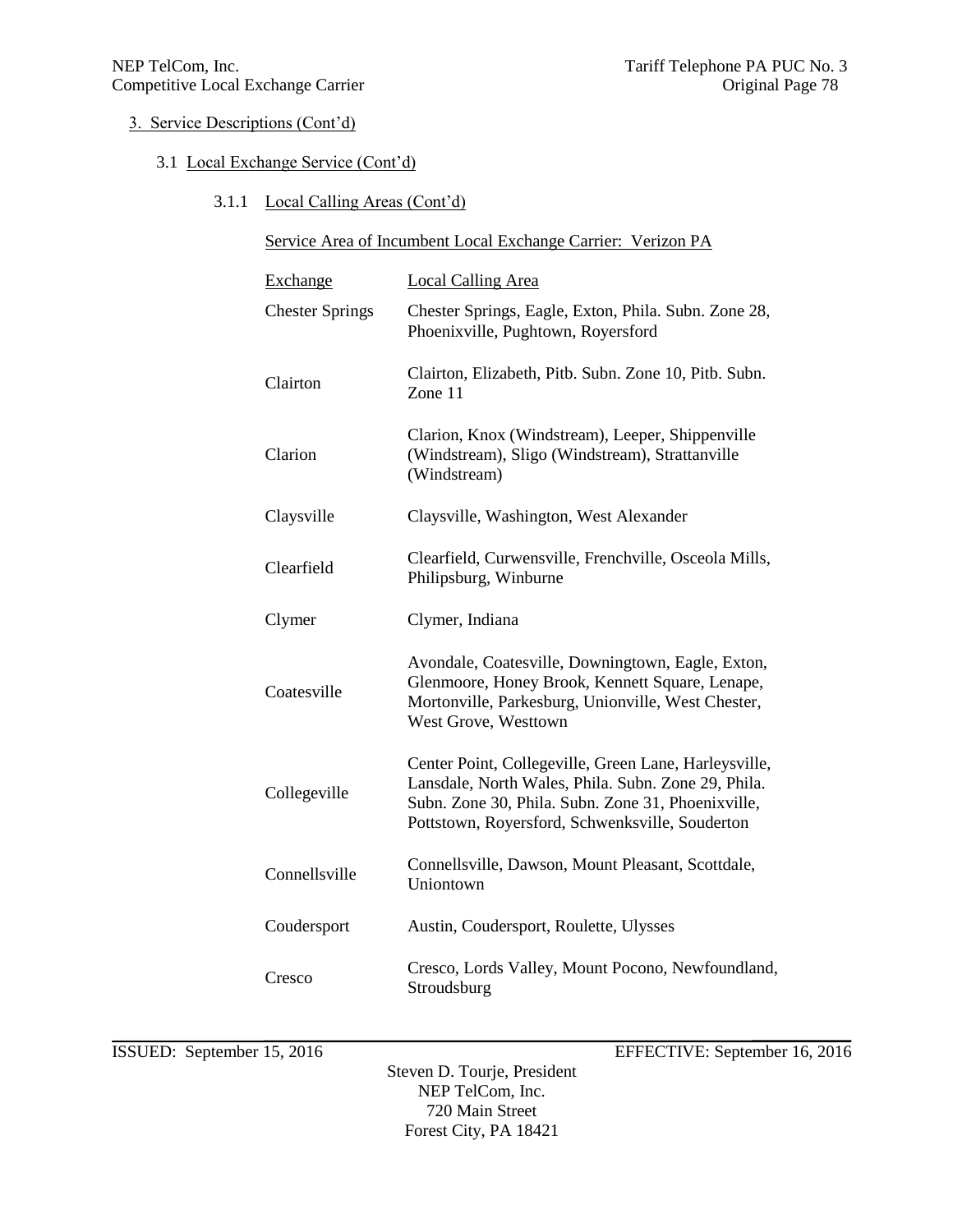### 3.1 Local Exchange Service (Cont'd)

3.1.1 Local Calling Areas (Cont'd)

| Service Area of Incumbent Local Exchange Carrier: Verizon PA |                                                                                                                                                                       |  |
|--------------------------------------------------------------|-----------------------------------------------------------------------------------------------------------------------------------------------------------------------|--|
| <b>Exchange</b>                                              | <b>Local Calling Area</b>                                                                                                                                             |  |
| Cresson                                                      | Altoona, Cresson, Ebensburg, Hollidaysburg, Portage                                                                                                                   |  |
| Curwensville                                                 | Clearfield, Curwensville, Mahaffey                                                                                                                                    |  |
| Danville                                                     | Bloomsburg, Catawissa, Danville, Elysburg,<br>Northumberland, Sunbury, Washingtonville                                                                                |  |
| Dauphin                                                      | Dauphin, Halifax, Harrisburg Zone 1                                                                                                                                   |  |
| Dawson                                                       | Connellsville, Dawson, Perryopolis, Scottdale                                                                                                                         |  |
| Derry                                                        | Blairsville, Derry, Greensburg, Latrobe                                                                                                                               |  |
| Donora                                                       | Belle Vernon, Charleroi, Donora, Elizabeth, Monessen,<br>Monongahela                                                                                                  |  |
| Downingtown                                                  | Chester Springs, Coatesville, Downingtown, Eagle,<br>Exton, Glenmoore, Honey Brook, Lenape, Mortonville,<br>Phila. Subn. Zone 28, Pughtown, West Chester,<br>Westtown |  |
| Doylestown                                                   | Buckingham, Carversville, Doylestown, Dublin, Line<br>Lexington, Phila. Subn. Zone 45, Plumsteadville,<br>Wycombe                                                     |  |
| Dublin                                                       | Bedminster, Buckingham, Carversville, Doylestown,<br>Dublin, Lansdale, Line Lexington, Perkasie,<br>Plumsteadville, Quakertown, Souderton                             |  |
| DuBois                                                       | Brockway (Windstream), DuBois, Luthersburg<br>(Windstream), Penfield (Windstream), Reynoldsville,<br>Sykesville                                                       |  |

ISSUED: September 15, 2016 EFFECTIVE: September 16, 2016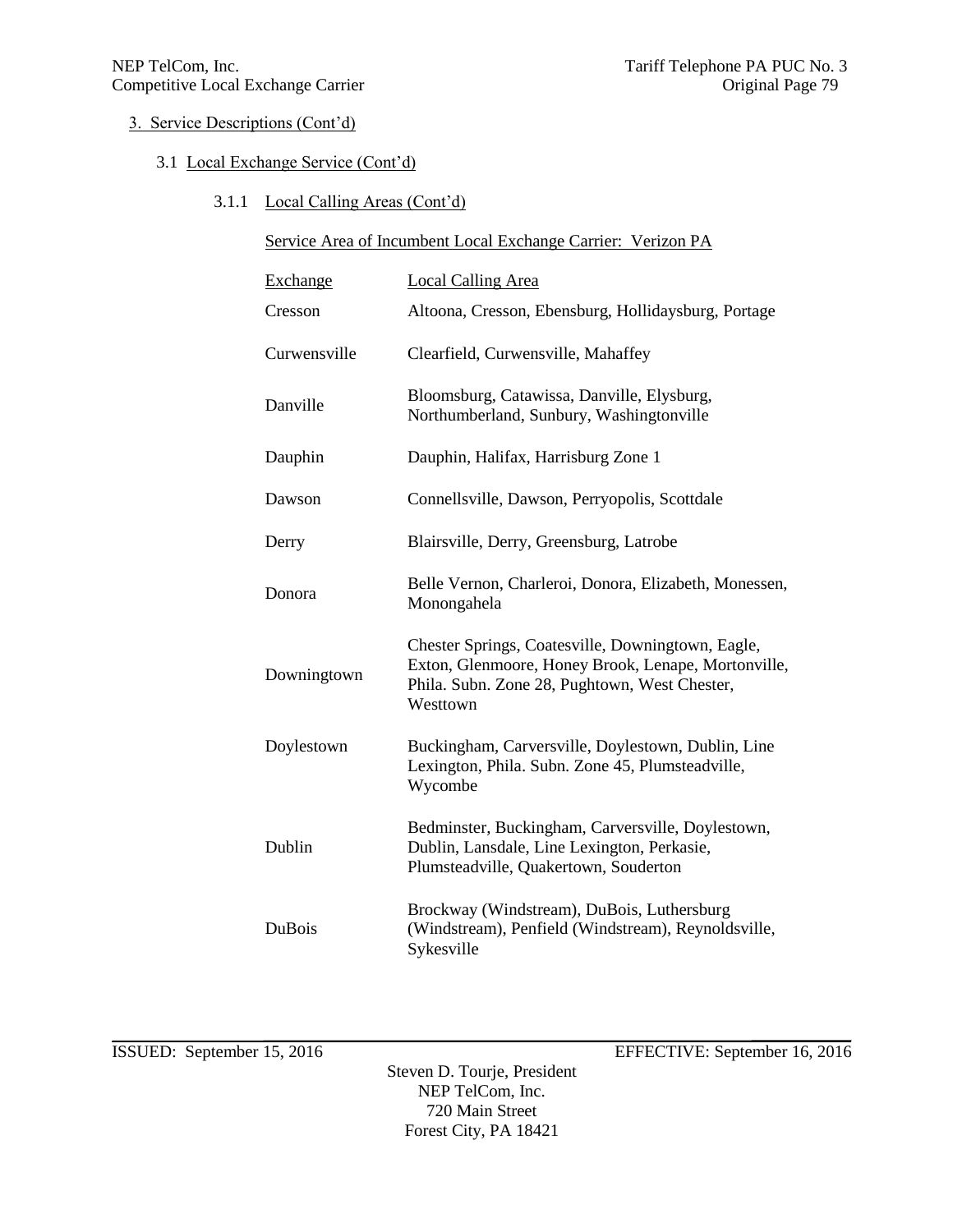### 3.1 Local Exchange Service (Cont'd)

3.1.1 Local Calling Areas (Cont'd)

Service Area of Incumbent Local Exchange Carrier: Verizon PA

| <b>Exchange</b>       | <b>Local Calling Area</b>                                                                                                                                                           |
|-----------------------|-------------------------------------------------------------------------------------------------------------------------------------------------------------------------------------|
| Eagle                 | Chester Springs, Coatesville, Downingtown, Eagle,<br>Exton, Glenmoore, Phila. Subn. Zone 28, Phoenixville,<br>Pughtown, Royersford, West Chester                                    |
| Easton                | Allentown, Bethlehem, Bloomsbury, NJ (Verizon -<br>NJ), Catasauqua, Easton, Hellertown, Nazareth,<br>Phillipsburg, NJ (Verizon - NJ), Riegelsville,<br>Springtown, Upper Black Eddy |
| <b>East Palestine</b> | East Palestine, Pa., East Palestine, O. (AMERITECH,<br>O.), New Waterford, O. (AMERITECH, O.), Rogers,<br>O. (AMERITECH, O.)                                                        |
| Ebensburg             | Carrolltown, Colver (Windstream), Cresson,<br>Ebensburg, Nanty-Glo (Verizon North), Johnstown<br>(Verizon North)                                                                    |
| Eldred                | Bradford, Duke Center (Armstrong North), Eldred, Port<br>Allegheny, Rew, Smethport                                                                                                  |
| Elizabeth             | Clairton, Donora, Elizabeth, Monongahela, Pitb. Subn.<br>Zone 10, Pitb. Subn. Zone 11                                                                                               |
| <b>Ellwood City</b>   | Beaver Falls, Ellwood City, New Castle, Portersville<br>(CenturyLink), Wampum, Zelienople                                                                                           |
| Elysburg              | Catawissa, Danville, Elysburg, Kulpmont, Mt. Carmel,<br>Numidia, Shamokin, Sunbury                                                                                                  |
| Endeavor              | Endeavor, Tidioute, Tionesta                                                                                                                                                        |
| Exton                 | Chester Springs, Coatesville, Downingtown, Eagle,<br>Exton, Glenmoore, Lenape, Mortonville, Phila. Subn.<br>Zone 28, Pughtown, West Chester, Westtown                               |

ISSUED: September 15, 2016 EFFECTIVE: September 16, 2016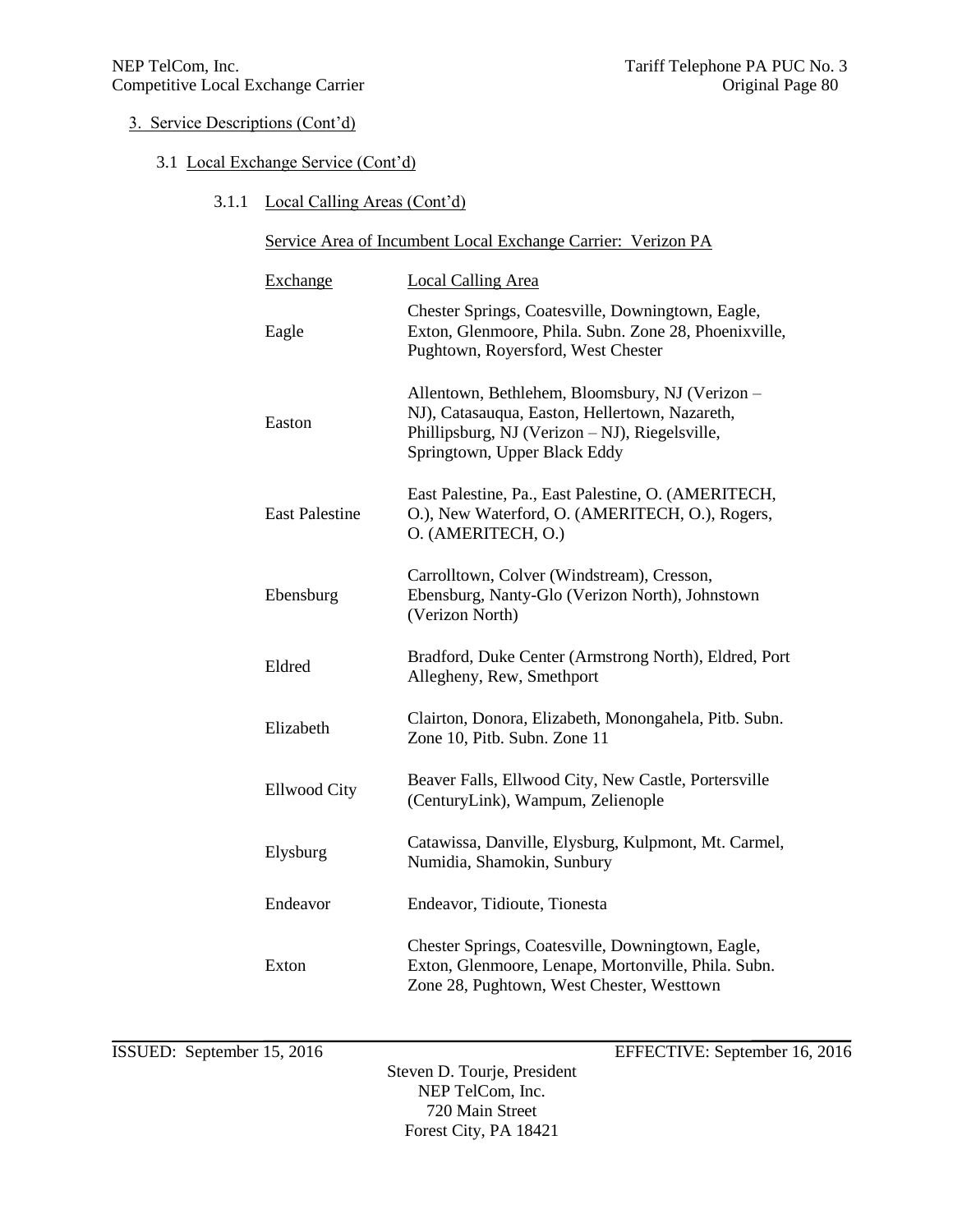#### 3.1 Local Exchange Service (Cont'd)

3.1.1 Local Calling Areas (Cont'd)

Service Area of Incumbent Local Exchange Carrier: Verizon PA

| Exchange                   | <b>Local Calling Area</b>                                                                                                                                                                                                           |
|----------------------------|-------------------------------------------------------------------------------------------------------------------------------------------------------------------------------------------------------------------------------------|
| Fairchance                 | Fairchance, Masontown, McClellandtown, Point<br>Marion, Smithfield, Uniontown                                                                                                                                                       |
| Farmington                 | Farmington, Uniontown                                                                                                                                                                                                               |
| <b>Fayette City</b>        | Belle Vernon, California, Charleroi, Fayette City,<br>Monessen, Perryopolis                                                                                                                                                         |
| Finleyville                | Finleyville, McMurray, Monongahela, Pitb. Subn. Zone<br>11, Pitb. Subn. Zone 12                                                                                                                                                     |
| Fleetwood                  | Fleetwood, Kutztown, Leesport (Commonwealth Tel.),<br>Oley (The Conestoga Tel. and Tel. Co.), Reading,<br>Topton (The Conestoga Tel. and Tel. Co.)                                                                                  |
| Frackville                 | Ashland, Frackville, Girardville, Mahanoy City,<br>Minersville, Pottsville, Saint Clair, Shenandoah                                                                                                                                 |
| Freeland                   | Freeland, Hazleton, McAdoo, Weatherly, White Haven                                                                                                                                                                                  |
| Frenchville                | Clearfield, Frenchville, Philipsburg, Snow Shoe,<br>Winburne                                                                                                                                                                        |
| Galeton                    | Galeton                                                                                                                                                                                                                             |
| Girardville                | Ashland, Frackville, Girardville, Mahanoy City,<br>Shenandoah                                                                                                                                                                       |
| Glen Campbell              | Barnesboro, Cherry Tree, Glen Campbell                                                                                                                                                                                              |
| Glenmoore                  | Chester Springs, Coatesville, Downingtown, Eagle,<br>Exton, Green Hills (The Conestoga Tel. and Tel. Co.),<br>Glenmoore, Honey Brook, Morgantown (The<br>Conestoga Tel. and Tel. Co.), Parkesburg, Pughtown,<br><b>West Chester</b> |
| ISSUED: September 15, 2016 | EFFECTIVE: September 16, 2016                                                                                                                                                                                                       |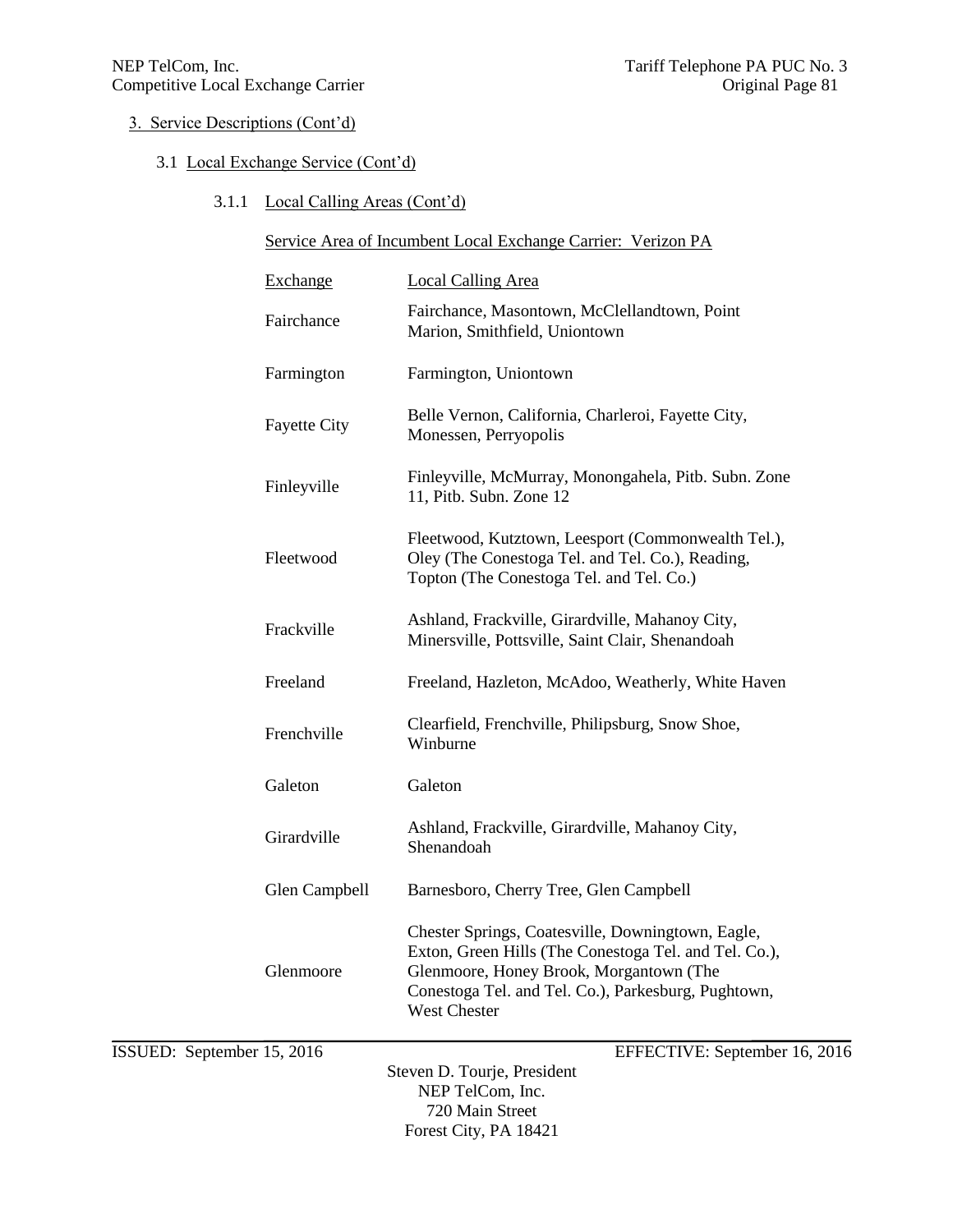### 3.1 Local Exchange Service (Cont'd)

3.1.1 Local Calling Areas (Cont'd)

| Service Area of Incumbent Local Exchange Carrier: Verizon PA |                                                                                                                                                                                      |  |
|--------------------------------------------------------------|--------------------------------------------------------------------------------------------------------------------------------------------------------------------------------------|--|
| Exchange                                                     | <b>Local Calling Area</b>                                                                                                                                                            |  |
| Glenwillard                                                  | Aliquippa, Ambridge, Glenwillard, Pitb. Subn. Zone<br>15, Pitb. Subn. Zone 16                                                                                                        |  |
| Green Lane                                                   | Center Point, Collegeville, Green Lane, Harleysville,<br>Lansdale, Pennsburg, Perkasie, Quakertown,<br>Schwenksville, Souderton, Sassamansville (The<br>Conestoga Tel. and Tel. Co.) |  |
| Greensburg                                                   | Delmont (Windstream), Greensburg, Herminie,<br>Jeannette, Kecksburg (Citizens Tel. Co. of Kecksburg),<br>Latrobe, New Alexandria (Windstream), Youngwood                             |  |
| Greenville                                                   | Greenville, Sharpsville, Sheakleyville (Windstream),<br>Transfer (The Pymatuning Ind. Tel. Co.)                                                                                      |  |
| Grove City                                                   | Blacktown (CenturyLink), Grove City, Harrisville<br>(CenturyLink), Mercer, Wesley (Verizon North)                                                                                    |  |
| Halifax                                                      | Dauphin, Elizabethville (Commonwealth Tel.), Halifax,<br>Harrisburg Zone 1, Millersburg (Commonwealth Tel.)                                                                          |  |
| Hamburg                                                      | Hamburg, Kempton (Verizon North), Leesport<br>(Commonwealth Tel.), Reading                                                                                                           |  |
| Hamlin                                                       | Hamlin, Lake Ariel, Moscow, Newfoundland,<br>Olyphant, Scranton, Wallenpaupack                                                                                                       |  |
| Harleysville                                                 | Center Point, Collegeville, Green Lane, Harleysville,<br>Lansdale, Line Lexington, North Wales, Perkasie,<br>Phila. Subn. Zone 30, Schwenksville, Souderton                          |  |

Steven D. Tourje, President NEP TelCom, Inc. 720 Main Street Forest City, PA 18421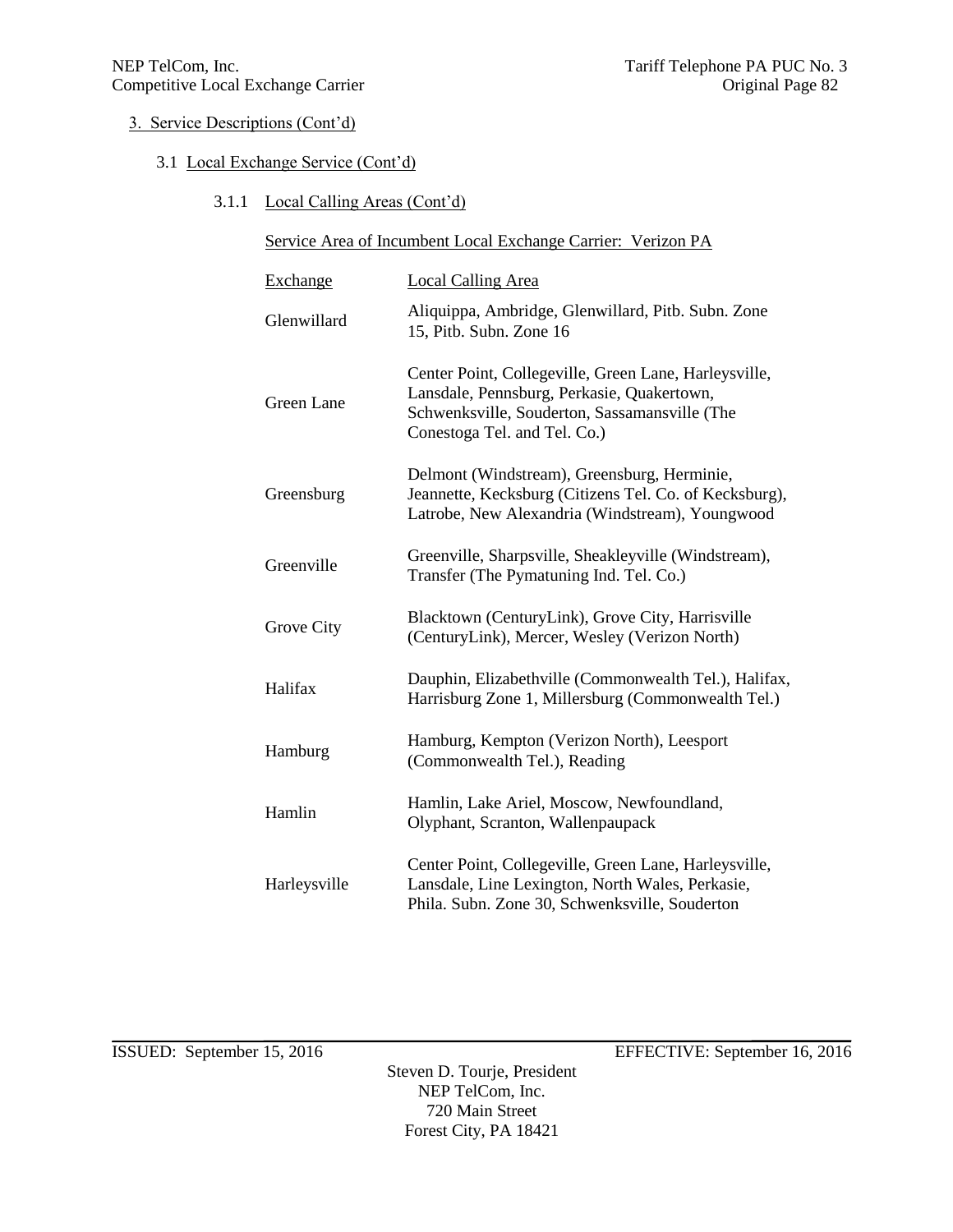### 3.1 Local Exchange Service (Cont'd)

3.1.1 Local Calling Areas (Cont'd)

| Service Area of Incumbent Local Exchange Carrier: Verizon PA |                                                                                                                                                                                                                                                           |  |
|--------------------------------------------------------------|-----------------------------------------------------------------------------------------------------------------------------------------------------------------------------------------------------------------------------------------------------------|--|
| Exchange                                                     | <b>Local Calling Area</b>                                                                                                                                                                                                                                 |  |
| Harrisburg                                                   |                                                                                                                                                                                                                                                           |  |
| Zone 1                                                       | Dauphin, Halifax, Harrisburg Zone 1, Harrisburg Zone<br>2, Hershey (Verizon North), Hummelstown, Lewisberry<br>(Commonwealth Tel.), Marysville (CenturyLink),<br>Mechanicsburg, Middletown, Shellsville (Verizon<br>North)                                |  |
| Zone 2                                                       | Harrisburg Zone 1, Harrisburg Zone 2, Hershey<br>(Verizon North), Hummelstown, Middletown                                                                                                                                                                 |  |
| <b>Hastings</b>                                              | Barnesboro, Carrolltown, Hastings, Patton                                                                                                                                                                                                                 |  |
| Hawley                                                       | Hawley, Honesdale, Lords Valley, Newfoundland,<br>Wallenpaupack                                                                                                                                                                                           |  |
| Hazleton                                                     | Conyngham-Drums (Commonwealth Tel.), Freeland,<br>Hazleton, McAdoo, Nuremburg (Commonwealth Tel.),<br>Weatherly, White Haven                                                                                                                              |  |
| Hellertown                                                   | Allentown, Bethlehem, Catasauqua, Easton,<br>Hellertown, Riegelsville, Springtown                                                                                                                                                                         |  |
| Herminie                                                     | Greensburg, Herminie, Jeannette, Pitb. Subn. Zone 23                                                                                                                                                                                                      |  |
| Hollidaysburg                                                | Altoona, Cresson, Hollidaysburg                                                                                                                                                                                                                           |  |
| Homer City                                                   | Black Lick, Blairsville, Homer City, Indiana                                                                                                                                                                                                              |  |
| Honesdale                                                    | Beach Lake (Verizon North), Galilee (Verizon North),<br>Hawley, Honesdale, Lake Ariel, Lords Valley, Pleasant<br>Mount (The North-Eastern Pa. Tel.Co.), South Canaan<br>(The South Canaan Tel.Co.), Wallenpaupack, Waymart<br>(The South Canaan Tel. Co.) |  |

ISSUED: September 15, 2016 EFFECTIVE: September 16, 2016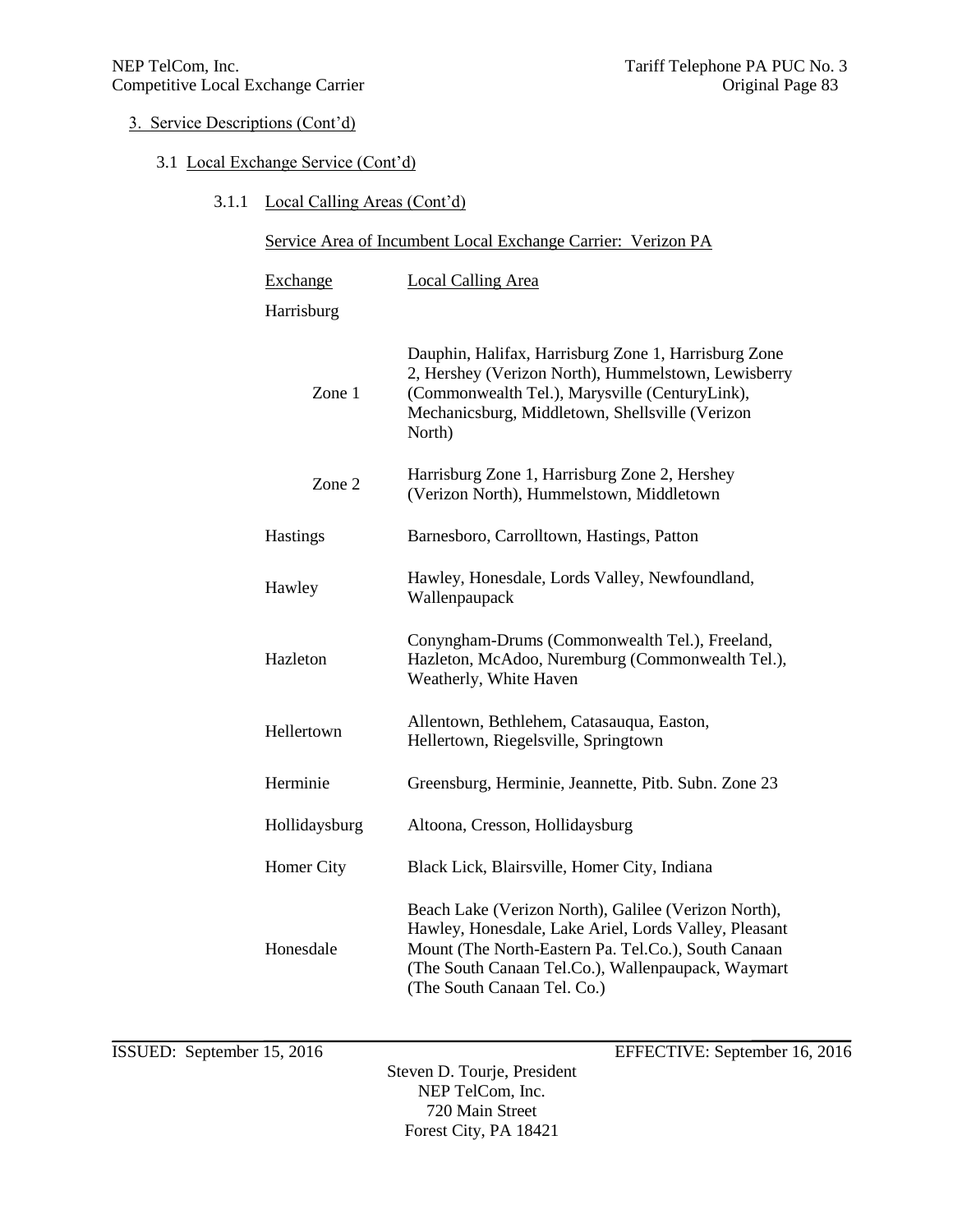### 3.1 Local Exchange Service (Cont'd)

3.1.1 Local Calling Areas (Cont'd)

| Service Area of Incumbent Local Exchange Carrier: Verizon PA |  |  |  |
|--------------------------------------------------------------|--|--|--|
|                                                              |  |  |  |

| <b>Exchange</b>     | <b>Local Calling Area</b>                                                                                                                                          |
|---------------------|--------------------------------------------------------------------------------------------------------------------------------------------------------------------|
| <b>Honey Brook</b>  | Coatesville, Downingtown, Glenmoore, Green Hills<br>(The Conestoga Tel. and Tel. Co.), Honey Brook,<br>Morgantown (The Conestoga Tel. and Tel. Co.),<br>Parkesburg |
| Hookstown           | Aliquippa, Beaver Falls, Chester, W. Va. (Verizon – W.<br>Va.), East Liverpool, O. (AMERITECH, O.),<br>Hookstown, Midland, Rochester, Smiths Ferry                 |
| Houtzdale           | Clearfield, Houtzdale, Osceola Mills, Philipsburg                                                                                                                  |
| Hummelstown         | Harrisburg Zone 1, Harrisburg Zone 2, Hershey<br>(Verizon North), Hummelstown, Middletown, Palmyra,<br>Shellsville (Verizon North)                                 |
| Huntingdon          | Alexandria, Huntingdon, Marklesburg (CenturyLink),<br>McConnellstown (CenturyLink), Mount Union                                                                    |
| Imperial            | Imperial, McDonald, Murdocksville (Armstrong),<br>Oakdale, Pitb. Subn. Zone 14, Pitb. Subn. Zone 15                                                                |
| Indiana             | Black Lick, Blairsville, Clymer, Elderton<br>(Windstream), Homer City, Indiana, Marion Center,<br>Parkwood                                                         |
| Jeannette           | Greensburg, Harrison City (Windstream), Herminie,<br>Jeannette, Pitb. Subn. Zone 23                                                                                |
| Jermyn              | Carbondale, Chapman Lake (Verizon North), Jermyn,<br>Olyphant, Scranton                                                                                            |
| <b>Jersey Shore</b> | Avis, Jersey Shore, Lock Haven, Oval (Pennsylvania<br>Tel. Co.), Williamsport, Woolrich                                                                            |

Steven D. Tourje, President NEP TelCom, Inc. 720 Main Street Forest City, PA 18421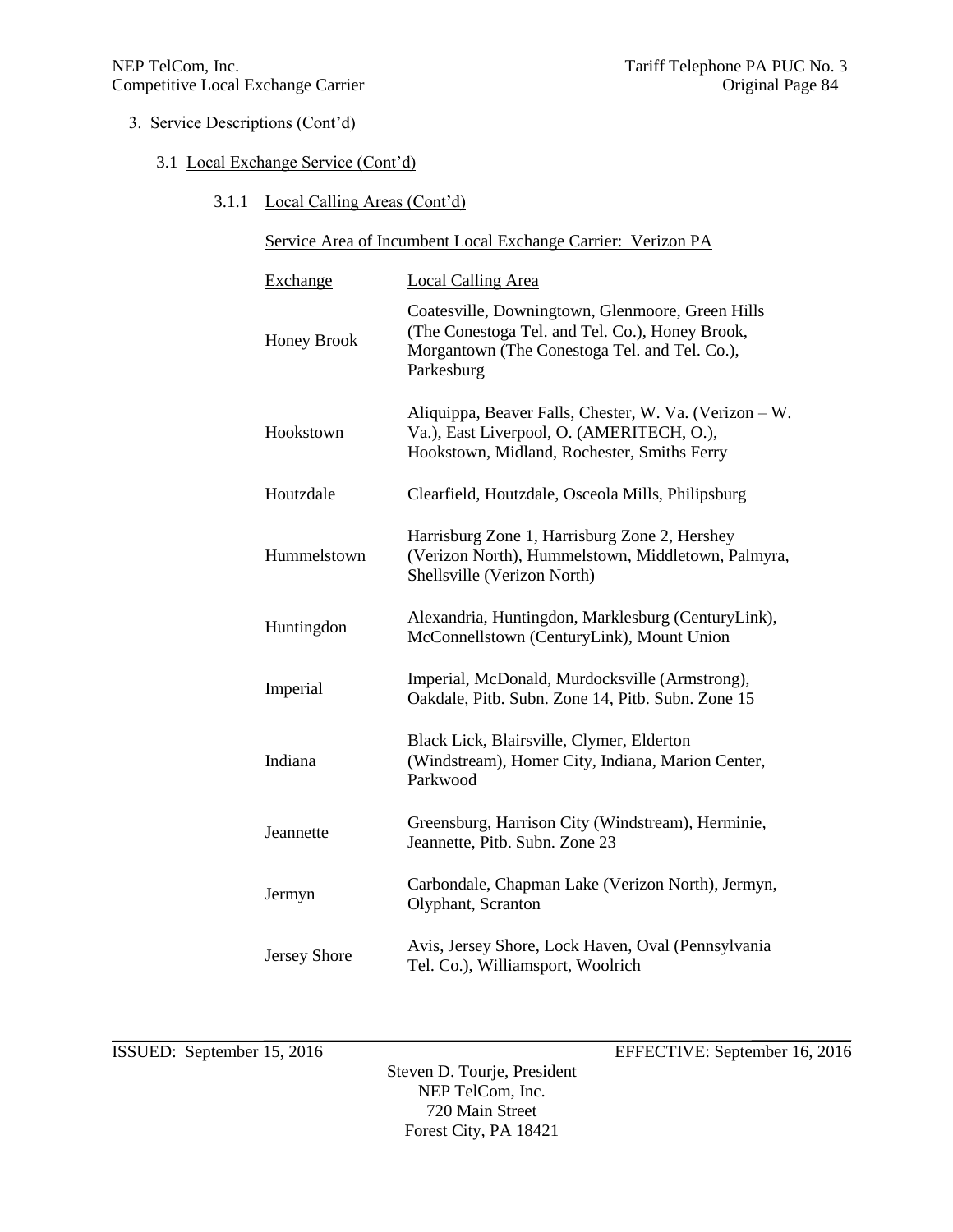### 3.1 Local Exchange Service (Cont'd)

3.1.1 Local Calling Areas (Cont'd)

### Service Area of Incumbent Local Exchange Carrier: Verizon PA

| Exchange       | <b>Local Calling Area</b>                                                                                                                                                                                                    |
|----------------|------------------------------------------------------------------------------------------------------------------------------------------------------------------------------------------------------------------------------|
| Jim Thorpe     | Jim Thorpe, Lehighton, Nesquehoning, Weatherly,<br>White Haven                                                                                                                                                               |
| Kane           | Kane, Ludlow, Mount Jewett                                                                                                                                                                                                   |
| Kemblesville   | Avondale, Kemblesville, Kennett Square, Landenberg,<br>Mendenhall, Oxford, Unionville, West Grove,<br>Hockessin, DE (Verizon – DE), Newark, DE (Verizon<br>$-DE$                                                             |
| Kennett Square | Avondale, Coatesville, Kemblesville, Kennett Square,<br>Landenberg, Lenape, Mendenhall, Mortonville,<br>Unionville, West Chester, West Grove, Westtown,<br>Hockessin, DE (Verizon - DE), Wilmington, DE<br>$(Verizon - DE)$  |
| Kingston       | Center Moreland (Commonwealth Tel.), Dallas<br>(Commonwealth Tel.), Harveys Lake (Commonwealth<br>Tel.), Kingston, Mountaintop, Nanticoke, Pittston,<br>Plymouth, Trucksville (Commonwealth Tel.), Wilkes-<br>Barre, Wyoming |
| Kulpmont       | Ashland, Elysburg, Kulpmont, Mount Carmel,<br>Shamokin                                                                                                                                                                       |
| Kutztown       | Allentown, Fleetwood, Kempton (Verizon North),<br>Kutztown, Reading, Topton (The Conestoga Tel. and<br>Tel. Co.)                                                                                                             |
| Lake Ariel     | Hamlin, Honesdale, Lake Ariel, Newfoundland,<br>Olyphant, Scranton, South Canaan (The South Canaan<br>Tel. Co.), Wallenpaupack, Waymart (The South Canaan<br>Tel.Co.)                                                        |
| Lake Como      | Lake Como                                                                                                                                                                                                                    |

ISSUED: September 15, 2016 EFFECTIVE: September 16, 2016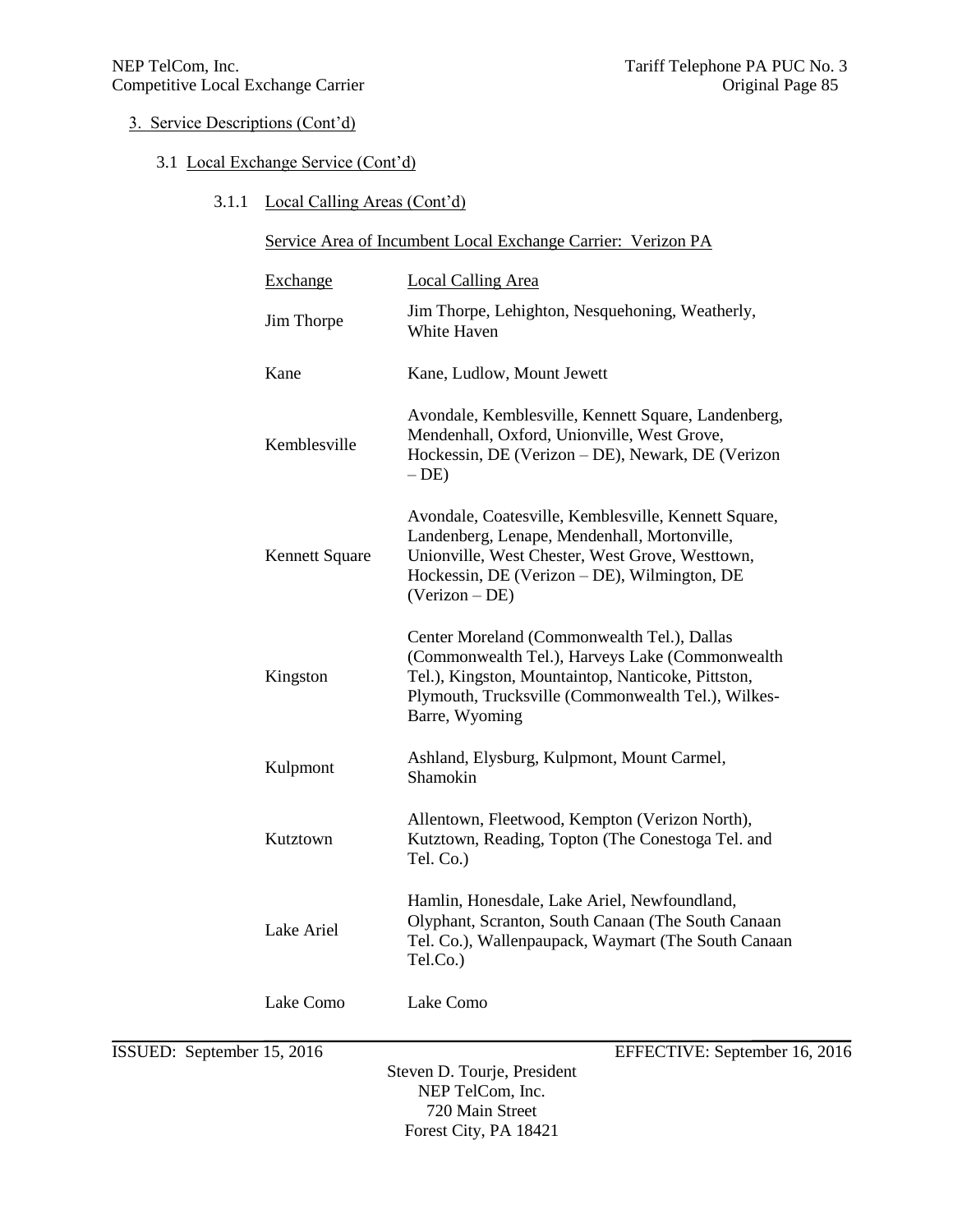### 3.1 Local Exchange Service (Cont'd)

3.1.1 Local Calling Areas (Cont'd)

### Service Area of Incumbent Local Exchange Carrier: Verizon PA

| Exchange    | <b>Local Calling Area</b>                                                                                                                                                                                                                                                                                                                        |
|-------------|--------------------------------------------------------------------------------------------------------------------------------------------------------------------------------------------------------------------------------------------------------------------------------------------------------------------------------------------------|
| Lancaster   | Intercourse (Frontier Comm. Of PA), Lancaster,<br>Landisville, Leola (Frontier Comm. Of PA), Lititz<br>(Windstream D&E), Manheim (Windstream D&E),<br>Millersville, Mount Joy (CenturyLink), Mountville<br>(CenturyLink), New Holland (Frontier Comm. Of PA),<br>Quarryville (Commonwealth Tel.), Rawlinsville<br>(Commonwealth Tel.), Strasburg |
| Landenberg  | Avondale, Kemblesville, Kennett Square, Landenberg,<br>Lenape, Mendenhall, Oxford, Unionville, West Chester,<br>West Grove, Westtown, Hockessin, DE (Verizon -<br>DE), Newark, DE (Verizon - DE), Wilmington, DE<br>$(Verizon - DE)$                                                                                                             |
| Landisville | Lancaster, Landisville, Lititz (Windstream D&E),<br>Manheim (Windstream D&E), Millersville, Mount Joy<br>(CenturyLink), Mountville (CenturyLink), Strasburg                                                                                                                                                                                      |
| Lansdale    | Center Point, Harleysville, Lansdale, Line Lexington,<br>North Wales, Souderton                                                                                                                                                                                                                                                                  |
| Latrobe     | Blairsville, Derry, Greensburg, Kecksburg (Citizens<br>Tel. Co. of Kecksburg), Latrobe, Ligonier, New<br>Alexandria (Windstream)                                                                                                                                                                                                                 |
| Lebanon     | Annville, Frystown (Verizon North), Hershey (Verizon<br>North), Jonestown (Verizon North), Lebanon, Mt.<br>Gretna, Myerstown (Verizon North), Palmyra,<br>Schaefferstown (Verizon North)                                                                                                                                                         |
| Leeper      | Clarion, Leeper, Marienville                                                                                                                                                                                                                                                                                                                     |
| Lehighton   | Jim Thorpe, Lehighton, Nesquehoning, Palmerton<br>(Palmerton Tel. Co.)                                                                                                                                                                                                                                                                           |

ISSUED: September 15, 2016 EFFECTIVE: September 16, 2016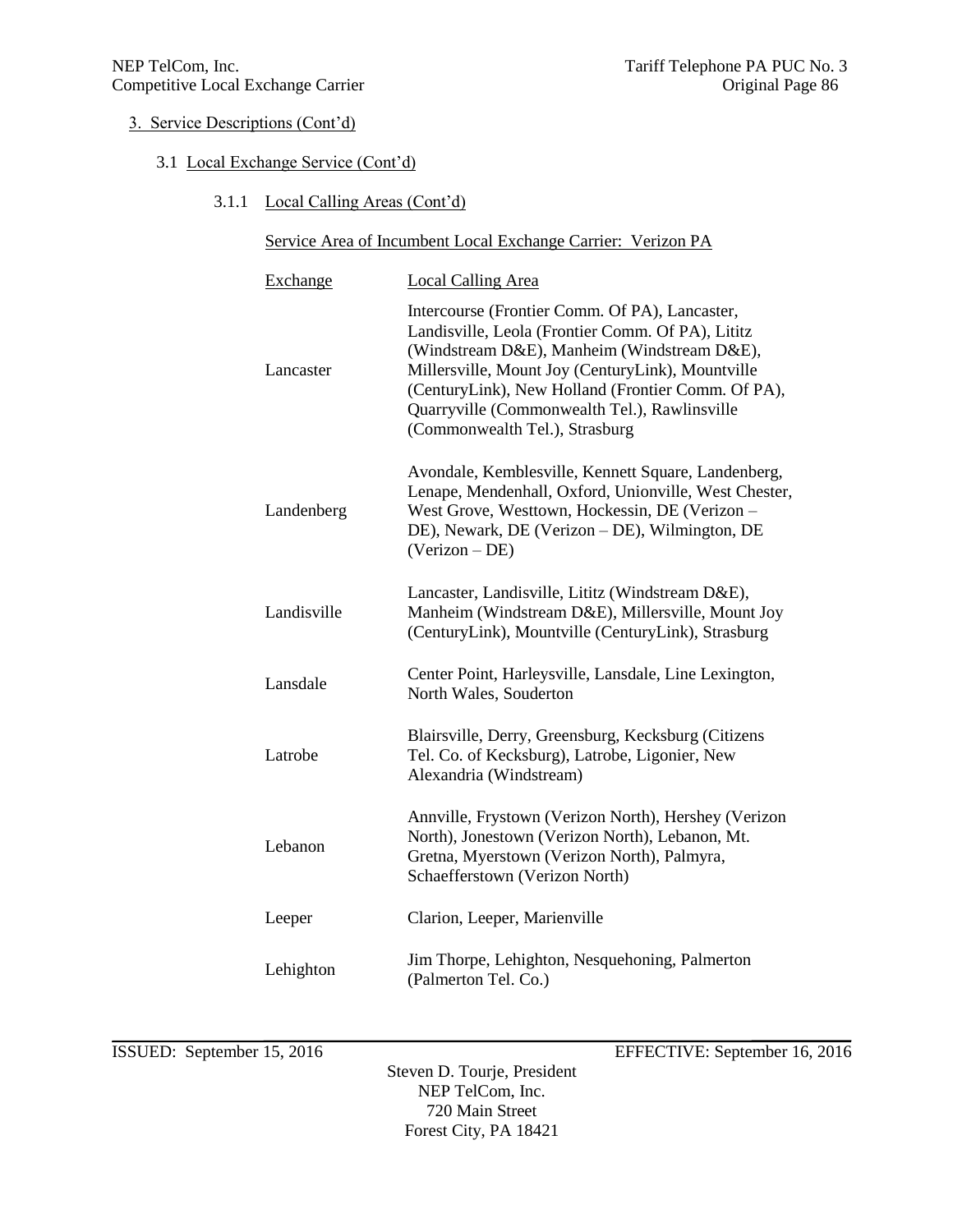#### 3.1 Local Exchange Service (Cont'd)

3.1.1 Local Calling Areas (Cont'd)

Service Area of Incumbent Local Exchange Carrier: Verizon PA

| Exchange       | <b>Local Calling Area</b>                                                                                                                                                                                   |
|----------------|-------------------------------------------------------------------------------------------------------------------------------------------------------------------------------------------------------------|
| Lenape         | Avondale, Coatesville, Downingtown, Exton, Kennett<br>Square, Landenberg, Lenape, Mendenhall, Mortonville,<br>Phila. Subn. Zone 10, Phila. Subn. Zone 28, Unionville,<br>West Chester, West Grove, Westtown |
| Lewistown      | Belleville (CenturyLink), Lewistown, McVeytown,<br>Mifflintown (CenturyLink), Port Royal (CenturyLink),<br>Reedsville (CenturyLink)                                                                         |
| Ligonier       | Latrobe, Ligonier, Stahlstown (Laurel Highland Tel.<br>Co.                                                                                                                                                  |
| Line Lexington | Doylestown, Dublin, Harleysville, Lansdale, Line<br>Lexington, North Wales, Perkasie, Phila. Subn. Zone<br>45, Souderton                                                                                    |
| Lock Haven     | Avis, Beech Creek (CenturyLink), Jersey Shore, Lock<br>Haven, Mill Hall (CenturyLink), Woolrich                                                                                                             |
| Lords Valley   | Bushkill, Cresco, Hawley, Honesdale, Lords Valley,<br>Mount Pocono, Newfoundland, Stroudsburg,<br>Wallenpaupack                                                                                             |
| Lowellville    | Bessemer, Hubbard, O. (AMERITECH, O.),<br>Lowellville, Lowellville, O. (AMERITECH, O.), New<br>Castle, North Lima, O. (AMERITECH, O.),<br>Youngstown, O. (AMERITECH, O.)                                    |
| Ludlow         | Kane, Ludlow                                                                                                                                                                                                |
| Mahaffey       | Mahaffey, Curwensville                                                                                                                                                                                      |
| Mahanoy City   | Frackville, Girardville, Lakewood (Frontier Comm. -<br>Lakewood), Mahanoy City, Shenandoah, Tamaqua                                                                                                         |

Steven D. Tourje, President NEP TelCom, Inc. 720 Main Street Forest City, PA 18421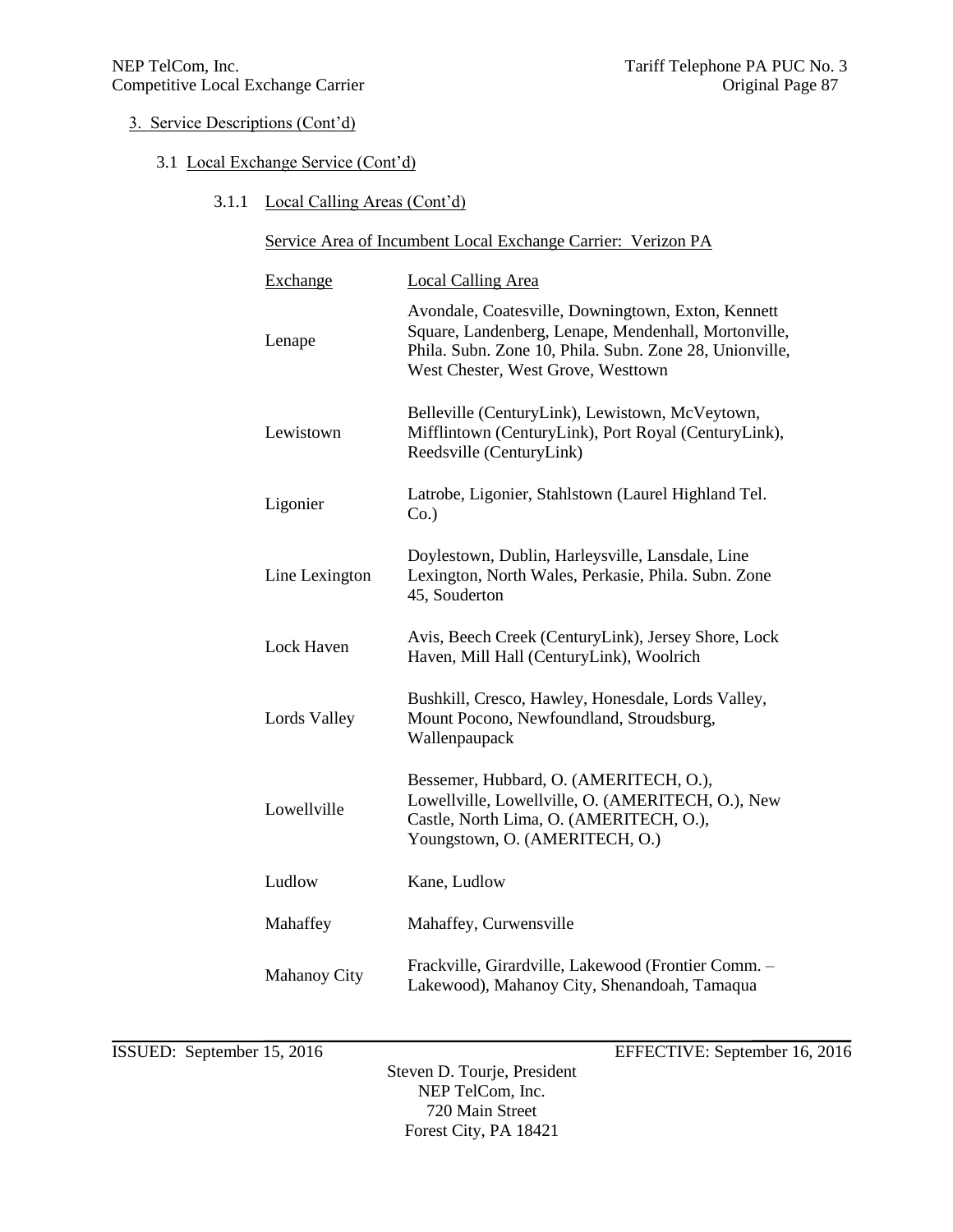#### 3.1 Local Exchange Service (Cont'd)

3.1.1 Local Calling Areas (Cont'd)

# Service Area of Incumbent Local Exchange Carrier: Verizon PA

| Exchange             | <b>Local Calling Area</b>                                                                                                                                                                                          |
|----------------------|--------------------------------------------------------------------------------------------------------------------------------------------------------------------------------------------------------------------|
| Marchand             | Marchand, Punxsutawney                                                                                                                                                                                             |
| Marienville          | Leeper, Marienville                                                                                                                                                                                                |
| <b>Marion Center</b> | Indiana, Marion Center                                                                                                                                                                                             |
| Masontown            | Fairchance, Masontown, McClellandtown, Point<br>Marion, Smithfield, Uniontown                                                                                                                                      |
| McAdoo               | Freeland, Hazleton, McAdoo, Tamaqua, Weatherly                                                                                                                                                                     |
| McClellandtown       | Fairchance, Masontown, McClellandtown, Smithfield,<br>Uniontown                                                                                                                                                    |
| McDonald             | Burgettstown, Canonsburg, Imperial, McDonald,<br>Midway (Windstream), Oakdale, Pitb. Subn. Zone 13                                                                                                                 |
| McMurray             | Canonsburg, Finleyville, McMurray, Pitb. Subn. Zone<br>12, Pitb. Subn. Zone 13                                                                                                                                     |
| McVeytown            | Lewistown, McVeytown                                                                                                                                                                                               |
| Mechanicsburg        | Dillsburg (Verizon North), Harrisburg Zone 1,<br>Lewisberry (Commonwealth Tel.), Mechanicsburg                                                                                                                     |
| Mendenhall           | Avondale, Kemblesville, Kennett Square, Landenberg,<br>Lenape, Mendenhall, Phila. Subn. Zone 10, Unionville,<br>West Chester, West Grove, Westtown, Hockessin, DE<br>(Verizon – DE), Wilmington, DE (Verizon – DE) |
| Mercer               | Blacktown (CenturyLink), Fredonia (Windstream),<br>Grove City, Mercer, Sharon, Sharpsville, Wesley<br>(Verizon North)                                                                                              |

Steven D. Tourje, President NEP TelCom, Inc. 720 Main Street Forest City, PA 18421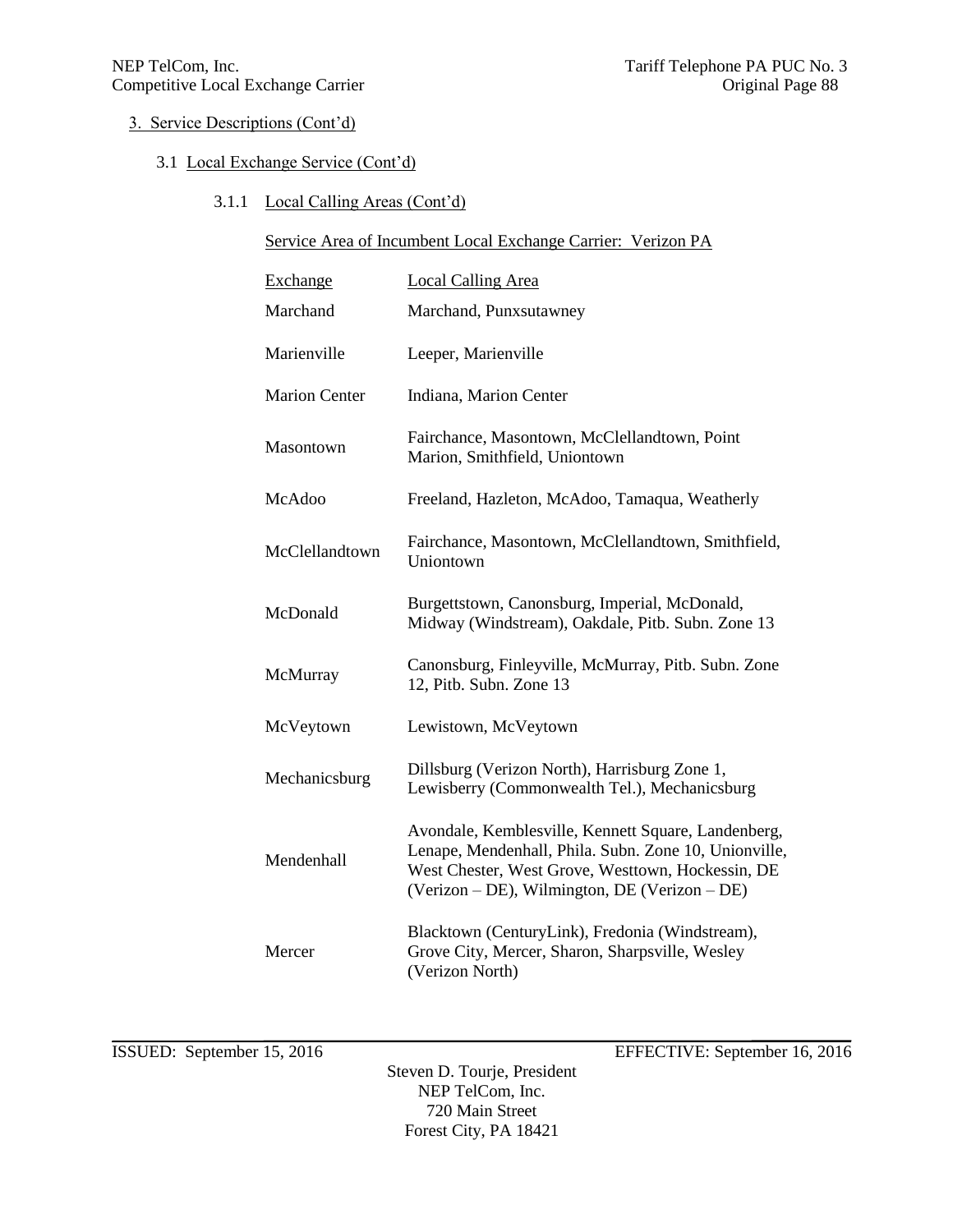# 3.1 Local Exchange Service (Cont'd)

3.1.1 Local Calling Areas (Cont'd)

| Service Area of Incumbent Local Exchange Carrier: Verizon PA |  |
|--------------------------------------------------------------|--|
|                                                              |  |

| <b>Exchange</b> | <b>Local Calling Area</b>                                                                                                                                   |
|-----------------|-------------------------------------------------------------------------------------------------------------------------------------------------------------|
| Middletown      | Elizabethtown (CenturyLink), Harrisburg Zone 1,<br>Harrisburg Zone 2, Hershey (Verizon North),<br>Hummelstown, Middletown                                   |
| Midland         | Beaver Falls, Hookstown, Midland, Rochester, Smiths<br>Ferry                                                                                                |
| Millersville    | Lancaster, Landisville, Millersville, Mountville<br>(CenturyLink), Strasburg                                                                                |
| Millheim        | Bellefonte, Boalsburg, Centre Hall, Millheim, Spring<br>Mills, State College                                                                                |
| Millville       | Bloomsburg, Millville, Washingtonville                                                                                                                      |
| Milton          | Lewisburg (Buffalo Valley Tel. Co.), Mifflinburg<br>(Buffalo Valley Tel. Co.), Milton, Northumberland,<br>Sunbury, Washingtonville, Watsontown (Windstream) |
| Minersville     | Frackville, Minersville, New Philadelphia, Orwigsburg,<br>Pottsville, Saint Clair, Schuylkill Haven, Tremont<br>(Commonwealth Tel.)                         |
| Monessen        | Belle Vernon, Charleroi, Donora, Fayette City,<br>Monessen, Monongahela                                                                                     |
| Monongahela     | Belle Vernon, Charleroi, Donora, Elizabeth, Finleyville,<br>Monessen, Monongahela                                                                           |
| Moosic          | Moosic, Pittston, Scranton, Taylor, Wyoming                                                                                                                 |
| Morrisville     | Ewing, NJ (Verizon – NJ), Morrisville, Newtown,<br>Phila. Subn. Zone 42, Phila. Subn. Zone 43, Phila.<br>Subn. Zone 44, Trenton, NJ (Verizon - NJ), Yardley |

ISSUED: September 15, 2016 EFFECTIVE: September 16, 2016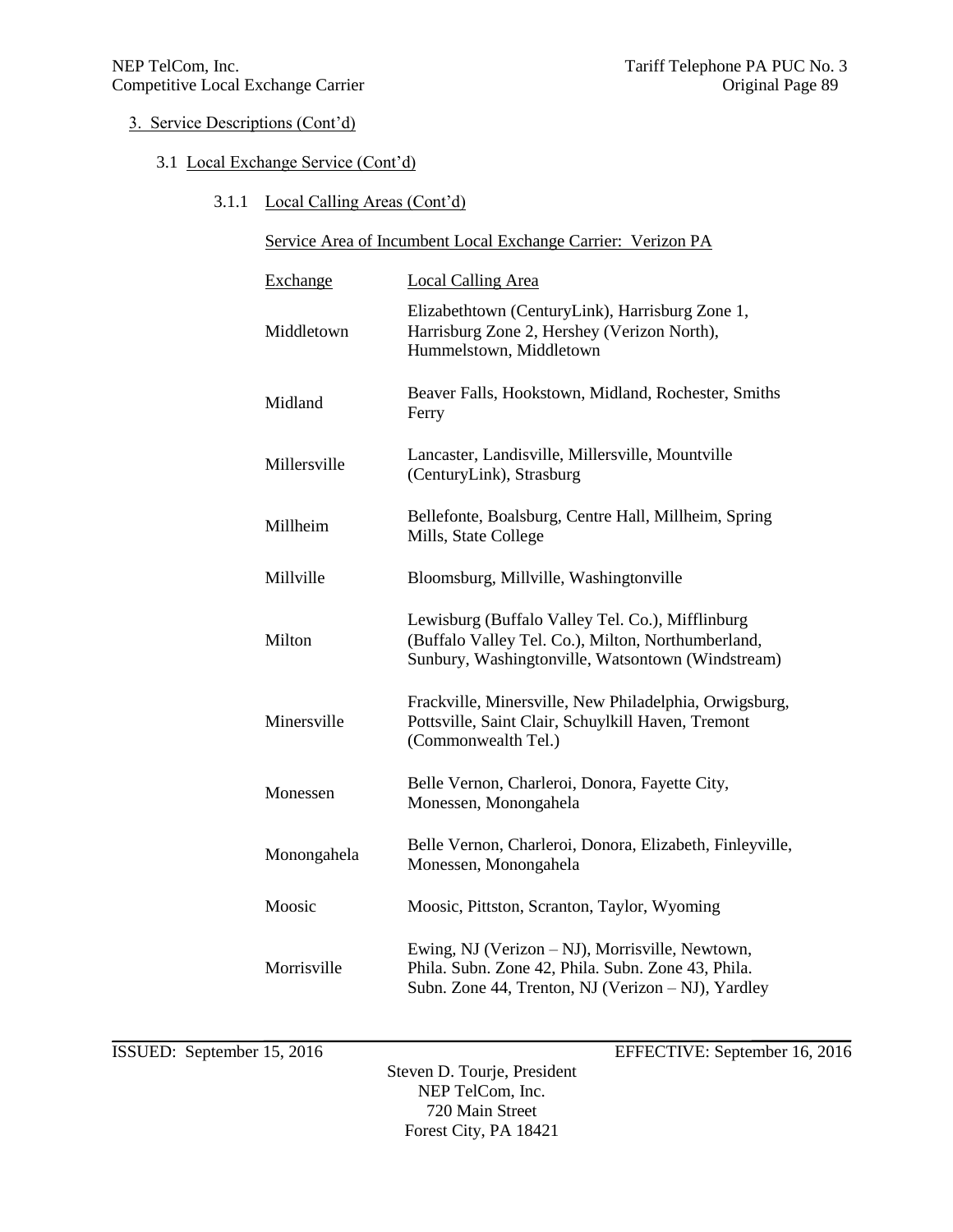### 3.1 Local Exchange Service (Cont'd)

3.1.1 Local Calling Areas (Cont'd)

Service Area of Incumbent Local Exchange Carrier: Verizon PA

| <b>Exchange</b>       | <b>Local Calling Area</b>                                                                                                                        |
|-----------------------|--------------------------------------------------------------------------------------------------------------------------------------------------|
| Mortonville           | Avondale, Coatesville, Downingtown, Exton, Kennett<br>Square, Lenape, Mortonville, Parkesburg, Unionville,<br>West Chester, West Grove, Westtown |
| Moscow                | Hamlin, Moscow, Newfoundland, Scranton,<br>Wallenpaupack                                                                                         |
| Mountaintop           | Kingston, Mountaintop, Nanticoke, Nuangola<br>(Commonwealth Tel.), Plymouth, Wilkes-Barre                                                        |
| <b>Mount Carmel</b>   | Ashland, Elysburg, Kulpmont, Mount Carmel,<br>Shamokin                                                                                           |
| <b>Mount Gretna</b>   | Annville, Lebanon, Mount Gretna, Palmyra                                                                                                         |
| <b>Mount Jewett</b>   | Bradford, Mount Jewett, Kane                                                                                                                     |
| <b>Mount Pleasant</b> | Connellsville, Greensburg, Kecksburg (Citizens Tel.<br>Co. of Kecksburg), Mount Pleasant, Scottdale,<br>Youngwood                                |
| <b>Mount Pocono</b>   | Cresco, Lords Valley, Mount Pocono, Newfoundland,<br>Stroudsburg                                                                                 |
| <b>Mount Union</b>    | Huntingdon, McConnellstown (CenturyLink), Mount<br>Union                                                                                         |
| Nanticoke             | Kingston, Mountaintop, Nanticoke, Nuangola<br>(Commonwealth Tel.), Plymouth, Wilkes-Barre                                                        |
| Nazareth              | Allentown, Bath, Bethlehem, Catasauqua, Easton,<br>Nazareth                                                                                      |
| Nesquehoning          | Jim Thorpe, Lansford (Windstream), Lehighton,<br>Nesquehoning                                                                                    |

ISSUED: September 15, 2016 EFFECTIVE: September 16, 2016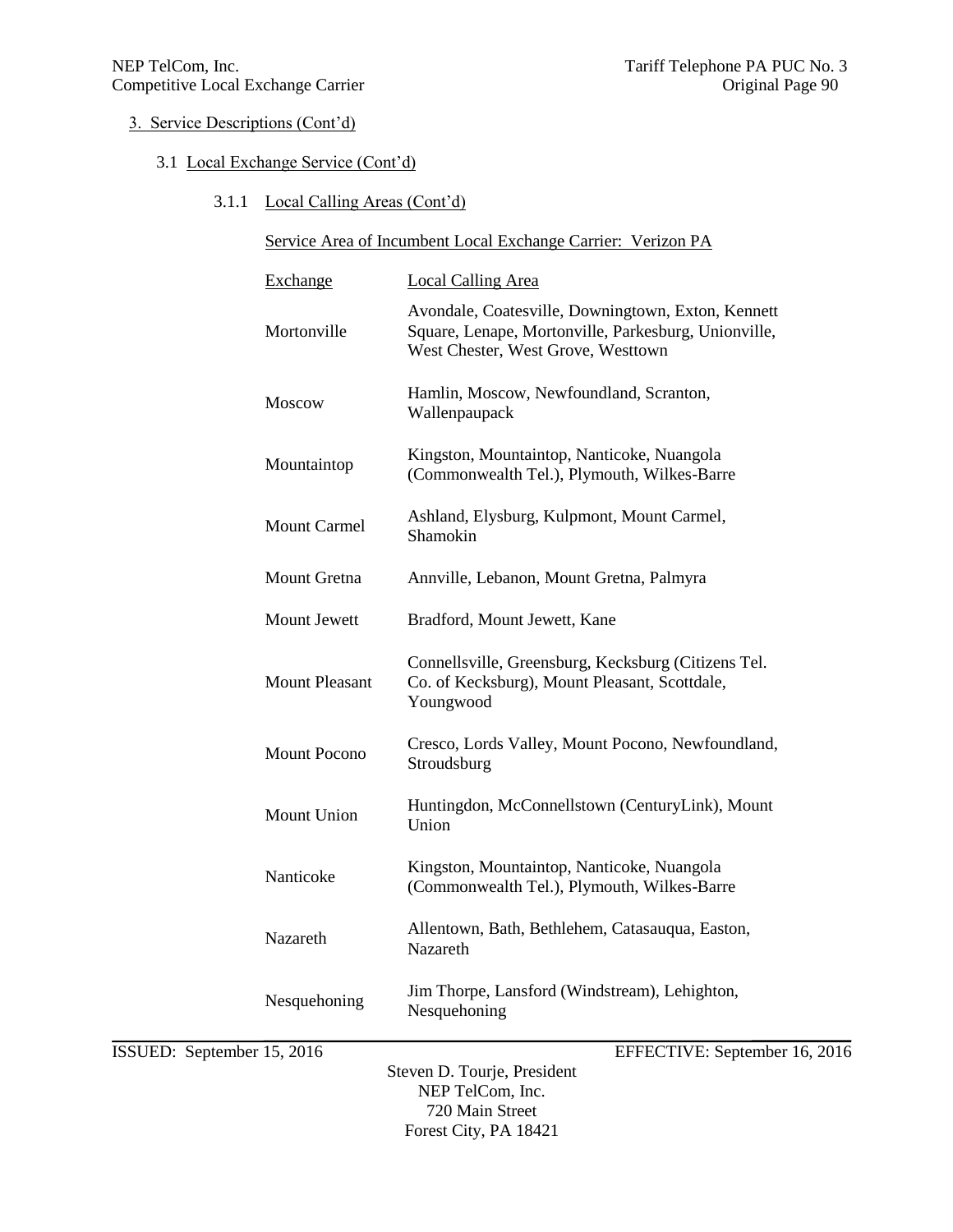### 3.1 Local Exchange Service (Cont'd)

3.1.1 Local Calling Areas (Cont'd)

Service Area of Incumbent Local Exchange Carrier: Verizon PA

| <b>Exchange</b>    | <b>Local Calling Area</b>                                                                                                                                                                    |
|--------------------|----------------------------------------------------------------------------------------------------------------------------------------------------------------------------------------------|
| New Castle         | Bessemer, Ellwood City, New Bedford (Verizon<br>North), New Castle, New Wilmington (Verizon North),<br>Plain Grove (CenturyLink), Princeton (Verizon North),<br>Volant (CenturyLink), Wampum |
| New Florence       | Bolivar, Johnstown, New Florence, Seward                                                                                                                                                     |
| Newfoundland       | Cresco, Hamlin, Hawley, Lake Ariel, Lords Valley,<br>Moscow, Mount Pocono, Newfoundland,<br>Wallenpaupack                                                                                    |
| New Hope           | Buckingham, Carversville, Doylestown, Lambertville,<br>NJ (Verizon – NJ), New Hope, Newtown,<br>Plumsteadville, Wycombe, Yardley                                                             |
| New Kensington     | New Kensington, Pitb. Subn. Zone 20, Springdale,<br>Tarentum                                                                                                                                 |
| New Philadelphia   | Minersville, New Philadelphia, Orwigsburg, Pottsville,<br>Saint Clair, Schuylkill Haven, Tamaqua                                                                                             |
| New Salem          | Brownsville, New Salem, Republic, Uniontown                                                                                                                                                  |
| Newtown            | Newtown, Phila. Subn. Zone 40, Phila. Subn. Zone 43,<br>Wycombe, Yardley                                                                                                                     |
| Northampton        | Allentown, Bath, Bethlehem, Catasauqua, Ironton<br>(Ironton Tel. Co.), Northampton, Slatington                                                                                               |
| Northumberland     | Danville, Milton, Northumberland, Sunbury                                                                                                                                                    |
| <b>North Wales</b> | Center Point, Harleysville, Lansdale, Line Lexington,<br>North Wales, Phila. Subn. Zone 30, Phila. Subn. Zone<br>33, Souderton                                                               |

Steven D. Tourje, President NEP TelCom, Inc. 720 Main Street Forest City, PA 18421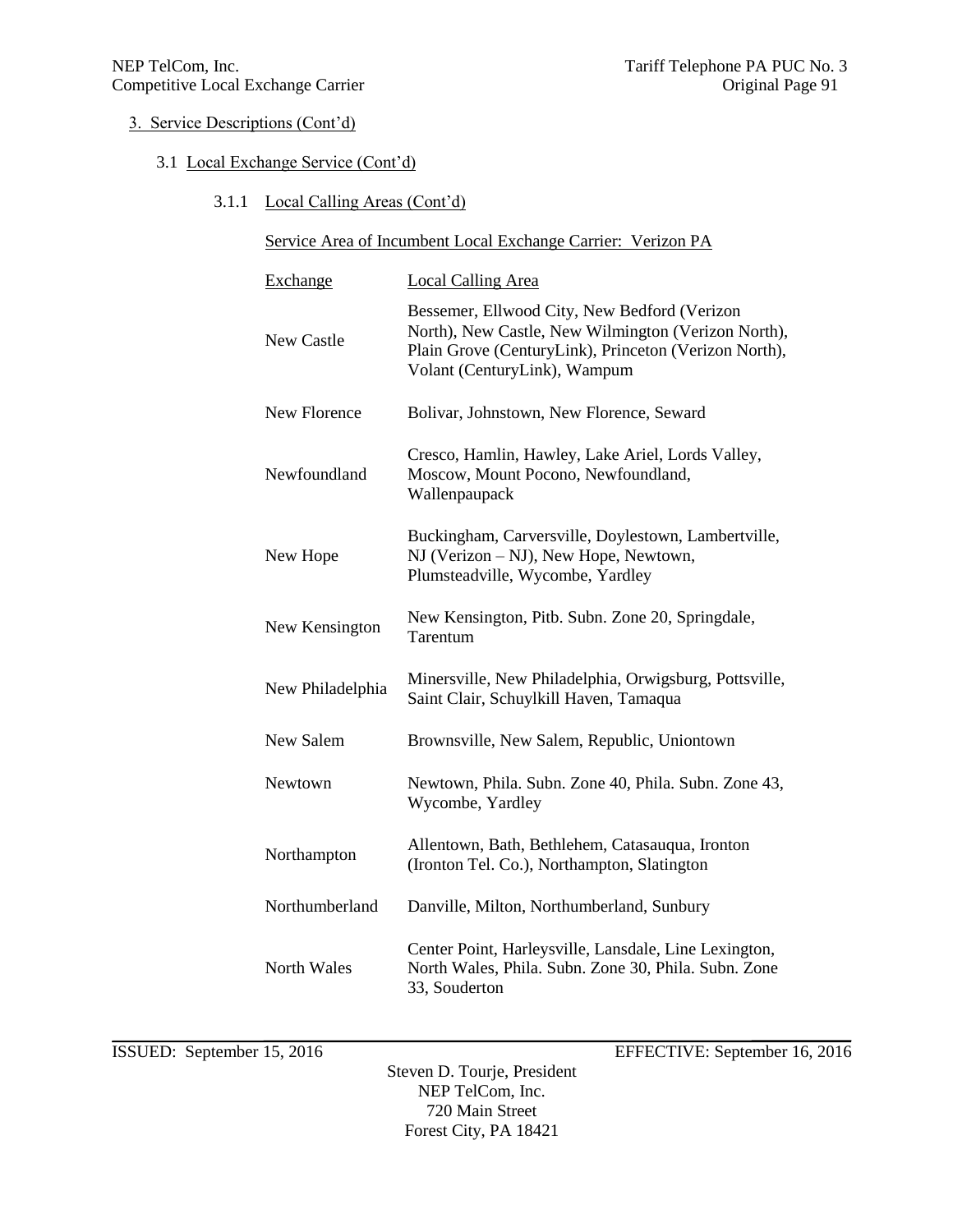#### 3.1 Local Exchange Service (Cont'd)

3.1.1 Local Calling Areas (Cont'd)

| Service Area of Incumbent Local Exchange Carrier: Verizon PA |                                                                                                                                     |  |
|--------------------------------------------------------------|-------------------------------------------------------------------------------------------------------------------------------------|--|
| Exchange                                                     | <b>Local Calling Area</b>                                                                                                           |  |
| Numidia                                                      | Bloomsburg, Catawissa, Elysburg, Numidia                                                                                            |  |
| Oakdale                                                      | Imperial, McDonald, Oakdale, Pitb. Subn. Zone 13,<br>Pitb. Subn. Zone 14                                                            |  |
| Olyphant                                                     | Carbondale, Chapman Lake (Verizon North), Hamlin,<br>Jermyn, Lake Ariel, Olyphant, Scranton, Taylor                                 |  |
| Orwigsburg                                                   | Auburn (Verizon North), Minersville, New<br>Philadelphia, Orwigsburg, Pottsville, Saint Clair,<br>Schuylkill Haven                  |  |
| Osceola Mills                                                | Clearfield, Houtzdale, Osceola Mills, Philipsburg                                                                                   |  |
| Oxford                                                       | Avondale, Kemblesville, Kirkwood (Commonwealth<br>Tel.), Landenberg, Oxford, West Grove                                             |  |
| Palmyra                                                      | Annville, Harrisburg Zone 1, Hershey (Verizon North),<br>Hummelstown, Lebanon, Mount Gretna, Palmyra                                |  |
| Paris                                                        | Burgettstown, Paris, Weirton, W. Va. (Verizon – W.<br>$Va.$ )                                                                       |  |
| Parkesburg                                                   | Atglen (Commonwealth Tel.), Coatesville, Gap<br>(Commonwealth Tel.), Glenmoore, Honey Brook,<br>Mortonville, Parkesburg, West Grove |  |
| Parkwood                                                     | Indiana, Parkwood                                                                                                                   |  |
| Patton                                                       | Altoona, Barnesboro, Carrolltown, Hastings, Patton                                                                                  |  |
| Pennsburg                                                    | Bally (The Conestoga Tel. and Tel. Co.), Green Lane,<br>Pennsburg, Perkasie, Quakertown, Sassamansville (The                        |  |

ISSUED: September 15, 2016 EFFECTIVE: September 16, 2016

Steven D. Tourje, President NEP TelCom, Inc. 720 Main Street Forest City, PA 18421

Conestoga Tel. and Tel. Co.), Souderton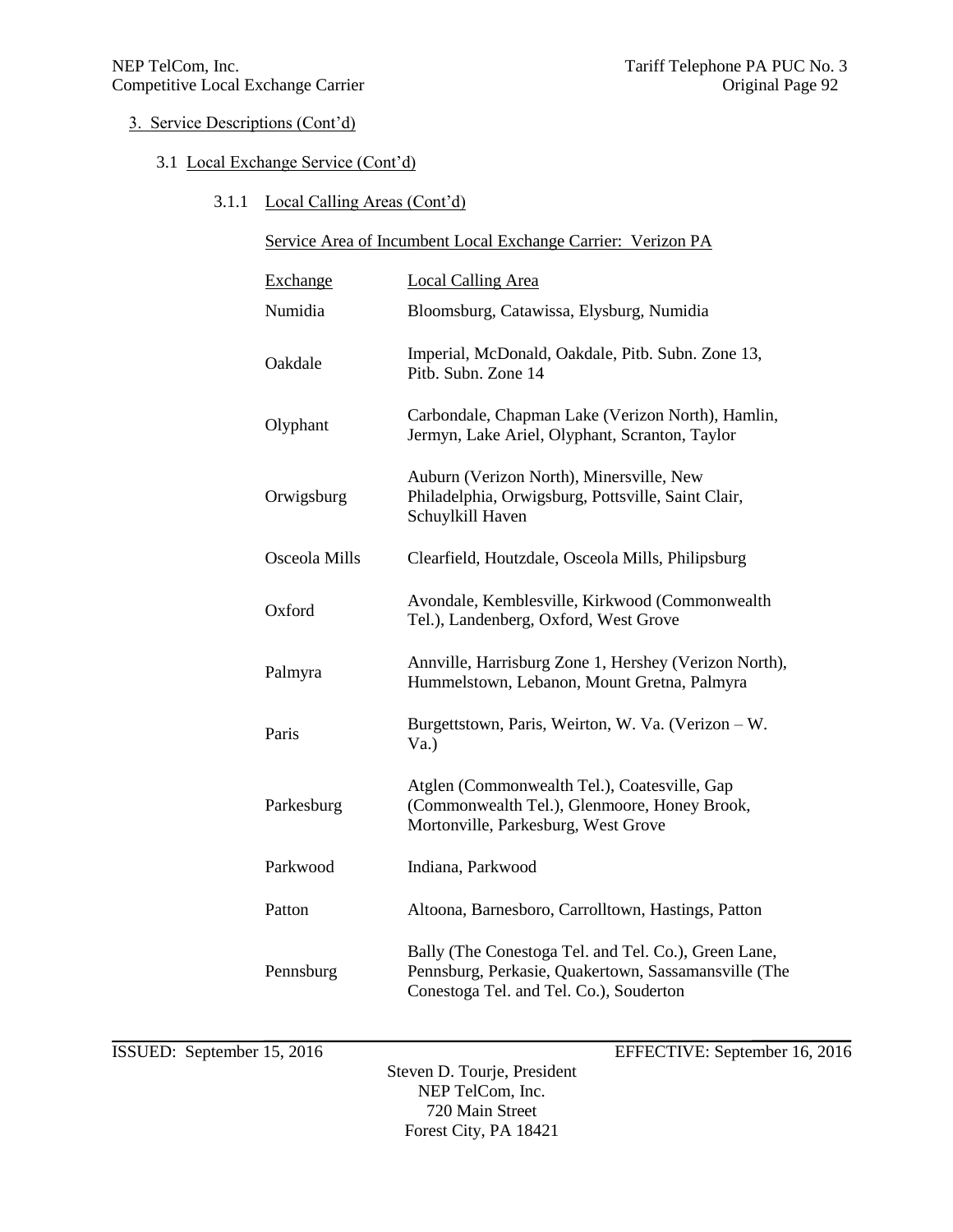#### 3.1 Local Exchange Service (Cont'd)

3.1.1 Local Calling Areas (Cont'd)

## Service Area of Incumbent Local Exchange Carrier: Verizon PA

| <b>Exchange</b>     | <b>Local Calling Area</b>                                                                                                                                              |
|---------------------|------------------------------------------------------------------------------------------------------------------------------------------------------------------------|
| Perkasie            | Bedminster, Doylestown, Dublin, Green Lane,<br>Harleysville, Lansdale, Line Lexington, Pennsburg,<br>Perkasie, Plumsteadville, Quakertown, Schwenksville,<br>Souderton |
| Perryopolis         | Belle Vernon, Dawson, Fayette City, Perryopolis,<br>Uniontown                                                                                                          |
| Philipsburg         | Clearfield, Frenchville, Houtzdale, Osceola Mills,<br>Philipsburg, Winburne                                                                                            |
| Phoenixville        | Chester Springs, Collegeville, Eagle, Phila. Subn. Zone<br>28, Phila. Subn. Zone 29, Phoenixville, Pughtown,<br>Royersford                                             |
| Pittston            | Harding (Commonwealth Tel.), Kingston, Moosic,<br>Pittston, Scranton, Taylor, Wilkes-Barre, Wyoming                                                                    |
| Plumsteadville      | Bedminster, Buckingham, Carversville, Doylestown,<br>Dublin, Ferndale (Commonwealth Tel.), Line<br>Lexington, New Hope, Perkasie, Plumsteadville,<br>Quakertown        |
| Plymouth            | Kingston, Mountaintop, Nanticoke, Plymouth, Wilkes-<br><b>Barre</b>                                                                                                    |
| <b>Point Marion</b> | Cheat Lake (Verizon – W. Va.), Fairchance,<br>Masontown, Point Marion, Morgantown, W. Va.<br>(Verizon – W. Va.), Smithfield, Uniontown                                 |
| Portage             | Cresson, Ebensburg, Johnston, Portage, Southfork                                                                                                                       |
| Port Allegany       | Eldred, Port Allegany, Roulette, Smethport                                                                                                                             |

Steven D. Tourje, President NEP TelCom, Inc. 720 Main Street Forest City, PA 18421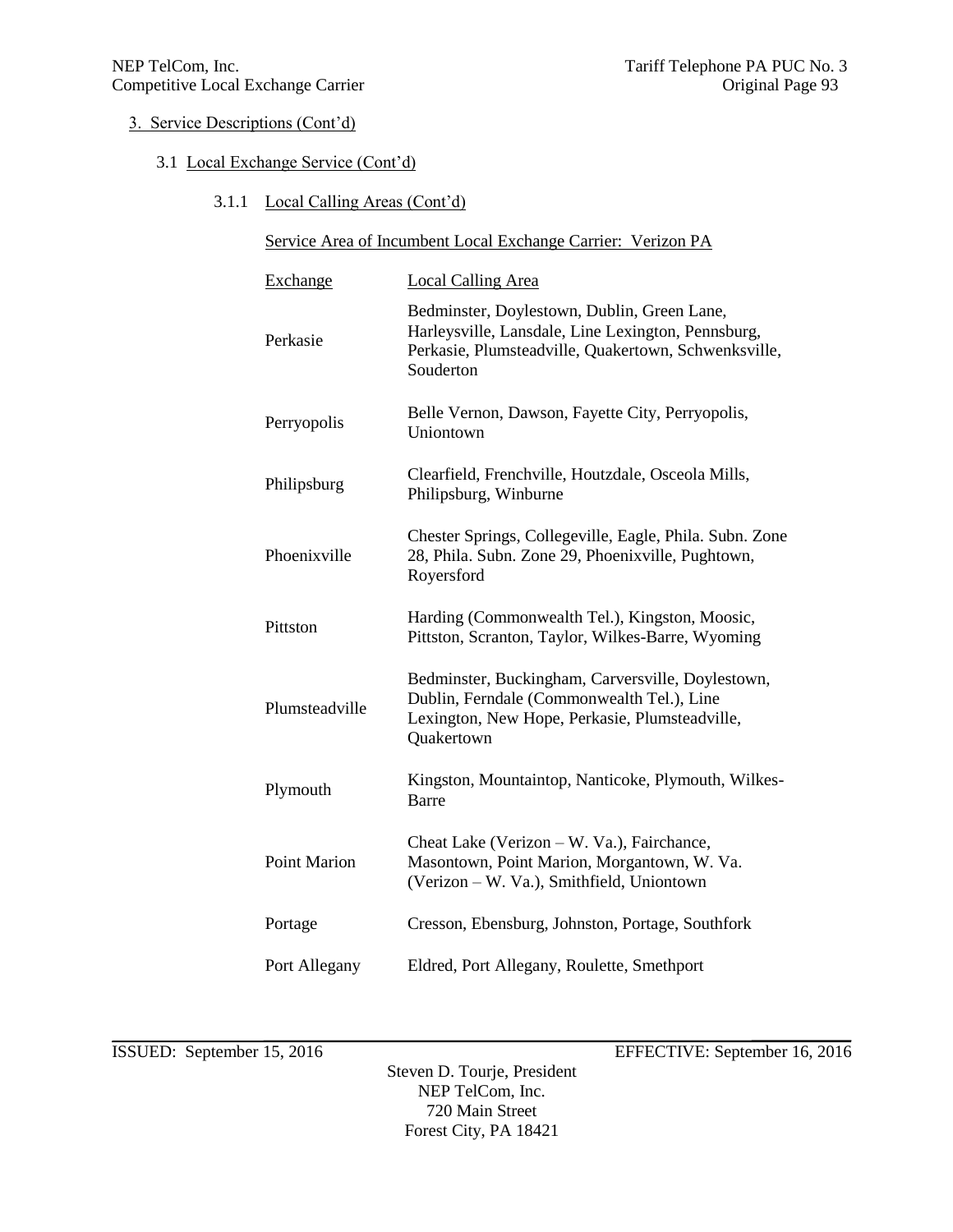### 3.1 Local Exchange Service (Cont'd)

3.1.1 Local Calling Areas (Cont'd)

## Service Area of Incumbent Local Exchange Carrier: Verizon PA

| Exchange     | <b>Local Calling Area</b>                                                                                                                                                                                                                                                                                                                                                                                                                                                             |
|--------------|---------------------------------------------------------------------------------------------------------------------------------------------------------------------------------------------------------------------------------------------------------------------------------------------------------------------------------------------------------------------------------------------------------------------------------------------------------------------------------------|
| Pottstown    | Boyertown (The Conestoga Tel. and Tel. Co.),<br>Collegeville, Douglassville (The Conestoga Tel. and<br>Tel. Co.), Phoenixville, Pottstown, Pughtown,<br>Royersford, Sassamansville (The Conestoga Tel. and<br>Tel. Co.), Schwenksville                                                                                                                                                                                                                                                |
| Pottsville   | Auburn (Verizon North), Frackville, Friedensburg<br>(Verizon North), Minersville, New Philadelphia,<br>Orwigsburg, Pottsville, Saint Clair, Schuylkill Haven,<br>Tamaqua                                                                                                                                                                                                                                                                                                              |
| Pughtown     | Chester Springs, Downingtown, Eagle, Exton,<br>Glenmoore, Green Hills (The Conestoga Tel. and Tel.<br>Co.), Morgantown (The Conestoga Tel. and Tel. Co.),<br>Phoenixville, Pottstown, Pughtown, Royersford                                                                                                                                                                                                                                                                            |
| Punxsutawney | Big Run, Marchand, Punxsutawney                                                                                                                                                                                                                                                                                                                                                                                                                                                       |
| Quakertown   | Bedminster, Dublin, Ferndale (Commonwealth Tel.),<br>Green Lane, Pennsburg, Perkasie, Plumsteadville,<br>Quakertown, Souderton, Springtown                                                                                                                                                                                                                                                                                                                                            |
| Reading      | Adamstown (Windstream D&E), Bernville (Verizon<br>North), Birdsboro (The Conestoga Tel. and Tel. Co.),<br>Fleetwood, Green Hills (The Conestoga Tel. and Tel.<br>Co.), Hamburg, Kutztown, Leesport (Commonwealth<br>Tel.), Morgantown (The Conestoga Tel. and Tel. Co.),<br>Oley (The Conestoga Tel. and Tel. Co.), Reading,<br>Robesonia (Verizon North), Topton (The Conestoga<br>Tel. and Tel. Co.), Womelsdorf (Verizon North),<br>Yellow House (The Conestoga Tel. and Tel. Co.) |
| Renovo       | Renovo                                                                                                                                                                                                                                                                                                                                                                                                                                                                                |
| Republic     | Brownsville, New Salem, Republic, Uniontown                                                                                                                                                                                                                                                                                                                                                                                                                                           |
|              |                                                                                                                                                                                                                                                                                                                                                                                                                                                                                       |

ISSUED: September 15, 2016 EFFECTIVE: September 16, 2016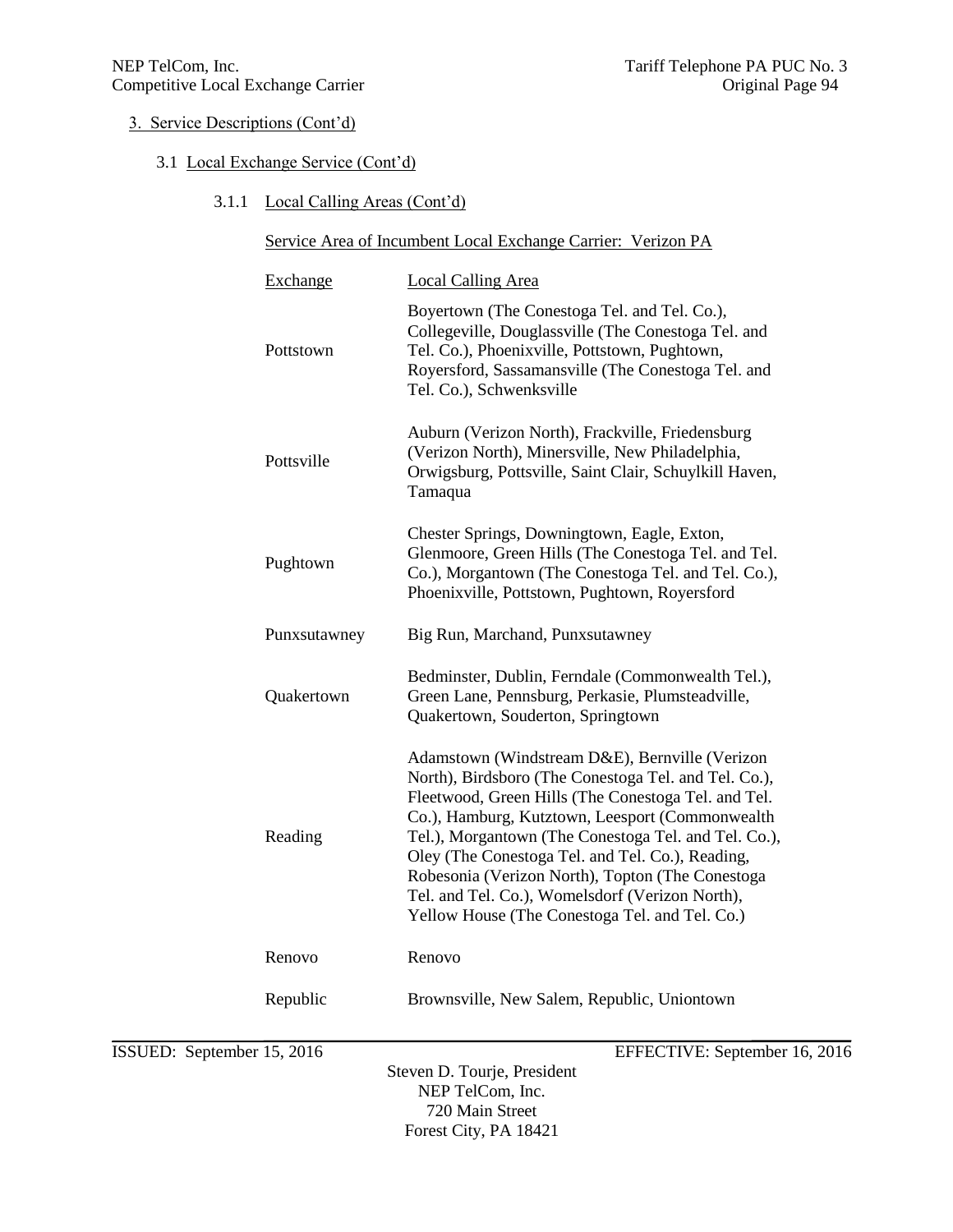### 3.1 Local Exchange Service (Cont'd)

3.1.1 Local Calling Areas (Cont'd)

Service Area of Incumbent Local Exchange Carrier: Verizon PA

| <b>Exchange</b>  | <b>Local Calling Area</b>                                                                                                                                                                                  |
|------------------|------------------------------------------------------------------------------------------------------------------------------------------------------------------------------------------------------------|
| Rew              | Bradford, Duke Center (Armstrong North), Eldred,<br>Limestone, NY (Verizon - NY), Rew, Smethport                                                                                                           |
| Reynoldsville    | DuBois, Reynoldsville, Sykesville                                                                                                                                                                          |
| Riegelsville     | Allentown, Bethlehem, Catasauqua, Easton, Ferndale<br>(Commonwealth Tel.), Hellertown, Milford, NJ<br>(Verizon - NJ), Phillipsburg, NJ (Verizon - NJ),<br>Riegelsville, Springtown, Upper Black Eddy       |
| Rochester        | Aliquippa, Ambridge, Baden, Beaver Falls, Hookstown,<br>Midland, Rochester                                                                                                                                 |
| Roulette         | Coudersport, Port Allegany, Roulette                                                                                                                                                                       |
| Royersford       | Center Point, Chester Springs, Collegeville, Eagle,<br>Phila. Subn. Zone 29, Phila. Subn. Zone 30,<br>Phoenixville, Pottstown, Pughtown, Royersford,<br>Schwenksville                                      |
| Russell          | Russell, Sugar Grove, Warren, Youngsville                                                                                                                                                                  |
| Saint Clair      | Frackville, Minersville, New Philadelphia, Orwigsburg,<br>Pottsville, Saint Clair, Schuylkill Haven                                                                                                        |
| Saxton           | Hopewell (CenturyLink), Saxton                                                                                                                                                                             |
| Schuylkill Haven | Auburn (Verizon North), Friedensburg (Verizon<br>North), Minersville, New Philadelphia, Orwigsburg,<br>Pottsville, Saint Clair, Schuylkill Haven                                                           |
| Schwenksville    | Center Point, Collegeville, Green Lane, Harleysville,<br>Lansdale, Perkasie, Phila. Subn. Zone 30, Pottstown,<br>Royersford, Sassamansville (The Conestoga Tel. and<br>Tel. Co.), Schwenksville, Souderton |

ISSUED: September 15, 2016 EFFECTIVE: September 16, 2016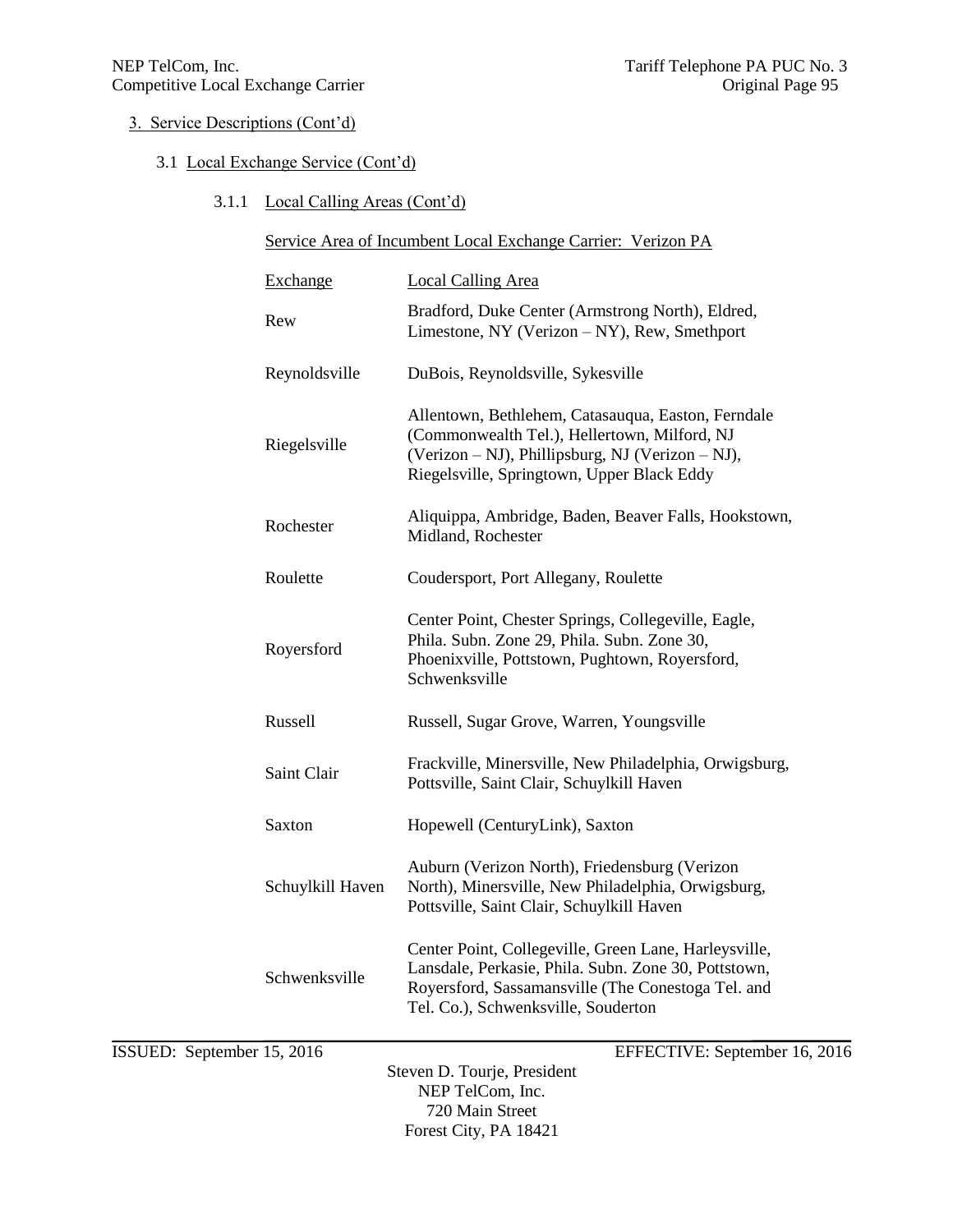### 3.1 Local Exchange Service (Cont'd)

3.1.1 Local Calling Areas (Cont'd)

| Service Area of Incumbent Local Exchange Carrier: Verizon PA |                                                                                                                                                                                                                                         |  |
|--------------------------------------------------------------|-----------------------------------------------------------------------------------------------------------------------------------------------------------------------------------------------------------------------------------------|--|
| <b>Exchange</b>                                              | <b>Local Calling Area</b>                                                                                                                                                                                                               |  |
| Scottdale                                                    | Connellsville, Dawson, Mount Pleasant, Scottdale                                                                                                                                                                                        |  |
| Scranton                                                     | Clarks Summit (Commonwealth Tel.), Dalton<br>(Commonwealth Tel.), Factoryville (Commonwealth<br>Tel.), Hamlin, Jermyn, Lake Ariel, Lake Winola<br>(Commonwealth Tel.), Moosic, Moscow, Olyphant,<br>Pittston, Scranton, Taylor, Wyoming |  |
| Shamokin                                                     | Elysburg, Kulpmont, Mount Carmel, Shamokin,<br>Sunbury, Trevorton (TDS - Mahanoy and Mahantango<br>Tel. Co.)                                                                                                                            |  |
| Sharon                                                       | Mercer, Sharon, O. (AMERITECH, O.), Sharon, PA,<br>Sharpsville, Transfer (The Pymatuning Ind. Tel. Co.),<br><b>West Middlesex</b>                                                                                                       |  |
| Sharpsville                                                  | Greenville, Mercer, Sharon, O. (AMERITECH, O.),<br>Sharon, PA, Sharpsville, Transfer (The Pymatuning<br>Ind. Tel. Co.), West Middlesex                                                                                                  |  |
| Shenandoah                                                   | Ashland, Frackville, Girardsville, Mahanoy City,<br>Ringtown (Commonwealth Tel.), Shenandoah                                                                                                                                            |  |
| Slatington                                                   | Allentown, Bath, Bethlehem, Catasauqua, Ironton<br>(Ironton Tel. Co.), New Tripoli (Verizon North),<br>Northampton, Slatington                                                                                                          |  |
| Smethport                                                    | Bradford, Eldred, Port Allegany, Rew, Smethport                                                                                                                                                                                         |  |
| Smithfield                                                   | Fairchance, Masontown, McClellandtown, Point<br>Marion, Smithfield, Uniontown                                                                                                                                                           |  |
| <b>Smiths Ferry</b>                                          | Chester, W. Va. (Verizon - W. Va.), East Liverpool, O.<br>(AMERITECH, O.), Hookstown, Midland, Rochester,<br><b>Smiths Ferry</b>                                                                                                        |  |

ISSUED: September 15, 2016 EFFECTIVE: September 16, 2016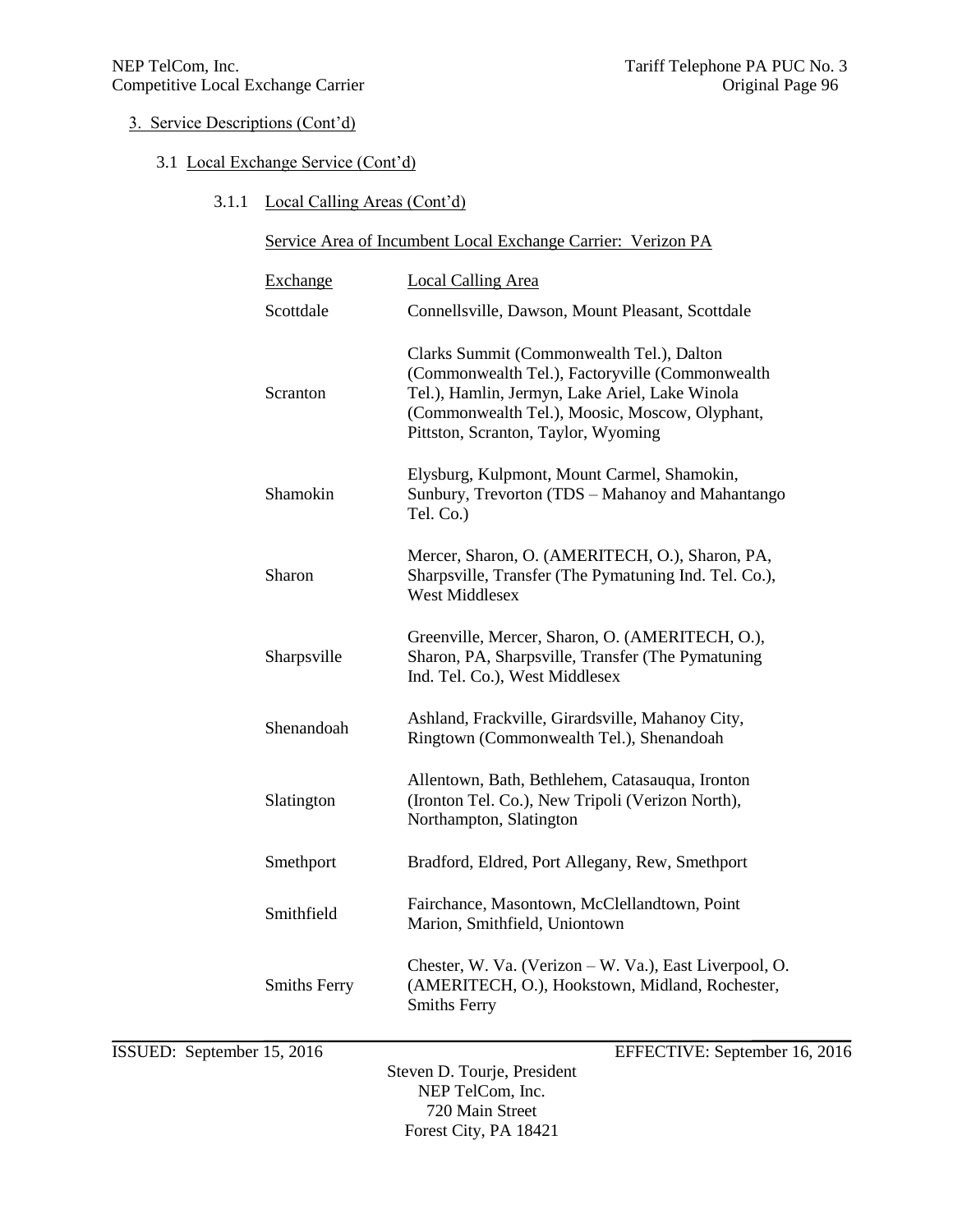### 3.1 Local Exchange Service (Cont'd)

3.1.1 Local Calling Areas (Cont'd)

| Service Area of Incumbent Local Exchange Carrier: Verizon PA |                                                                                                                                                                                          |  |
|--------------------------------------------------------------|------------------------------------------------------------------------------------------------------------------------------------------------------------------------------------------|--|
| <b>Exchange</b>                                              | <b>Local Calling Area</b>                                                                                                                                                                |  |
| <b>Smock</b>                                                 | Brownsville, Smock, Uniontown                                                                                                                                                            |  |
| Snow Shoe                                                    | Bellefonte, Frenchville, Snow Shoe                                                                                                                                                       |  |
| Souderton                                                    | Center Point, Collegeville, Doylestown, Dublin, Green<br>Lane, Harleysville, Lansdale, Line Lexington, North<br>Wales, Pennsburg, Perkasie, Quakertown,<br>Schwenksville, Souderton      |  |
| Springdale                                                   | New Kensington, Pitb. Subn. Zone 19, Pitb. Subn. Zone<br>20, Springdale, Tarentum                                                                                                        |  |
| <b>Spring Mills</b>                                          | Bellefonte, Boalsburg, Centre Hall, Millheim, Spring<br>Mills, State College                                                                                                             |  |
| Springtown                                                   | Allentown, Bethlehem, Catasauqua, Easton, Ferndale<br>(Commonwealth Tel.), Hellertown, Milford, NJ<br>(Verizon - NJ), Quakertown, Riegelsville, Springtown,<br><b>Upper Black Eddy</b>   |  |
| <b>State College</b>                                         | Bellefonte, Boalsburg, Centre Hall, Port Matilda<br>(Windstream), Spring Mills, State College                                                                                            |  |
| Strasburg                                                    | Gap (Commonwealth Tel.), Intercourse (Frontier<br>Comm. Of PA), Lancaster, Landisville, Millersville,<br>Quarryville (Commonwealth Tel.), Rawlinsville<br>(Commonwealth Tel.), Strasburg |  |
| Stroudsburg                                                  | Bushkill, Cresco, Lords Valley, Mount Pocono,<br>Saylorsburg (Commonwealth Tel.), Stroudsburg,<br>Stroudsburg, NJ (Verizon - NJ)                                                         |  |
| <b>Sugar Grove</b>                                           | Russell, Sugar Grove, Warren, Youngsville                                                                                                                                                |  |

Steven D. Tourje, President NEP TelCom, Inc. 720 Main Street Forest City, PA 18421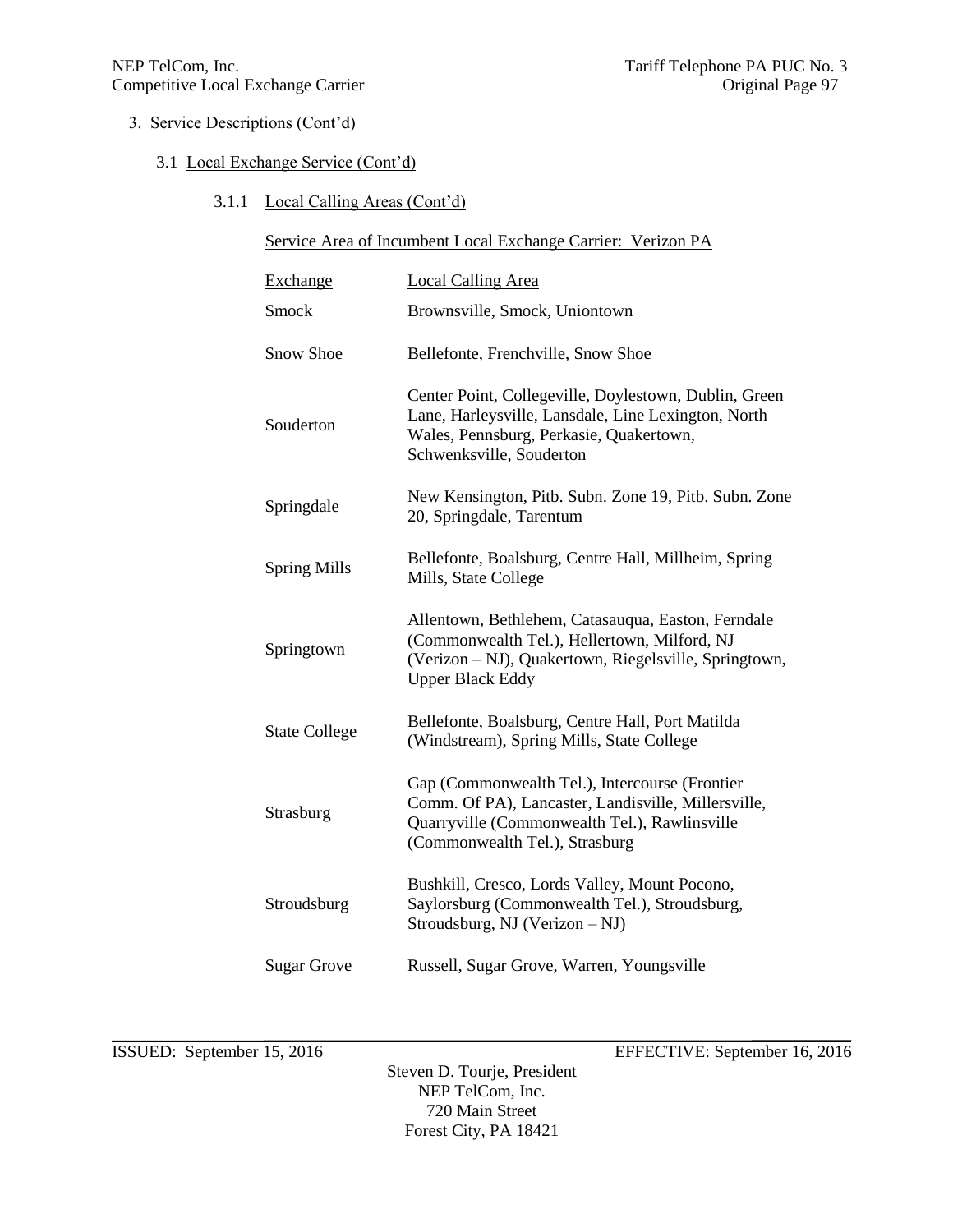### 3.1 Local Exchange Service (Cont'd)

3.1.1 Local Calling Areas (Cont'd)

Service Area of Incumbent Local Exchange Carrier: Verizon PA Exchange Local Calling Area Sunbury Danville, Elysburg, Milton, Northumberland, Selinsgrove (Verizon North), Shamokin, Sunbury Sykesville DuBois, Luthersburg (Windstream), Reynoldsville, Sykesville Tamaqua Lakewood (Frontier Comm. – Lakewood), Lansford (Windstream), Mahanoy City, McAdoo, New Philadelphia, Pottsville, Tamaqua Tarentum New Kensington, Pitb. Subn. Zone 20, Springdale, Tarentum Taylor Moosic, Olyphant, Pittston, Scranton, Taylor, Wyoming Tidioute Endeavor, Tidioute, Tionesta, Warren Tyrone Altoona, Bellwood, Tyrone, Warriors Mark (Windstream) Tionesta Endeavor, Tidioute, Tionesta Ulysses Coudersport, Ulysses Uniontown Brownsville, Connellsville, Fairchance, Farmington, Masontown, McClellandtown, New Salem, Point Marion, Republic, Smithfield, Smock, Uniontown

Steven D. Tourje, President NEP TelCom, Inc. 720 Main Street Forest City, PA 18421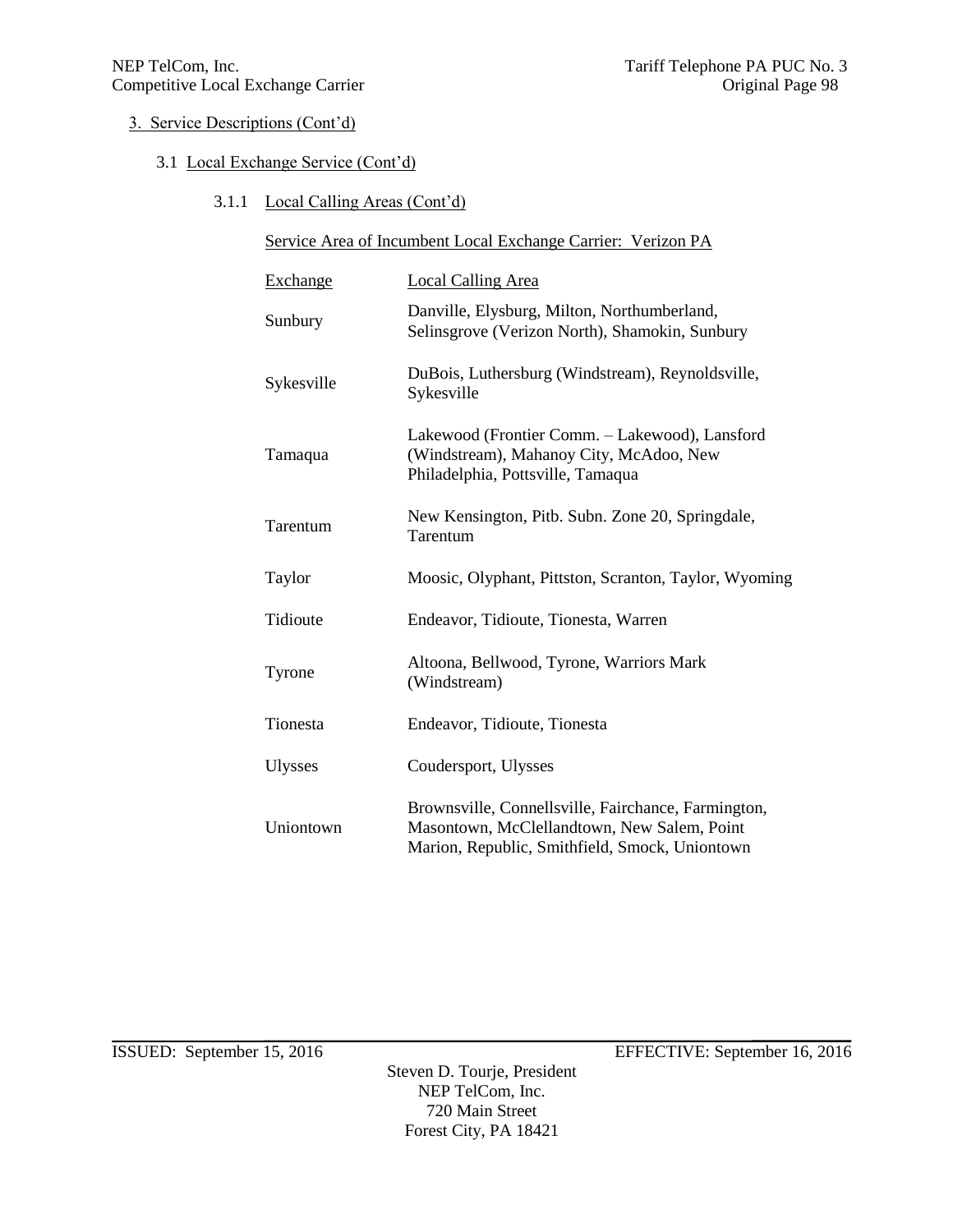### 3.1 Local Exchange Service (Cont'd)

3.1.1 Local Calling Areas (Cont'd)

## Service Area of Incumbent Local Exchange Carrier: Verizon PA

| <b>Exchange</b>            | <b>Local Calling Area</b>                                                                                                                                                            |
|----------------------------|--------------------------------------------------------------------------------------------------------------------------------------------------------------------------------------|
| Unionville                 | Avondale, Coatesville, Kemblesville, Kennett Square,<br>Landenberg, Lenape, Mendenhall, Mortonville,<br>Unionville, West Chester, West Grove, Westtown                               |
| <b>Upper Black</b><br>Eddy | Easton, Ferndale (Commonwealth Tel.), Frenchtown,<br>NJ (Verizon – NJ), Milford, NJ (Verizon – NJ),<br>Riegelsville, Springtown, Uhlerstown (Commonwealth<br>Tel.), Upper Black Eddy |
| Wallenpaupack              | Hamlin, Hawley, Honesdale, Lake Ariel, Lords Valley,<br>Moscow, Newfoundland, Wallenpaupack                                                                                          |
| Wampum                     | Beaver Falls, Ellwood City, New Castle, Wampum                                                                                                                                       |
| Warren                     | Russell, Sheffield (Windstream), Sugar Grove,<br>Tidioute, Warren, Youngsville                                                                                                       |
| Washington                 | Avella, Buffalo (Verizon North), Canonsburg,<br>Claysville, Hickory (Hickory Tel. Co.), McMurray,<br>Taylorstown (Verizon North), Washington, West<br>Alexander                      |
| Washingtonville            | Bloomsburg, Danville, Millville, Milton, Turbotville<br>(Windstream), Washingtonville                                                                                                |
| Weatherly                  | Freeland, Hazleton, Jim Thorpe, McAdoo, Weatherly,<br>White Haven                                                                                                                    |
| <b>West Alexander</b>      | Claysville, Washington, West Alexander                                                                                                                                               |
| <b>West Chester</b>        | Downingtown, Exton, Lenape, Mendenhall,<br>Mortonville, Phila. Subn. Zone 28, West Chester,<br>Westtown                                                                              |

Steven D. Tourje, President NEP TelCom, Inc. 720 Main Street Forest City, PA 18421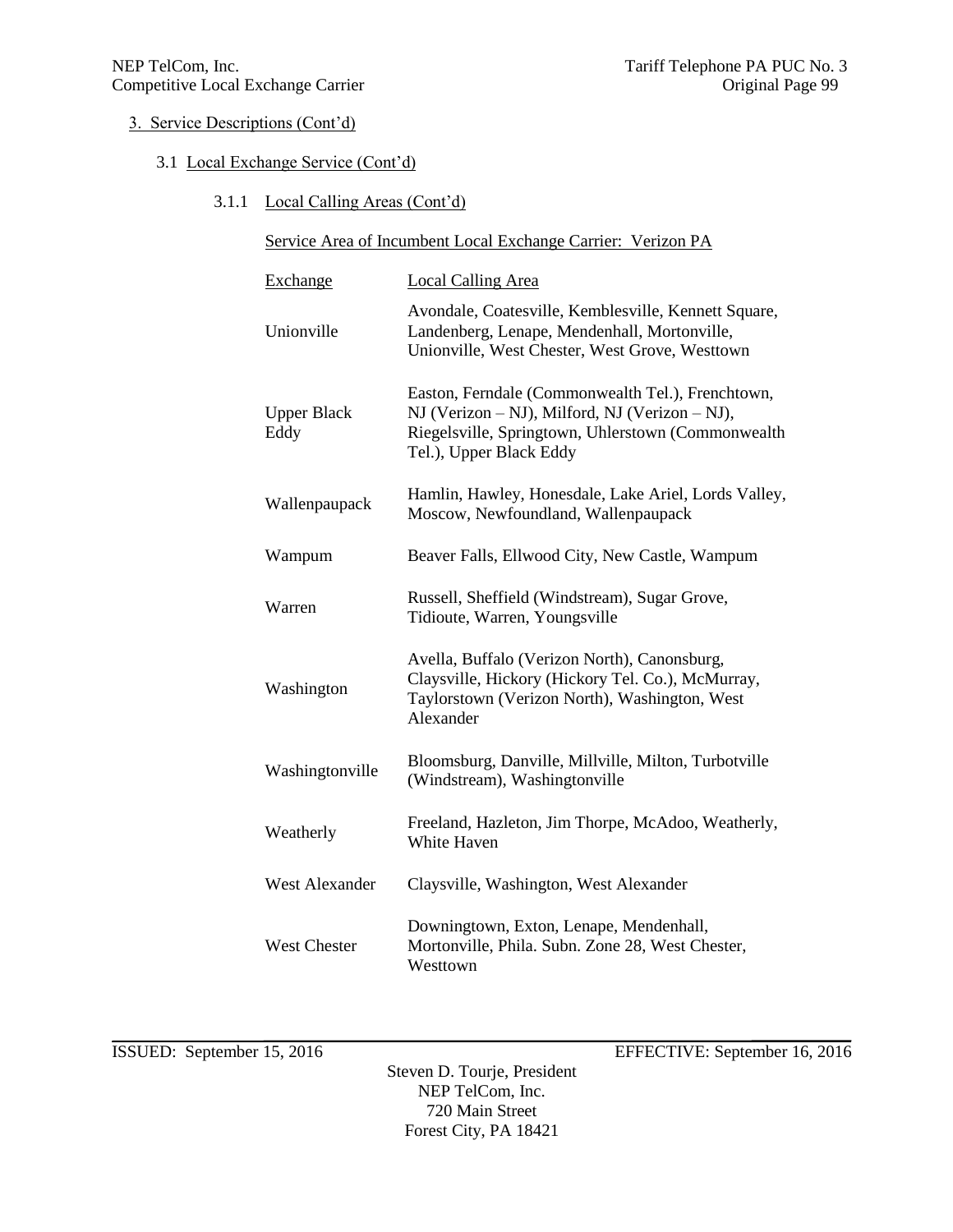#### 3.1 Local Exchange Service (Cont'd)

3.1.1 Local Calling Areas (Cont'd)

## Service Area of Incumbent Local Exchange Carrier: Verizon PA

| <b>Exchange</b>       | <b>Local Calling Area</b>                                                                                                                                                                                                                                 |
|-----------------------|-----------------------------------------------------------------------------------------------------------------------------------------------------------------------------------------------------------------------------------------------------------|
| <b>West Grove</b>     | Avondale, Coatesville, Kemblesville, Kennett Square,<br>Landenberg, Lenape, Mendenhall, Mortonville, Oxford,<br>Parkesburg, Unionville, West Chester, West Grove,<br>Westtown, Hockessin, DE (Verizon - DE)                                               |
| <b>West Middlesex</b> | Sharon, Sharon, O. (AMERITECH, O.), Sharpsville,<br><b>West Middlesex</b>                                                                                                                                                                                 |
| <b>West Newton</b>    | Belle Vernon, West Newton, Yukon (Yukon-Waltz Tel.<br>Co.                                                                                                                                                                                                 |
| Westtown              | Lenape, Phila. Subn. Zone 10, Mendenhall, West<br>Chester, Westtown                                                                                                                                                                                       |
| White Haven           | Freeland, Hazleton, Jim Thorpe, Weatherly, White<br>Haven                                                                                                                                                                                                 |
| Wilkes-Barre          | Center Moreland (Commonwealth Tel.), Dallas<br>(Commonwealth Tel.), Harveys Lake (Commonwealth<br>Tel.), Kingston, Mountaintop, Nanticoke, Nuangola<br>(Commonwealth Tel.), Pittston, Plymouth, Trucksville<br>(Commonwealth Tel.), Wilkes-Barre, Wyoming |
| Williamsport          | Jersey Shore, Loyalsock (Verizon North), Oval<br>(Pennsylvania Tel. Co.), Trout Run (Verizon North),<br>Williamsport                                                                                                                                      |
| Winburne              | Clearfield, Frenchville, Philipsburg, Winburne                                                                                                                                                                                                            |
| Woolrich              | Avis, Jersey Shore, Lock Haven, Woolrich                                                                                                                                                                                                                  |
| Wycombe               | Buckingham, Doylestown, New Hope, Newtown, Phila.<br>Subn. Zone 40, Phila. Subn. Zone 45, Wycombe                                                                                                                                                         |

Steven D. Tourje, President NEP TelCom, Inc. 720 Main Street Forest City, PA 18421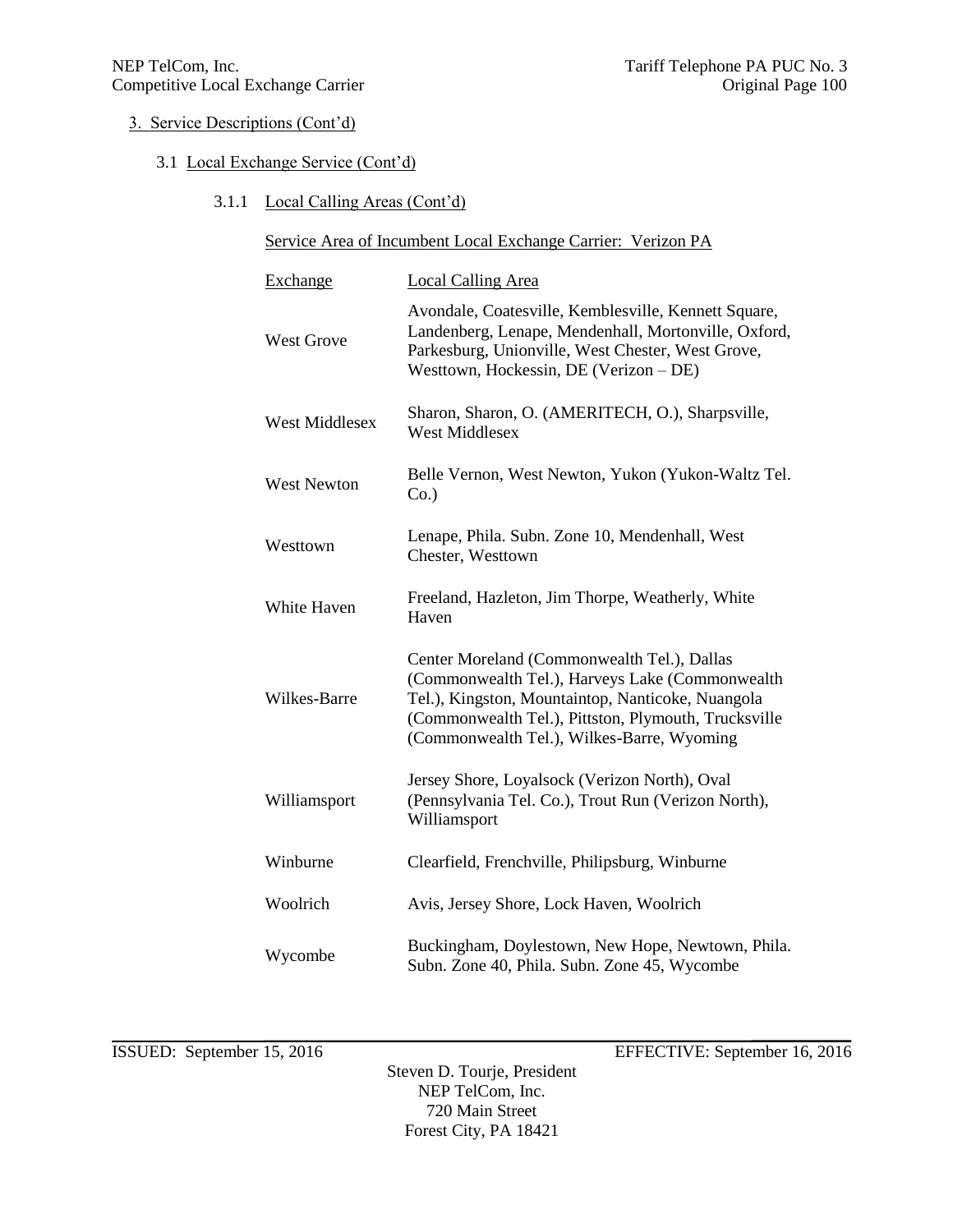### 3.1 Local Exchange Service (Cont'd)

3.1.1 Local Calling Areas (Cont'd)

| Service Area of Incumbent Local Exchange Carrier: Verizon PA |  |
|--------------------------------------------------------------|--|
|                                                              |  |

| <b>Exchange</b>                                                         | <b>Local Calling Area</b>                                                                                                                                                         |
|-------------------------------------------------------------------------|-----------------------------------------------------------------------------------------------------------------------------------------------------------------------------------|
| Wyoming                                                                 | Kingston, Moosic, Pittston, Scranton, Taylor, Wilkes-<br>Barre, Wyoming                                                                                                           |
| Yardley                                                                 | Ewing, NJ (Verizon – NJ), Morrisville, New Hope,<br>Newtown, Phila. Subn. Zone 42, Phila. Subn. Zone 43,<br>Phila. Subn. Zone 44, Trenton, NJ (Verizon - NJ),<br>Wycombe, Yardley |
| Youngsville                                                             | Russell, Sugar Grove, Warren, Youngsville                                                                                                                                         |
| Youngwood                                                               | Greensburg, Mount Pleasant, Youngwood                                                                                                                                             |
| Zelienople                                                              | Beaver Falls, Criders Corners (North Pitt. Tel. Co.),<br>Ellwood City, Evans City (CenturyLink), Zelienople                                                                       |
| Philadelphia<br>Zone 1                                                  |                                                                                                                                                                                   |
| <b>Central Office</b><br>Districts:                                     | Phila. Zone 1, Phila. Zone 2, Phila. Zone 3, Phila. Zone                                                                                                                          |
| Baldwin,<br>Poplar, Regent,<br>Locust, Market,<br>Dewey,<br>Pennypacker | 4                                                                                                                                                                                 |

Steven D. Tourje, President NEP TelCom, Inc. 720 Main Street Forest City, PA 18421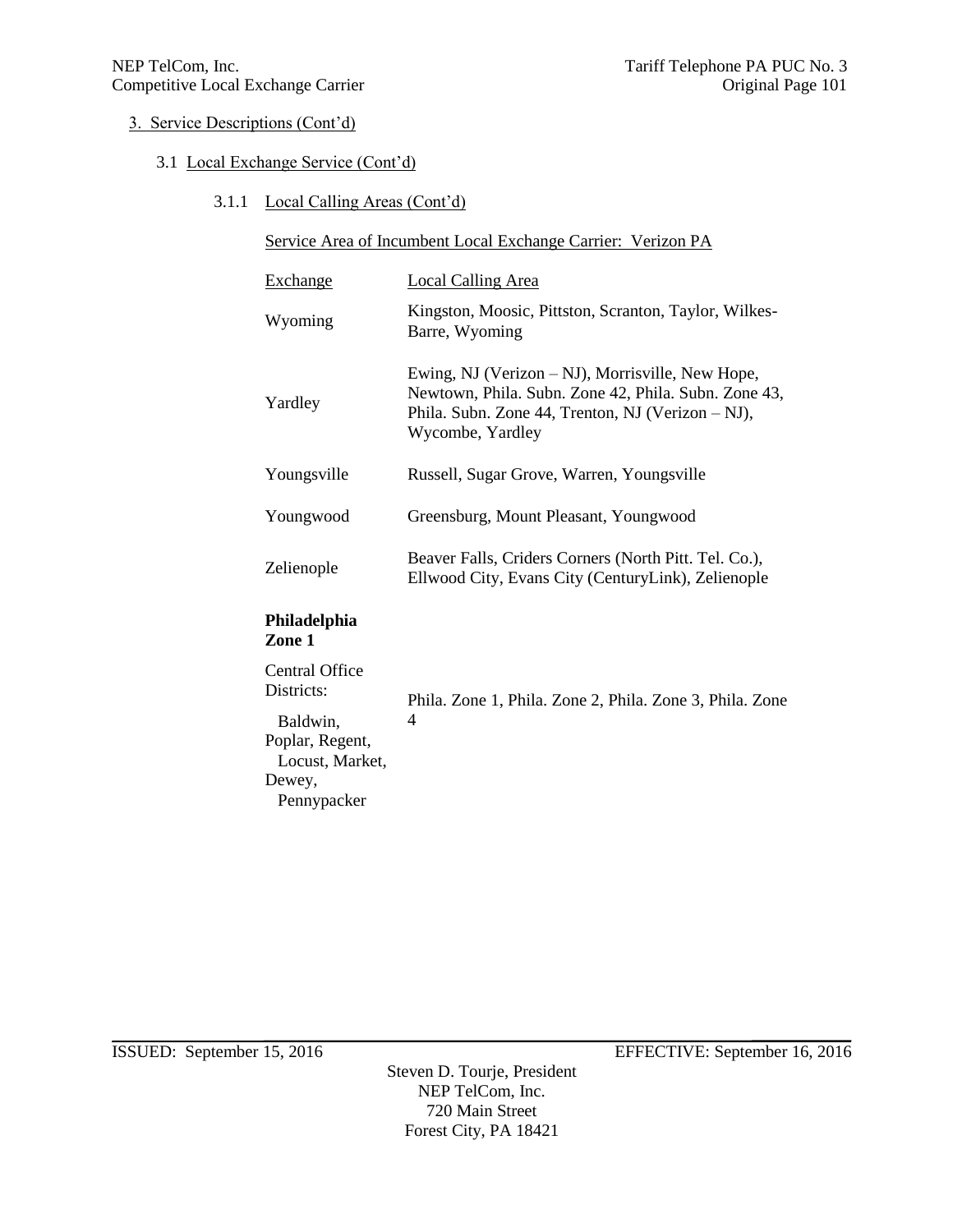#### 3.1 Local Exchange Service (Cont'd)

3.1.1 Local Calling Areas (Cont'd)

#### Service Area of Incumbent Local Exchange Carrier: Verizon PA

Exchange Local Calling Area

## **Philadelphia Zone 2**

| Central Office           |                                                                                                                |
|--------------------------|----------------------------------------------------------------------------------------------------------------|
| Districts:               | Phila, Zone 1, Phila, Zone 2, Phila, Zone 3, Phila, Zone                                                       |
| City-West,<br>Overbrook, | 4, Phila. Sub. Zone 14, Phila. Sub. Zone 17, Phila. Sub.<br>Zone 21, Phila. Sub. Zone 23, Phila. Sub. Zone. 24 |

#### **Philadelphia Zone 3**

University City

 Eastwick, Saratoga,

Central Office Districts:

 Oak Lane, Chestnut Hill, Manayunk, Phila. Zone 1, Phila. Zone 2, Phila. Zone 3, Phila. Zone 4, Phila. Sub. Zone 23, Phila. Sub. Zone 31, Phila. Sub. Zone 32, Phila. Sub. Zone 34

#### **Philadelphia Zone 4**

 Germantown, Davenport (Logan)

Central Office Districts:

 Fox Chase, Toresdale, Bustleton, Frankford, Mayfair

Phila. Zone 1, Phila. Zone 2, Phila. Zone 3, Phila. Zone 4, Phila. Sub. Zone 34, Phila. Sub. Zone 37, Phila. Sub. Zone 40, Phila. Sub. Zone 41

Steven D. Tourje, President NEP TelCom, Inc. 720 Main Street Forest City, PA 18421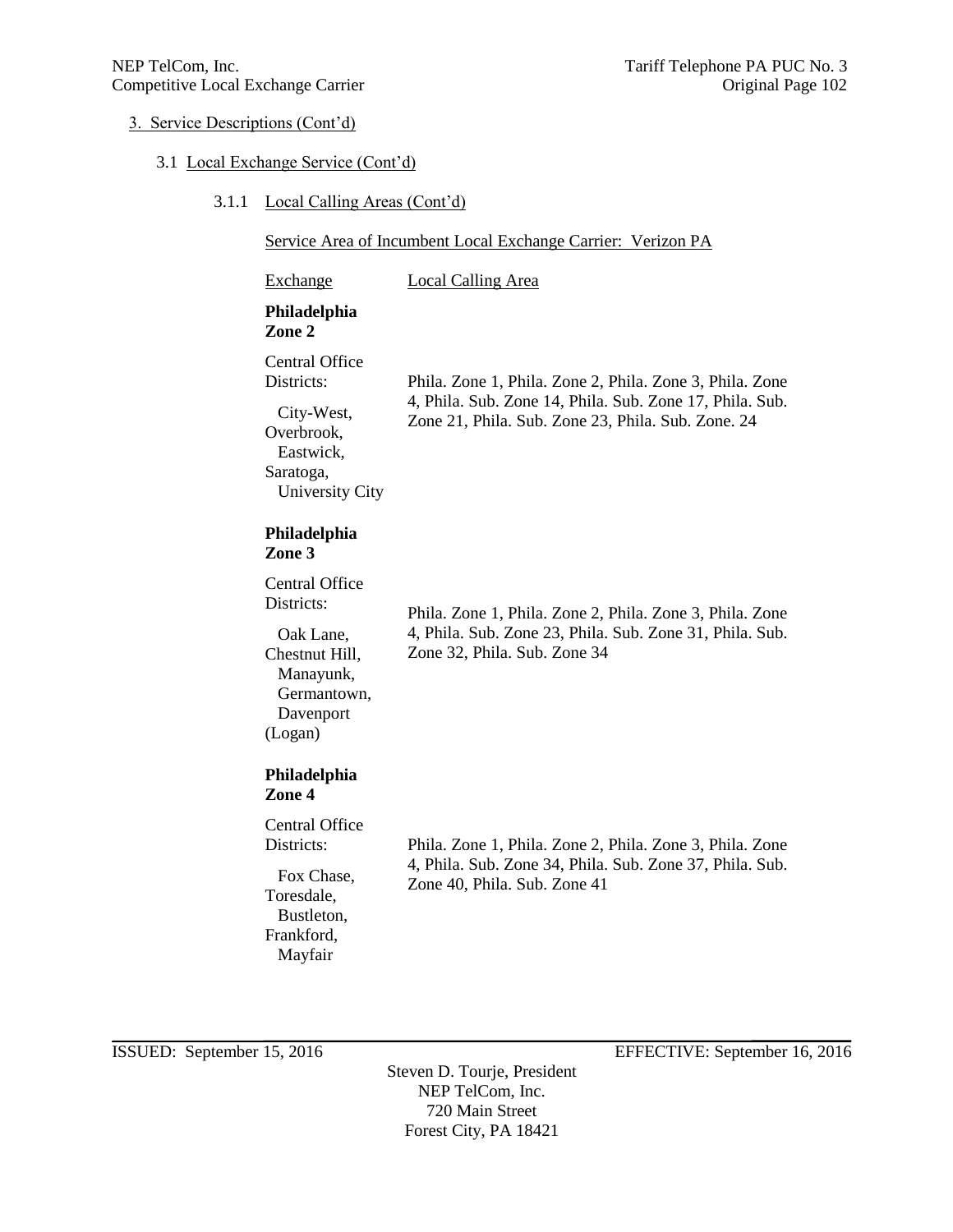### 3.1 Local Exchange Service (Cont'd)

3.1.1 Local Calling Areas (Cont'd)

### Service Area of Incumbent Local Exchange Carrier: Verizon PA

| <b>Exchange</b>                                                   | <b>Local Calling Area</b>                                                                                                                      |
|-------------------------------------------------------------------|------------------------------------------------------------------------------------------------------------------------------------------------|
| <b>Chester Heights</b><br>(Phil. Suburban<br>Zone $10$ )          | Chester, Chester Heights, Holly Oak, DE (Verizon –<br>DE), Lenape, Media, Mendenhall, West Chester,<br>Westtown, Wilmington, DE (Verizon - DE) |
| Chester (Phil.<br>Suburban Zone<br>11)                            | Chester, Chester Heights, Darby-Ridley Park-Sharon<br>Hill, Holly Oak, DE (Verizon - DE), Media,<br>Swarthmore                                 |
| Media (Phil.<br>Suburban Zone<br>12)                              | Broomall-Newtown Square, Chester, Chester Heights,<br>Media, Swarthmore                                                                        |
| Swarthmore (Phil.<br>Suburban Zone<br>13)                         | Broomall-Newtown Square, Chester, Darby-Ridley<br>Park-Sharon Hill, Havertown-Manoa, Media,<br>Swarthmore, Upper Darby                         |
| Darby-Ridley<br>Park-Sharon Hill<br>(Phil. Suburban<br>Zone $14)$ | Chester, Darby-Ridley Park-Sharon Hill, Phila. Zone 2,<br>Swarthmore, Upper Darby                                                              |
| <b>Upper Darby</b><br>(Phil. Suburban<br>Zone $17)$               | Darby-Ridley Park-Sharon Hill, Havertown-Manoa,<br>Phila. Zone 2, Swarthmore, Upper Darby                                                      |
| Havertown-<br>Manoa (Phil.<br>Suburban Zone<br>21)                | Ardmore, Broomall-Newtown Square, Havertown-<br>Manoa, Phila. Zone 2, Swarthmore, Upper Darby                                                  |

Steven D. Tourje, President NEP TelCom, Inc. 720 Main Street Forest City, PA 18421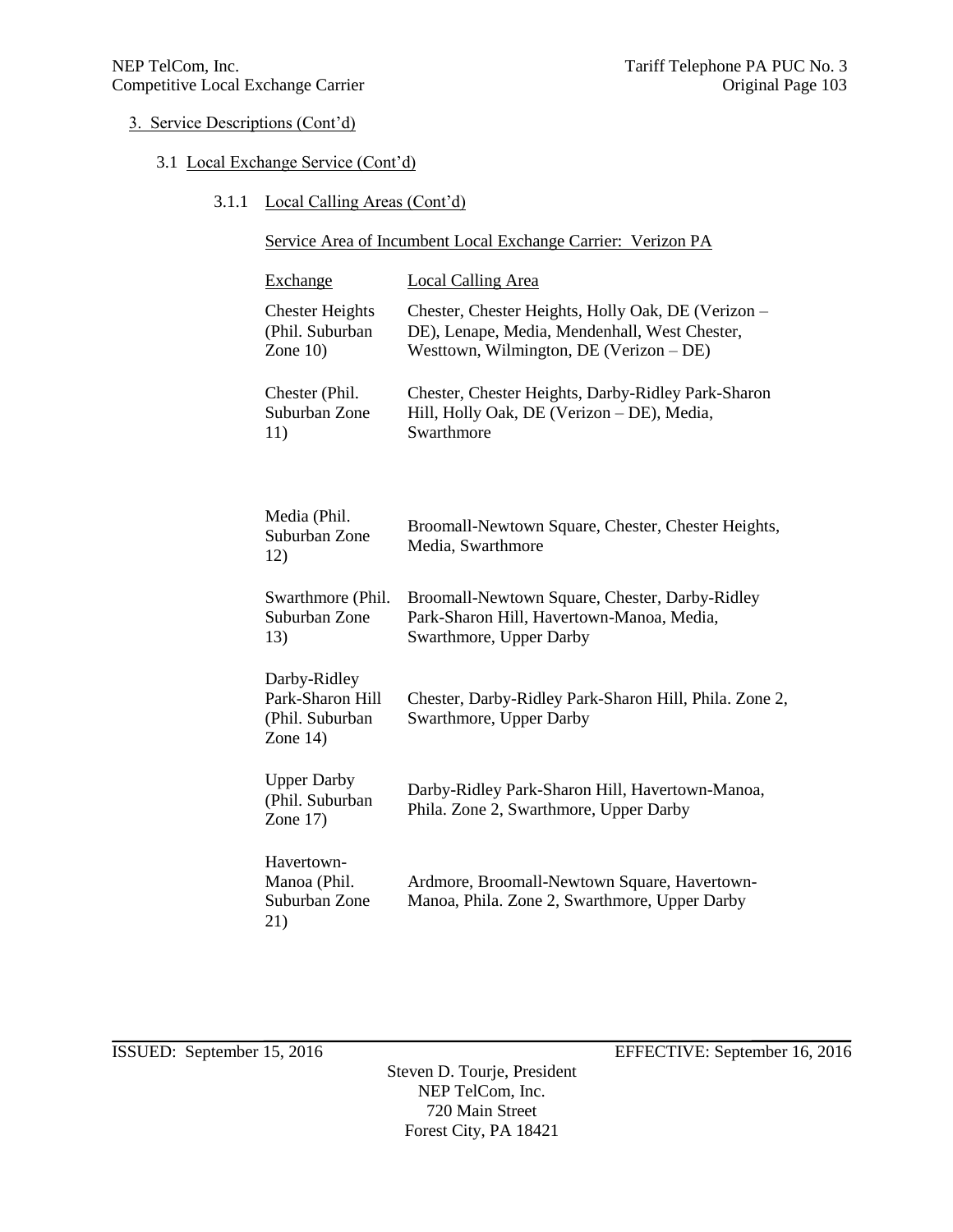### 3.1 Local Exchange Service (Cont'd)

3.1.1 Local Calling Areas (Cont'd)

### Service Area of Incumbent Local Exchange Carrier: Verizon PA

| Exchange                                                            | <b>Local Calling Area</b>                                                                                                                                              |
|---------------------------------------------------------------------|------------------------------------------------------------------------------------------------------------------------------------------------------------------------|
| Broomall-<br><b>Newtown Square</b><br>(Phil. Suburban<br>Zone $22)$ | Ardmore, Broomall-Newtown Square, Bryn Mawr,<br>Havertown-Manoa, Media, Paoli-Malvern-Berwyn,<br>Swarthmore, Wayne                                                     |
| Cynwyd-Narberth<br>(Phil. Suburban<br>Zone $23$ )                   | Ardmore, Bryn Mawr, Cynwyd-Narberth, Phila. Zone<br>2, Phila. Zone 3                                                                                                   |
| Ardmore (Phil.<br>Suburban Zone<br>24)                              | Ardmore, Broomall-Newtown Square, Bryn Mawr,<br>Conshohocken, Cynwyd-Narberth, Havertown-Manoa,<br>Phila. Zone 2, Wayne                                                |
| Bryn Mawr (Phil.<br>Suburban Zone<br>25)                            | Ardmore, Broomall-Newtown Square, Bryn Mawr,<br>Conshohocken, Cynwyd-Narberth, Wayne                                                                                   |
| Wayne (Phil.<br>Suburban Zone<br>26)                                | Ardmore, Broomall-Newtown Square, Bryn Mawr,<br>Conshohocken, Norristown, Paoli-Malvern-Berwyn,<br>Valley Forge, Wayne                                                 |
| Paoli-Malvern-<br>Berwyn (Phil.<br>Suburban Zone<br>28)             | Broomall-Newtown Square, Chester Springs,<br>Downingtown, Eagle, Exton, Lenape, Paoli-Malvern-<br>Berwyn, Phoenixville, Valley Forge, Wayne, West<br>Chester, Westtown |
| <b>Valley Forge</b><br>(Phil. Suburban<br>Zone $29$ )               | Collegeville, Norristown, Paoli-Malvern-Berwyn,<br>Phoenixville, Royersford, Valley Forge, Wayne                                                                       |

Steven D. Tourje, President NEP TelCom, Inc. 720 Main Street Forest City, PA 18421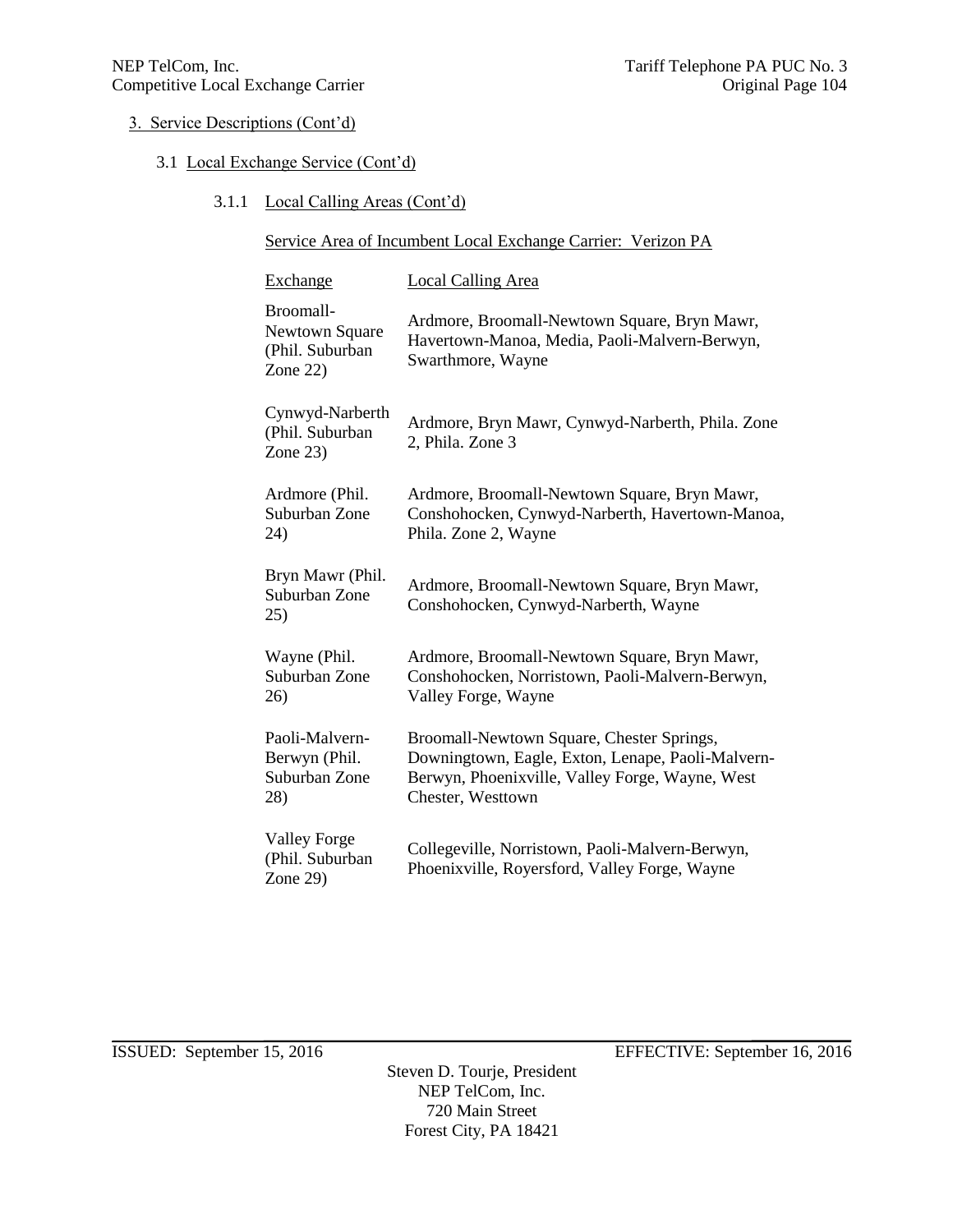### 3.1 Local Exchange Service (Cont'd)

3.1.1 Local Calling Areas (Cont'd)

### Service Area of Incumbent Local Exchange Carrier: Verizon PA

| <b>Exchange</b>                                                                 | <b>Local Calling Area</b>                                                                                                                                                |
|---------------------------------------------------------------------------------|--------------------------------------------------------------------------------------------------------------------------------------------------------------------------|
| Norristown (Phil.<br>Suburban Zone<br>30)                                       | Ambler, Center Point, Collegeville, Conshohocken,<br>Harleysville, Lansdale, Norristown, North Wales,<br>Phoenixville, Royersford, Schwenksville, Valley Forge,<br>Wayne |
| Conshohocken<br>(Phil. Suburban<br>Zone $31)$                                   | Ambler, Ardmore, Bryn Mawr, Center Point,<br>Collegeville, Conshohocken, Flourtown, Norristown,<br>Phila. Zone 3, Wayne                                                  |
| Flourtown (Phil.<br>Suburban Zone<br>32)                                        | Ambler, Cheltenham-Elkins Park-Jenkintown,<br>Conshohocken, Flourtown, Phila. Zone 3                                                                                     |
| Ambler (Phil.<br>Suburban Zone<br>33)                                           | Ambler, Cheltenham-Elkins Park-Jenkintown,<br>Conshohocken, Flourtown, Hatboro, Norristown, North<br>Wales, Warrington, Willow Grove                                     |
| Cheltenham-<br><b>Elkins Park-</b><br>Jenkintown (Phil.<br>Suburban Zone<br>34) | Ambler, Bethayres-Huntingdon, Cheltenham-Elkins<br>Park-Jenkintown, Flourtown, Hatboro, North Wales,<br>Phila. Zone 3, Phila. Zone 4, Willow Grove                       |
| Bethayres-<br>Huntingdon (Phil.<br>Suburban Zone<br>37)                         | Bethayres-Huntingdon, Cheltenham-Elkins Park-<br>Jenkintown, Feasterville-Churchville, Hatboro, Phila.<br>Zone 4, Warrington, Willow Grove                               |
| <b>Willow Grove</b><br>(Phil. Suburban<br>Zone 38)                              | Ambler, Bethayres-Huntingdon, Cheltenham-Elkins<br>Park-Jenkintown, Feasterville-Churchville, Hatboro,<br>Warrington, Willow Grove                                       |

Steven D. Tourje, President NEP TelCom, Inc. 720 Main Street Forest City, PA 18421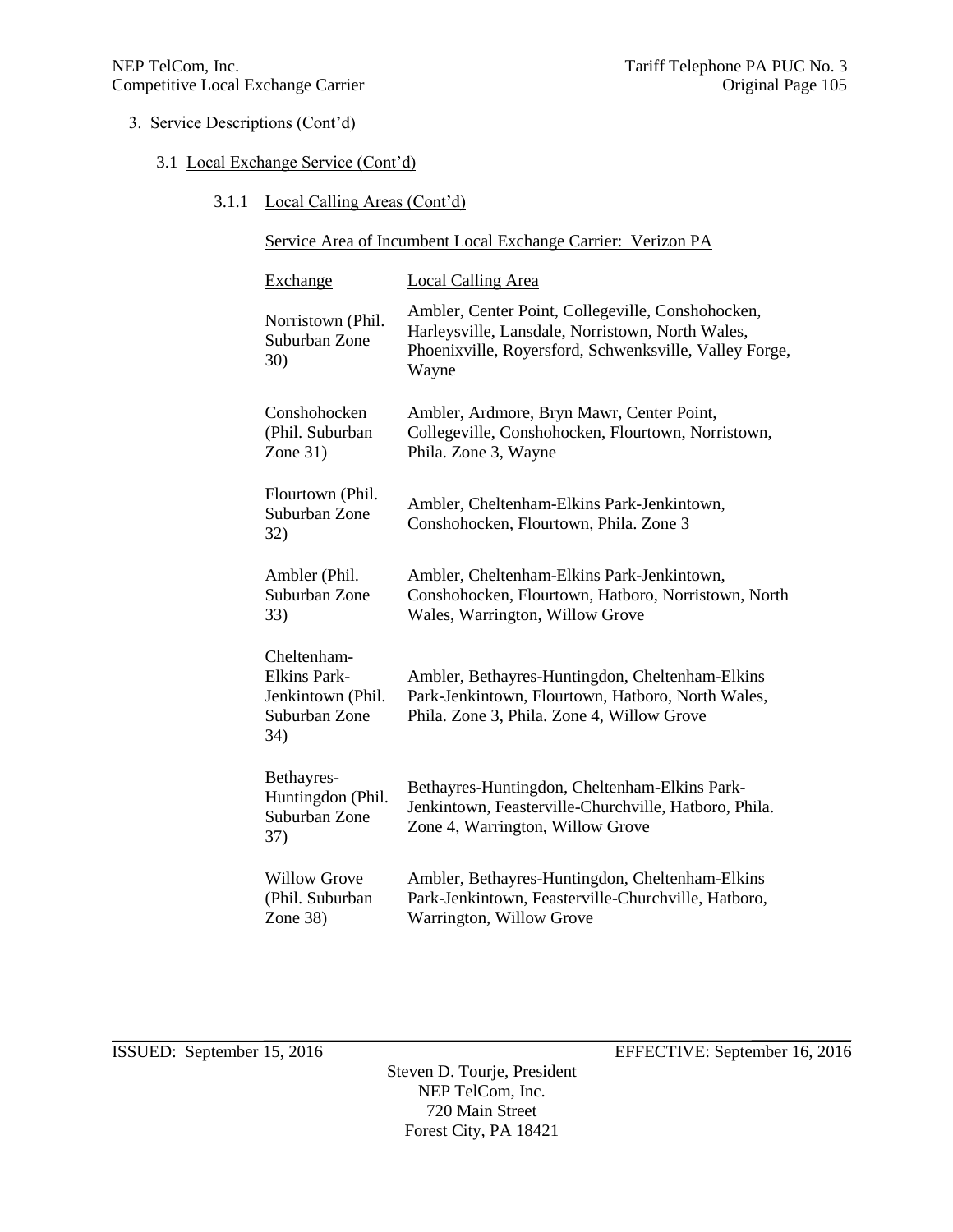### 3.1 Local Exchange Service (Cont'd)

3.1.1 Local Calling Areas (Cont'd)

### Service Area of Incumbent Local Exchange Carrier: Verizon PA

| <b>Exchange</b>                                                   | <b>Local Calling Area</b>                                                                    |
|-------------------------------------------------------------------|----------------------------------------------------------------------------------------------|
| Hatboro (Phil.                                                    | Ambler, Bethayres-Huntingdon, Cheltenham-Elkins                                              |
| Suburban Zone                                                     | Park-Jenkintown, Feasterville-Churchville, Hatboro,                                          |
| 39)                                                               | Warrington, Willow Grove                                                                     |
| Feasterville-                                                     | Bethayres-Huntingdon, Eddington-Cornwells Heights,                                           |
| Churchville (Phil.                                                | Feasterville-Churchville, Hatboro, Langhorne,                                                |
| Suburban Zone                                                     | Newtown, Phila. Zone 4, Warrington, Willow Grove,                                            |
| 40)                                                               | Wycombe                                                                                      |
| Eddington-<br>Cornwells<br>Heights (Phil.<br>Suburban Zone<br>41) | Bristol, Eddington-Cornwells Heights, Feasterville-<br>Churchville, Langhorne, Phila. Zone 4 |
| Bristol (Phil.<br>Suburban Zone<br>42)                            | Bristol, Eddington-Cornwells Heights, Langhorne,<br>Levittown, Morrisville, Yardley          |
| Langhorne (Phil.                                                  | Bristol, Eddington-Cornwells Heights, Feasterville-                                          |
| Suburban Zone                                                     | Churchville, Langhorne, Levittown, Morrisville,                                              |
| 43)                                                               | Newtown, Yardley                                                                             |
| Levittown (Phil.<br>Suburban Zone<br>44)                          | Bristol, Langhorne, Levittown, Morrisville, Newtown,<br>Yardley                              |
| Warrington (Phil.                                                 | Ambler, Bethayres-Huntingdon, Buckingham,                                                    |
| Suburban Zone                                                     | Doylestown, Feasterville-Churchville, Hatboro, Line                                          |
| 45)                                                               | Lexington, Warrington, Willow Grove, Wycombe                                                 |

Steven D. Tourje, President NEP TelCom, Inc. 720 Main Street Forest City, PA 18421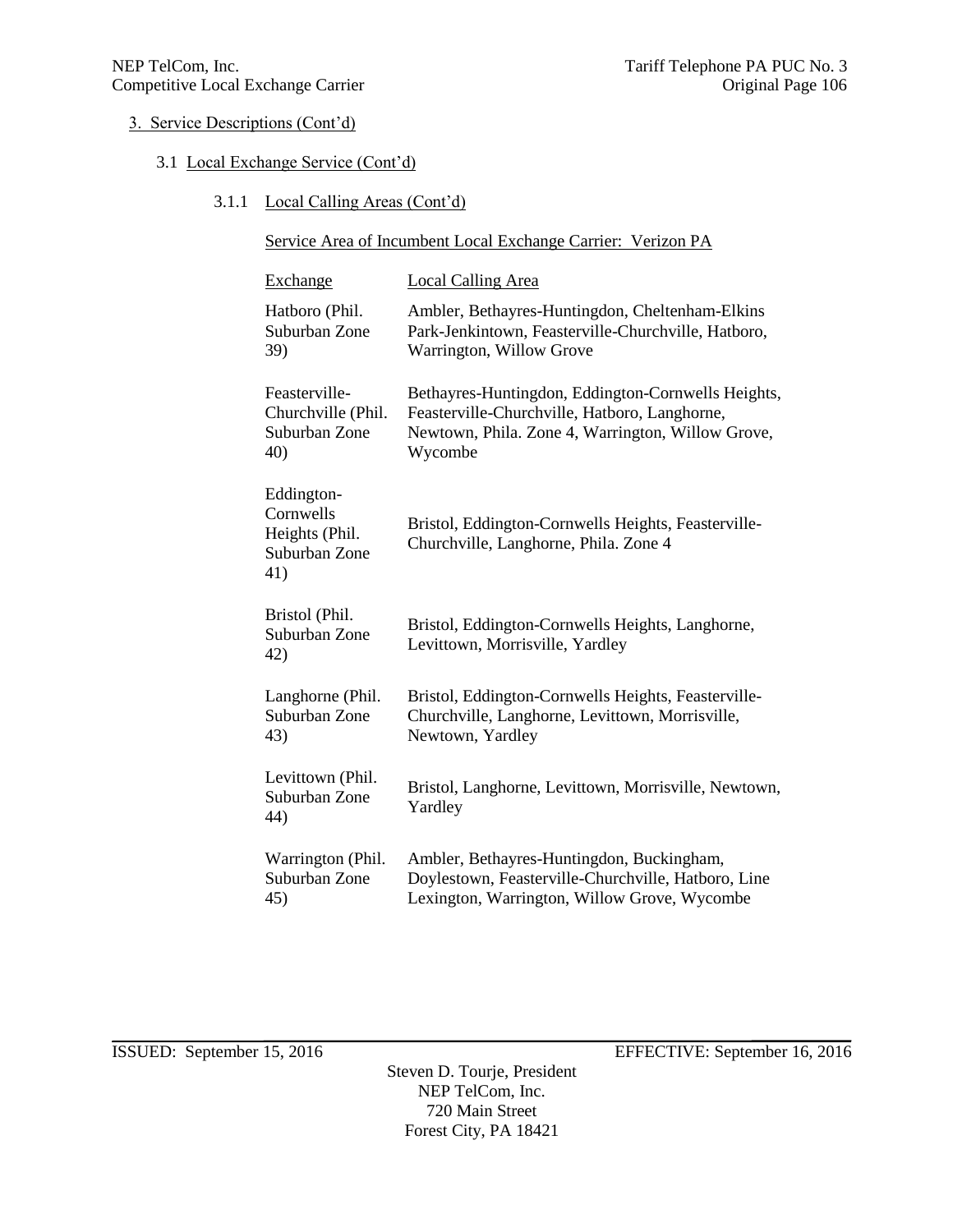### 3.1 Local Exchange Service (Cont'd)

3.1.1 Local Calling Areas (Cont'd)

### Service Area of Incumbent Local Exchange Carrier: Verizon PA

| <b>Exchange</b>                              | Local Calling Area                                                                                                                            |
|----------------------------------------------|-----------------------------------------------------------------------------------------------------------------------------------------------|
| <b>Bellevue</b><br>(Includes West<br>View)   | Bellevue, Braddock, Carrick, Coraopolis, Crafton, East<br>Liberty, Homestead, Millvale, Perrysville, Pittsburgh                               |
| <b>Braddock</b><br>(Includes<br>Wilkinsburg) | Bellevue, Braddock, Carrick, Crafton, East Liberty,<br>Homestead, Millvale, Monroeville, Penn Hills,<br>Pittsburgh                            |
| Carrick (Includes<br>Mt. Lebanon)            | Bellevue, Bethel Park, Braddock, Bridgeville, Carnegie,<br>Carrick, Crafton, East Liberty, Homestead, Millvale,<br>Pittsburgh, Pleasant Hills |
| Crafton (Includes<br>McKees Rocks)           | Bellevue, Braddock, Carnegie, Carrick, Coraopolis,<br>Crafton, East Liberty, Homestead, Millvale, Pittsburgh                                  |
| <b>East Liberty</b>                          | Bellevue, Braddock, Carrick, Crafton, East Liberty, Fox<br>Chapel, Homestead, Millvale, Oakmont, Pittsburgh                                   |
| Homestead                                    | Bellevue, Braddock, Carrick, Crafton, East Liberty,<br>Homestead, McKeesport, Millvale, Pittsburgh, Pleasant<br>Hills                         |
| Millvale<br>(Includes<br>Sharpsburg)         | Bellevue, Braddock, Carrick, Crafton, East Liberty, Fox<br>Chapel, Glenshaw, Homestead, Millvale, Oakmont,<br>Pittsburgh                      |
| Pittsburgh                                   | Bellevue, Braddock, Carrick, Crafton, East Liberty,<br>Homestead, Millvale, Pittsburgh                                                        |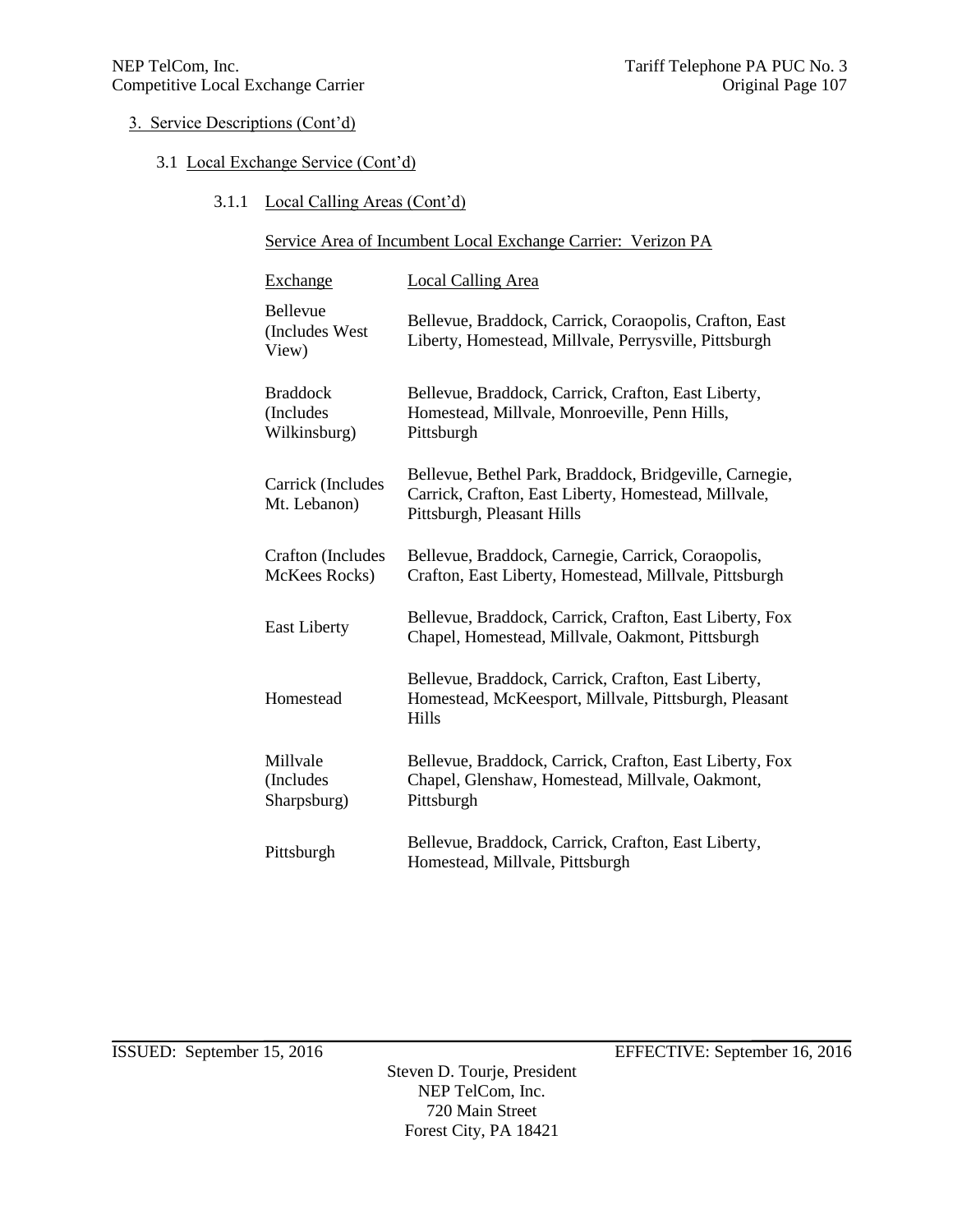#### 3.1 Local Exchange Service (Cont'd)

3.1.1 Local Calling Areas (Cont'd)

# Service Area of Incumbent Local Exchange Carrier: Verizon PA

| Exchange                                                     | <b>Local Calling Area</b>                                                                                          |
|--------------------------------------------------------------|--------------------------------------------------------------------------------------------------------------------|
| Bethel Park (Pitt.                                           | Bethel Park, Bridgeville, Carrick, Finleyville,                                                                    |
| Sub. 12)                                                     | McMurray, Pleasant Hills                                                                                           |
| Bridgeville (Pitt.                                           | Bethel Park, Bridgeville, Canonsburg, Carnegie,                                                                    |
| Sub. 13)                                                     | Carrick, McDonald, McMurray, Oakdale                                                                               |
| Carnegie (Pitt.                                              | Bridgeville, Carnegie, Carrick, Coraopolis, Crafton,                                                               |
| Sub. 14)                                                     | Imperial, Oakdale                                                                                                  |
| Coraopolis (Pitt.<br>Sub. 15)                                | Coraopolis, Carnegie, Sewickley, Bellevue, West View,<br>Crafton, McKees Rocks, Ambridge, Glenwillard,<br>Imperial |
| Fox Chapel<br>(Includes<br>Dorseyville) (Pitt.<br>Sub. 19)   | East Liberty, Fox Chapel, Glenshaw, Millvale,<br>Oakmont, Springdale                                               |
| Glenshaw (Pitt.<br>Sub. 18)                                  | Fox Chapel, Glenshaw, Millvale, Perrysville                                                                        |
| Irwin (Pitt. Sub.                                            | Irwin, McKees Rocks, Monroeville, Greensburg,                                                                      |
| 23)                                                          | Harrison City (Windstream), Hermine, Jeannette                                                                     |
| McKeesport (Pitt.                                            | McKeesport, Pleasant Hills, Bethel Park, Monroeville,                                                              |
| Sub. 10)                                                     | Irwin, Clairton, Elizabeth, Homestead                                                                              |
| Monroeville<br>(Includes Turtle<br>Creek) (Pitt. Sub.<br>22) | Braddock, Export, Harrison City, Irwin, McKeesport,<br>Monroeville, Penn Hills                                     |
| Oakmont (Pitt.                                               | East Liberty, Fox Chapel, Millvale, New Kensington,                                                                |
| Sub. 20)                                                     | Oakmont, Penn Hills, Springdale, Tarentum                                                                          |

Steven D. Tourje, President NEP TelCom, Inc. 720 Main Street Forest City, PA 18421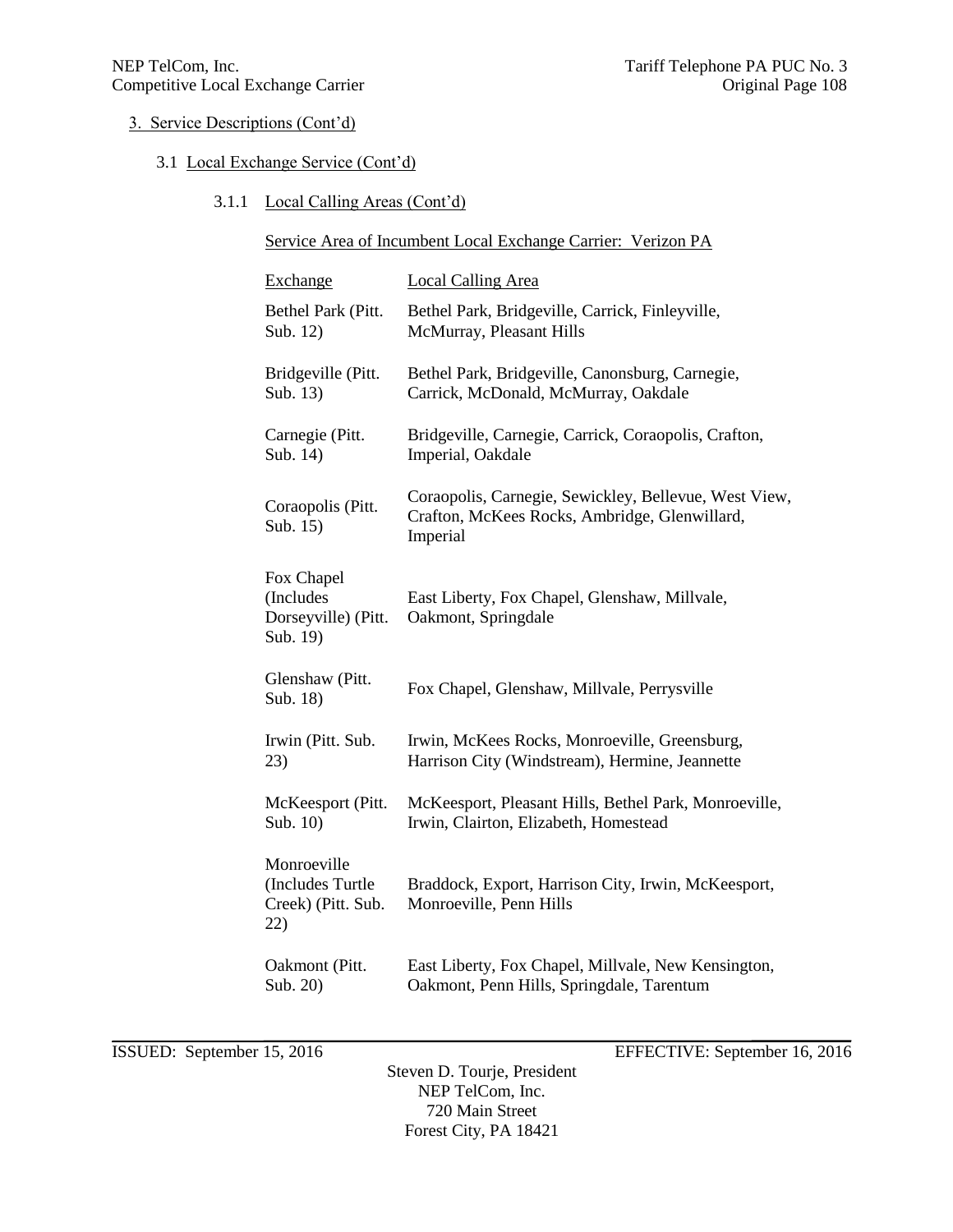### 3.1 Local Exchange Service (Cont'd)

3.1.1 Local Calling Areas (Cont'd)

# Service Area of Incumbent Local Exchange Carrier: Verizon PA

| <b>Exchange</b>                          | Local Calling Area                                                                  |
|------------------------------------------|-------------------------------------------------------------------------------------|
| Penn Hills (Pitt.<br>Sub. 21)            | Braddock, Export, Monroeville, Oakmont Penn Hills                                   |
| Perrysville (Pitt.<br>Sub. 17)           | Bellevue, Glenshaw, Perrysville, Wexford                                            |
| <b>Pleasant Hills</b><br>(Pitt. Sub. 11) | Bethel Park, Carrick, Clairton, Elizabeth, Homestead,<br>McKeesport, Pleasant Hills |
| Sewickley (Pitt.<br>Sub. 16)             | Sewickley, Coraopolis, Ambridge, Aliquippa,<br>Glenwillard                          |

Steven D. Tourje, President NEP TelCom, Inc. 720 Main Street Forest City, PA 18421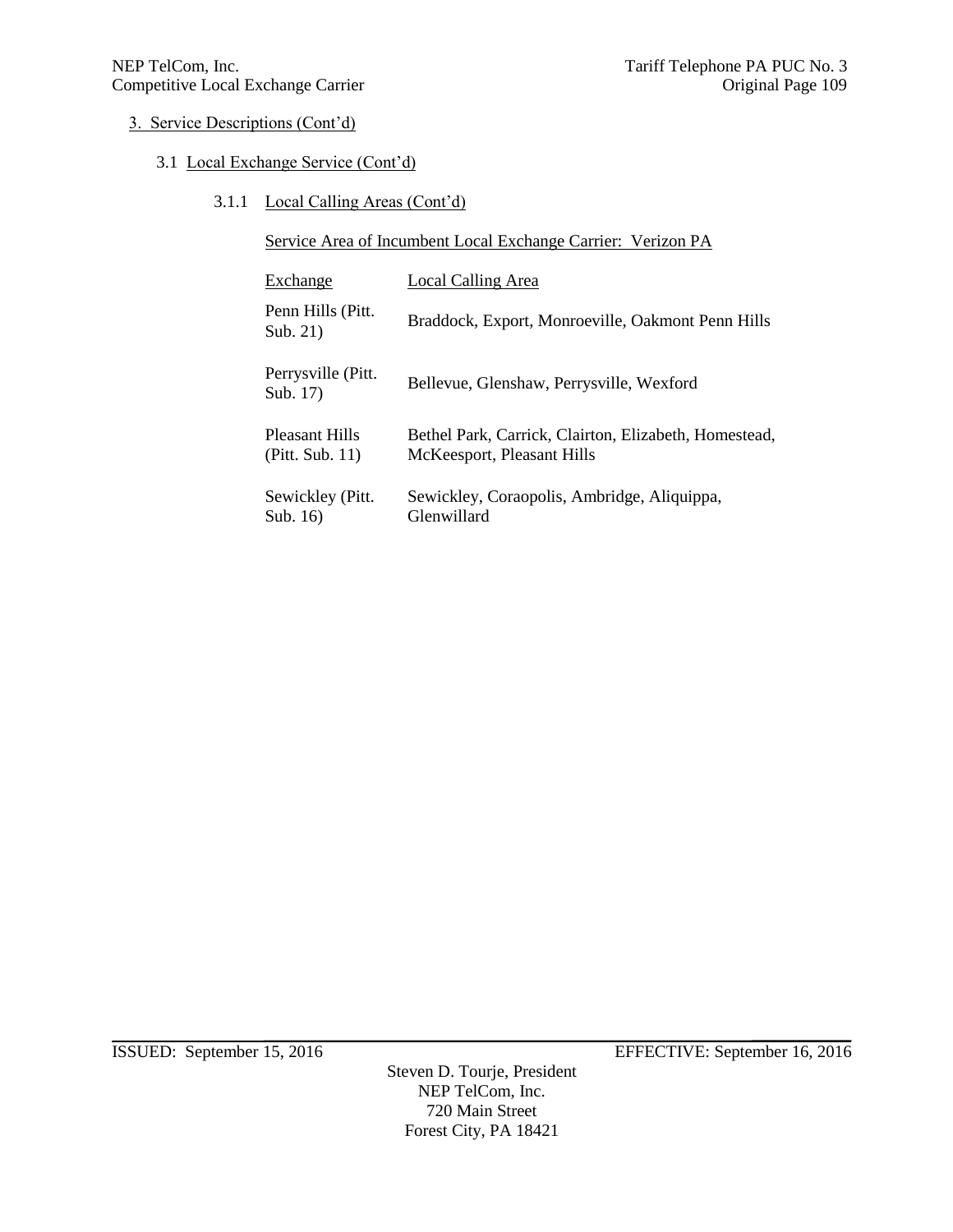- 3. Service Descriptions (Cont'd)
	- 3.1 Local Exchange Service (Cont'd)
		- 3.1.1 Local Calling Areas

Service Area of Incumbent Local Exchange Carrier: West Side Telephone Company

| Exchange | Local Calling Area (all WV exchange unless otherwise noted)  |
|----------|--------------------------------------------------------------|
| Core     | Core PA, Core WV, Daybrook, Mt. Morris PA, Mt. Morris WV,    |
|          | Blacksville, Morgantown, Fairview, Rivesville, Laurel Point, |
|          | Wadestown, Cheat Lake, Farmington, Fairmont, Mannington,     |
|          | Worthington, Hundred, Reedsville, Shinnston                  |

### Service Area of Incumbent Local Exchange Carrier: Yukon Waltz Telephone Company

| <b>Exchange</b> | Local Calling Area                                                |
|-----------------|-------------------------------------------------------------------|
| Yukon           | Greensburg (Verizon), Herminie (Verizon), Mt. Pleasant (Verizon), |
|                 | Youngwood (Verizon, Yukon                                         |

Steven D. Tourje, President NEP TelCom, Inc. 720 Main Street Forest City, PA 18421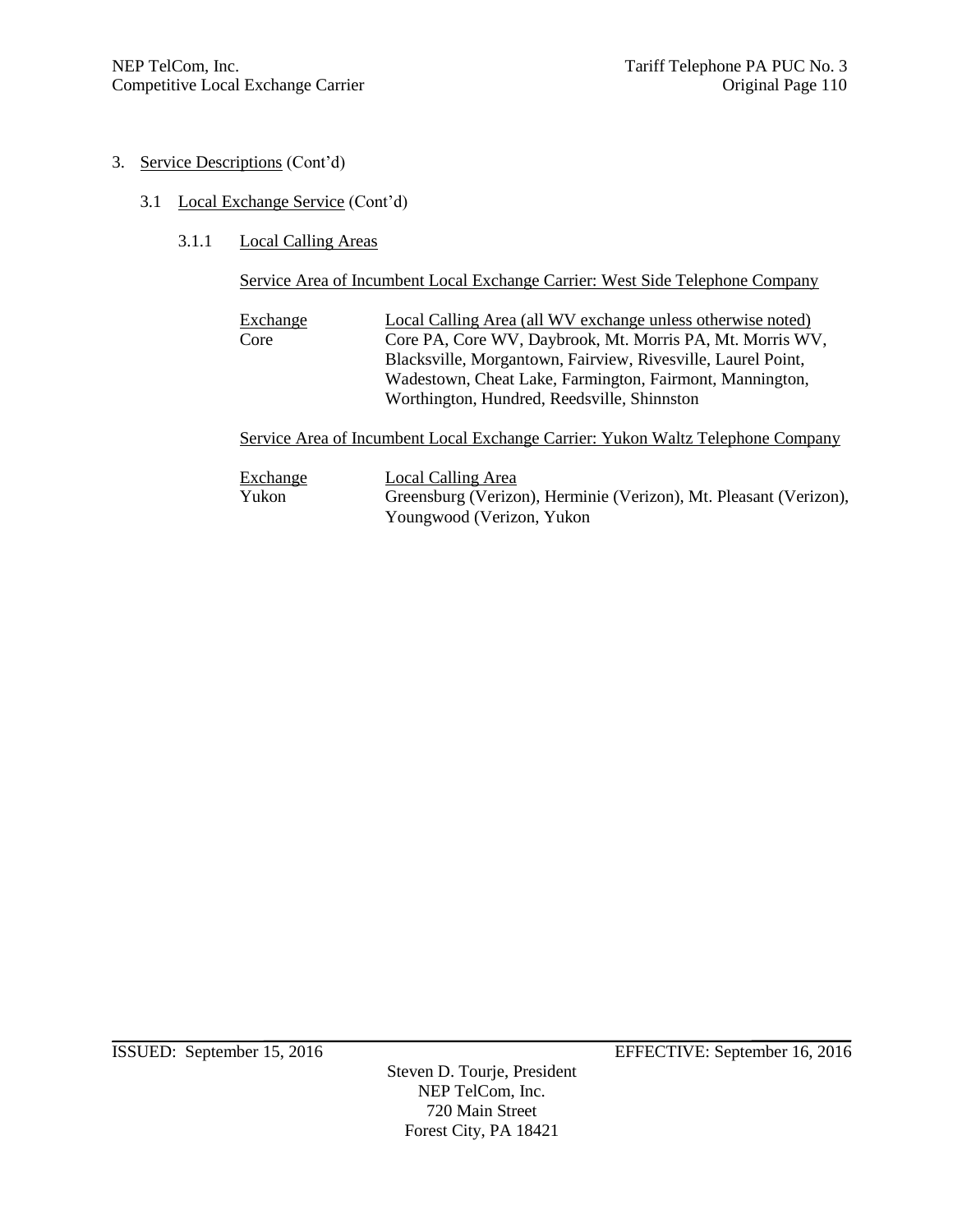## 3.1 Local Exchange Service (Cont'd)

3.1.1 Local Calling Areas

Service Area of Incumbent Local Exchange Carrier: Windstream Pennsylvania, LLC

| <b>Exchange</b><br>Albion | <b>Local Calling Area</b><br>Albion, Fairview, Erie, Girard and West Springfield                                                                  |
|---------------------------|---------------------------------------------------------------------------------------------------------------------------------------------------|
| Apollo                    | Apollo, Leechburg and Vandergrift (Verizon)                                                                                                       |
| <b>Bobtown</b>            | Bobtown, Carmichaels, Greensboro, Mt. Morris and Mt. Morris,<br>W. Va.                                                                            |
| <b>Brave</b>              | Brave, Rogersville, Spraggs, Waynesburg, New Freeport,<br>Graysville, and Blacksville, W.Va.                                                      |
| <b>Brockway</b>           | Brockway, DuBois and Falls Creek (Verizon)                                                                                                        |
| <b>Brookville</b>         | Brookville, Corsica, Hazen, Sigel and Summerville                                                                                                 |
| Callensburg               | Callensburg, Clarion (Verizon), Knox, Parker (Embarq),<br>Rimersburg and Sligo                                                                    |
| Carmichaels               | Bobtown, Carmichaels, Fredericktown, Greensboro, Jefferson, Mt.<br>Morris, Rices Landing, Mt. Morris, W.Va., and Waynesburg                       |
| Coalport                  | Coalport, Glasgow, Altoona, and Houtzdale                                                                                                         |
| Cochranton                | Cochranton, Conneaut Lake, Conneautville, Fredonia, Guys Mills,<br>Linesville, Meadville, Sandy Lake, Saegertown, Sheakleyville,<br>and Townville |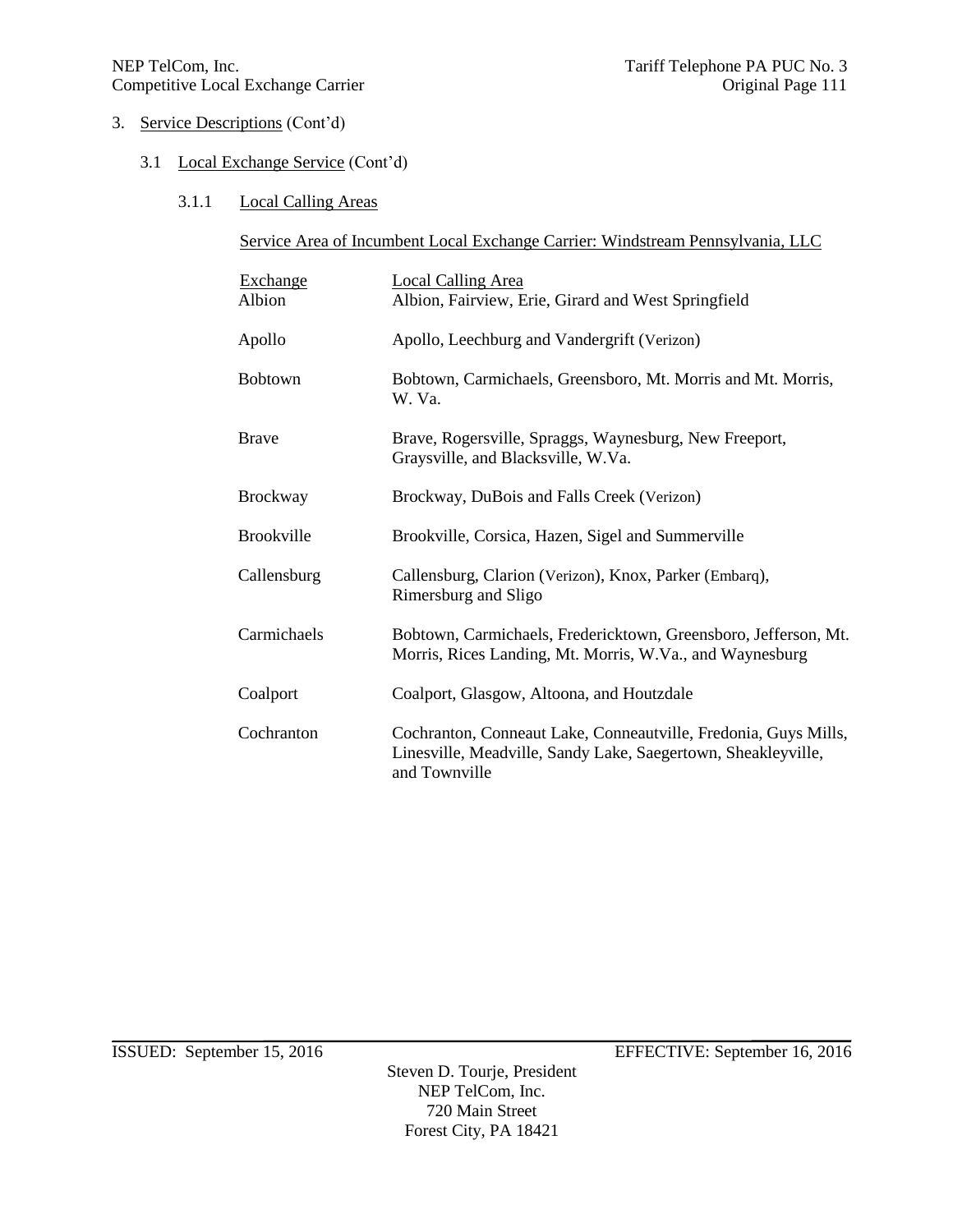## 3.1 Local Exchange Service (Cont'd)

3.1.1 Local Calling Areas

Service Area of Incumbent Local Exchange Carrier: Windstream Pennsylvania, LLC

| Exchange<br>Colver   | <b>Local Calling Area</b><br>Colver, Barnesboro, Carrolltown, Ebensburg (Verizon),<br>Johnstown, Nanty Glo, and South Fork (Verizon) |
|----------------------|--------------------------------------------------------------------------------------------------------------------------------------|
| <b>Conneaut Lake</b> | Cochranton, Conneaut Lake, Conneautville, Guys Mills,<br>Linesville, Meadville, Saegertown, and Townville                            |
| Conneautville        | Cochranton, Conneaut Lake, Conneautville, Guys Mills,<br>Linesville, Meadville, Saegertown, and Townville                            |
| Corsica              | Corsica, Brookville, Clarion, Hazen, Sigel, Strattanville and<br>Summerville                                                         |
| Darlington           | Darlington, Beaver Falls (Verizon), Enon Valley, and Rochester<br>(Verizon)                                                          |
| Dayton               | Dayton, Timblin, Kittanning and Rural Valley                                                                                         |
| Delmont              | Delmont, Export, Harrison City, Greensburg (Verizon), and New<br>Alexandria                                                          |
| Driftwood            | Driftwood and Emporium                                                                                                               |
| East Brady           | East Brady, Kittanning, Petrolia, and Rimersburg                                                                                     |
| Elderton             | Elderton, Kittanning and Indiana (Verizon)                                                                                           |
| Emporium             | <b>Emporium and Driftwood</b>                                                                                                        |

Steven D. Tourje, President NEP TelCom, Inc. 720 Main Street Forest City, PA 18421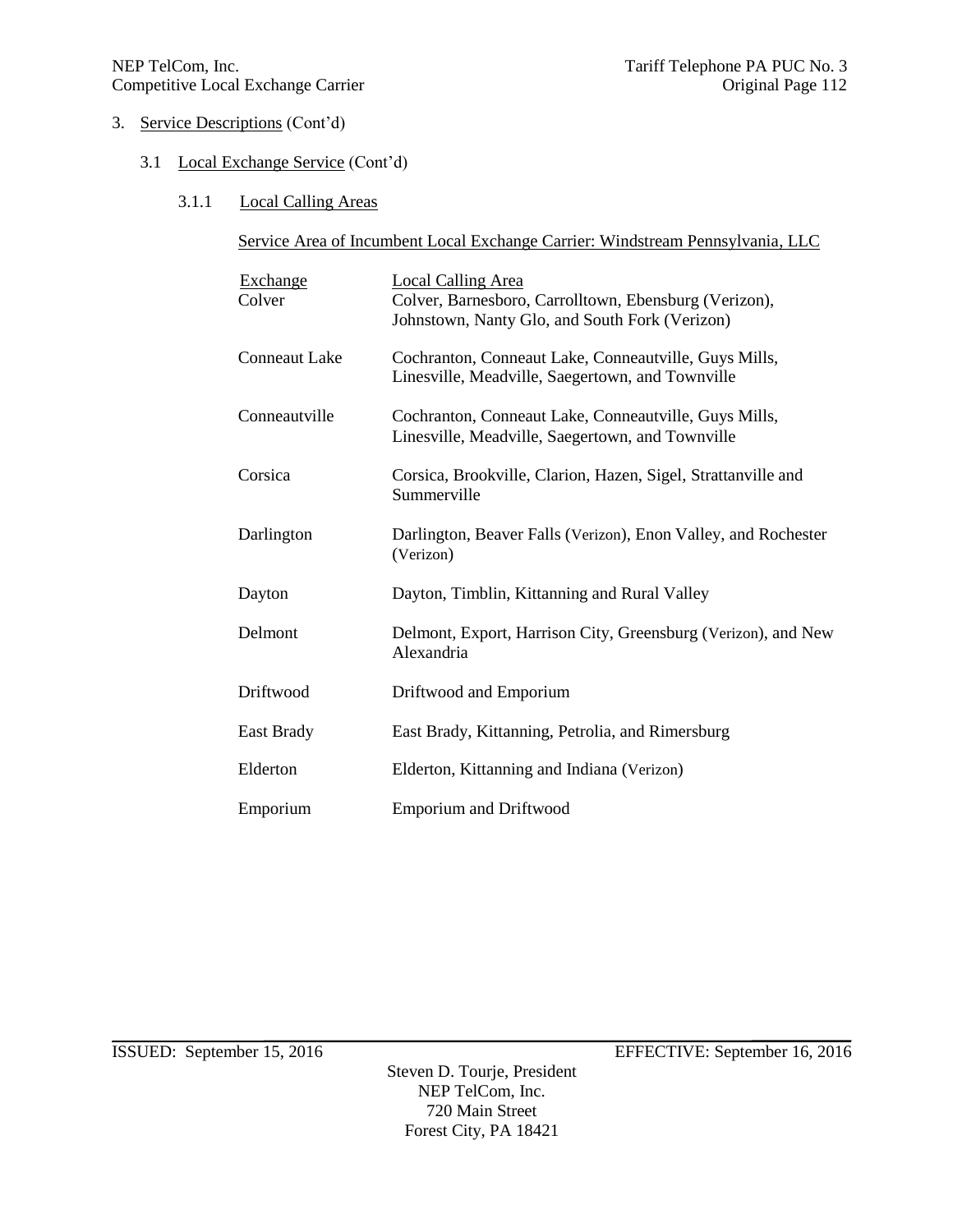## 3.1 Local Exchange Service (Cont'd)

3.1.1 Local Calling Areas

Service Area of Incumbent Local Exchange Carrier: Windstream Pennsylvania, LLC

| Exchange<br><b>Enon Valley</b> | <b>Local Calling Area</b><br>Enon Valley, Beaver Falls (Verizon), Darlington, New Castle, and<br>Rochester                             |
|--------------------------------|----------------------------------------------------------------------------------------------------------------------------------------|
| Export                         | Export, Harrison City, Delmont, Penn Hills, Turtle Creek, and<br>Monroeville                                                           |
| Ford City                      | Ford City, Kittanning and Worthington                                                                                                  |
| Fredericktown                  | Carmichaels, Fredericktown, Greensboro, Jefferson, Rices<br>Landing, and Marianna (Marianna and Scenery Hill Tel. Co.)                 |
| Fredonia                       | Cochranton, Fredonia, Greenville (Verizon), Sandy Lake,<br>Sheakleyville, and Mercer (Verizon)                                         |
| Glasgow                        | Coalport, Glasgow, and Altoona (Verizon)                                                                                               |
| Graysville                     | Brave, Graysville, New Freeport, Rogersville, Spraggs,<br>Waynesburg, and Blacksville, W. Va.                                          |
| Greensboro                     | Bobtown, Carmichaels, Fredericktown, Greensboro, Jefferson, Mt.<br>Morris, Mt. Morris W. Va., Rices Landing and Waynesburg             |
| <b>Guys Mills</b>              | Cochranton, Conneaut Lake, Conneautville, Guys Mills,<br>Linesville, Meadville, Saegertown, and Townville                              |
| Harrison City                  | Delmont, Export, Harrison City, Irwin (Verizon), Jeannette<br>(Verizon), and Pittsburgh Suburban Zone 22 B – Monroeville<br>(Verizon). |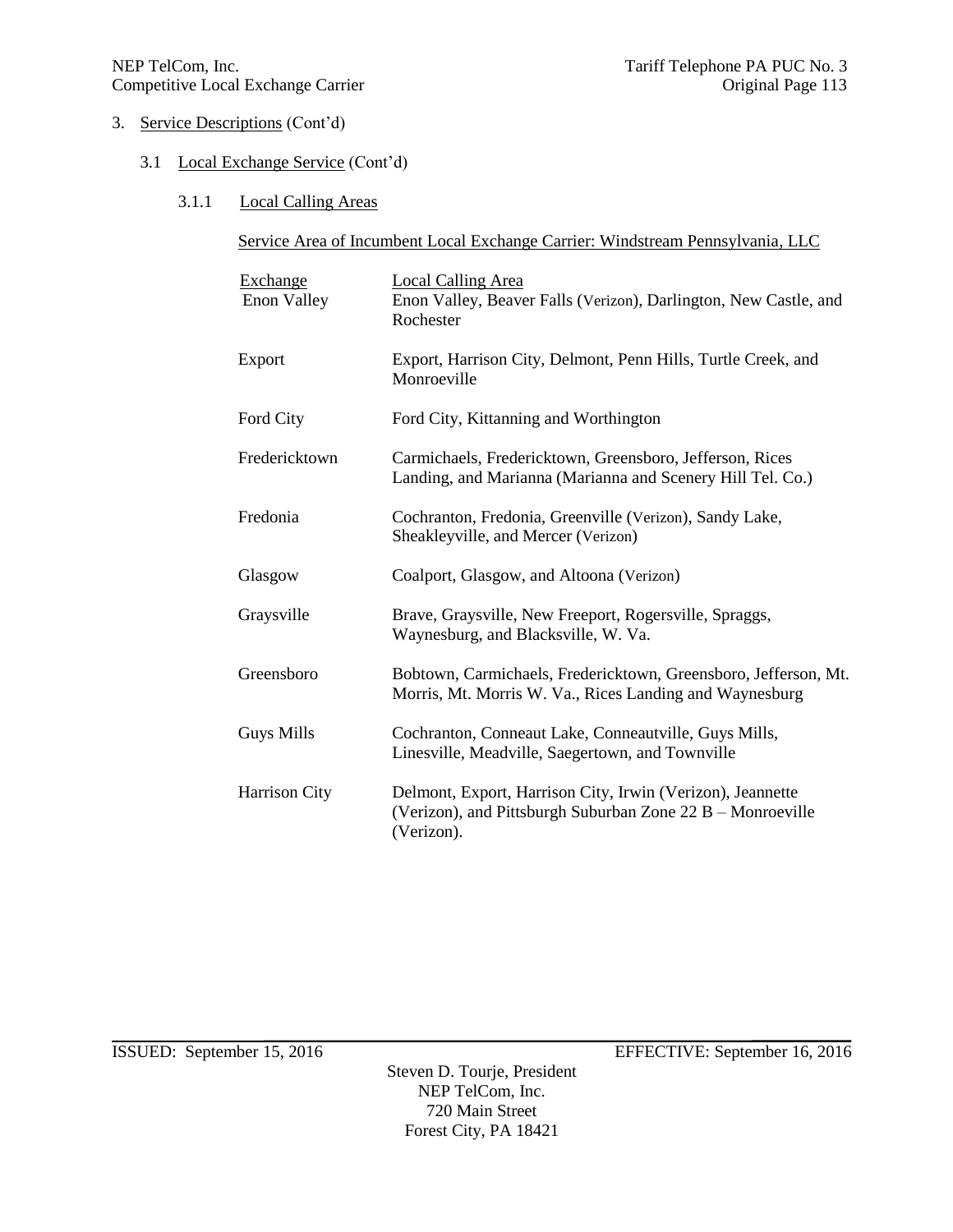## 3.1 Local Exchange Service (Cont'd)

3.1.1 Local Calling Areas

Service Area of Incumbent Local Exchange Carrier: Windstream Pennsylvania, LLC

| <b>Exchange</b><br>Hazen | Local Calling Area<br>Hazen, Brockway, Brookville, Corsica, Dubois (Verizon), Sigel,<br>and Summerville   |
|--------------------------|-----------------------------------------------------------------------------------------------------------|
| Hughesville              | Hughesville, Muncy, and Williamsport                                                                      |
| Jamestown                | Jamestown, Conneaut Lake, Linesville, Meadville, Westford, and<br>Greenville (Verizon)                    |
| Jefferson                | Carmichaels, Fredericktown, Greensboro, Jefferson, Rices<br>Landing, and Waynesburg                       |
| Johnsonburg              | Johnsonburg, Kersey, Ridgway, St. Marys, Weedville, and Wilcox                                            |
| Kersey                   | Johnsonburg, Kersey, Ridgway, St. Marys, Weedville, and Wilcox                                            |
| Kittanning               | East Brady, Elderton, Ford City, Kittanning Rural Valley,<br>Templeton, Worthington, and Dayton           |
| Knox                     | Knox, Callensburg, Clarion (Verizon) Rockland, Shippenville, and<br>Venus (Venus Tel. Co.)                |
| Lansford                 | Lansford, Nesquehoning and Tamaqua (Verizon)                                                              |
| Leechburg                | Apollo, Leechburg, New Kensington (Verizon), and Vandergrift<br>(Verizon)                                 |
| Linesville               | Cochranton, Conneaut Lake, Conneautville, Guys Mills,<br>Linesville, Meadville, Saegertown, and Townville |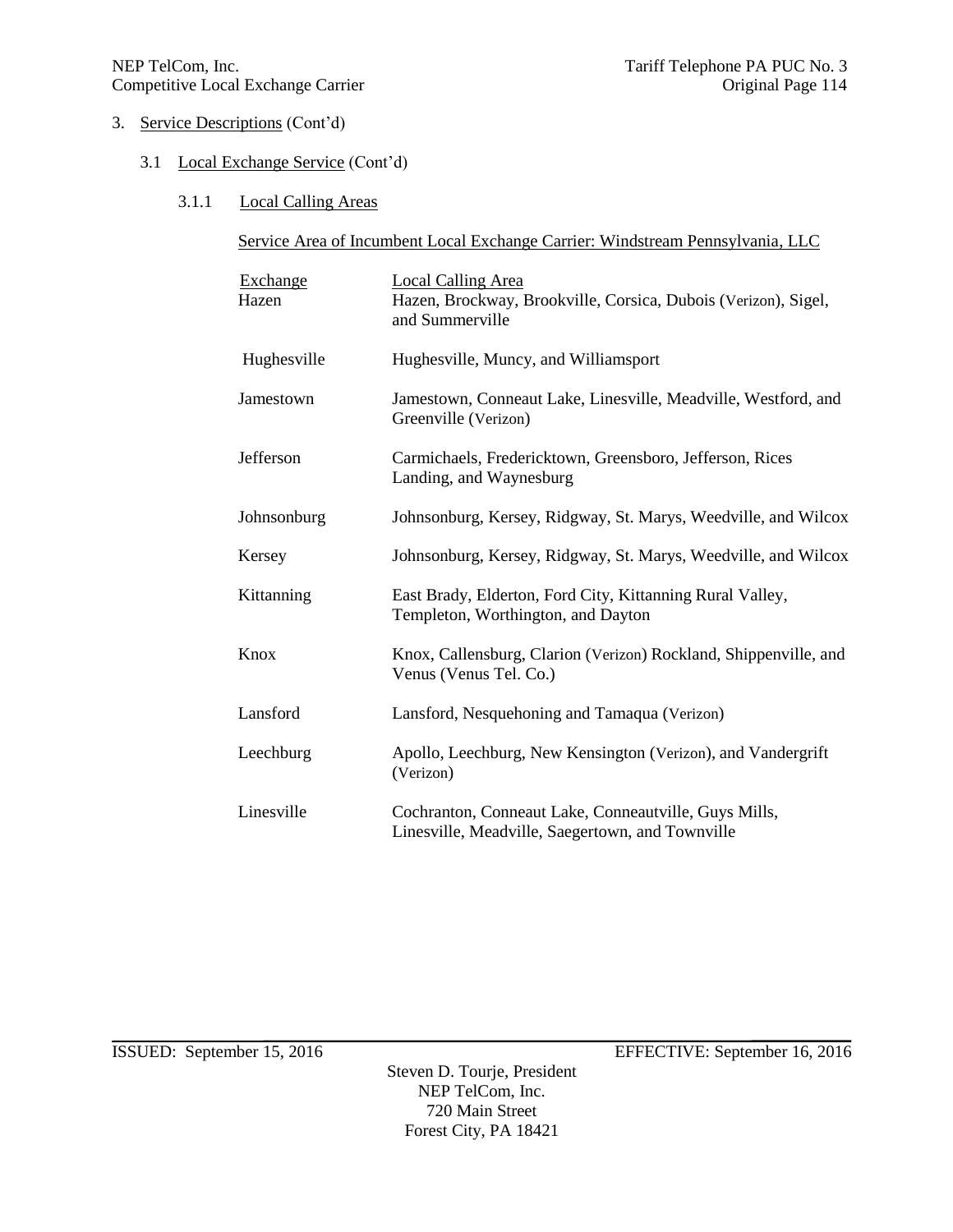## 3.1 Local Exchange Service (Cont'd)

3.1.1 Local Calling Areas

Service Area of Incumbent Local Exchange Carrier: Windstream Pennsylvania, LLC

| <b>Exchange</b><br>Luthersburg | <b>Local Calling Area</b><br>Luthersburg, Dubois (Verizon), and Sykesville (Verizon)                                                     |
|--------------------------------|------------------------------------------------------------------------------------------------------------------------------------------|
| Meadville                      | Cochranton, Conneaut Lake, Conneautville, Guys Mills,<br>Meadville, Saegertown, Linesville, Townville and Cambridge<br>Springs (Verizon) |
| Midway                         | Midway, Burgettstown (Verizon), and McDonald (Verizon)                                                                                   |
| Montgomery                     | Montgomery, Muncy, Watsontown, and Williamsport (Verizon)                                                                                |
| <b>Mount Morris</b>            | Bobtown, Carmichaels, Greensboro, Core, Mt. Morris, Mt. Morris,<br>W. Va., and Waynesburg                                                |
| Muncy                          | Hughesville, Montgomery, Muncy, and Williamsport (Verizon)                                                                               |
| New Alexandria                 | Delmont, Greensburg (Verizon), and Latrobe (Verizon), and New<br>Alexandria                                                              |
| New Bethlehem                  | New Bethlehem, Sligo; and Hawthorn                                                                                                       |
| New Freeport                   | Brave, Graysville, New Freeport, Rogersville, Spraggs,<br>Waynesburg, Blacksville W. Va., and Hundred, W. Va.                            |
| Penfield                       | Penfield, Weedville, and Dubois (Verizon)                                                                                                |

Steven D. Tourje, President NEP TelCom, Inc. 720 Main Street Forest City, PA 18421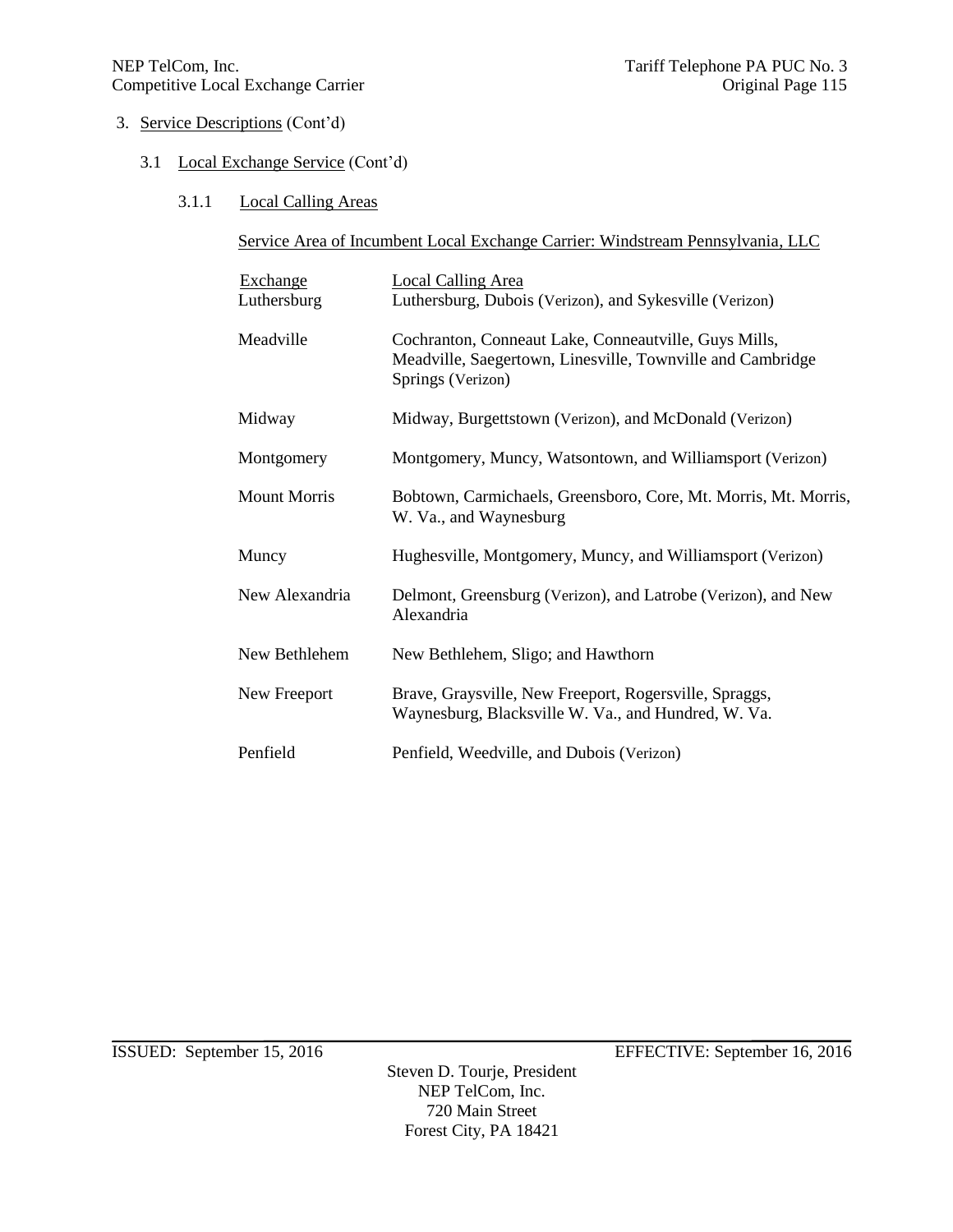## 3.1 Local Exchange Service (Cont'd)

3.1.1 Local Calling Areas

Service Area of Incumbent Local Exchange Carrier: Windstream Pennsylvania, LLC

| <b>Exchange</b><br>Port Matilda | <b>Local Calling Area</b><br>Port Matilda, Warriors Mark, Bellefonte (Verizon), and State<br>College (Verizon)                                                                         |
|---------------------------------|----------------------------------------------------------------------------------------------------------------------------------------------------------------------------------------|
| <b>Rices Landing</b>            | Carmichaels, Fredericktown, Greensboro, Jefferson, and Rices<br>Landing                                                                                                                |
| Richeyville                     | Bentleyville (Bentleyville Tel. Co.), Marianna, Scenery Hill,<br>(Marianna and Scenery Hill Tel. Co.), Richeyville, Brownsville<br>California, Fredericktown, and Washington (Verizon) |
| Ridgway                         | Johnsonburg, Kersey, Ridgway, St. Marys, Weedville, and Wilcox                                                                                                                         |
| Rimersburg                      | Rimersburg, Callensburg, Clarion (Verizon), East Brady, and Sligo                                                                                                                      |
| Rockland                        | Rockland, Emlenton (Embarq), Franklin (Verizon), Knox, and Oil<br>City (Verizon)                                                                                                       |
| Rogersville                     | Brave, Graysville, New Freeport, Rogersville, Spraggs,<br>Waynesburg, and Blacksville, W. Va.                                                                                          |
| <b>Rural Valley</b>             | Dayton, Kittanning and Rural Valley                                                                                                                                                    |
| Saegertown                      | Cochranton, Conneaut Lake, Conneautville, Guys Mills,<br>Linesville, Meadville, Townville, Cambridge Springs (Verizon)<br>and Saegertown                                               |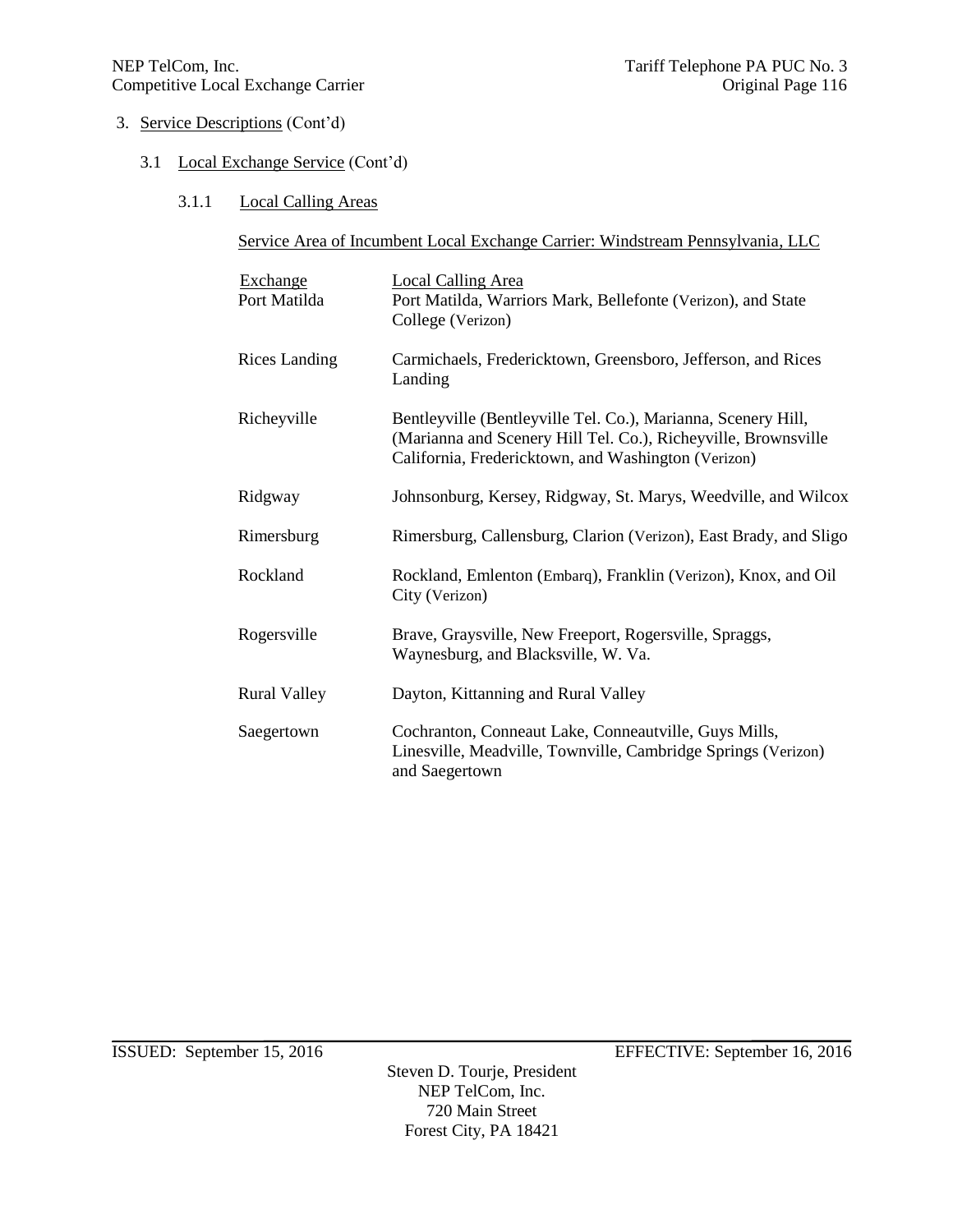## 3.1 Local Exchange Service (Cont'd)

3.1.1 Local Calling Areas

Service Area of Incumbent Local Exchange Carrier: Windstream Pennsylvania, LLC

| Exchange<br>Saint Marys | <b>Local Calling Area</b><br>Johnsonburg, Kersey, Ridgway, Saint Marys, Weedville, and<br>Wilcox |
|-------------------------|--------------------------------------------------------------------------------------------------|
| Sandy Lake              | Cochranton, Fredonia, Sandy Lake, and Sheakleyville                                              |
| Sheakleyville           | Cochranton, Fredonia, Sandy Lake, Sheakleyville, and Greenville<br>(Verizon)                     |
| Sheffield               | Sheffield and Warren (Verizon)                                                                   |
| Shippenville            | Shippenville, Clarion (Verizon), Knox, and Venus (Venus Tel. Co.)                                |
| Sigel                   | Sigel, Brookville, Corsica, Hazen, and Summerville                                               |
| Sligo                   | New Bethlehem, Sligo, Callensburg, Rimersburg; and Clarion<br>(Verizon)                          |
| Spraggs                 | Brave, Graysville, New Freeport, Rogersville, Spraggs,<br>Waynesburg, and Blacksville, W. Va.    |
| Strattanville           | Strattanville, Clarion (Verizon), and Corsica                                                    |
| Summerville             | Summerville, Brookville, Corsica, Hawthorn, Hazen and Sigel                                      |

Steven D. Tourje, President NEP TelCom, Inc. 720 Main Street Forest City, PA 18421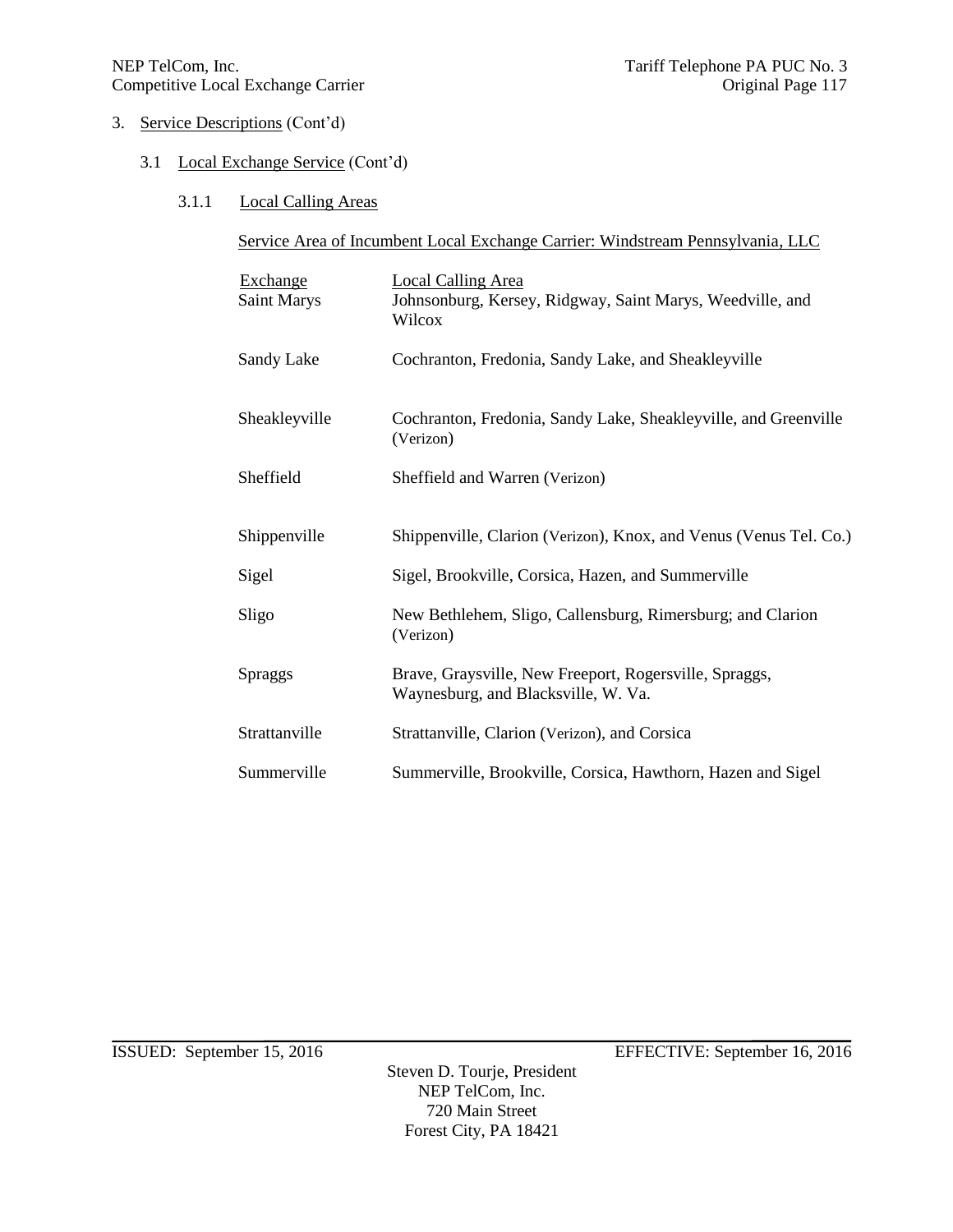## 3.1 Local Exchange Service (Cont'd)

3.1.1 Local Calling Areas

Service Area of Incumbent Local Exchange Carrier: Windstream Pennsylvania, LLC

| <b>Exchange</b><br>Templeton | <b>Local Calling Area</b><br>Kittanning and Templeton                                                                                                          |
|------------------------------|----------------------------------------------------------------------------------------------------------------------------------------------------------------|
| Timblin                      | Timblin, Dayton, Hawthorn, New Bethlehem and Punxsutawney<br>(Verizon)                                                                                         |
| Townville                    | Cochranton, Conneaut Lake, Conneautville, Guys Mills,<br>Linesville, Meadville, Saegertown, Spartansburg, Townville,<br>Lincolnville, and Titusville (Verizon) |
| Turbotville                  | Turbotville, Watsontown, and Washingtonville (Verizon)                                                                                                         |
| <b>Warriors Mark</b>         | Warriors Mark, Port Matilda, Tyrone, and State College (Verizon)                                                                                               |
| Watsontown                   | Montgomery, Turbotville; Milton (Verizon), Lewisburg and<br>Watsontown                                                                                         |
| Waynesburg                   | Brave, Carmichaels, Graysville, Mount Morris, New Freeport,<br>Rogersville, Spraggs, Blacksville, W. Va., and Waynesburg                                       |
| Weedville                    | Johnsonburg, Kersey, Ridgway, St. Marys, Weedville, Wilcox,<br>and Penfield                                                                                    |
| Westford                     | Conneaut Lake, Jamestown, Linesville, Meadville, and Westford                                                                                                  |
| West Springfield             | West Springfield, Albion, Erie, Fairview, and Girard (Verizon)                                                                                                 |
| Wilcox                       | Johnsonburg, Kersey, Ridgway, St. Marys, Weedville, and Wilcox                                                                                                 |
| Worthington                  | Butler (Embarq), Ford City, Kittanning, and Worthington                                                                                                        |

Steven D. Tourje, President NEP TelCom, Inc. 720 Main Street Forest City, PA 18421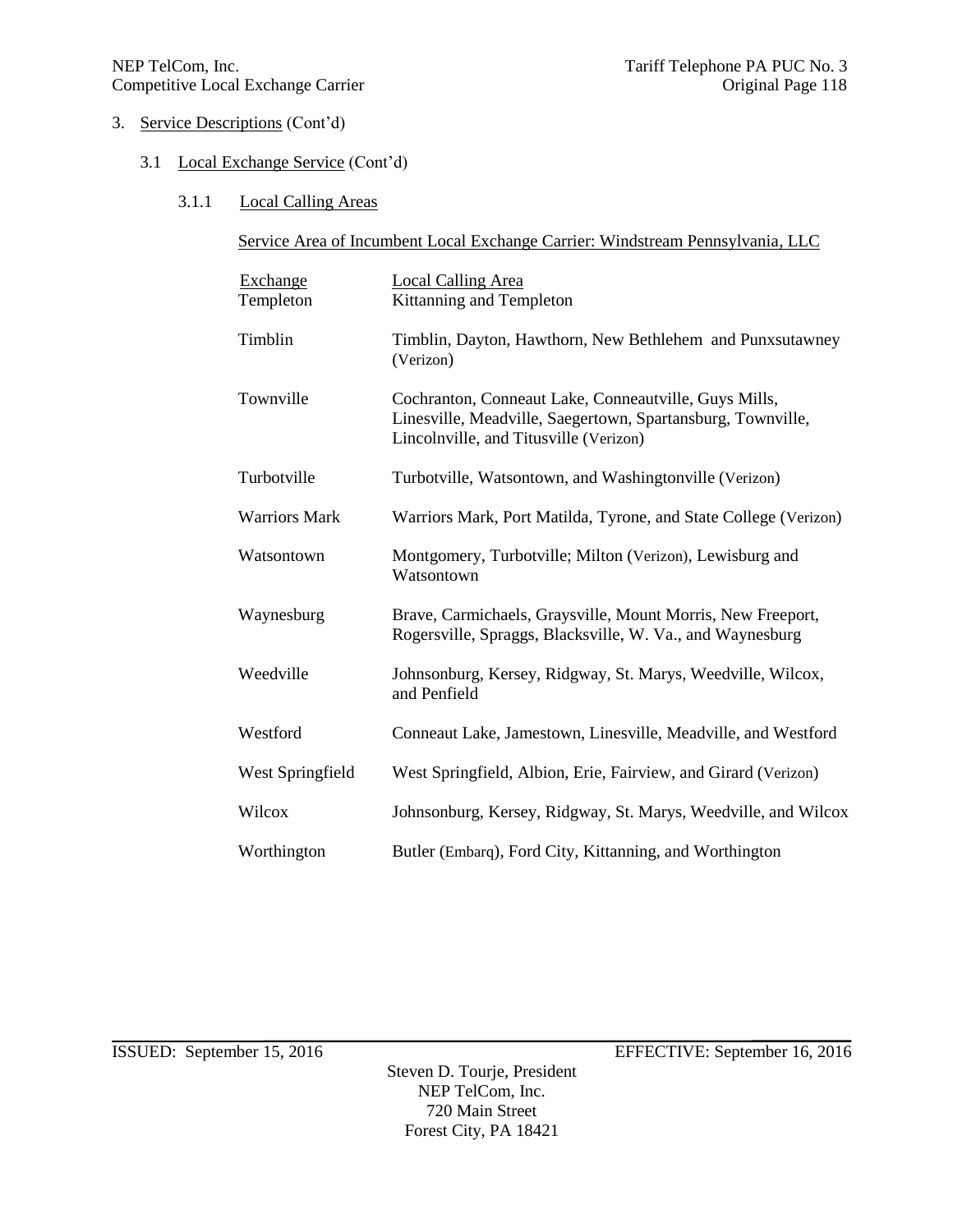### 3.1 Local Exchange Service (Cont'd)

#### 3.1.2 Local Service

Local Service provides the customer with an access line and unlimited usage within a local calling area for the transmission of two-way interactive switched voice or data communications. Local Calling Areas are described in Section 3.1.1 of this tariff. Included at no additional charge are Touchtone, Directory Listing (1), and Toll Presubscription.

The Company's services are furnished subject to the availability of facilities and equipment, and are subject to the terms and conditions of this tariff.

Local Service is offered as a stand-alone local offering and is available on a month to month basis.

A Local Line Customer will be charged applicable Non-Recurring Charges, monthly Recurring Charges, Message Charges, and Optional Services in Sections 3.1.4, 3.1.5 herein.

### 3.1.3 Caller ID Blocking

A calling party may block the passage of his/her telephone number, associated main listed name and voiceback of calling identification information to users or subscribers to Optional Central Office Services which utilize Signaling System 7 (SS7) technology. Blocking will also prevent call completion through the use of Return Call (\*69) Service. Customers have two blocking options as follows:

3.1.3.1 Per-Call Blocking - To activate per-call blocking, a customer dials a special code prior to placing a call. Blocking will be activated for that outgoing call only. There is no charge for using per-call blocking, and it is provided on an unlimited basis. Per-call blocking is available to all customers in the Company's serving territory, or

ISSUED: September 15, 2016 EFFECTIVE: September 16, 2016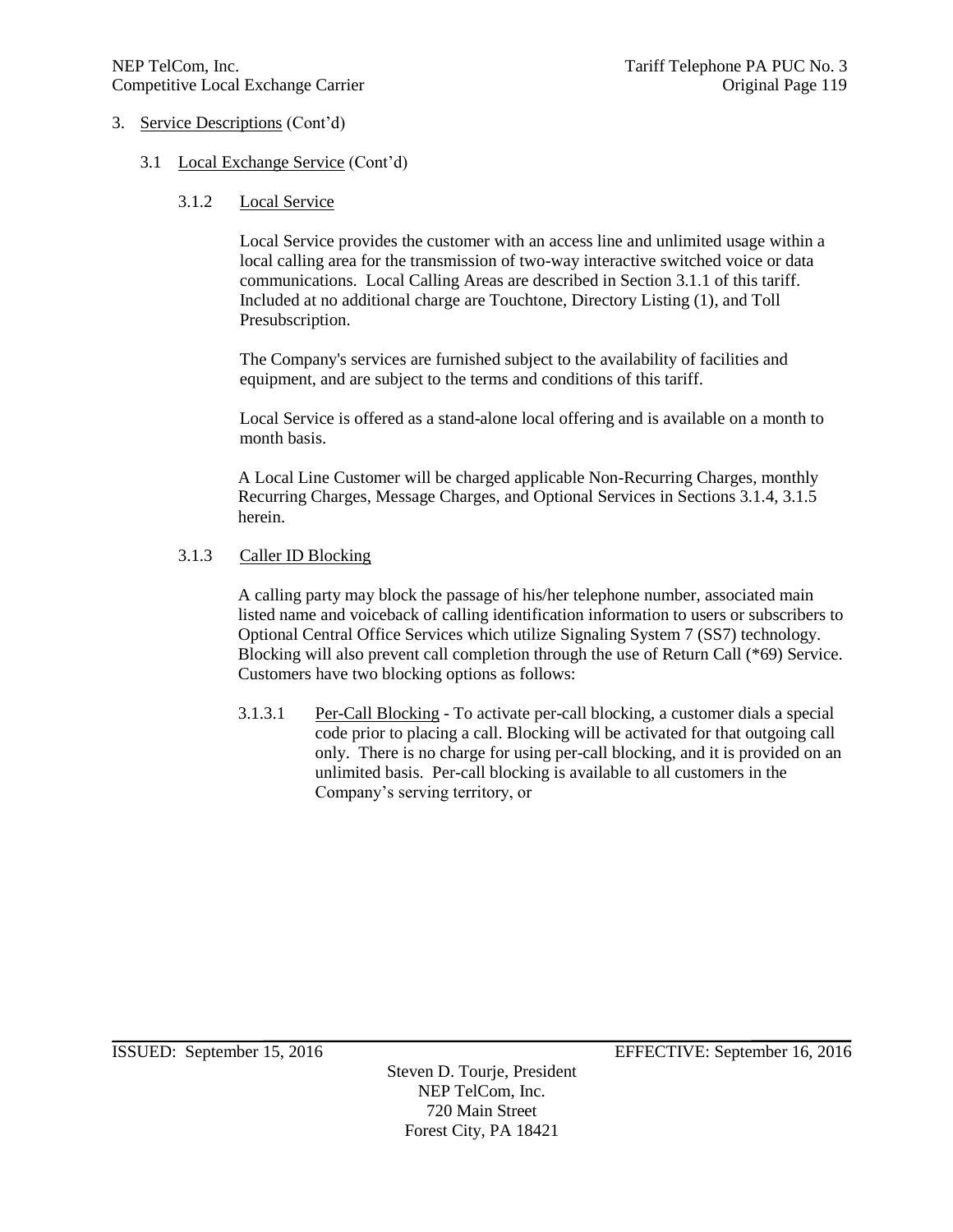### 3.1 Local Exchange Service (Cont'd)

- 3.1.3 Caller ID Blocking (Cont'd)
	- 3.1.3.2 Per-Line Blocking Per-Line Blocking must be added to a customer's line by contacting the Telephone Company's business office and having a service order issued. All calls are automatically blocked when a customer subscribes to Per-Line Blocking unless the blocking feature is deactivated. If a customer subscribes to Per-Line Blocking, he/she can deactivate blocking by dialing a special code prior to placing a call. Blocking will be deactivated for that outgoing call only. As facilities permit, a Per-Line Blocking customer will be provided with a separate code to deactivate blocking, which is different from the per call blocking code. Where this separate code is not available, the code for per-call blocking and the code to deactivate Per-Line Blocking will be the same. Per-Line Blocking is available to all customers in the Company's serving territory. Per-Line Blocking is provided without charge, except as discussed below. Per-Line Blocking will be available to all customers, free of charge, in the Company's serving area and can only be added or removed from a customer's line by placing a service order with the Company. Initial requests for Per-Line Blocking will be provided at no charge. Subsequent requests for Per-Line Blocking for the same customer and telephone number at the same address may be charged the applicable non-recurring charge(s). This non-recurring charge will be waived for customers of the Company who are victims of domestic violence, the staffs of domestic violence programs and agencies, and emergency services personnel, while performing their jobs.
	- 3.1.3.3 Customers who use either per-call blocking or line blocking may be unable to complete calls to Caller ID subscribers who have activated the Anonymous Call Rejection feature (ACR) of Caller ID services. If a customer using blocking calls a Caller ID subscriber who has activated Anonymous Call Rejection, he/she will hear an announcement that the Caller ID subscriber is not accepting blocked calls. There are several ways to complete a call to a Caller ID subscriber who has activated Anonymous Call Rejection: (1) place the call through an operator; (2) place the call on the Company's network using a Company's telephone calling card; or (3) place the call without blocking. Options (1) and (2) involve charges in addition to the cost of the call. However, the live operator surcharge will be waived for the Company's customers who are victims of domestic violence, the staffs of domestic violence program agencies and emergency service personnel, while in the performance of their jobs. If the operator surcharge cannot be waived when the call is being placed, the Company will, upon notification, credit the live

Steven D. Tourje, President NEP TelCom, Inc. 720 Main Street Forest City, PA 18421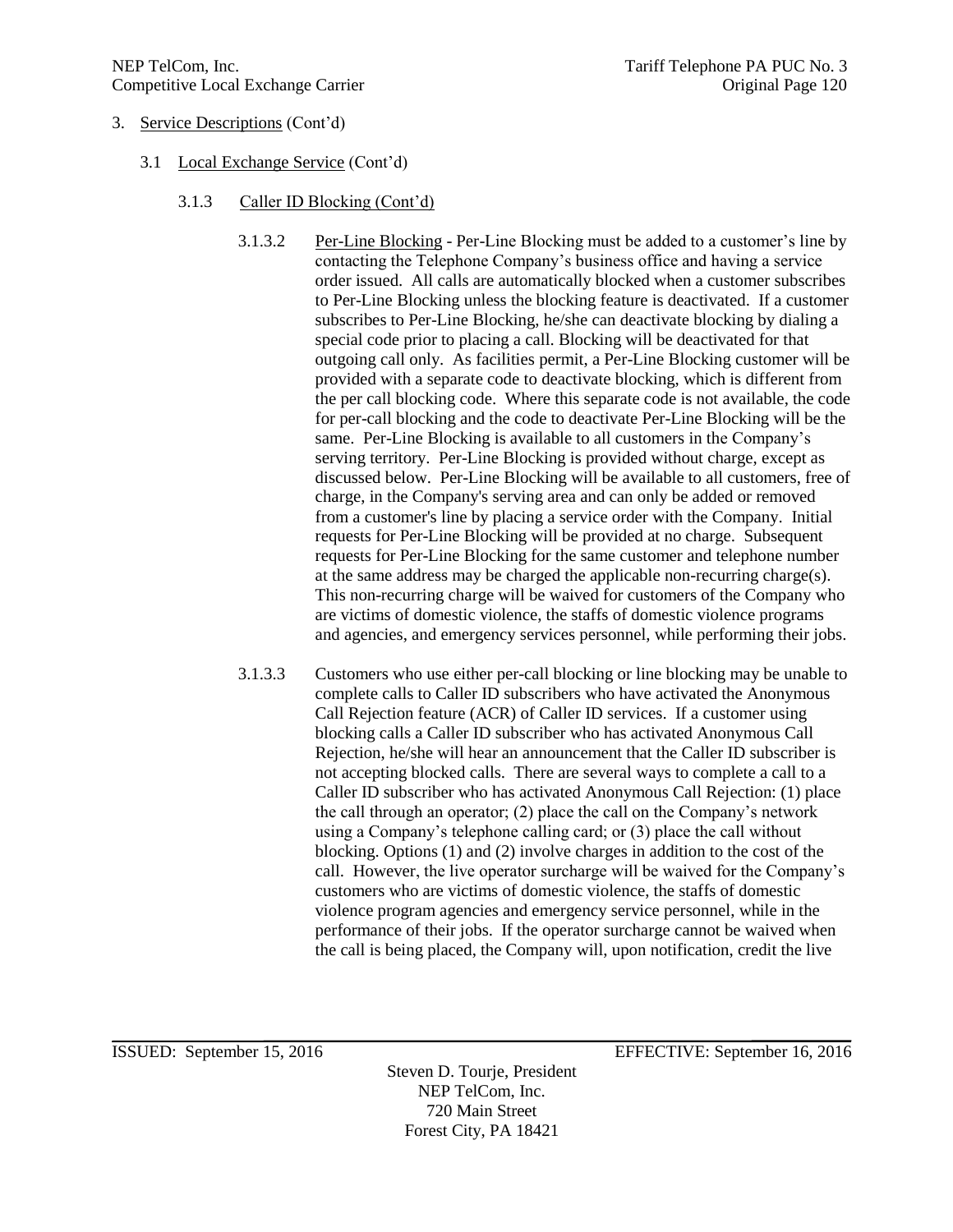- 3. Service Descriptions (Cont'd)
	- 3.1 Local Exchange Service (Cont'd)
		- 3.1.3 Caller ID Blocking (Cont'd)
			- 3.1.3.3 (cont'd) operator surcharge to the aforementioned party's telephone bill. Furthermore, should alternative methods become available in the future which permit the aforementioned to access the ACR party without revealing the caller's telephone number, the Company will waive any additional charges associated with such alternative methods. Blocked calls routed to the Anonymous Call Rejection (ACR) announcement will not be rated as completed calls.
			- 3.1.3.4 Caller ID blocking will not prevent the delivery of telephone numbers to 911 emergency service providers. Caller ID blocking currently will not work for callers who place calls to 8xx, 900, and/or other information and message services carrying a specific charge billed to a caller by a local telephone company.

Steven D. Tourje, President NEP TelCom, Inc. 720 Main Street Forest City, PA 18421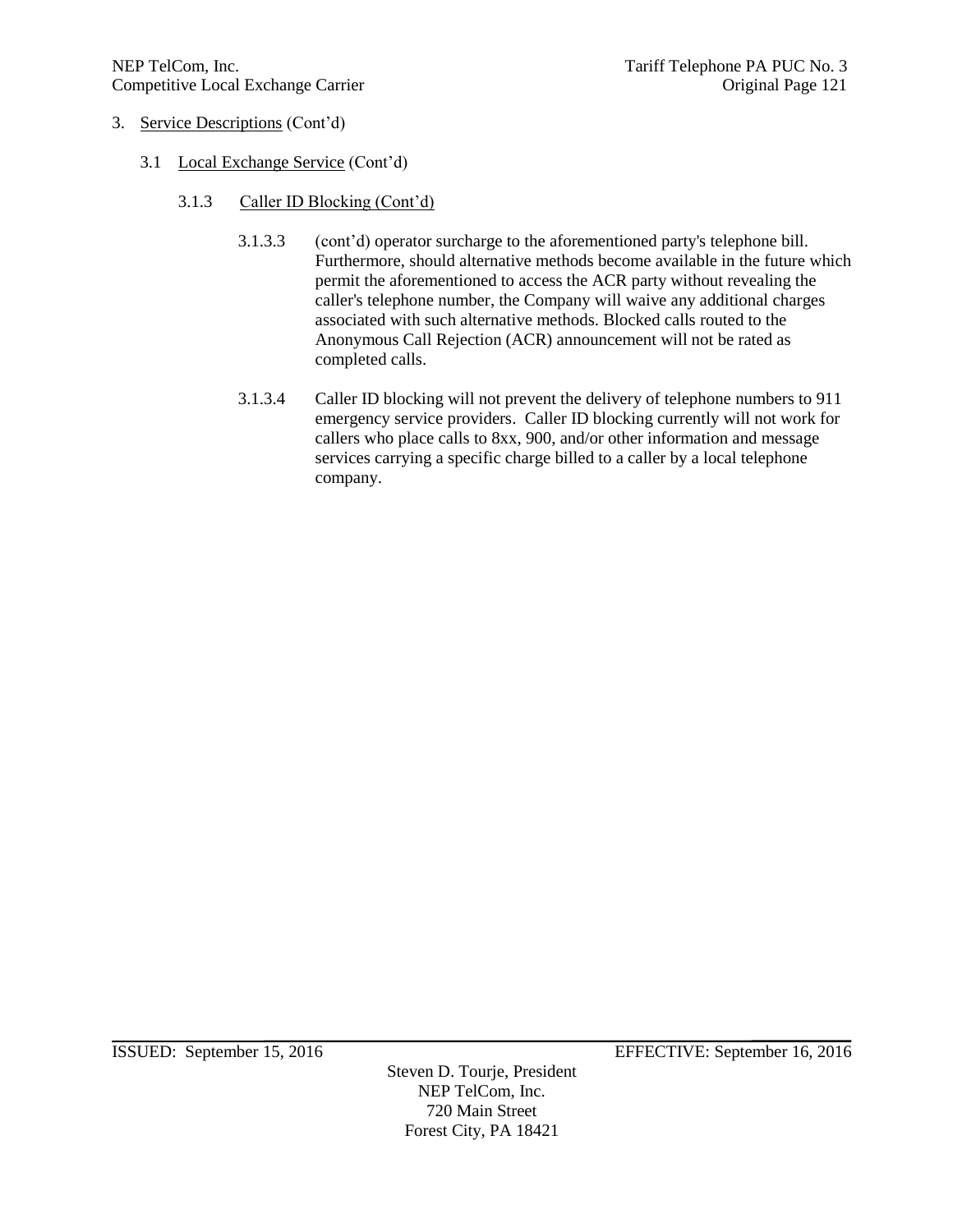### 3.1 Local Exchange Service (Cont'd)

#### 3.1.4 Service Connection and Maintenance Charges

A Local Line Customer will be charged applicable Non-recurring Charges, monthly Recurring Charges and Message Charges as specified herein.

#### 3.1.4.1 SERVICE CONNECTION AND LINE ACTIVATION CHARGES

|    |                                  | Residential | <b>Business</b> |
|----|----------------------------------|-------------|-----------------|
|    | <b>Service Connection Charge</b> | \$5.00      | \$24.95         |
|    | Line Activation Charge           | \$5.00      | \$24.95         |
| C. | Line Restoration Charge          | \$49.50     | \$49.50         |

#### 3.1.4.2 SERVICE CHANGE CHARGES

|    |                                      | Residential | <b>Business</b> |
|----|--------------------------------------|-------------|-----------------|
| А. | <b>Telephone Number Change</b>       | \$5.00      | \$5.00          |
| В. | <b>Feature Change</b>                | \$5.00      | \$5.00          |
| C. | <b>Billing Responsibility Change</b> | \$5.00      | \$5.00          |
| D. | Directory Listing Change             | \$5.00      | \$5.00          |

#### 3.1.4.3 REPAIRS AND MAINTENANCE PREMISE VISIT CHARGES

|           |                            | Residential | <b>Business</b> |
|-----------|----------------------------|-------------|-----------------|
| A.        | Basic Time (per visit)     |             |                 |
|           | Initial 1/2 hour (minimum) | \$22.50     | N/A             |
|           | Initial 1 hour (minimum)   | N/A         | \$49.95         |
|           | Each Add'l 1/4 hour        | \$11.25     | \$11.25         |
| <b>B.</b> | Overtime (per visit)       |             |                 |
|           | Initial 1/2 hour (minimum) | \$33.75     | \$33.75         |
|           | Each Add'l 1/4 hour        | \$16.88     | \$16.88         |
| C.        | Premium Time (per visit)   |             |                 |
|           | Initial 1/2 hour (minimum) | \$45.00     | \$45.00         |
|           | Each Add'l 1/4 hour        | \$22.50     | \$22.50         |

Basic Time is 8:00 to 5:00 weekdays.

Premium Time is all day Sunday and nationally recognized holidays. Overtime is all time not included in Basic Time or Premium Time.

ISSUED: September 15, 2016 EFFECTIVE: September 16, 2016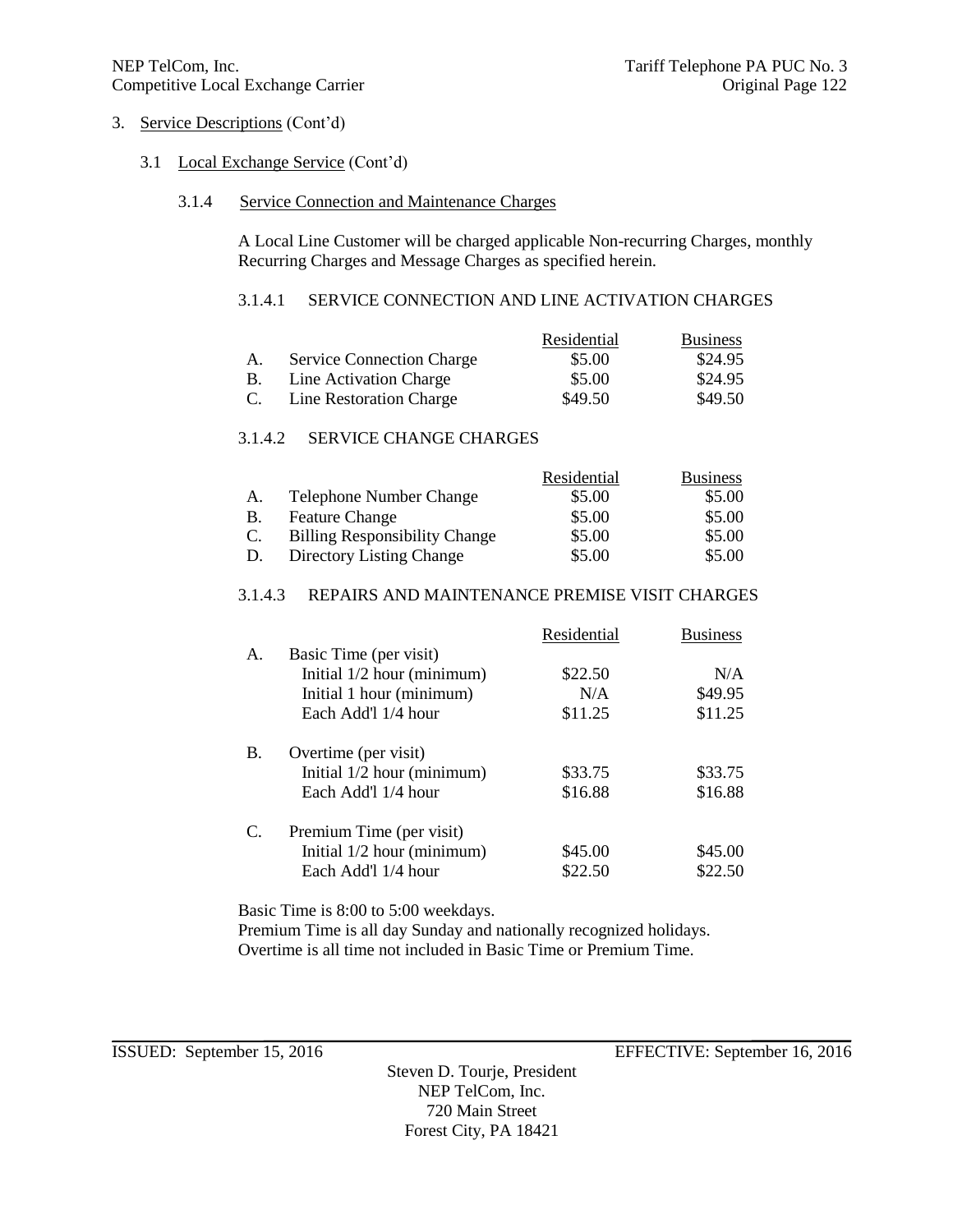## 3.1 Local Exchange Service (Cont'd)

### 3.1.5 Local Line Recurring Rates and Charges

|           |                      | Residential | <b>Business</b> |
|-----------|----------------------|-------------|-----------------|
|           | Local Line Rate      | \$25.00     | \$22.50         |
| <b>B.</b> | Call Waiting         | \$5.00      | \$5.00          |
| C.        | Caller ID            | \$5.00      | \$5.00          |
| D.        | Caller ID Blocking   | \$5.00      | \$5.00          |
| Е.        | Call Return          | \$5.00      | \$5.00          |
| F.        | Call Forwarding      | \$5.00      | \$5.00          |
| G.        | Three Way Calling    | \$5.00      | \$5.00          |
| Н.        | <b>Speed Dialing</b> | \$5.00      | \$5.00          |
|           |                      |             |                 |

#### 3.2 Directory Assistance

A Customer may obtain Directory Assistance in determining telephone numbers within its local calling area by calling the Directory Assistance operator. Directory Assistance Includes the option for call completion to the requested number at no additional charge.

Steven D. Tourje, President NEP TelCom, Inc. 720 Main Street Forest City, PA 18421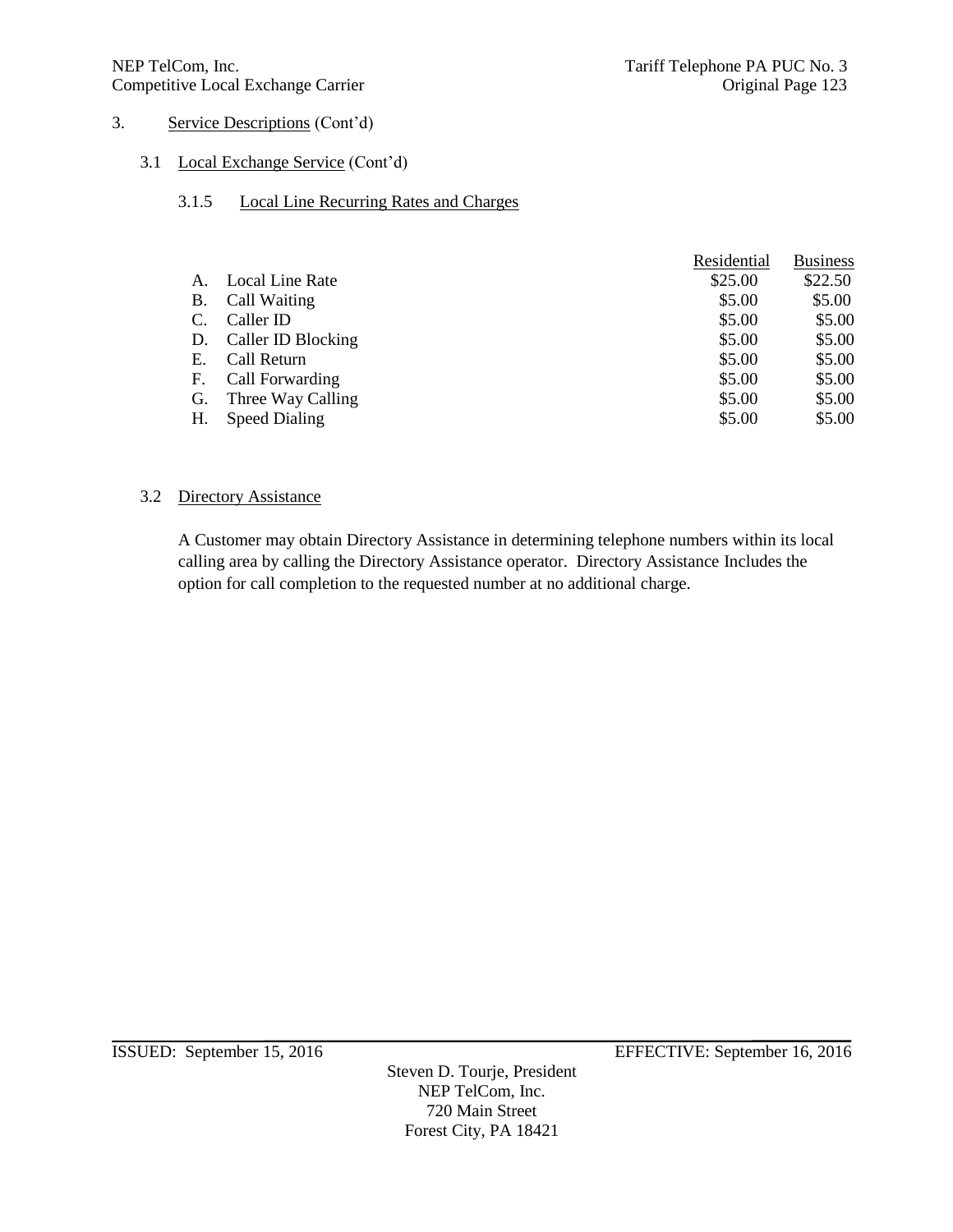- 3. Service Descriptions (Cont'd)
	- 3.2 Directory Assistance (Cont'd)
		- 3.2.1 A customer is entitled to two free Directory Assistance calls per month, then each call thereafter to Directory Assistance, for the remaining month, will be charged as follows:

Per Call, Residential or Business \$1.25

The Customer may request a maximum of three telephone numbers per call to Directory Assistance service without additional charges.

- 3.2.2 A credit will be given to Directory Assistance as follows:
	- (a) The Customer experiences poor transmission or is cut-off during the call; or
	- (b) the Customer is given an incorrect telephone number.

To obtain such a credit, the Customer must notify its Customer Service Representative.

Steven D. Tourje, President NEP TelCom, Inc. 720 Main Street Forest City, PA 18421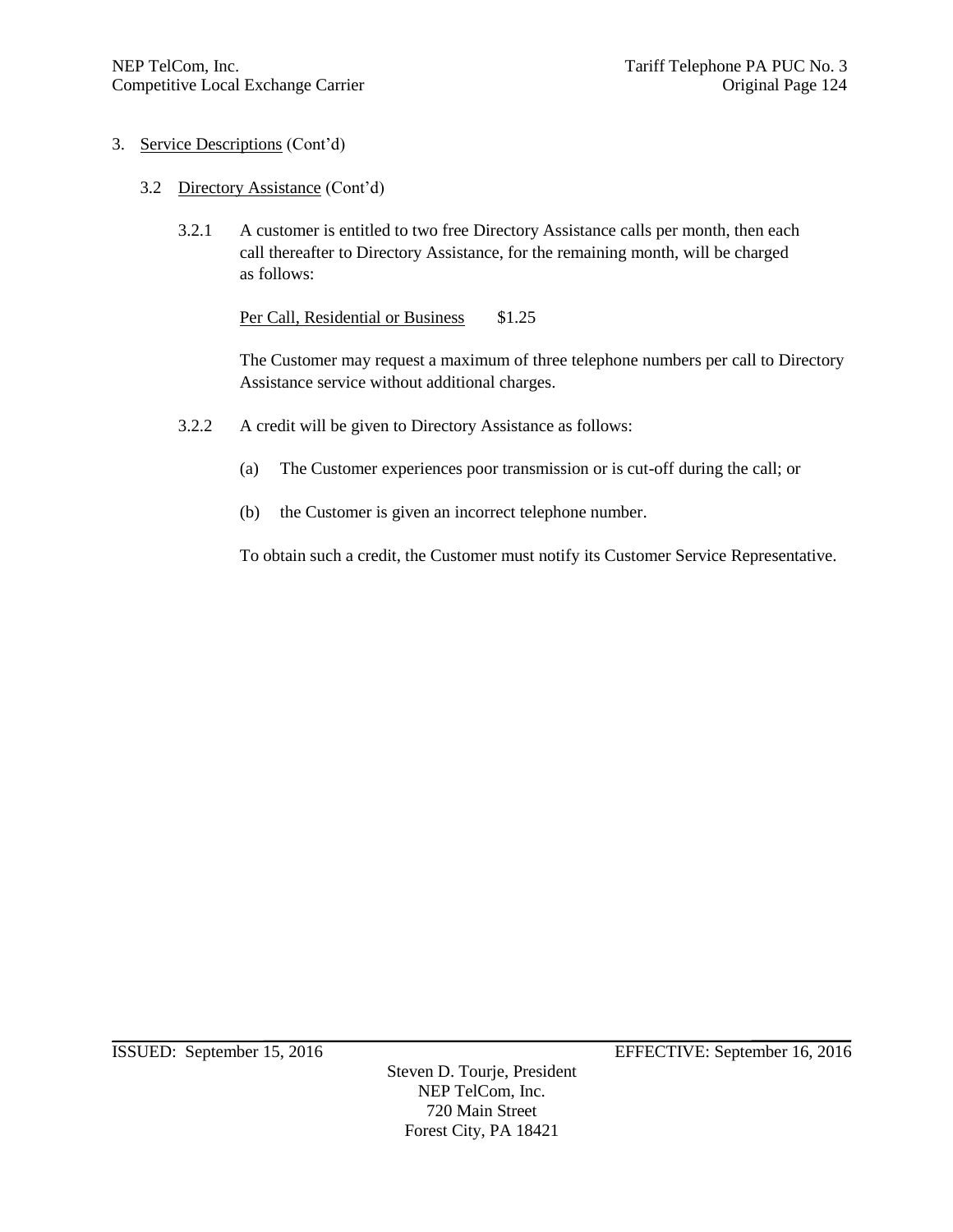- 3. Service Descriptions (Cont'd)
	- 3.3 Operator Assistance

A Customer may obtain the assistance of a local operator to complete local exchange telephone calls in the following manner. In addition to the rates specified in Section 3.1, surcharges as specified in Section 3.3.1 will apply:

- 3.3.1 Operator Station: An Operator Station service charge applies when calls are completed with the assistance of a Company Operator, except as specified for Person-to-Person calls.
- 3.3.2 Person-to-Person: Person-to-Person charges apply when the calling party specifies to the operator a particular person to be reached, or a particular station, department, or office to be reached through a PBX or Centrex attendant. After the called station has been reached, if the called party is unavailable and the calling party requests or agrees to speak to a party other than the party initially specified, the call is still billed as a Person-to-Person call. The calling party is responsible for identifying the party at the called station.
- 3.3.3 Operator Assisted Surcharges

|           |                                                   | Residential | <b>Business</b> |
|-----------|---------------------------------------------------|-------------|-----------------|
| A.        | <b>Operator Station</b><br><b>Automated Calls</b> | \$2.35      | \$2.35          |
|           | <b>Operator Assisted Calls</b>                    | \$2.35      | \$2.35          |
| <b>B.</b> | Person-to-Person                                  | \$2.50      | \$2.50          |

ISSUED: September 15, 2016 EFFECTIVE: September 16, 2016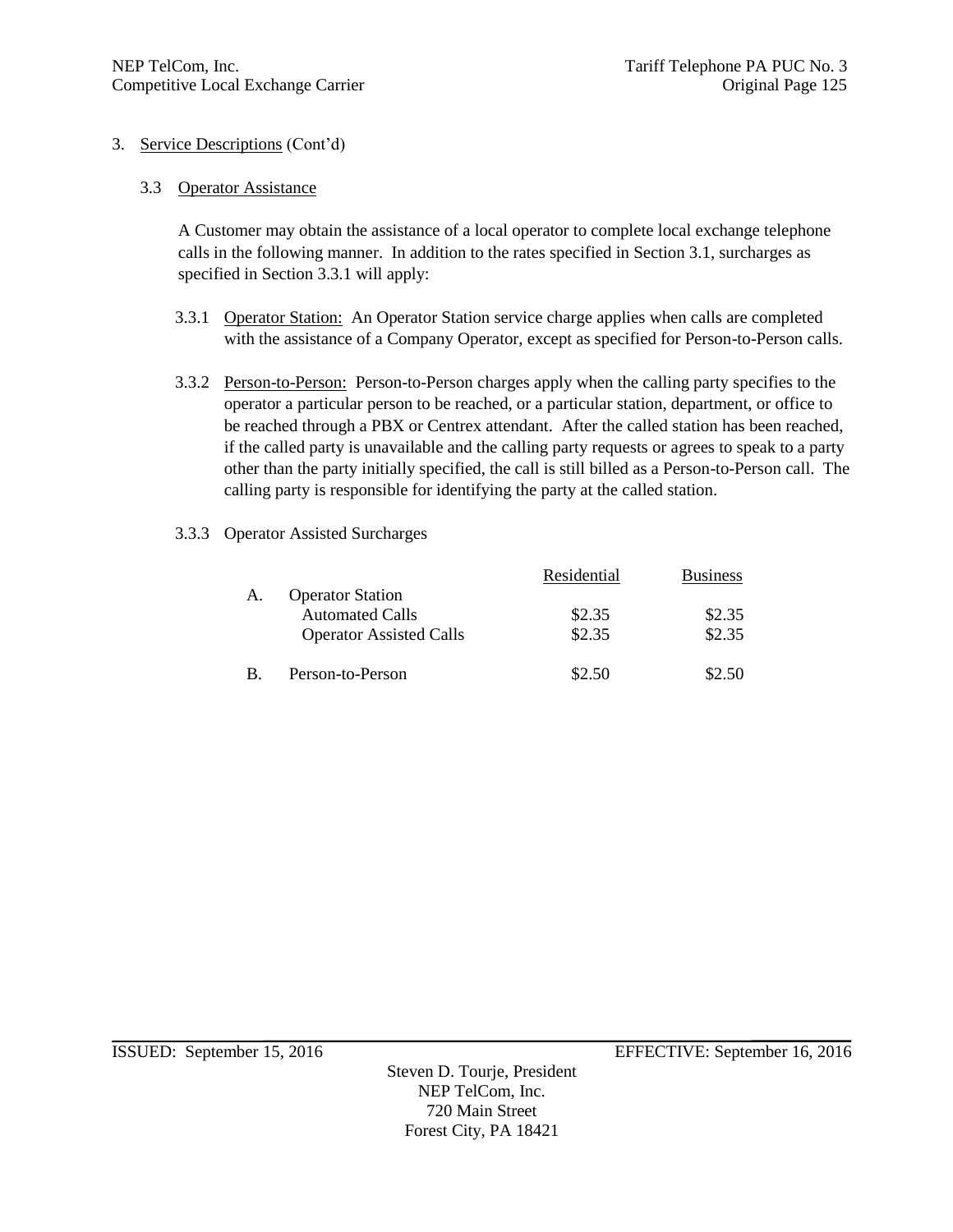#### 3.4 Busy Line Verification and Interrupt Service

Busy Line Verification and Interrupt Service, which is furnished where and to the extent that facilities permit, provides the Customer with the following options:

- 3.4.1 Busy Line Verification: Upon request of the calling party, the Company will determine if the line is clear or in use and report to the calling party.
- 3.4.2 Busy Line Verification with Interrupt: The operator will interrupt the call on the called line only if the calling party indicates an emergency and requests interruption.

Steven D. Tourje, President NEP TelCom, Inc. 720 Main Street Forest City, PA 18421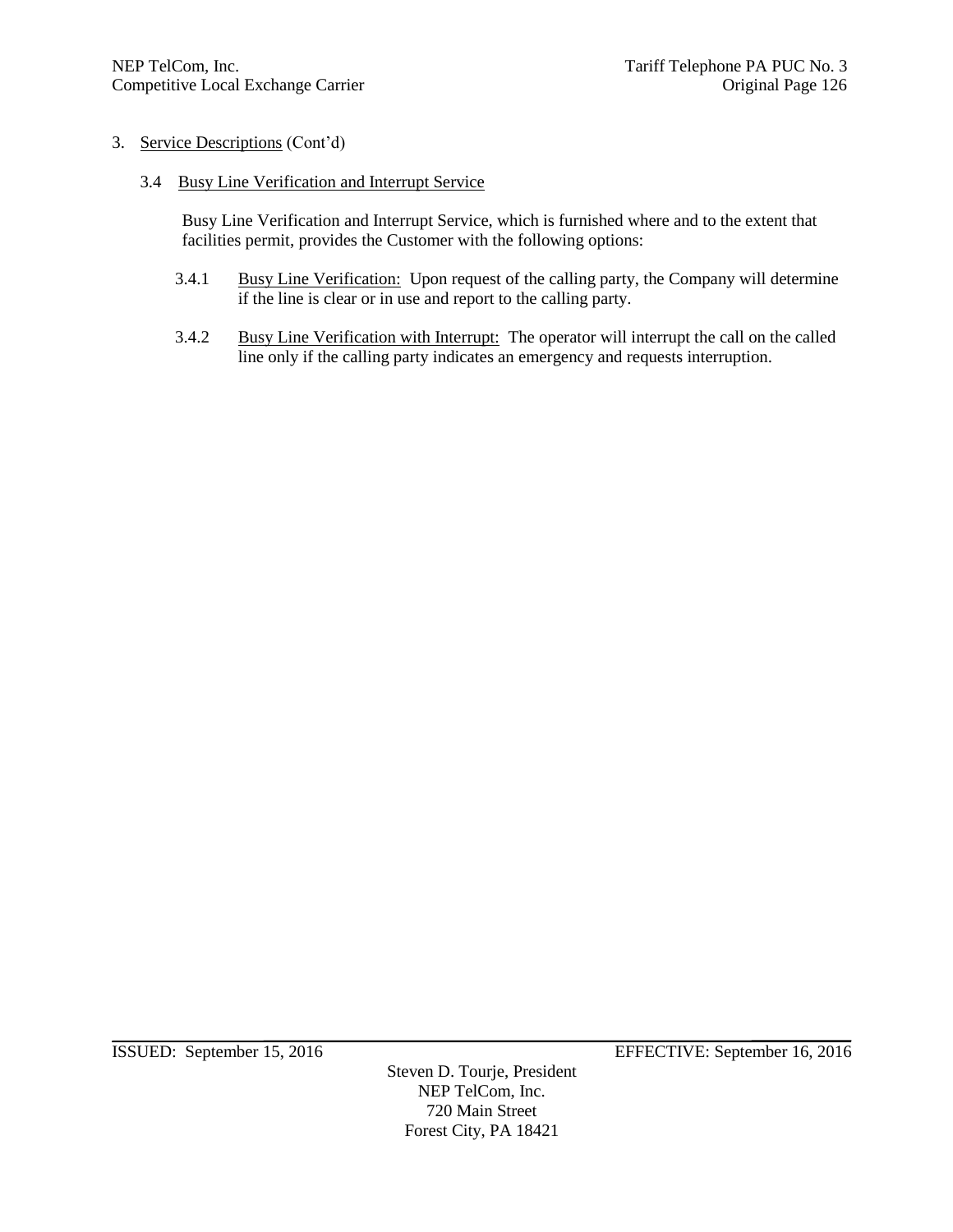- 3.4 Busy Line Verification and Interrupt Service (Cont'd)
	- 3.4.3 Rates: Rates for Busy Line Verification and Interrupt Service, as specified below, will apply under the following circumstances:
		- 3.4.3.1 The operator verifies that the line is busy with a call in progress.
		- 3.4.3.2 The operator verifies that the line is available for incoming calls.
		- 3.4.3.3 The operator verifies that the called number is busy with a call in progress and the Customer requests interruption. The operator will then interrupt the call, advising the called party the name of the calling party. One charge will apply for both verification and interruption.

|                               | Residential | <b>Business</b> |
|-------------------------------|-------------|-----------------|
| <b>Busy Line Verification</b> | \$0.70      | \$0.70          |
| Busy Line Interrup            | \$1.80      | \$1.80          |

Steven D. Tourje, President NEP TelCom, Inc. 720 Main Street Forest City, PA 18421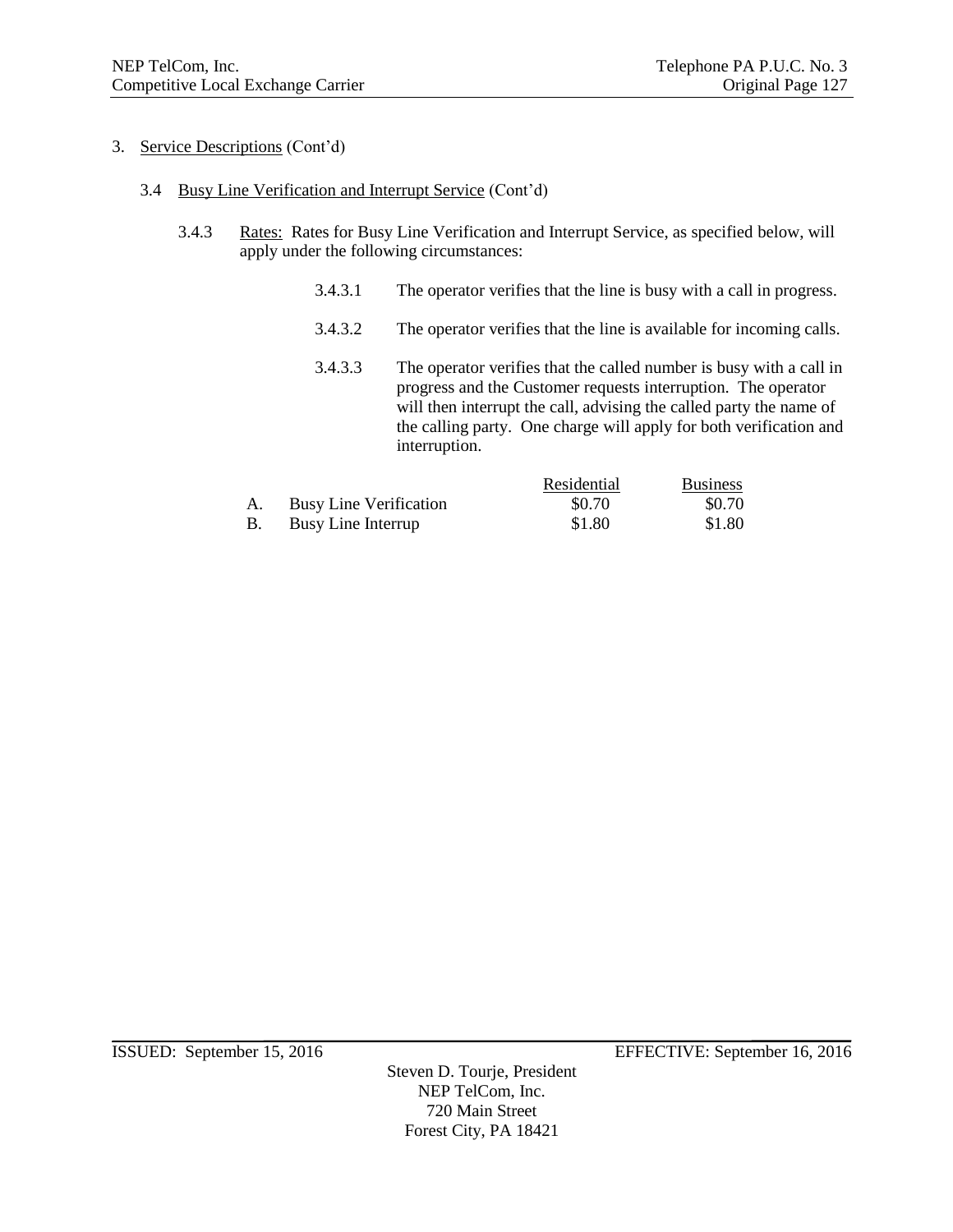#### 3.5 Directory Listings

The Company shall provide a single directory listing, termed the primary listing in the telephone directory published by the local exchange provider in the Customer's exchange area of the Station number which is designated as the Customer's main billing number. Directory listing of additional Company Station numbers, other than the Customer's main billing number, associated with a Customer's service will be provided for an additional Monthly Recurring Charge per listing.

- 3.5.1 The Company reserves the right to limit the length of any listing in the directory by the use of abbreviations when, in its judgment, the clearness of the listing or the identification of the Customer is not impaired thereby. When more than one line is required to properly list the Customer, no additional charge is made.
- 3.5.2 The Company may refuse a listing which is known not to constitute a legally authorized or adopted name, contains obscenities in the name, or any listing which, in the opinion of the Company, is likely to mislead or deceive calling persons as to the identity of the listed party, or is a contrived name used for advertising purposes or to secure a preferential position in the directory or is more elaborate than is reasonably necessary to identify the listed party. The Company, upon notification to the Customer, will withdraw any listing which is found to be in violation of its rules with respect thereto.
- 3.5.3 Each listing must be designated Government, Business, or Residence to be placed in the appropriate section of the directory. In order to aid the user of the directory, and to avoid misleading or deceiving the calling party as to the identity of the listed party, only business listings may be placed in the Business Section and only residential listings in the Residential Section. The Company, upon notification to the Customer, will withdraw any listing which is found to be in violation of its rules with respect thereto.
- 3.5.4 In order for listing to appear in an upcoming directory, the Customer must furnish the listing to the Company in time to meet the directory publishing schedule.

Steven D. Tourje, President NEP TelCom, Inc. 720 Main Street Forest City, PA 18421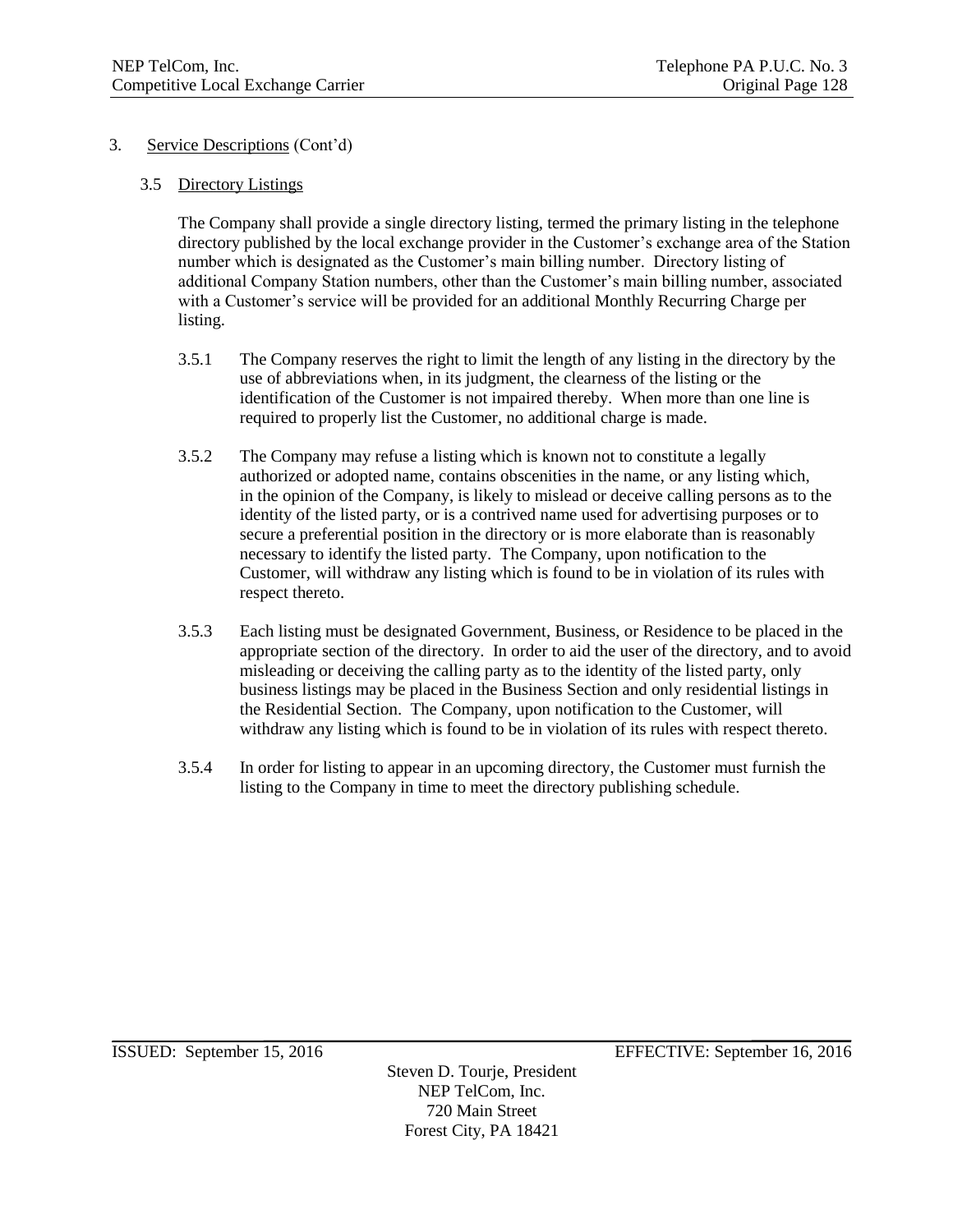- 3.5 Directory Listings (Cont'd)
	- 3.5.5 Directory listings are provided in connection with each Customer service as specified herein.
		- 3.5.5.1 Primary Listing: A primary listing contains the name of the Customer, or the name under which a business is regularly conducted, as well as the address and telephone number of the Customer. This listing is provided at no additional charge.
		- 3.5.5.2 Additional Listing: In connection with local exchange service, additional listings are available only in the name of Authorized Users of the Customer's service, as defined herein. Rates for additional listings are specified in Section 3.5.5.7.
		- 3.5.5.3 Non-published Listings: Listings that are not printed in directories nor available from Directory Assistance.

A Non-published Telephone Service will be furnished, at the Customers' request providing the omission or deletion of the Customer's telephone listing from the telephone directory and, in addition, the Customer's telephone listing will be omitted or deleted from the directory assistance records, subject to the provisions set forth in Section 2.1.4. Rates for Non-published Listings are specified in Section 3.5.5.7.

Steven D. Tourje, President NEP TelCom, Inc. 720 Main Street Forest City, PA 18421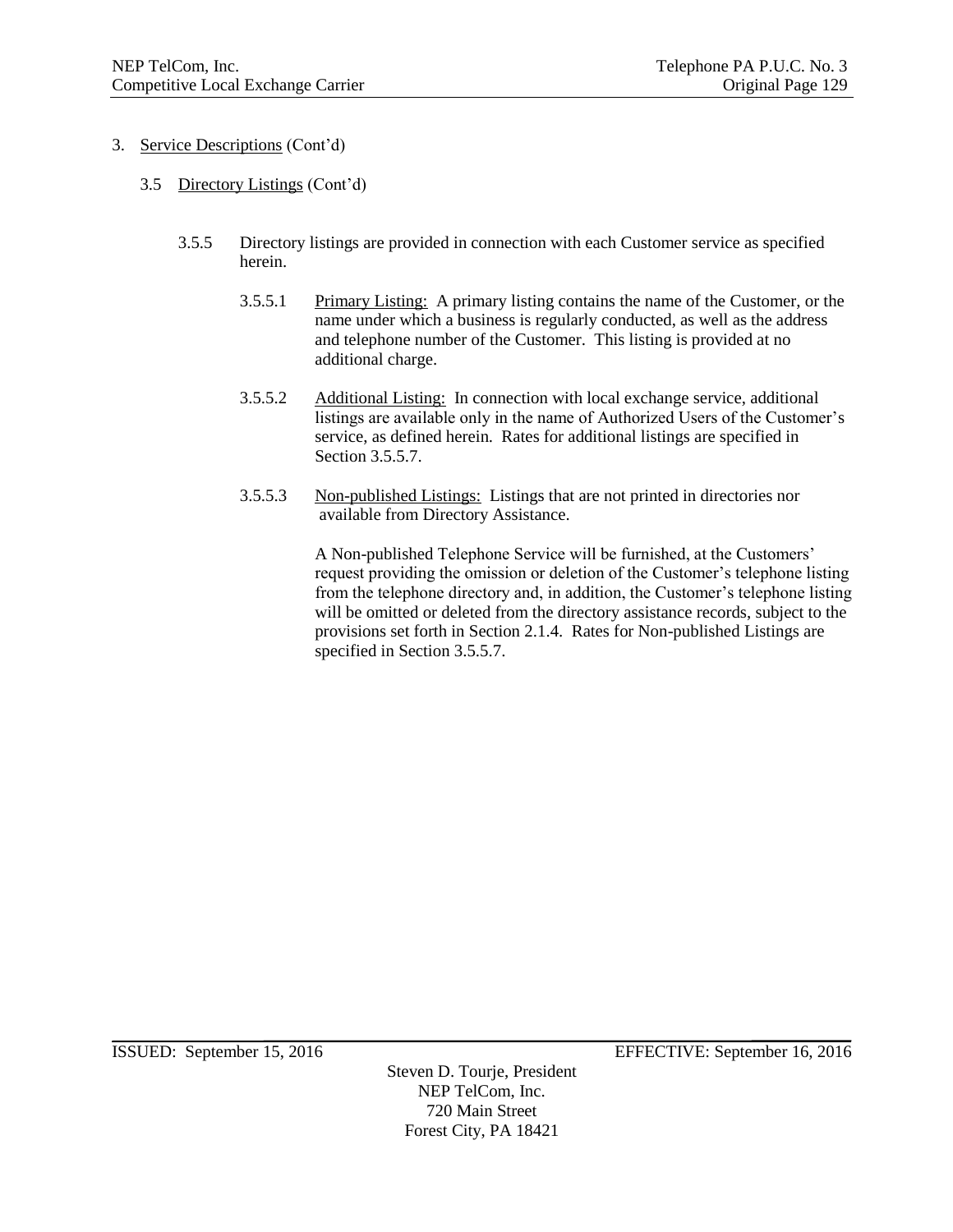- 3. Service Descriptions (Cont'd)
	- 3.5 Directory Listings (Cont'd)
		- 3.5.5 (Cont'd)
			- 3.5.5.4 Non-listed Numbers: A Non-listed number will be furnished, at the Customer's request, providing for the omission or deletion of the Customer's listing from the telephone directory. Such listings will be carried to the Company's directory assistance and will be given to any calling party. Rates for Non-listed Numbers are specified in Section 3.5.5.7.
			- 3.5.5.5 Foreign Listings: Where available, a listing in a phone directory which is not in the Customer's immediate calling area. The Customer will be charged the rates specified in the tariff published by the specific exchange carrier providing the Foreign Listings.
			- 3.5.5.6 Alternate Call Listings: Where available, a listing which references a telephone number which is not the primary listing for the Customer. The Customer must provide written verification that the alternate telephone number is authorized to accept calls.
			- 3.5.5.7 Recurring Charges: Monthly Recurring Charges associated with Directory Listings are as follows:

|    |                           | Residential | <b>Business</b> |
|----|---------------------------|-------------|-----------------|
| А. | Primary Listing           | N/C         | N/C             |
| В. | <b>Additional Listing</b> | \$0.50      | \$0.50          |
| C. | Non-Published Number      | \$0.65      | \$0.00          |
| D. | Non-Listed Number         | \$0.00      | \$2.75          |

ISSUED: September 15, 2016 EFFECTIVE: September 16, 2016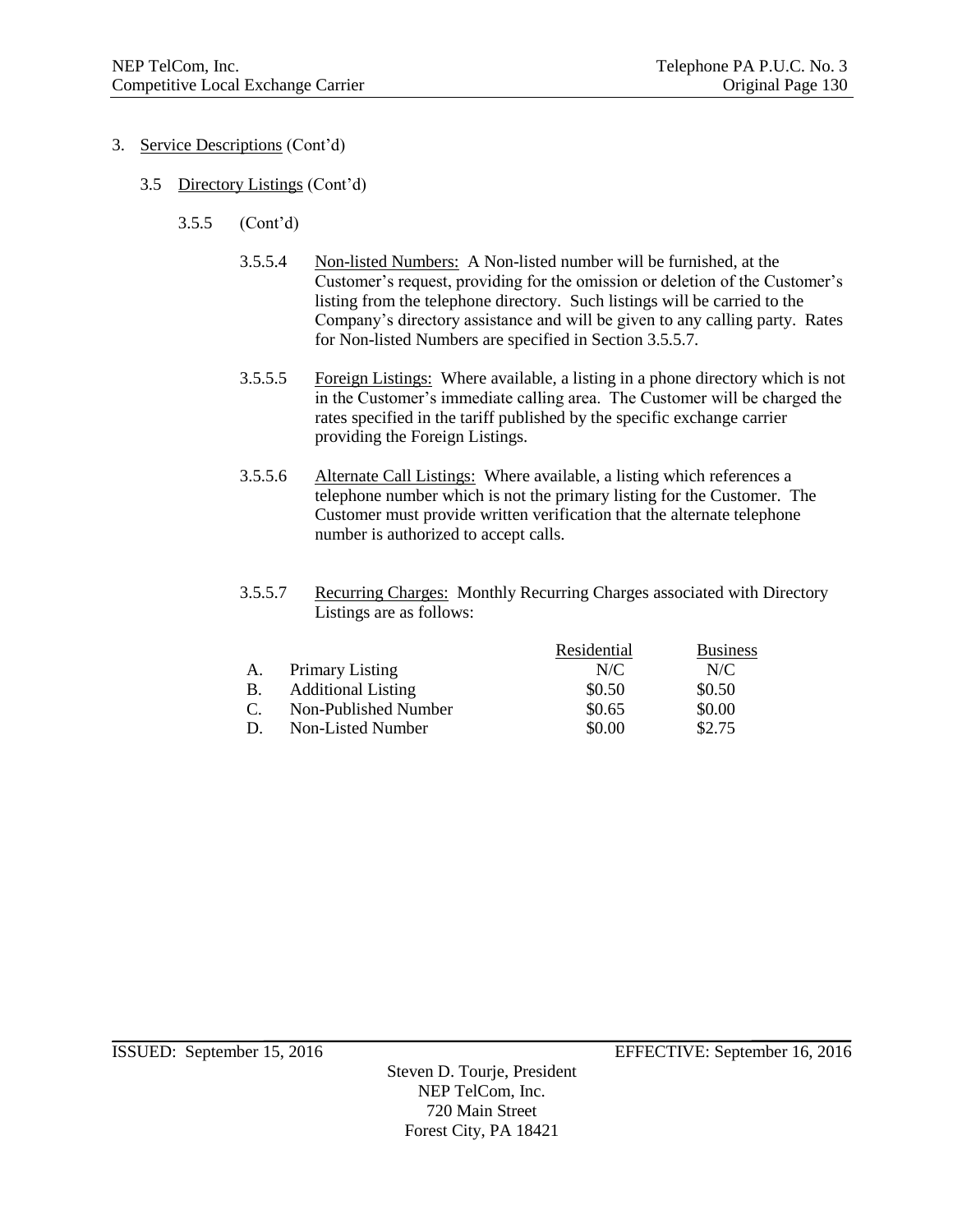- 3. Service Descriptions (Cont'd)
	- 3.6 Emergency Services C Enhanced 911 (E911)
		- 3.6.1 Glossary of Terms
			- 3.6.1.1 Host Telephone Company: The service provider, which is also the telecommunications public utility that provides 9-1-1 service to the county/municipality, and that houses the Automatic Location Identification (ALI)/MSAG data used for providing 9-1-1 service.
			- 3.6.1.2 MSAG Content: The data elements of the MSAG (Master Street Address Guide) including (but not necessarily limited to) the data elements that are entered into the following fields A-I of a standard MSAG record:
				- A. Tax area record
				- B. Locality
				- C. Street
				- D. Thoroughfare
				- E. Directional [where required]
				- F. Even (E), odd (O), or all (A) [applied to house numbers]
				- G. Low-high range of house numbers
				- H. PSAP (Public Safety Answering Point)
				- I. LAT/LONG (Latitude/Longitude) [where required]
			- 3.6.1.3 MSAG Formatting, Format: Shall include changes to the identity of fields, order of fields, and number and arrangement of data elements in each field, and a telephone company's rearrangement or regrouping of such data, without changing the MSAG content, for purposes of validating against MSAG records.
			- 3.6.1.4 Telephone Company: A telecommunications public utility regulated by the Pennsylvania Public Utility Commission and which has or requests access to the county/municipality 9-1-1 system or connection to the serving selective router, including, but not limited to, local exchange carriers and competitive local exchange carriers. This term is synonymous with 'service provider'.
			- 3.6.1.5 Telephone Company system: Reference to a service provider's own facilities-based network or, if operating as a nonfacilities-based competitive local exchange carrier, the facilities contracted by the Telephone Company for provision of service.

Steven D. Tourje, President NEP TelCom, Inc. 720 Main Street Forest City, PA 18421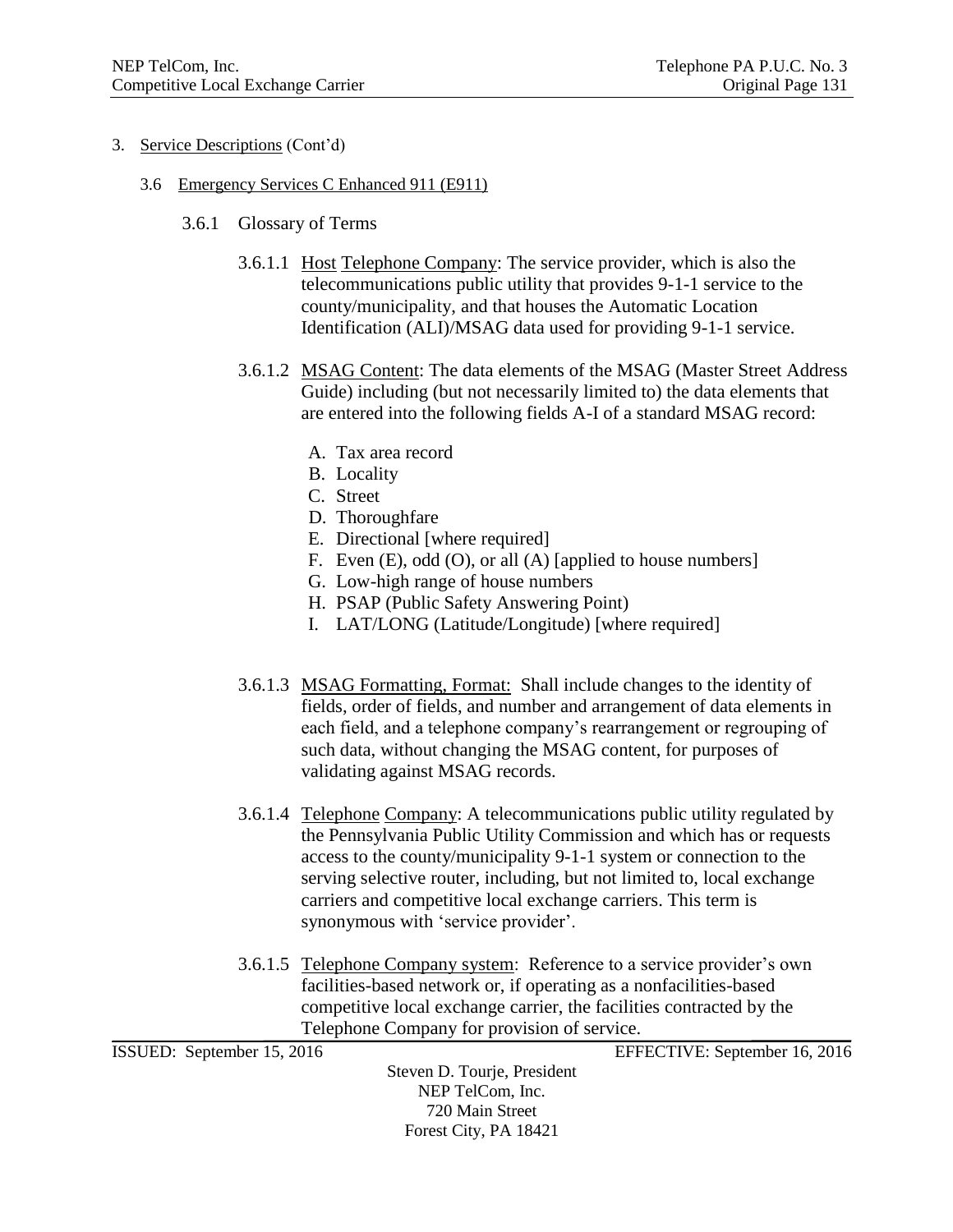- 3. Service Descriptions (Cont'd)
	- 3.6 Emergency Services Enhanced 911 (E911) (cont'd)
		- 3.6.2 General
			- 3.6.2.1 The Service Access Code 9-1-1 allows the customer to reach the appropriate emergency services including police, fire and medical services. Enhanced 9-1-1 has the ability to selectively route an emergency call to the primary 9-1-1 provider so that it reaches the correct emergency service located closest to the caller. In addition, the Customer's address and telephone information will be displayed to the primary 9-1-1 provider for display at the Public Answering Point (PSAP).
			- 3.6.2.2 Pursuant to the Public Safety Emergency Telephone Act (Act 78 of 1990), as amended), the Telephone Company collects a fee from its customers on behalf of the counties in its operating area to support the 9-1-1 system. These fees are set forth in 3.6.4 herein. The monthly fee shall be \$1.65 per line.
			- 3.6.2.3 Parties dialing 9-1-1 waive the privacy afforded by non-listed and nonpublished service to the extent that the telephone number, names, and address associated with the originating station location are furnished to the Public Safety Answering Point.

#### 3.6.3 Regulations

3.6.3.1 The Telephone Company, whether supplying service through its own facilities or the use of an underlying carrier, will comply with the Protocols as set forth in, and in the form of Service Provider E-9-1-l Protocols, Service Provider E-9-1-l Questionnaire and Testing Procedures in accordance with the Petition of Bell Atlantic-Pennsylvania, Inc. for a Declaratory Order Relating to the Provision of Master Street Address Guides; Docket No. P-0097 1203; Settlement Agreement of all Parties and Joint Petition entered August 7, 1998 *MSAG Order.*

ISSUED: September 15, 2016 EFFECTIVE: September 16, 2016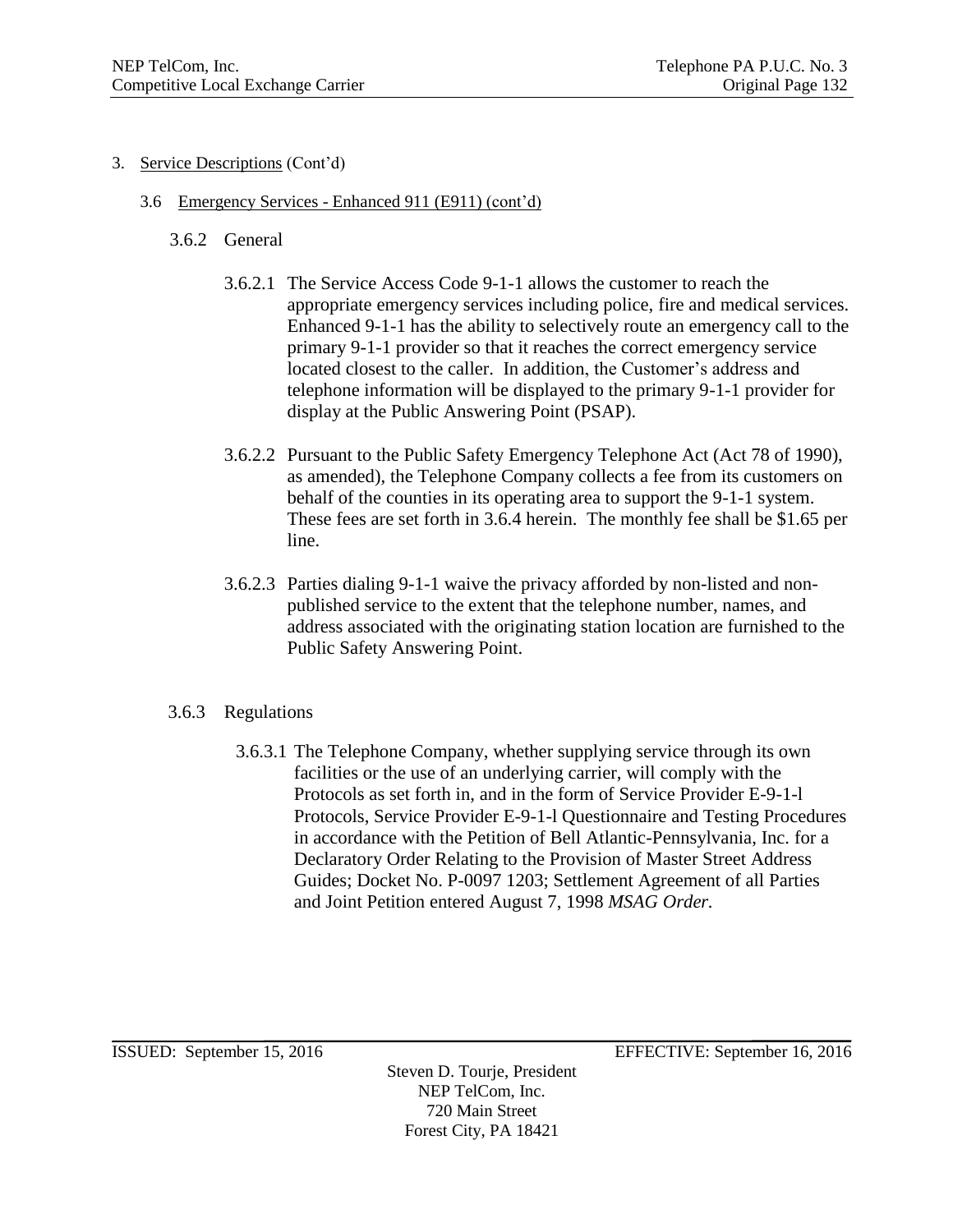- 3. Service Descriptions (Cont'd)
	- 3.6 Emergency Services Enhanced 911 (E911) (cont'd)
		- 3.6.3 Regulations (cont'd)
			- 3.6.3.2 The Telephone Company is indemnified under the Public Safety Emergency Telephone Act, Act 78 of 1990.
			- 3.6.3.3 The Telephone Company's liability and insurance provisions are fully stated in its tariff's General Regulations.
			- 3.6.3.4 Cases of Service interruptions affecting public health and safety shall receive priority attention under any and all conditions, particularly in time of disaster. Every appropriate resource will be utilized. The service provider will make reasonable best efforts to have its system fully functional as soon as possible, unless conditions beyond the service provider's control prevent service restoration.
			- 3.6.3.5 The Telephone Company will not use the county's/municipality's MSAG for any purpose that is not directly related to and required for the provision of 9-1-1 service.
			- 3.6.3.6 The Host Telephone Company will install the county's/municipality's MSAG in 'read/write' format and will not modify the content of the MSAG unless requested or permitted to do so by the county/municipality. A request to modify content by the Host Telephone Company shall be responded to by the county/municipality within (10) business days or the request is deemed to be approved. The request shall be in writing and shall set forth in reasonable detail the proposed modification and all reasons in support. The request shall be granted provided the modification is necessary for the Host Telephone Company's provision, maintenance, or upgrading of the 9-1-1 service.

ISSUED: September 15, 2016 EFFECTIVE: September 16, 2016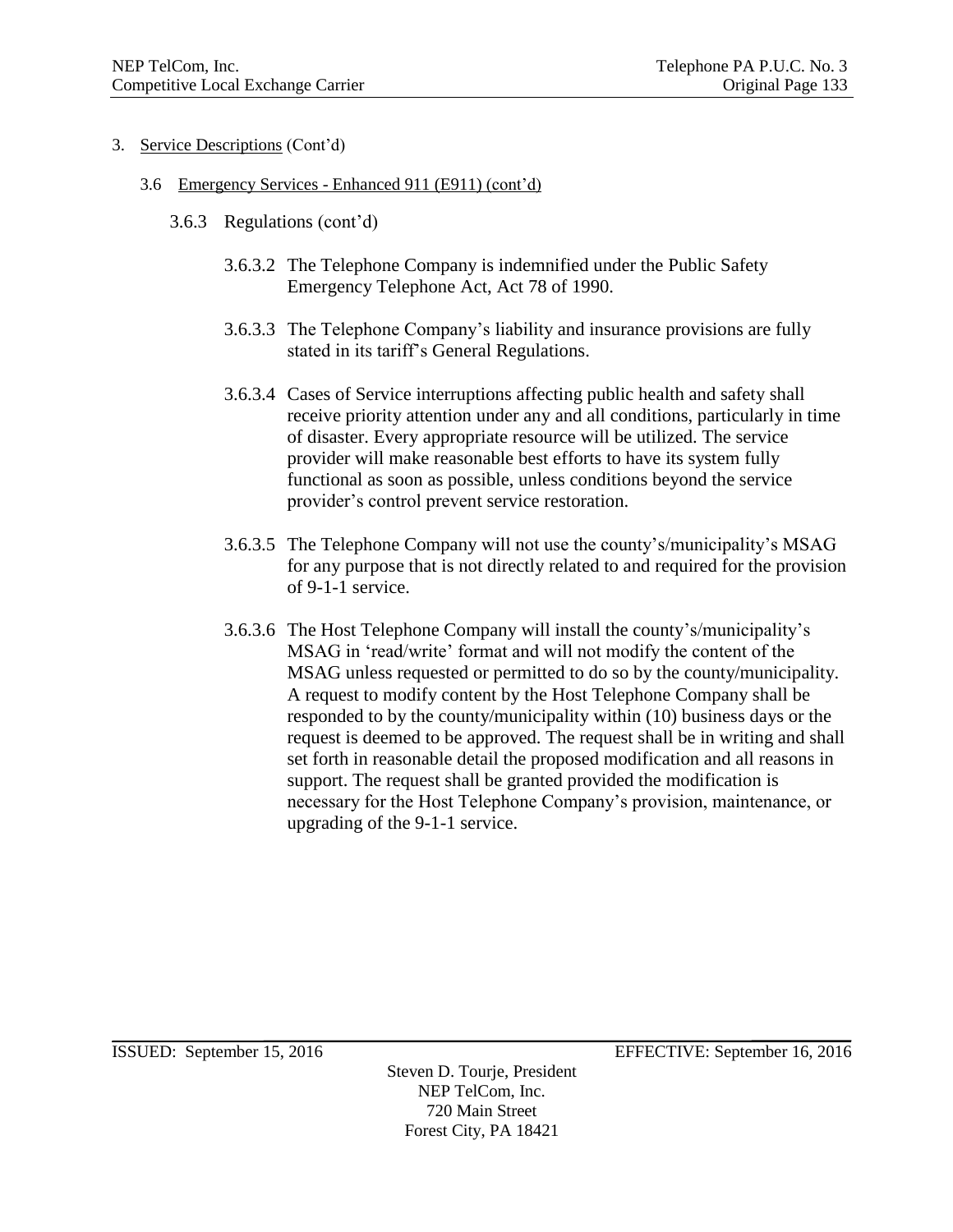- 3. Service Descriptions (Cont'd)
	- 3.6 Emergency Services Enhanced 911 (E911) (cont'd)
		- 3.6.3 Regulations (cont'd)
			- 3.6.3.7 The Telephone Company shall not otherwise modify the content of the MSAG, but may make formatting changes approved by the county/municipality necessary to enable the MSAG to conform to the telephone company's information system(s). The request shall be in writing and shall set forth in reasonable detail the formatting changes and all reasons in support. The county/municipality shall respond to the request in ten (10) business days or the request is deemed to be approved. The request shall be granted provided the formatting change does not impair the integrity and accuracy of the MSAG database. For the purposes of this regulation, a content or formatting change does not include the use of the MSAG content in telephone companies' operational support systems to validate customer information for input to the ALl database.
			- 3.6.3.8 The Telephone Company will not sell, lease, rent, loan or provide, or transfer the county's/municipality's MSAG to any other person(s) or entity(ies) without the express written authorization of the county's/municipality's 9-1-1 coordinator, or his or her designee.
			- 3.6.3.9 The Telephone Company will not, without the written consent of the county/municipality, modify or create any derivative of the county's/municipality's MSAG, except as follows: one (1) mirror image copy of the MSAG may be made in electronic form for archival purposes (the copy may be made in read/write format by the host telephone company, but shall be made solely in read-only format by all other telephone companies), and the telephone company may make a mirror image copy, solely in read-only format and only for database reconciliation, address verification for new connections of service, and other functions that are necessary to ensure that the name and address information provided by the service provider to the county/municipality is accurate and conforms to the county's/municipality's MSAG format.

ISSUED: September 15, 2016 EFFECTIVE: September 16, 2016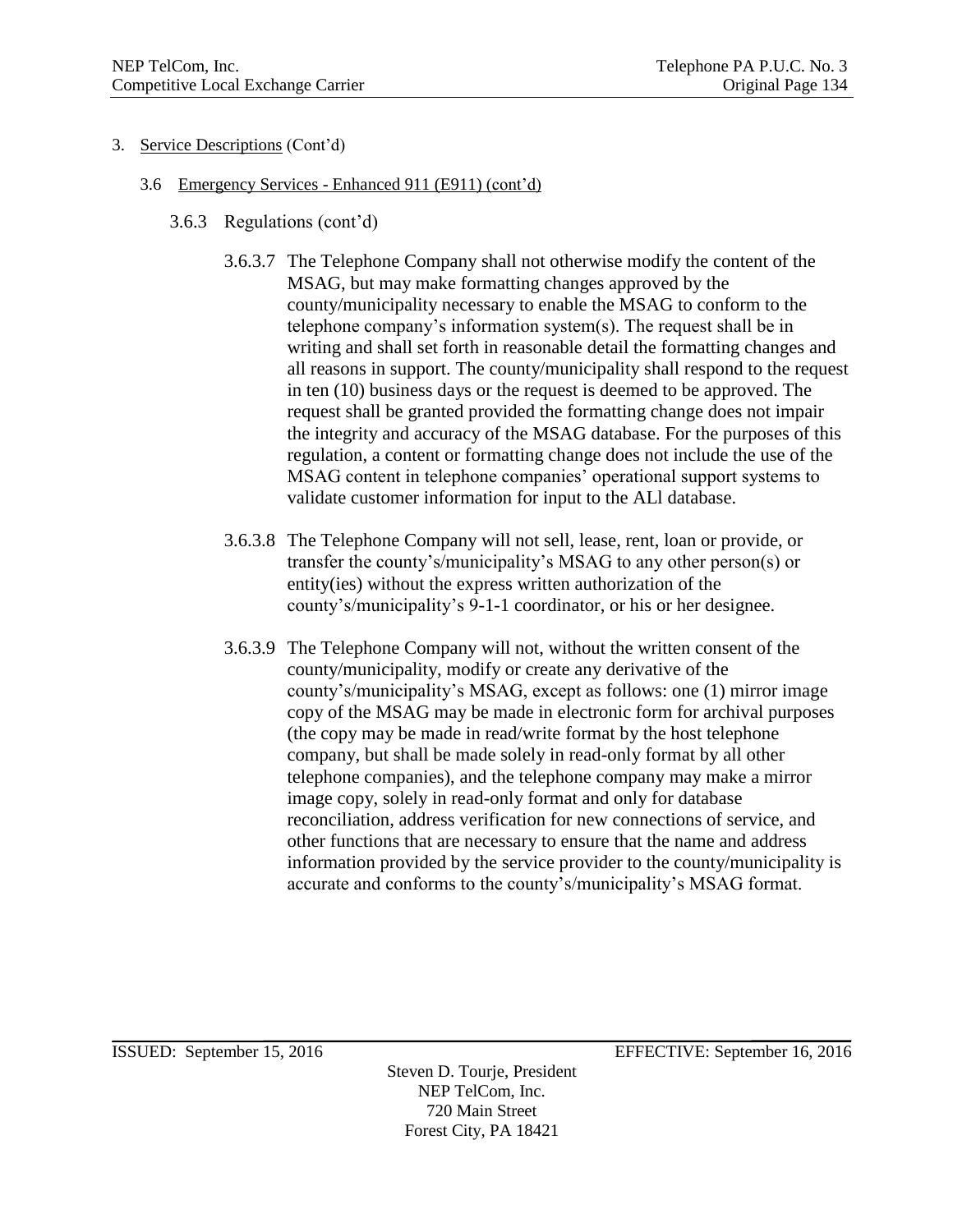### 3.7 Pennsylvania Telecommunications Relay Service (TRS)

3.7.1 General

The Pennsylvania Telecommunications Relay Service (PA TRS) is a relay telecommunication service for the deaf, hard of hearing, hearing and/or speech disabled population of the Commonwealth. The PA TRS is mandated by the Americans with Disabilities Act of 1990 to provide functionally equivalent telephone services that are available to other U.S. citizens, at no additional cost. The PA TRS includes both traditional relay (devices such as Teletypewriters (TTY) and Telecommunication Devices for the Deaf (TDD)) and captioned-telephone voice-carry-over relay services (captioned telephone). These relay services permit telephone communications between individuals with hearing and/or speech disabilities, who must use a TTY, TDD or captioned telephone, with individuals having normal hearing and speech. Additionally, 711 abbreviated dialing is available to access the PA TRS. The Company's switching equipment is arranged to translate the "711" calls to the assigned toll-free number, (888) 895-1197, in order to route calls to the Telecommunications Relay Service Provider, in accordance with Commission's Order entered on February 4, 2000 at Docket No. M-00900239.

- 3.7.2 Surcharge
	- 3.7.2.1 In addition to the charges provided in this tariff, a surcharge will apply to all residence and business access lines served by this Company. (Access lines are those lines extending from the telephone company's central office to the end-user's premises.) This surcharge applies regardless of whether or not the access line uses the PA TRS.
	- 3.7.2.2 The surcharge serves as the funding vehicle for the operation of the PA TRS, Telecommunications Device Distribution Program and the Print Media Access Service Program and shall be calculated by the Pennsylvania Public Utility Commission (the Commission). The Commission shall compute the PA TRS surcharge each year and notify local exchange carriers of the surcharge amount to be applied for the twelve-month period commencing with July 1 of each year.
	- 3.7.2.3 The Commission may revise the surcharge more frequently than annually at its discretion.

ISSUED: September 15, 2016 EFFECTIVE: September 16, 2016